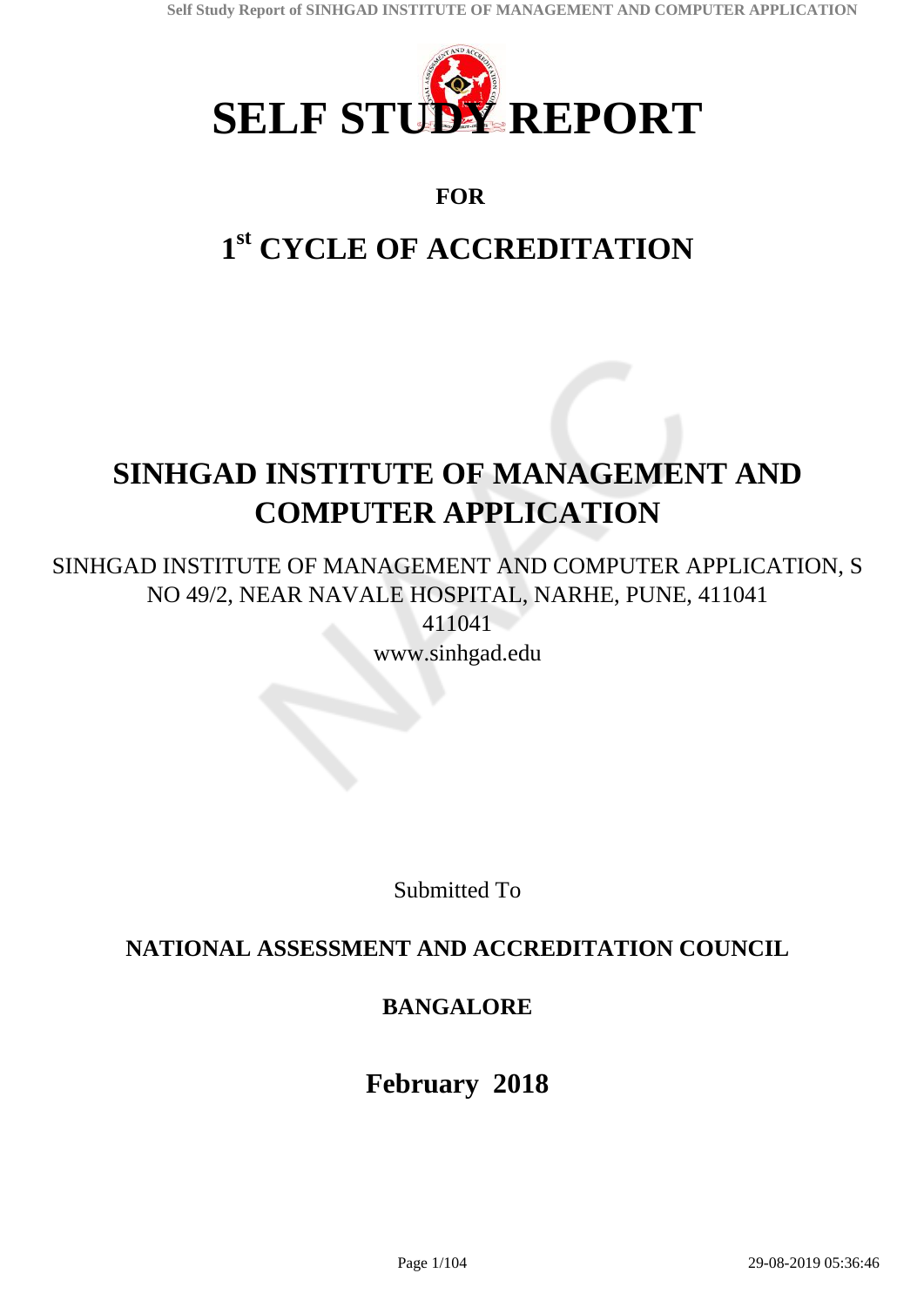# **1. EXECUTIVE SUMMARY**

# **1.1 INTRODUCTION**

Sinhgad Technical Education Society (STES) established in the year 1993 under the dynamic leadership of Prof. M. N. Navale, Founder President, with an objective of providing quality education in the fields of Engineering, Management, Hotel Management, Architecture, Medicine (General and Dental), Nursing, Pharmacy, Science, Arts, Commerce etc. and the basic school education from kindergarten to higher secondary. There are more than 80 institutes under the aegis of STES offering School Education, Diploma, Graduation, Post-Graduation and Ph.D. programs in various fields enlisted above.

Holistic development of students and teachers is what STES believe in and work. Sinhgad Institute of Management and Computer Applications (SIMCA) is established in year 2004under the brand of STES and its processes are in tune with local, regional and global changes in Information Technology and Management.It has a dedicated team of highly motivated and experienced teaching faculty each outstanding in his/her chosen field of specialization. The institute is committed towards building self-motivated, knowledgeable, energetic, innovative and passionate IT graduates with rock solid ethics to be the business leaders of the future of India.

#### **Vision**

To shape professionals to be Thought Leaders in world of business, by institutionalizing creativity and innovation in thought process and action and dissemination of relevant knowledge through structured learning systems.

#### **Mission**

We realize that education is fundamental for the complete development of individuals. As a premier teaching institute, we endeavor to harness this inherent potential through meeting the growing needs of higher technical education. As we grow, we will expand into new technologies, methodologies, disciplines, resources and even attitudes. To achieve this, SIMCA will ensure the highest quality of faculty, resources and infrastructure. These will be structured with focus on academic excellence and versatility in approach that will meet the ever increasing needs of the students.

# **1.2 Strength, Weakness, Opportunity and Challenges(SWOC)**

#### **Institutional Strength**

- Established research center which offers PhD programs in seven major streams of IT & Management. Excellent Research and Development activities and good number of papers published by faculty and students.
- UGC approved Journal with impact factor 5.4.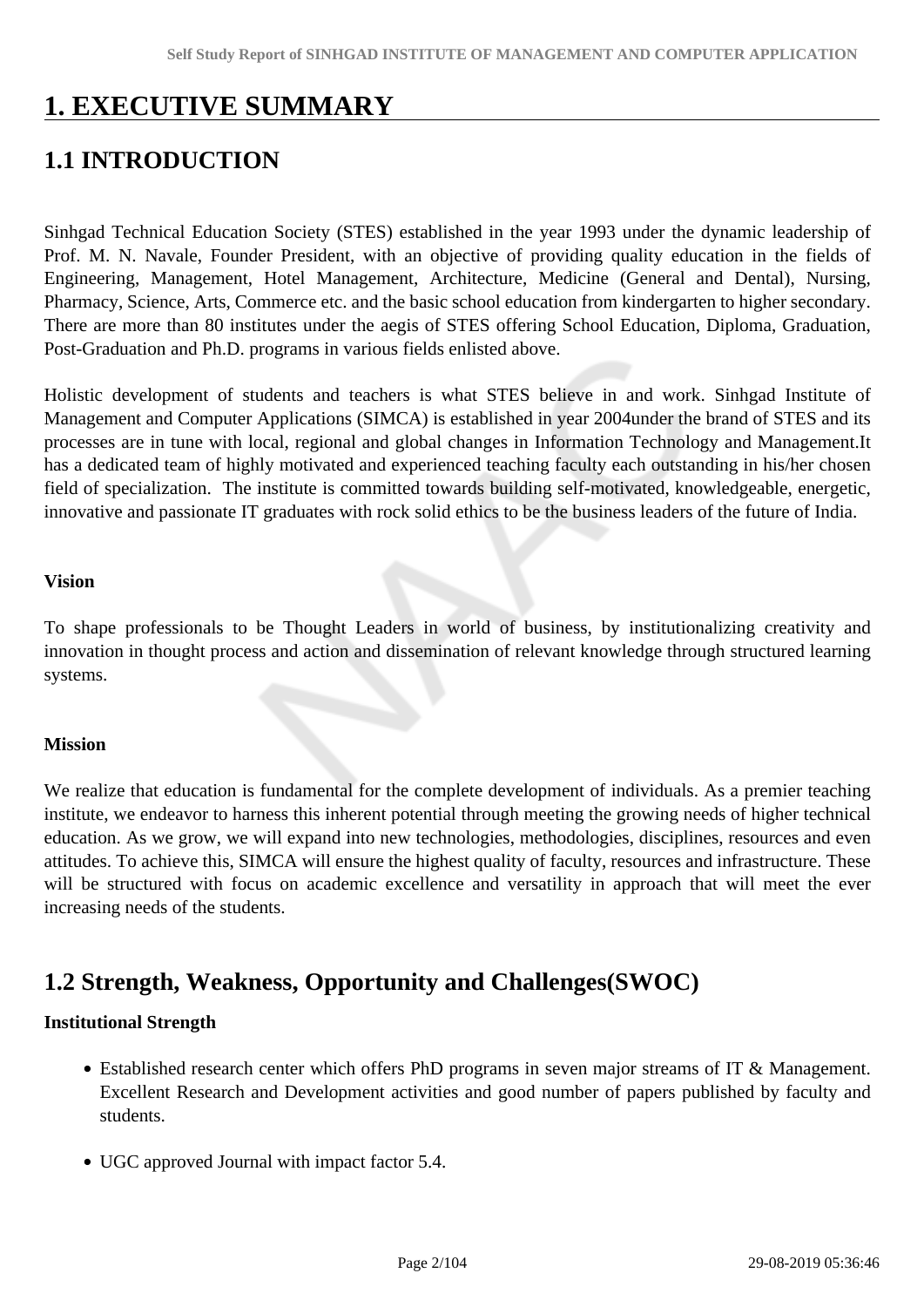- One of the most sought after campus in the region by the many companies for campus placements.
- Excellent infrastructure with well-equipped laboratories, CCTV, Wi-Fi enabled campus and fully automated library with ample collection of books and journals.
- Supportive management with a progressive vision.
- Parental care of the students through Teacher Ward Group.
- Faculty with international experience and qualifications.
- Strong Alumni-Institute relationship.
- Promotion of e-learning, life skills, employability skills, entrepreneur skills across the campus.
- The institution provides welfare measures to staff and students.
- Transparency in staff recruitment based purely on merit.
- Plethora of opportunities in curricular/co- curricular activities and sports.
- Free Medical Facility is available to the staff, faculty and students in the sister concern General hospital cum Medical College.
- Various extension activities for society.
- Holistic development of students and teachers.

#### **Institutional Weakness**

- Consultancy and industry linkage needs to be strengthened
- Applied Research has to be strengthened
- Lack ofinternational students and faculty
- Do not have liberty to make changes in curriculum as being an affiliated college.

#### **Institutional Opportunity**

- Could become an excellent center for interdisciplinary and applied research.
- Scope for Collaboration with Foreign Universities , research organizations and corporates
- Enhancement/ encouraging for Entrepreneurship among Students.
- Ample scope for providing consultancy services
- Keeping pace with latest developments and developing students into a global workforce.
- Improvement of Faculty and student exchange programmes with National and International Institutes.
- Enhancing the number of patents.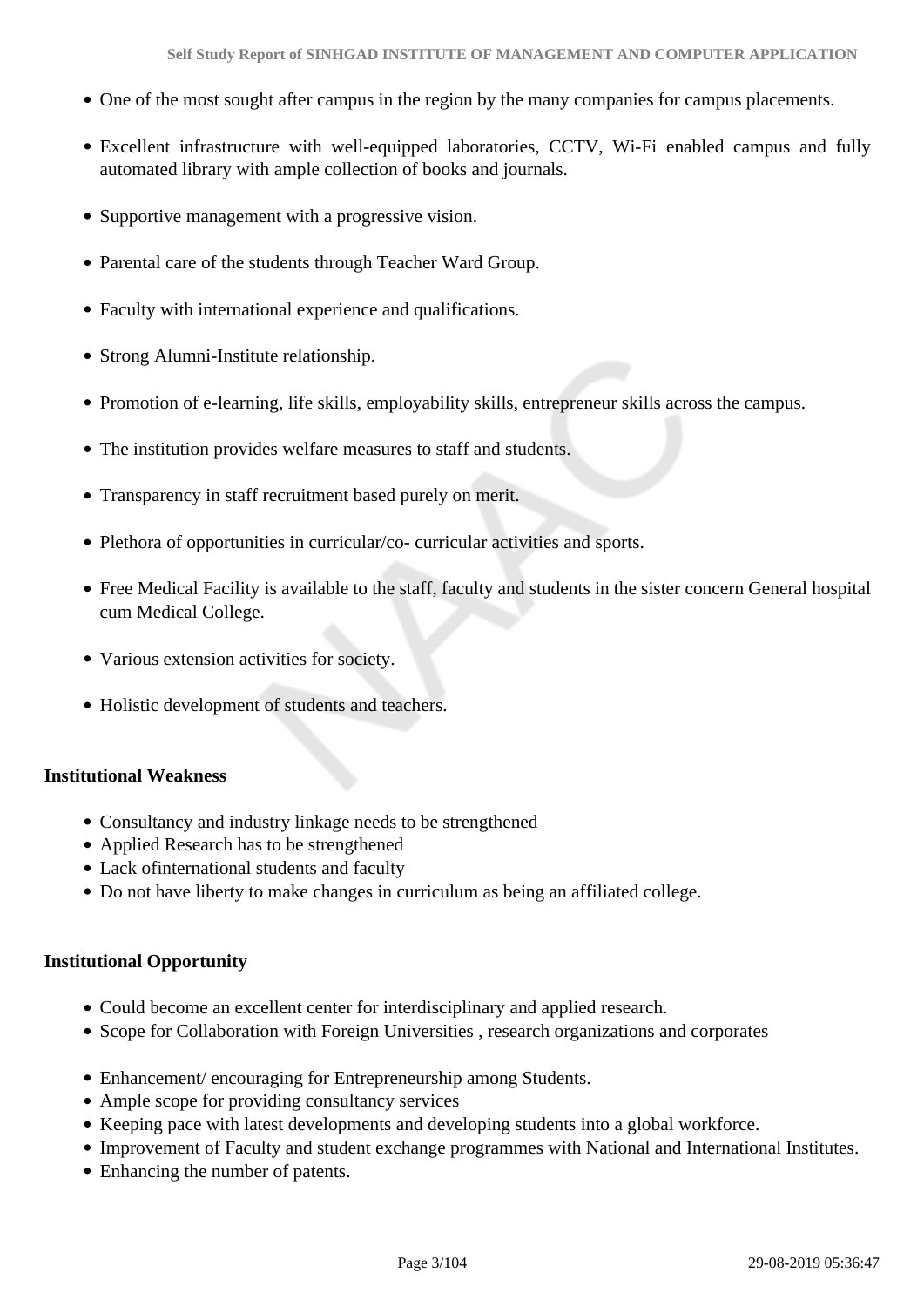#### **Institutional Challenge**

- Attracting foreign students and students from other states
- Ensuring quality in the self-financing sector.
- Exploring avenues for internationalization.
- Resource mobilization from various agencies.
- Dynamic curriculum that acclimatizes new technologies to adapt to globally changing industrial scenario.

# **1.3 CRITERIA WISE SUMMARY**

#### **Curricular Aspects**

Institute is affiliated to SPPU and follows the curriculum provided by SPPU. The institute follows a welldocumented structured process to plan and execute activities for effective implementation of the curriculum delivery. CO attainment is judged based on various mechanisms like Mid-term examination, End-term examination, Mock test, Guest lectures, presentations, assignments etc. The Institute encourages faculty to actively participate in the syllabus discussion meetings conducted by Board of Studies (BoS) at university level. The faculty members participates and organizes various workshops, Faculty Development Programs (FDP) and Short Term Training Programs(STTPs) to understand the breadth and depth of the subject for effective delivery of the curriculum. The Institute organizes the Debate competition, Group discussions, various management games, and management movie sessions, Harvard Business Article Discussion, Yoga day, disaster management sessions to improve the confidence and facilitate the overall development of students. The institute has signed up MOUwith various National and Multinational companies. Institute offers value added certification courses which are designed in association with IBM, IIT Bombay, IIT Delhi, Saylor Academy USA, Easysofts Tech software etc. The Governing Education Management System (GEMS) facilitates students for e-learning.The institute organizes visits to Village and Village people, visit to orphanage, blood donation camp, traffic rule awareness program which improve their point of view towards social causes, through which the students acquire moral and ethical values;. Yearly Feedback on the curriculum is taken from different stake holders like students, faculty, alumni, and industry.

#### **Teaching-learning and Evaluation**

Institute admit the students through Centralized Admission Process (CAP) by strictly following the statutory reservation policies set by All India Council for Technical Education (AICTE) and Maharashtra State Government and Directorate of Technical Education (DTE). The teaching learning process adopted is student centric. Every student is taken care in all respects by adopting Mentor-Mentee program. As per the guidelines of the university examination the institute follows continuous evaluation process transparently and conducts the examinations at different levels. Then based on the evaluation results of these examinations along with feedback from mentor mentee program, students are categorized in advanced learners and slow learners. For slow learner students remedial classes are regularly conducted to improve their skills and performance. The student staff ratio is always maintained as per the norms of AICTE. The Faculty selections are done by affiliating University. The students are also encouraged for their creativity and conducts various competition to prepare posters, present papers and attend seminars or conferences. The college encourages faculty to organize and attend FDP programs, workshops, seminars and conferences etc.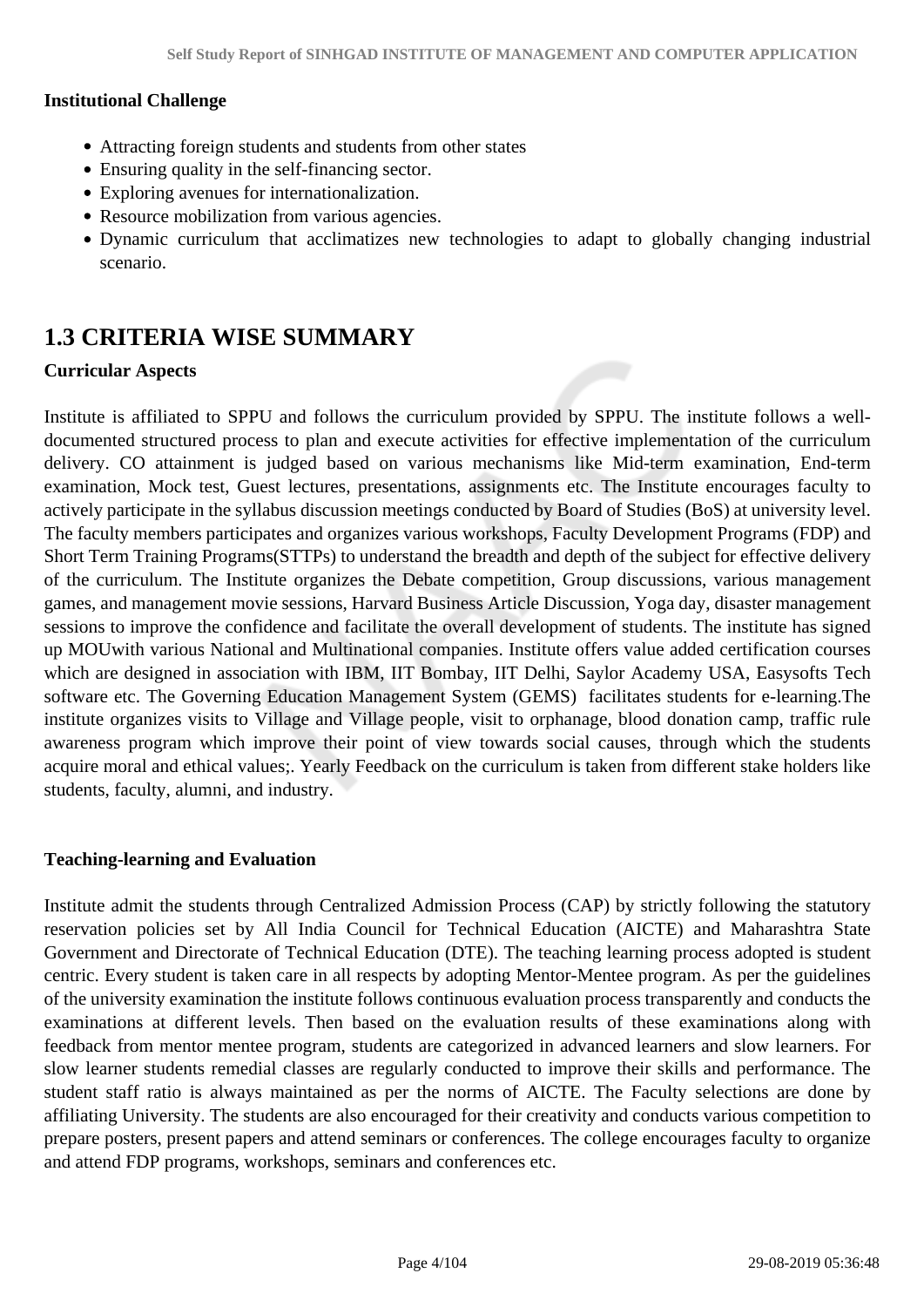#### **Research, Innovations and Extension**

In order to promote a climate for academic excellence with openness to learning, research and development of professional skills, the Institute has started a Research Centre since 2013. The Research Centre offers PhD programmes in IT and Management. The faculty members are supported with financial assistance, writing proposals and liaison with the research institutes of eminence. Institute regularly organize and attend programs related to the research. Research contribution is considered in the career advancement scheme, and appropriate study leaves are awarded for the further research. Adequate provisions are made in the annual budget of the institute. The institute conducts International Conference, Research oriented workshops and seminars on filing patents. BCUD of SPPU supports research activities of the institute by providing research grants in addition to the provision of seed money in the annual budget of the institute. Faculty members to write and publish the papers in the UGC approved journals of high impact factor and International Conference Proceeding. Faculty members are involved in interdisciplinary projects. Some faculty members have received awards and recognitions for their research at national as well as International level. The Institute also has taken initiative steps towards developing ecosystem for innovations and various knowledge transfer methods. Different technical clubs works on a need-based extension programs like Swachchata Abhiyan, Organ Donation Mega Event, Jatan, Orphanage Visit, Awareness to save girl Child, IT literacy to school students, No Plastic Campaign, Traffic awareness Program, Police Kaka Awareness Program, Mega Blood donation camps, Tree plantation, Village Adaptation, etc.

#### **Infrastructure and Learning Resources**

The institution has good state of art infrastructure to meet the educational requirements of students according to the norms strictly provided by the SPPU & AICTE. The Institution Facilities includes Classrooms, Tutorial rooms, Seminar Hall, Computer Centre, Library and Reading Room, Digital library, Language lab, The Classrooms are well equipped with white board and LCD projection facilities with good ambiance with 60 seating capacity. The Tutorial rooms are equipped with a round table, white board and a seating capacity of 30 students and LCD projectors. The institute has four Seminar halls with varying seating capacity as 250, 150, 125 and 50 capacity of students with LCD projectors, public addressing system, and white board. Computer labs are well equipped with latest configuration desktops and software's as well as LCD projectors. The institute's library has good collection of Text books -30571 Volumes & Titles - 6096, CDs - 184, E-books which includes Reference books, journals, technical magazines, digital library; newspapers etc. The Library offers reprographic, internet and Wi-Fi facilities, the library is automated with SLIM 21 software, and authorwise/title-wise search is facilitated through OPAC. Reading room has a seating arrangement for 180 students along with drinking water and wash room facilities. The management has taken all the care in building a campus with all the amenities. 24x7 Wi-Fi facility is available for the students in the institute as well as hostel. Generators are installed for complete power back up.

#### **Student Support and Progression**

The Institute provides financial assistance, scholarships, free ships and insurance to the deserving students, as per the government norms. The institute arranges special coaching for competitive examinations and soft skills. The institute has the "Mentoring System" where a mentor is allotted for every 15 students. He/ She shall monitor all the aspects of the students regarding attendance, performance, discipline and maintain regular touch with parents. Institute conducts several extracurricular, co-curricular activities and sports for the overall development of the students, throughout the year. The Training & Placement (T&P) cell of the institute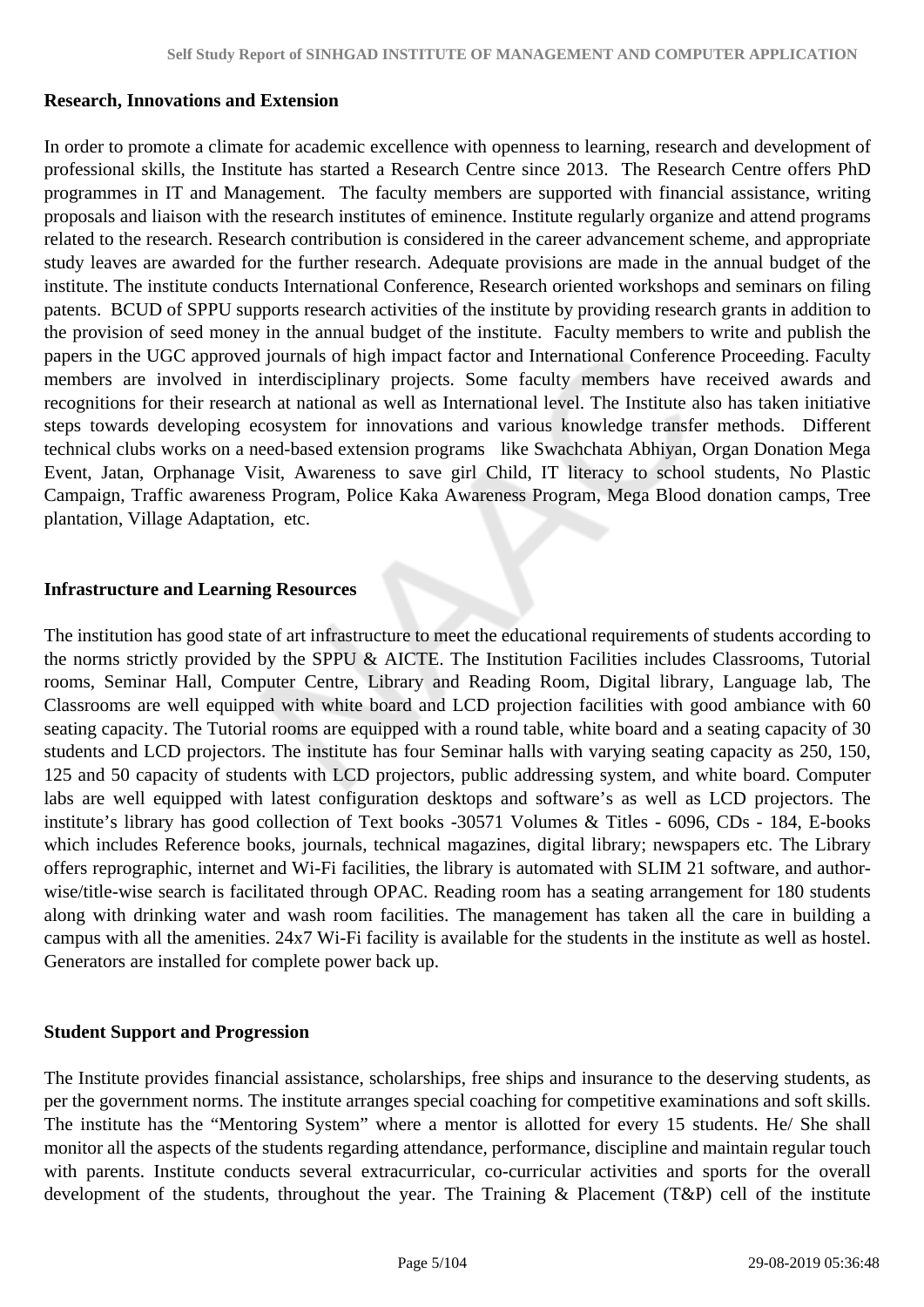provides career guidance and organizes campus recruitment drives for the students and provides overall grooming of students for placement. Development of entrepreneurial skills is encouraged in the students through Entrepreneurship Development Cell (EDC). The institute has a well-established registered alumni association. The institute has a separate grievance mechanism to address the issues like sexual and ragging issues through separate committees. The conducive environment of the institute highly favors in reducing dropouts and improving the pass percentage. The institute promotes students to participate in various sports and cultural activities along with technical activities to ensure overall growth of the students. Student's participation and feedback through students council is considered while developing such activities. The students have good representation in various committees of published material. On average of more than 50 -60% of the enrolled students are getting placed through on/off campus drives.

#### **Governance, Leadership and Management**

The Governing body of Institute which works under STES. The Head of Institution is responsible for strategic development and decision making. Institute level various committees, faculty coordinators and student representative helps to groom intuitional development as well student development. Administrative handbook prepared while clearly defining and specifies recruitment policies, service, leaves rules administrative systems. The Director conducts meetings with faculty members to discuss various Academic, co-curricular and extra-Curricular activities. Institute is organized Various activities such as FDPs, Conferences, seminar, workshops, Technical events, Sinhgad Karandak, Sports Karandak, Alumini Meet etc, are held with the coordination of Head Of institute ,Faculty members and student coordinators. The Institute has executed IQAC through Academic Monitoring Committee of STES. Contribution from external members along with recommendations from IQAC members is considered to decide action plan for improving the academic and administrative environment.

#### **Institutional Values and Best Practices**

The institute has taken initiation to address gender equity and conduct awareness campaigns. The campaigns are conducted through guest sessions, poster competition, cultural activity that is effective for altering attitudes towards gender norms. The College has displayed anti-ragging posters at all vulnerable places with complaint boxes. The students are encouraged to participate in competitions like programming contest, technical quiz etc. The institute has a recognized research Centre which is affiliated to SPPU, Pune since 2013. Research cell provides infrastructural support for the promotion of research. Institute follows all the guidelines laid by SPPU to organize the research proposal submission, finalization of research titles, allocation of guide and monitoring the progress of PhD research scholars. The institute tries to inculcate research attitude and culture among the students to participate and present the papers in conferences. Institute organizes International and National Conferences. Renowned authors present their papers in conference. The institute is enhancing the quality of education through guest lectures by eminent speakers through industry interactions as well as inculcating passion in students and faculty members towards the pursuit of research.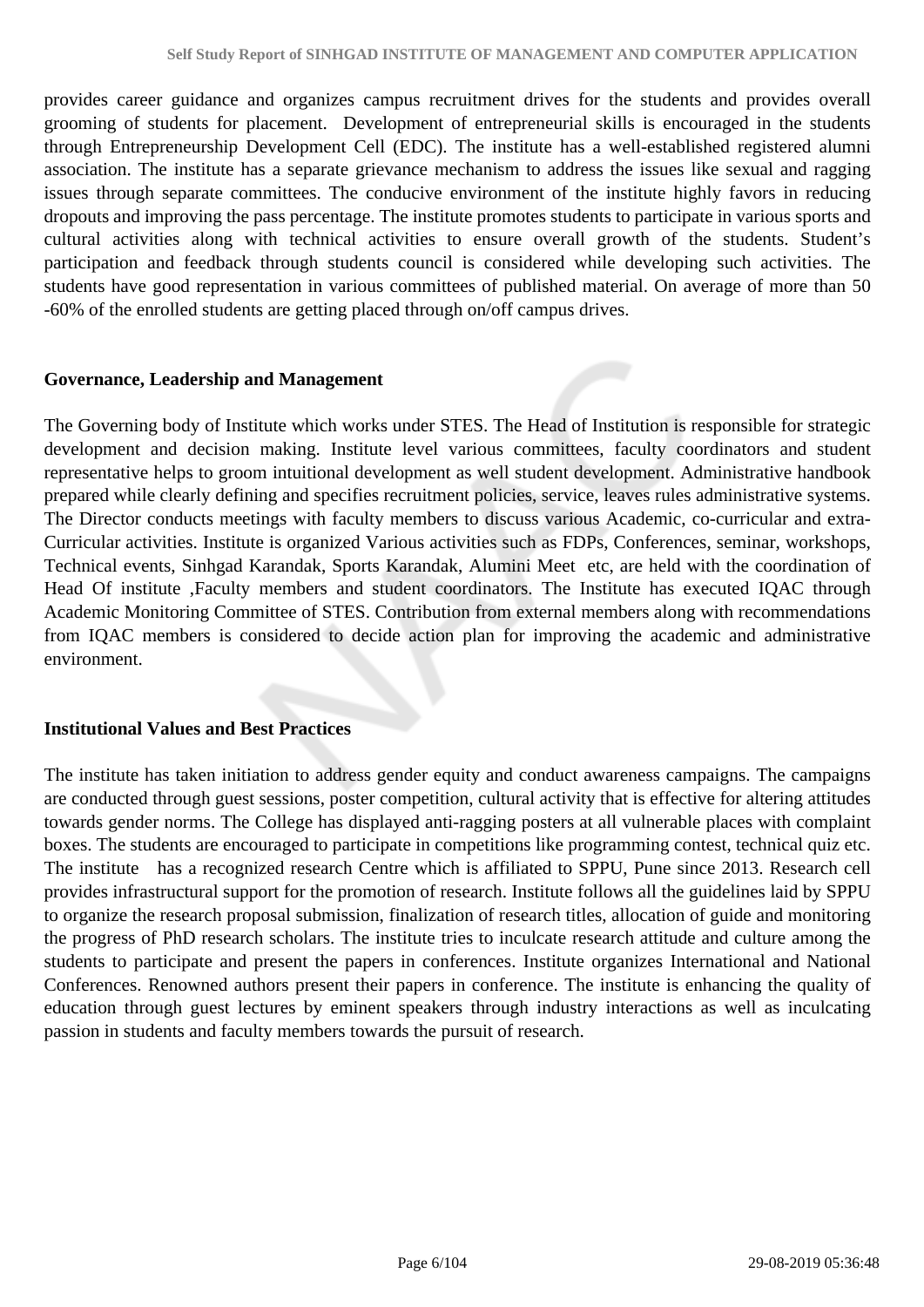# **2. PROFILE**

# **2.1 BASIC INFORMATION**

| Name and Address of the College |                                                                                                                      |
|---------------------------------|----------------------------------------------------------------------------------------------------------------------|
| Name                            | SINHGAD INSTITUTE OF MANAGEMENT<br>AND COMPUTER APPLICATION                                                          |
| Address                         | Sinhgad Institute of Management and Computer<br>Application, S No 49/2, Near Navale Hospital,<br>Narhe, Pune, 411041 |
| City                            | <b>PUNE</b>                                                                                                          |
| <b>State</b>                    | Maharashtra                                                                                                          |
| Pin                             | 411041                                                                                                               |
| Website                         | www.sinhgad.edu                                                                                                      |

| <b>Contacts for Communication</b> |                                         |                                          |               |                  |                                    |  |
|-----------------------------------|-----------------------------------------|------------------------------------------|---------------|------------------|------------------------------------|--|
| <b>Designation</b>                | <b>Name</b>                             | <b>Telephone with</b><br><b>STD Code</b> | <b>Mobile</b> | Fax              | Email                              |  |
| Professor                         | SHIVAJI D.<br><b>MUNDHE</b>             | 020-66831922                             | 9822242322    | 020-6683190      | director_mca_simc<br>a@sinhgad.edu |  |
| Director                          | <b>MILIND</b><br>ANIL<br><b>MARATHE</b> | 020-66831897                             | 9822885236    | 020-6683189<br>6 | director mba sime<br>a@sinhgad.edu |  |

| <b>Status of the Institution</b> |                                   |  |  |  |
|----------------------------------|-----------------------------------|--|--|--|
| <b>Institution Status</b>        | <b>Private and Self Financing</b> |  |  |  |

| Type of Institution   |              |  |  |  |
|-----------------------|--------------|--|--|--|
| By Gender             | Co-education |  |  |  |
| $\mathsf{I}$ By Shift | Regular      |  |  |  |

| Recognized Minority institution            |    |
|--------------------------------------------|----|
| If it is a recognized minroity institution | No |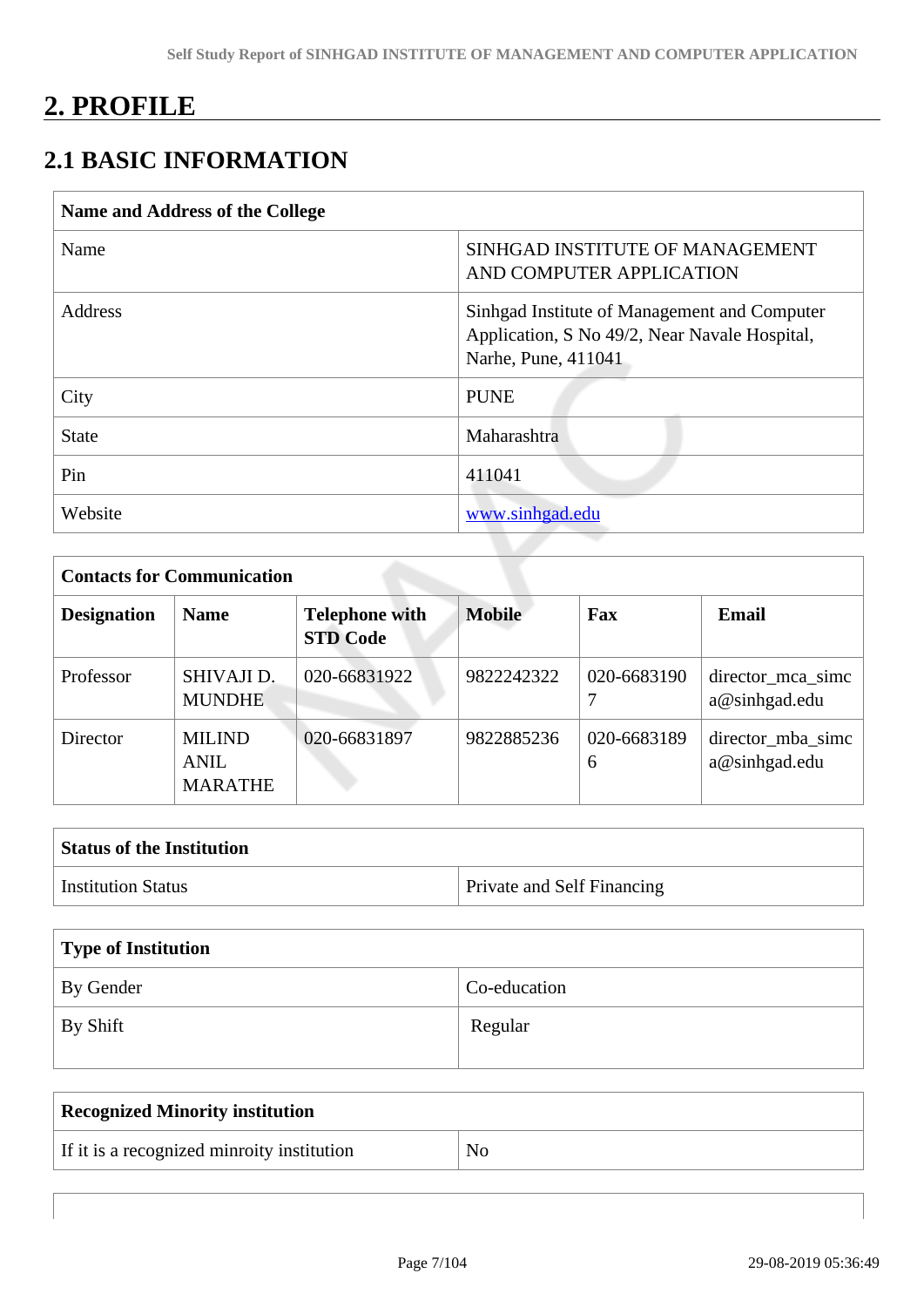| Date of establishment of the college                                                                                             |                                                                                  |             | 01-06-2004                                                                                                     |                              |                      |                                                                                                     |
|----------------------------------------------------------------------------------------------------------------------------------|----------------------------------------------------------------------------------|-------------|----------------------------------------------------------------------------------------------------------------|------------------------------|----------------------|-----------------------------------------------------------------------------------------------------|
| college)                                                                                                                         |                                                                                  |             |                                                                                                                |                              |                      | University to which the college is affiliated/ or which governs the college (if it is a constituent |
| <b>State</b>                                                                                                                     |                                                                                  |             | <b>University name</b>                                                                                         |                              | <b>Document</b>      |                                                                                                     |
| Maharashtra                                                                                                                      |                                                                                  |             | Savitribai Phule Pune University                                                                               |                              |                      | <b>View Document</b>                                                                                |
| <b>Details of UGC recognition</b>                                                                                                |                                                                                  |             |                                                                                                                |                              |                      |                                                                                                     |
| <b>Under Section</b>                                                                                                             |                                                                                  | <b>Date</b> |                                                                                                                |                              | <b>View Document</b> |                                                                                                     |
| 2f of UGC                                                                                                                        |                                                                                  |             |                                                                                                                |                              |                      |                                                                                                     |
| 12B of UGC                                                                                                                       |                                                                                  |             |                                                                                                                |                              |                      |                                                                                                     |
|                                                                                                                                  |                                                                                  |             |                                                                                                                |                              |                      |                                                                                                     |
|                                                                                                                                  | <b>Recognition/App</b><br>roval details Inst<br>itution/Departme<br>nt programme |             | Details of recognition/approval by stationary/regulatory bodies like<br>Day, Month and<br>year(dd-mm-<br>yyyy) | <b>Validity in</b><br>months |                      | <b>Remarks</b>                                                                                      |
| AICTE, NCTE, MCI, DCI, PCI, RCI etc(other than UGC)<br><b>Statutory</b><br><b>Regulatory</b><br><b>Authority</b><br><b>AICTE</b> | <b>View Document</b>                                                             |             | 10-04-2017                                                                                                     | 12                           |                      | For One<br>Academic Year                                                                            |
|                                                                                                                                  |                                                                                  |             |                                                                                                                |                              |                      |                                                                                                     |
| <b>Details of autonomy</b>                                                                                                       |                                                                                  |             |                                                                                                                |                              |                      |                                                                                                     |

| <b>Recognitions</b>                                                                  |                |
|--------------------------------------------------------------------------------------|----------------|
| Is the College recognized by UGC as a College<br>with Potential for Excellence(CPE)? | No             |
| Is the College recognized for its performance by<br>any other governmental agency?   | N <sub>0</sub> |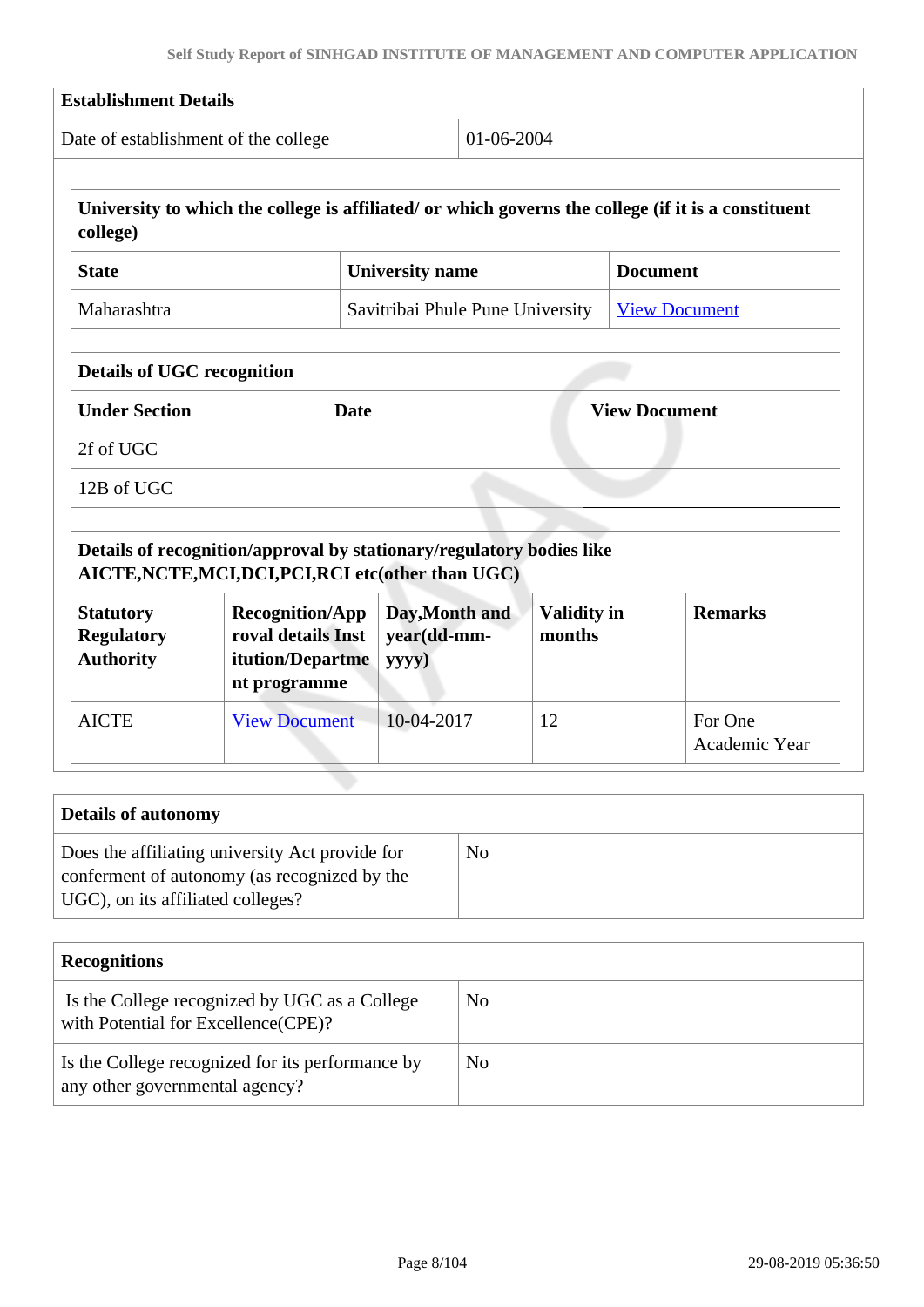| <b>Location and Area of Campus</b> |                                                                                                                            |           |                                |                             |  |  |
|------------------------------------|----------------------------------------------------------------------------------------------------------------------------|-----------|--------------------------------|-----------------------------|--|--|
| <b>Campus Type</b>                 | <b>Address</b>                                                                                                             | Location* | <b>Campus Area</b><br>in Acres | Built up Area in<br>sq.mts. |  |  |
| Main campus<br>area                | Sinhgad Institute of<br>Management and Computer<br>Application, S No 49/2, Near<br>Navale Hospital, Narhe, Pune,<br>411041 | Rural     | 2                              | 6788                        |  |  |

# **2.2 ACADEMIC INFORMATION**

| Details of Programmes Offered by the College (Give Data for Current Academic year) |                                  |                                     |                                   |                                        |                                      |                                             |  |
|------------------------------------------------------------------------------------|----------------------------------|-------------------------------------|-----------------------------------|----------------------------------------|--------------------------------------|---------------------------------------------|--|
| <b>Programme</b><br>Level                                                          | Name of Pr<br>ogramme/C<br>ourse | <b>Duration in</b><br><b>Months</b> | Entry<br><b>Qualificatio</b><br>n | <b>Medium of</b><br><b>Instruction</b> | <b>Sanctioned</b><br><b>Strength</b> | No.of<br><b>Students</b><br><b>Admitted</b> |  |
| PG                                                                                 | MBA, Manag<br>ement              | 24                                  | <b>GRADUATI</b><br>ON             | English                                | 300                                  | 300                                         |  |
| PG                                                                                 | MCA, Comp<br>uter                | 36                                  | <b>GRADUATI</b><br>ON             | English                                | 120                                  | 115                                         |  |
| Doctoral<br>(Ph.D)                                                                 | PhD or DPhi<br>l, Research       | 60                                  | POST GRA<br><b>DUATION</b>        | English                                | 17                                   | 11                                          |  |

**Position Details of Faculty & Staff in the College**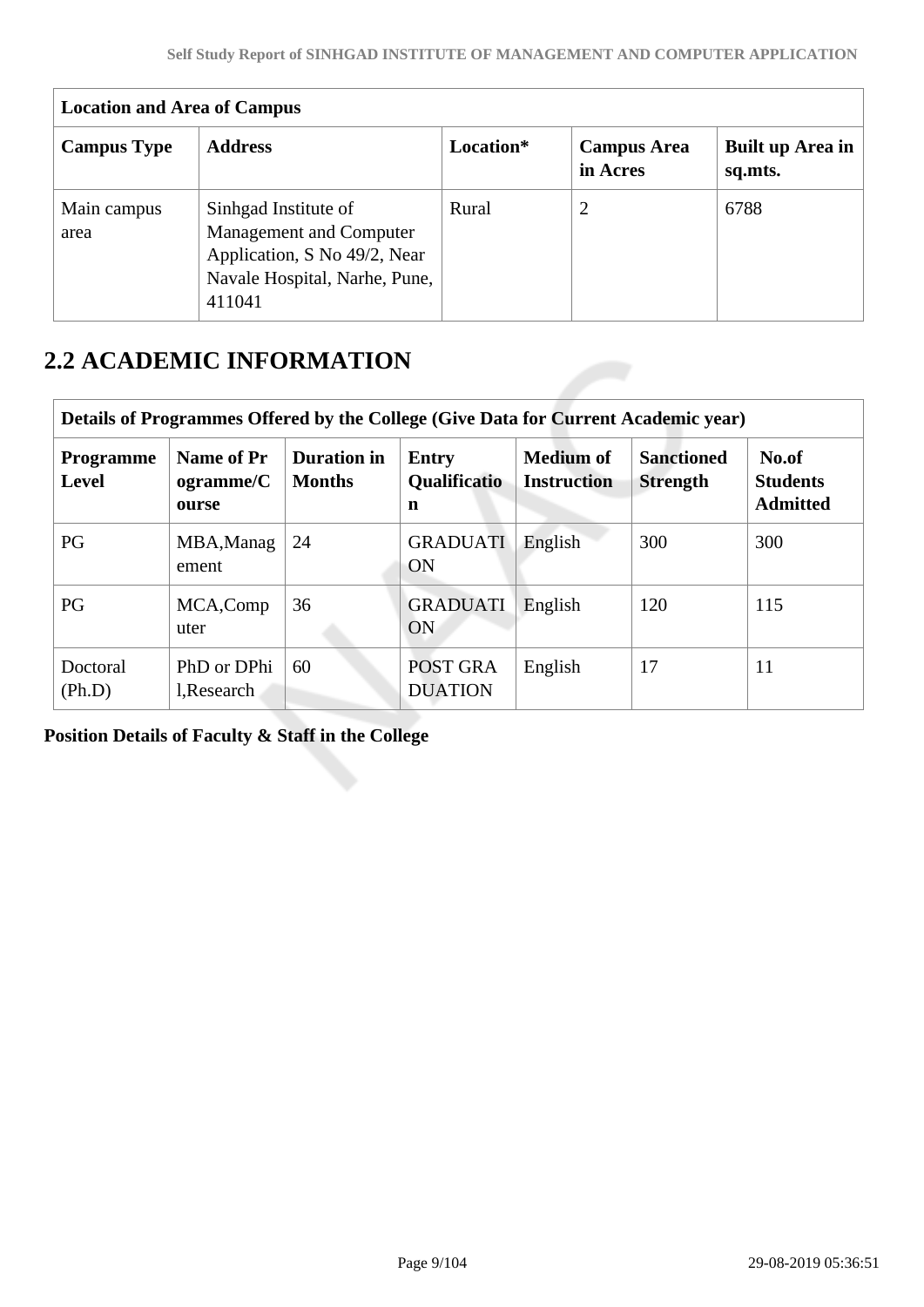| <b>Teaching Faculty</b>                                                             |                  |                |                |                  |                  |                            |                  |                  |                |                            |                |          |
|-------------------------------------------------------------------------------------|------------------|----------------|----------------|------------------|------------------|----------------------------|------------------|------------------|----------------|----------------------------|----------------|----------|
|                                                                                     | <b>Professor</b> |                |                |                  |                  | <b>Associate Professor</b> |                  |                  |                | <b>Assistant Professor</b> |                |          |
|                                                                                     | Male             | Female         | Others         | Total            | Male             | Female                     | Others           | Total            | Male           | Female                     | Others         | Total    |
| Sanctioned by the<br>UGC /University<br><b>State</b><br>Government                  |                  |                |                | 7                |                  |                            |                  | 14               |                |                            |                | 27       |
| Recruited                                                                           | 3                | $\overline{0}$ | $\overline{0}$ | 3                | $\overline{2}$   | 5                          | $\overline{0}$   | $\overline{7}$   | 15             | 12                         | $\overline{0}$ | 27       |
| Yet to Recruit                                                                      |                  |                |                | $\overline{4}$   |                  |                            |                  | 7                |                |                            |                | $\theta$ |
| Sanctioned by the<br>Management/Soci<br>ety or Other<br>Authorized<br><b>Bodies</b> |                  |                |                | $\boldsymbol{0}$ |                  |                            |                  | $\boldsymbol{0}$ |                |                            |                | 13       |
| Recruited                                                                           | $\overline{0}$   | $\mathbf{0}$   | $\mathbf{0}$   | $\mathbf{0}$     | $\boldsymbol{0}$ | $\overline{0}$             | $\boldsymbol{0}$ | $\boldsymbol{0}$ | $\overline{7}$ | 6                          | $\overline{0}$ | 13       |
| Yet to Recruit                                                                      |                  |                |                | $\mathbf{0}$     |                  |                            |                  | $\theta$         |                |                            |                | $\theta$ |
|                                                                                     |                  |                |                |                  |                  |                            |                  |                  |                |                            |                |          |

| <b>Non-Teaching Staff</b>                                                       |                |                |                |                  |  |
|---------------------------------------------------------------------------------|----------------|----------------|----------------|------------------|--|
|                                                                                 | <b>Male</b>    | <b>Female</b>  | <b>Others</b>  | <b>Total</b>     |  |
| Sanctioned by the<br><b>UGC</b> / University State<br>Government                |                |                |                | 40               |  |
| Recruited                                                                       | 21             | 19             | $\overline{0}$ | 40               |  |
| Yet to Recruit                                                                  |                |                |                | $\overline{0}$   |  |
| Sanctioned by the<br>Management/Society<br>or Other Authorized<br><b>Bodies</b> |                |                |                | $\boldsymbol{0}$ |  |
| Recruited                                                                       | $\overline{0}$ | $\overline{0}$ | $\overline{0}$ | $\boldsymbol{0}$ |  |
| Yet to Recruit                                                                  |                |                |                | $\overline{0}$   |  |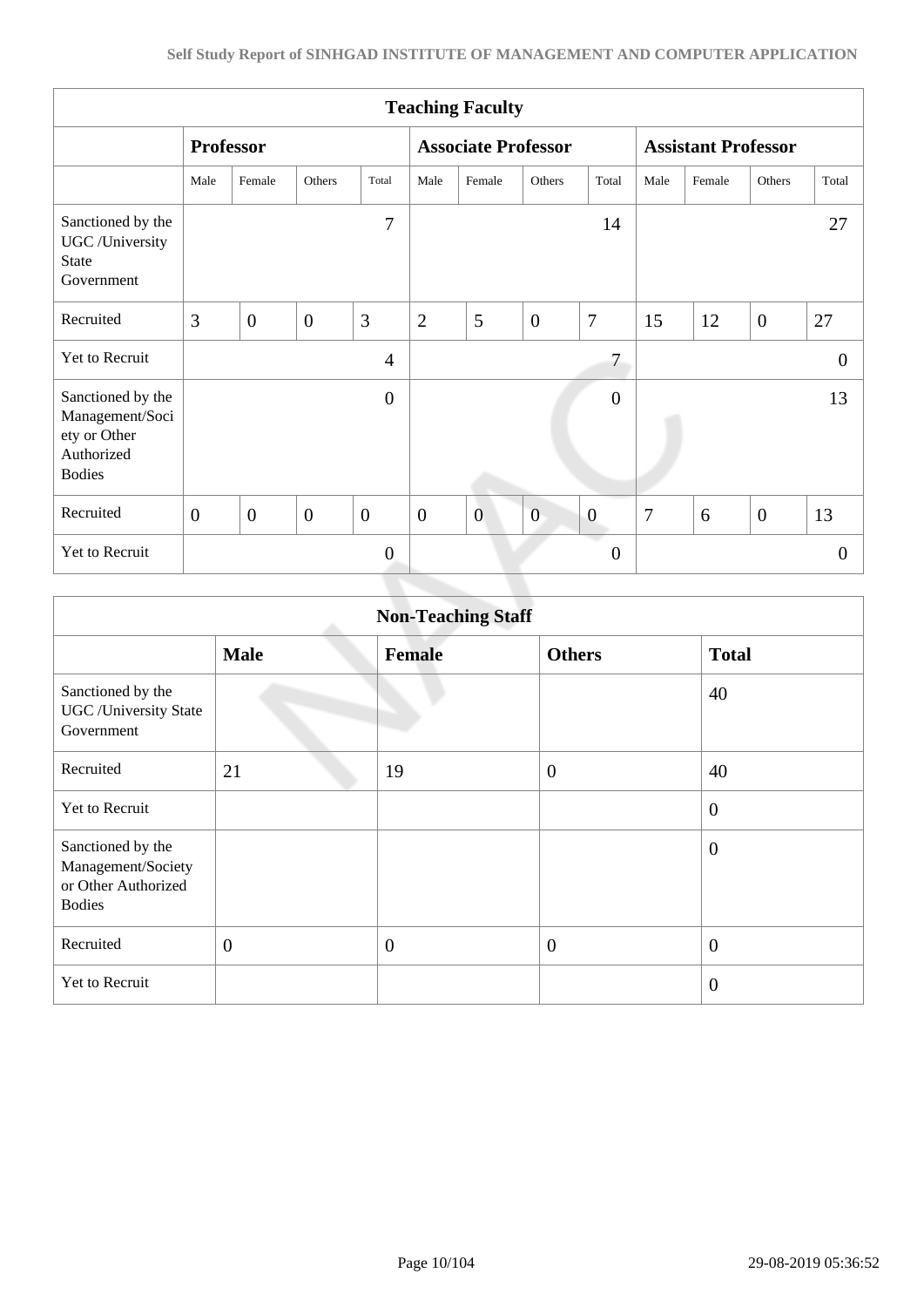| <b>Technical Staff</b>                                                          |              |                  |                |                |  |
|---------------------------------------------------------------------------------|--------------|------------------|----------------|----------------|--|
|                                                                                 | <b>Male</b>  | Female           | <b>Others</b>  | <b>Total</b>   |  |
| Sanctioned by the<br><b>UGC</b> / University State<br>Government                |              |                  |                | 6              |  |
| Recruited                                                                       | 6            | $\overline{0}$   | $\overline{0}$ | 6              |  |
| Yet to Recruit                                                                  |              |                  |                | $\overline{0}$ |  |
| Sanctioned by the<br>Management/Society<br>or Other Authorized<br><b>Bodies</b> |              |                  |                | $\overline{0}$ |  |
| Recruited                                                                       | $\mathbf{0}$ | $\boldsymbol{0}$ | $\overline{0}$ | $\overline{0}$ |  |
| Yet to Recruit                                                                  |              |                  |                | $\overline{0}$ |  |

# **Qualification Details of the Teaching Staff**

|                                     | <b>Permanent Teachers</b> |                |                            |                |                            |                |                |                |                |                |
|-------------------------------------|---------------------------|----------------|----------------------------|----------------|----------------------------|----------------|----------------|----------------|----------------|----------------|
| <b>Highest</b><br>Qualificatio<br>n | <b>Professor</b>          |                | <b>Associate Professor</b> |                | <b>Assistant Professor</b> |                |                |                |                |                |
|                                     | Male                      | Female         | <b>Others</b>              | Male           | Female                     | Others         | Male           | Female         | Others         | Total          |
| D.sc/D.Litt.                        | $\overline{0}$            | $\mathbf{0}$   | $\overline{0}$             | $\theta$       | $\overline{0}$             | $\overline{0}$ | $\overline{0}$ | $\theta$       | $\overline{0}$ | $\overline{0}$ |
| Ph.D.                               | 3                         | $\overline{0}$ | $\overline{0}$             | $\overline{2}$ | 5                          | $\overline{0}$ | $\overline{2}$ | $\overline{2}$ | $\overline{0}$ | 14             |
| M.Phil.                             | 1                         | $\mathbf{0}$   | $\overline{0}$             | $\theta$       | $\overline{0}$             | $\overline{0}$ | $\overline{2}$ | $\mathbf{1}$   | $\overline{0}$ | $\overline{4}$ |
| PG                                  | 3                         | $\overline{0}$ | $\overline{0}$             | $\overline{2}$ | 5                          | $\overline{0}$ | 22             | 18             | $\overline{0}$ | 50             |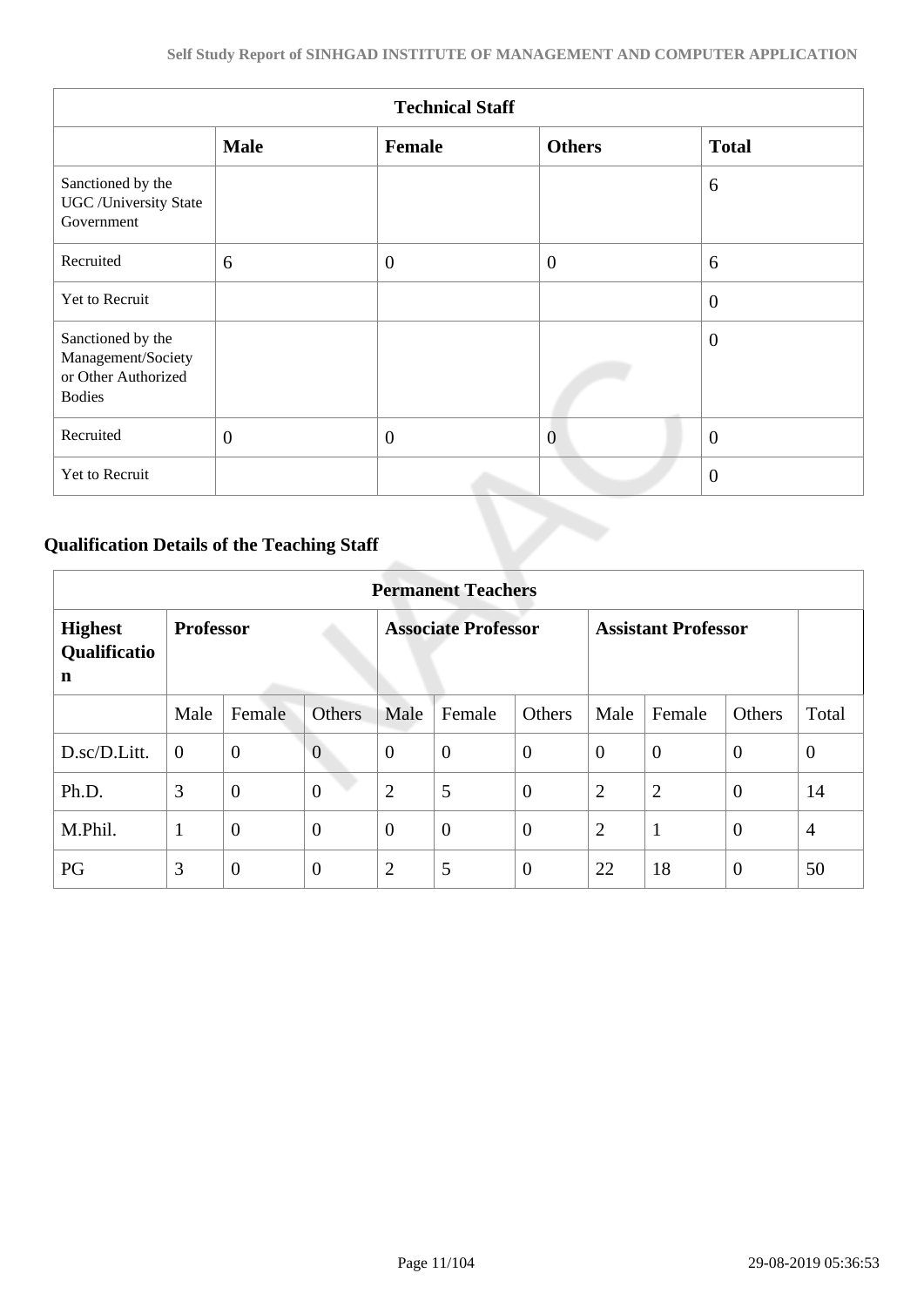| <b>Temporary Teachers</b>           |                  |                |                            |          |                            |          |                |                |                |                |
|-------------------------------------|------------------|----------------|----------------------------|----------|----------------------------|----------|----------------|----------------|----------------|----------------|
| <b>Highest</b><br>Qualificatio<br>n | <b>Professor</b> |                | <b>Associate Professor</b> |          | <b>Assistant Professor</b> |          |                |                |                |                |
|                                     | Male             | Female         | Others                     | Male     | Female                     | Others   | Male           | Female         | Others         | Total          |
| D.sc/D.Litt.                        | $\overline{0}$   | $\overline{0}$ | $\overline{0}$             | $\theta$ | $\overline{0}$             | $\theta$ | $\overline{0}$ | $\overline{0}$ | $\theta$       | $\theta$       |
| Ph.D.                               | $\overline{0}$   | $\overline{0}$ | $\mathbf{0}$               | $\theta$ | $\overline{0}$             | $\theta$ | $\theta$       | $\overline{0}$ | $\theta$       | $\overline{0}$ |
| M.Phil.                             | $\overline{0}$   | $\overline{0}$ | $\overline{0}$             | $\theta$ | $\overline{0}$             | $\theta$ | $\overline{0}$ | $\theta$       | $\theta$       | $\overline{0}$ |
| PG                                  | $\overline{0}$   | $\overline{0}$ | $\theta$                   | $\theta$ | $\overline{0}$             | $\theta$ | $\overline{0}$ | $\overline{0}$ | $\overline{0}$ | $\theta$       |

| <b>Part Time Teachers</b>                                                                                           |                |                |                  |                |                |                  |                  |                |                |              |
|---------------------------------------------------------------------------------------------------------------------|----------------|----------------|------------------|----------------|----------------|------------------|------------------|----------------|----------------|--------------|
| <b>Associate Professor</b><br><b>Assistant Professor</b><br><b>Professor</b><br><b>Highest</b><br>Qualificatio<br>n |                |                |                  |                |                |                  |                  |                |                |              |
|                                                                                                                     | Male           | Female         | Others           | Male           | Female         | Others           | Male             | Female         | Others         | Total        |
| D.sc/D.Litt.                                                                                                        | $\overline{0}$ | $\overline{0}$ | $\overline{0}$   | $\overline{0}$ | $\overline{0}$ | $\boldsymbol{0}$ | $\overline{0}$   | $\overline{0}$ | $\overline{0}$ | $\mathbf{0}$ |
| Ph.D.                                                                                                               | $\mathbf{0}$   | $\overline{0}$ | $\boldsymbol{0}$ | $\overline{0}$ | $\overline{0}$ | $\overline{0}$   | $\overline{0}$   | $\overline{0}$ | $\overline{0}$ | $\theta$     |
| M.Phil.                                                                                                             | $\theta$       | $\overline{0}$ | $\overline{0}$   | $\overline{0}$ | $\overline{0}$ | $\overline{0}$   | $\theta$         | $\overline{0}$ | $\overline{0}$ | $\theta$     |
| PG                                                                                                                  | $\theta$       | $\mathbf{0}$   | $\overline{0}$   | $\theta$       | $\overline{0}$ | $\overline{0}$   | $\boldsymbol{0}$ | $\overline{0}$ | $\theta$       | $\theta$     |

| <b>Details of Visting/Guest Faculties</b> |             |               |               |              |  |
|-------------------------------------------|-------------|---------------|---------------|--------------|--|
| <b>Number of Visiting/Guest Faculty</b>   | <b>Male</b> | <b>Female</b> | <b>Others</b> | <b>Total</b> |  |
| engaged with the college?                 | 10          |               |               |              |  |

**Provide the Following Details of Students Enrolled in the College During the Current Academic Year**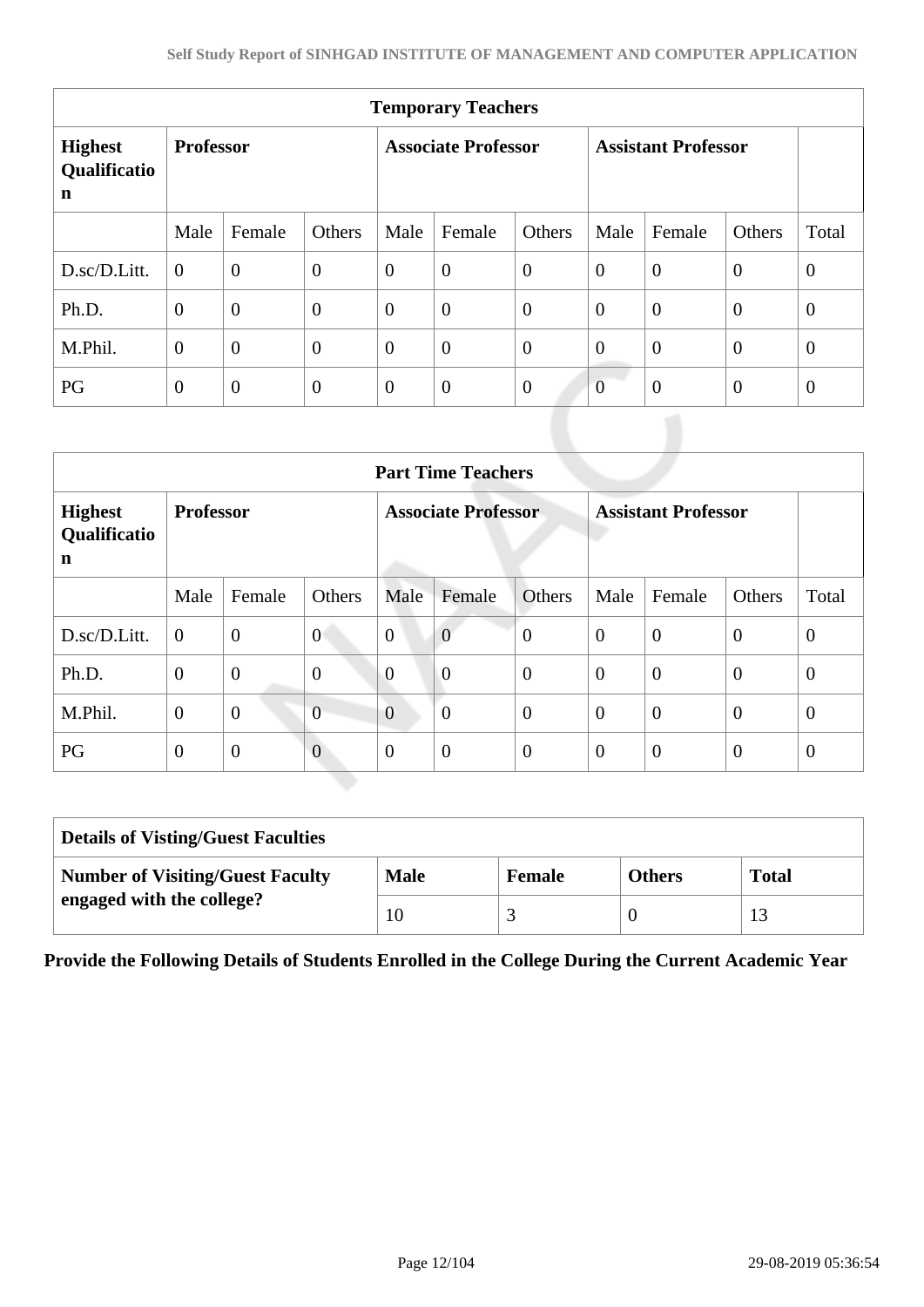| <b>Programme</b> |        | <b>From the State</b><br><b>Where College</b><br>is Located | <b>From Other</b><br><b>States of India</b> | <b>NRI Students</b> | Foreign<br><b>Students</b> | <b>Total</b>   |
|------------------|--------|-------------------------------------------------------------|---------------------------------------------|---------------------|----------------------------|----------------|
| PG               | Male   | 227                                                         | 38                                          | $\boldsymbol{0}$    | $\overline{0}$             | 265            |
|                  | Female | 137                                                         | 13                                          | $\overline{0}$      | $\theta$                   | 150            |
|                  | Others | $\theta$                                                    | $\overline{0}$                              | $\theta$            | $\overline{0}$             | $\overline{0}$ |
| Doctoral (Ph.D)  | Male   | 6                                                           | $\theta$                                    | $\overline{0}$      | $\overline{0}$             | 6              |
|                  | Female | $\overline{4}$                                              | $\overline{0}$                              | $\overline{0}$      |                            | 5              |
|                  | Others | $\overline{0}$                                              | $\overline{0}$                              | $\overline{0}$      | $\overline{0}$             | $\overline{0}$ |

 **Provide the Following Details of Students admitted to the College During the last four Academic Years**

| Programme          |        | Year 1         | Year 2           | Year 3         | Year 4           |
|--------------------|--------|----------------|------------------|----------------|------------------|
| <b>SC</b>          | Male   | 31             | 24               | 30             | 22               |
|                    | Female | 14             | 9                | 12             | 13               |
|                    | Others | $\overline{0}$ | $\overline{0}$   | $\overline{0}$ | $\boldsymbol{0}$ |
| ${\cal S}{\cal T}$ | Male   | $\overline{0}$ | $\sqrt{2}$       | $\overline{4}$ | $\mathbf{1}$     |
|                    | Female | $\overline{0}$ | $\boldsymbol{0}$ | $\mathbf{1}$   | $\overline{0}$   |
|                    | Others | $\overline{0}$ | $\boldsymbol{0}$ | $\overline{0}$ | $\mathbf{0}$     |
| <b>OBC</b>         | Male   | 64             | 57               | 61             | 47               |
|                    | Female | 18             | 10               | 8              | 18               |
|                    | Others | $\overline{0}$ | $\mathbf{0}$     | $\overline{0}$ | $\mathbf{0}$     |
| General            | Male   | 176            | 144              | 149            | 99               |
|                    | Female | 92             | 71               | 68             | 51               |
|                    | Others | $\overline{0}$ | $\boldsymbol{0}$ | $\overline{0}$ | $\mathbf{0}$     |
| Others             | Male   | 20             | 17               | 31             | 32               |
|                    | Female | $\overline{4}$ | 12               | 8              | 8                |
|                    | Others | $\overline{0}$ | $\mathbf{0}$     | $\overline{0}$ | $\mathbf{0}$     |
| Total              |        | 419            | 346              | 372            | 291              |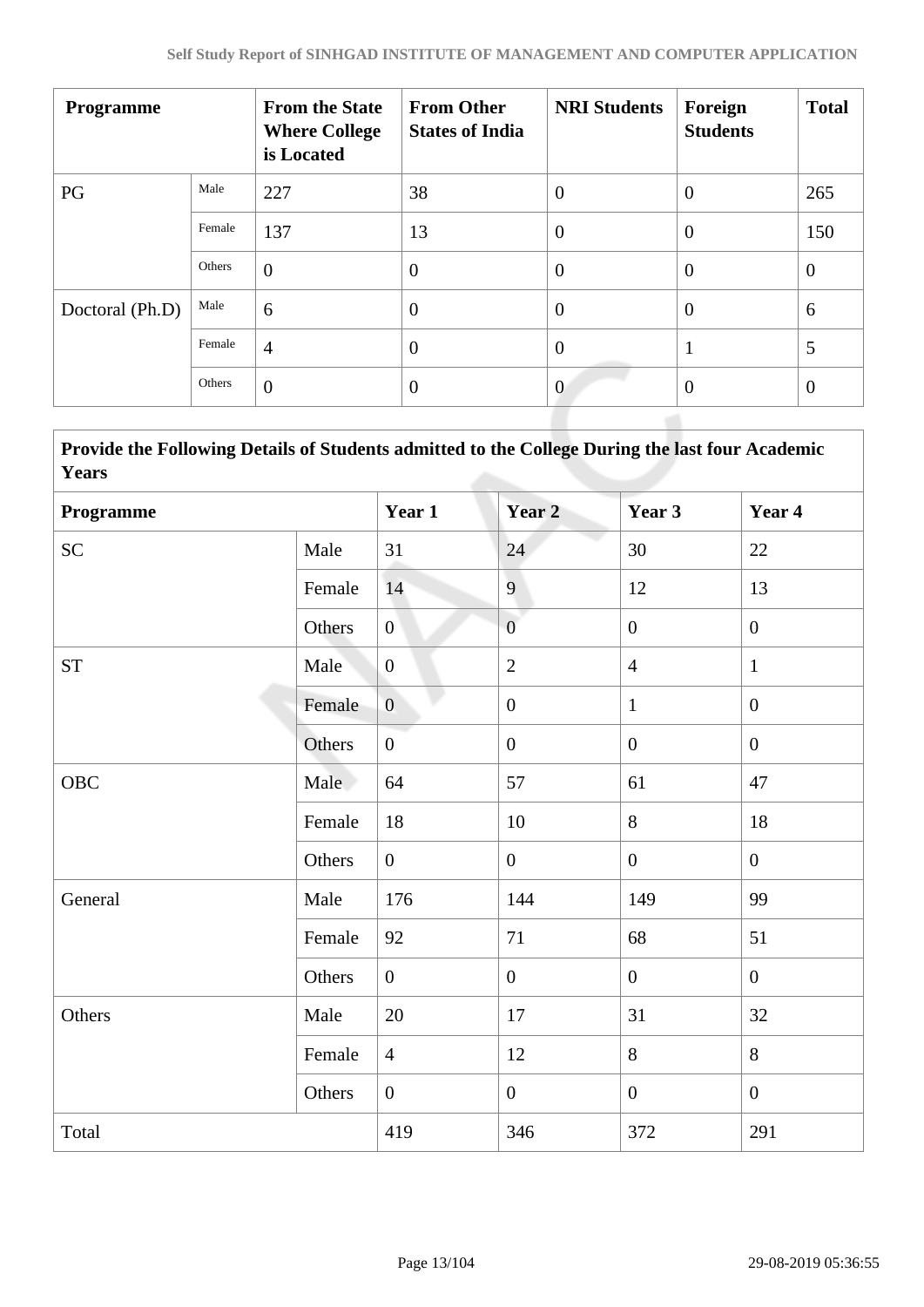# **3. Extended Profile**

# **3.1 Program**

**Number of courses offered by the institution across all programs during the last five years**

**Response: 3**

**Number of self-financed Programs offered by college**

**Response: 3**

**Number of new programmes introduced in the college during the last five years**

**Response: 1**

# **3.2 Students**

#### **Number of students year-wise during the last five years**

| 2016-17 | 2015-16 | 2014-15 | 2013-14 | 2012-13 |
|---------|---------|---------|---------|---------|
| 570     | 644     | 901     | 1124    | 1039    |

**Number of seats earmarked for reserved category as per GOI/State Govt rule year-wise during the last five years**

| 2016-17 | 2015-16 | 2014-15 | 2013-14 | 2012-13 |
|---------|---------|---------|---------|---------|
| 240     | 330     | 330     | 330     | 330     |

#### **Number of outgoing / final year students year-wise during the last five years**

| 2016-17 | 2015-16 | 2014-15 | 2013-14 | 2012-13 |
|---------|---------|---------|---------|---------|
| 237     | 392     | 525     | 348     | 263     |

#### **Total number of outgoing / final year students**

**Response: 1737**

## **3.3 Teachers**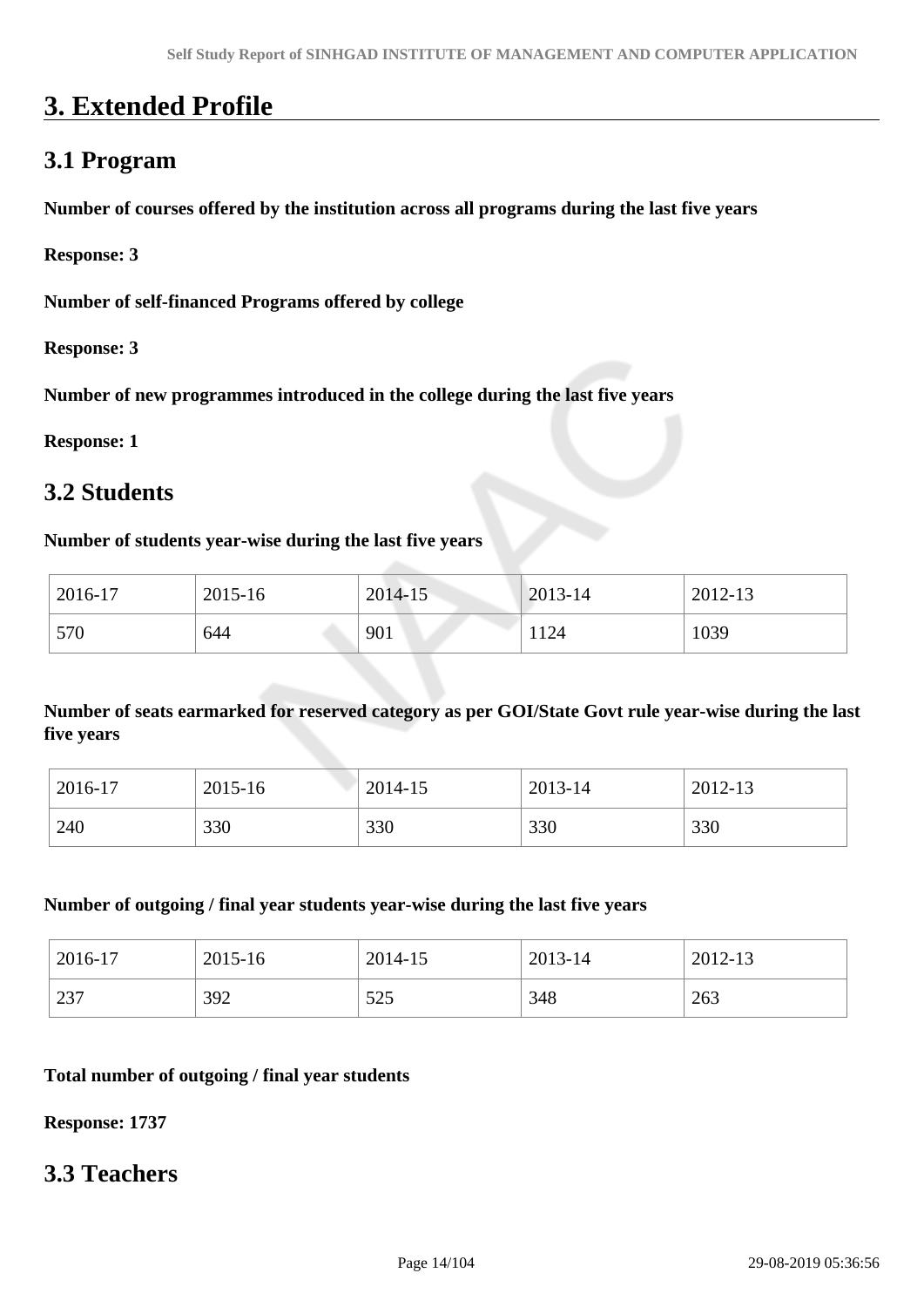#### **Number of teachers year-wise during the last five years**

| 2016-17 | 2015-16 | 2014-15 | 2013-14 | 2012-13 |
|---------|---------|---------|---------|---------|
| 46      | 46      | 43      | 54      | ے ر     |

#### **Number of full time teachers year-wise during the last five years**

| 2016-17 | 2015-16 | 2014-15 | 2013-14 | 2012-13          |
|---------|---------|---------|---------|------------------|
| 46      | 46      | 43      | 54      | $\epsilon$<br>ىر |

#### **Number of sanctioned posts year-wise during the last five years**

| 2016-17 | 2015-16 | 2014-15 | 2013-14 | 2012-13       |
|---------|---------|---------|---------|---------------|
| 46      | 46      | 43      | 54      | $\sim$<br>ے ر |

#### **Total experience of full-time teachers**

**Response: 763**

**Number of teachers recognized as guides during the last five years**

**Response: 2**

**Number of full time teachers worked in the institution during the last 5 years**

**Response: 84**

# **3.4 Institution**

**Total number of classrooms and seminar halls**

**Response: 20**

#### **Total Expenditure excluding salary year-wise during the last five years ( INR in Lakhs)**

| 2016-17 | 2015-16 | 2014-15 | 2013-14 | 2012-13 |
|---------|---------|---------|---------|---------|
| 719.50  | 683.62  | 315.13  | 275.63  | 374.63  |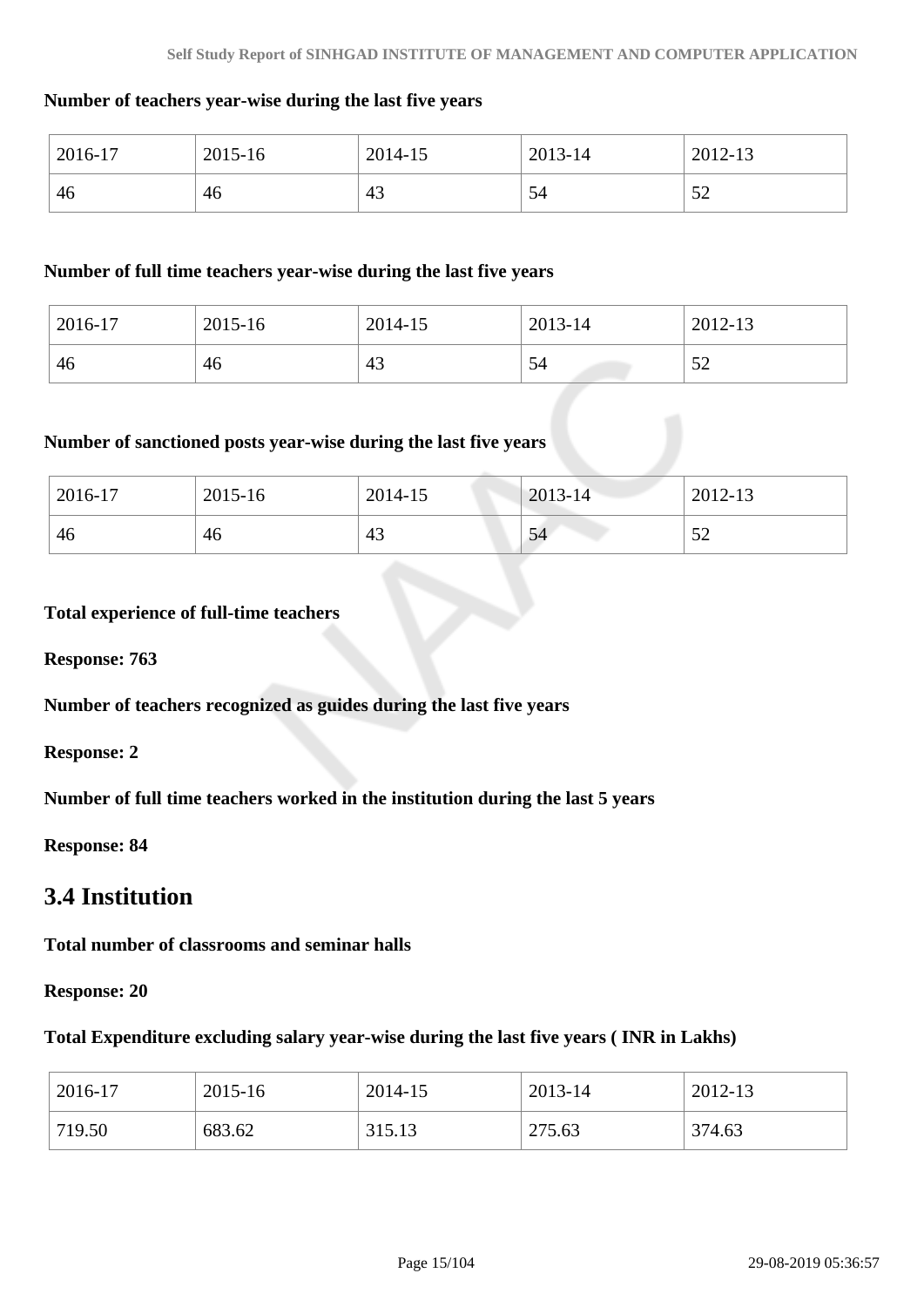**Number of computers**

**Response: 350**

**Unit cost of education including the salary component(INR in Lakhs)**

**Response: 1.16**

**Unit cost of education excluding the salary component(INR in Lakhs)**

**Response: 0.24**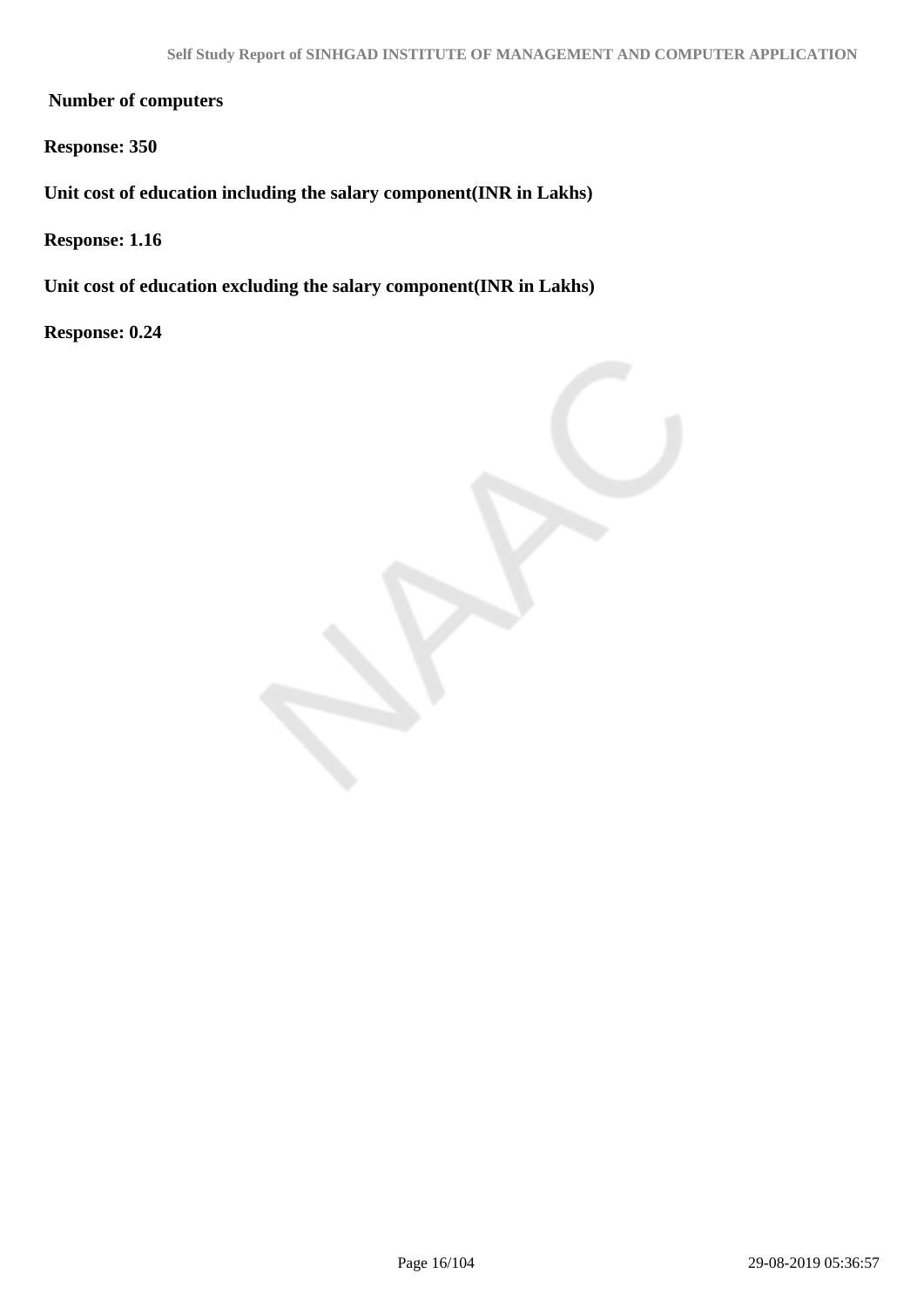# **4. Quality Indicator Framework(QIF)**

# **Criterion 1 - Curricular Aspects**

## **1.1 Curricular Planning and Implementation**

 **1.1.1 The institution ensures effective curriculum delivery through a well planned and documented process** 

#### **Response:**

The Institute Affiliated to SPPU adhere to the curriculum designed by the University. The Institute meticulously develops action plan for effective implementation of the curriculum by planning the academic schedule as per the University norms.

#### **Teaching Learning Process:**

#### **Planning phase:**

- Academic calendar is prepared well before the commencement of every semester of academic year by each department as per the guidelines of SPPU. Director, IQAC and all faculty members are involved in preparing same.
- Subject allocation is done according to the choice and expertise of the faculties. Lecture schedule and evaluation parameters are finalized after discussion with faculty members as per University guidelines. The entire planning and organizing of sessions, seminars, STP activity, Industrial visit, Celebration of various days and required activities schedule is then prepared by the committee and incorporated in academic calendar.
- Course Time Table is prepared.
- Faculties prepare their course filewhich includes
- 1.University syllabus
- 2.Course time table
- 3.Individual timetable
- 4.Overall Session plan
- 5.Attendance Sheet
- 6.PPTs , teaching notes and MCQs for each individual session
- 7.List of text books/reference books/e-learning resources
- 8.Planned Assignments and cases studies/ projects
- 9.Previous University Question papers
- 10.Sample answer Papers
- 11.MCQ
- 12.Remedial action taken for weaker students
- 13.Question Bank
- The course file and practical assignments is prepared by respective faculties.
- Required academic infrastructure and support made ready to use before commencement of each academic semester.
- The Industry expert sessions/training demands is planned ahead by the faculties and communicated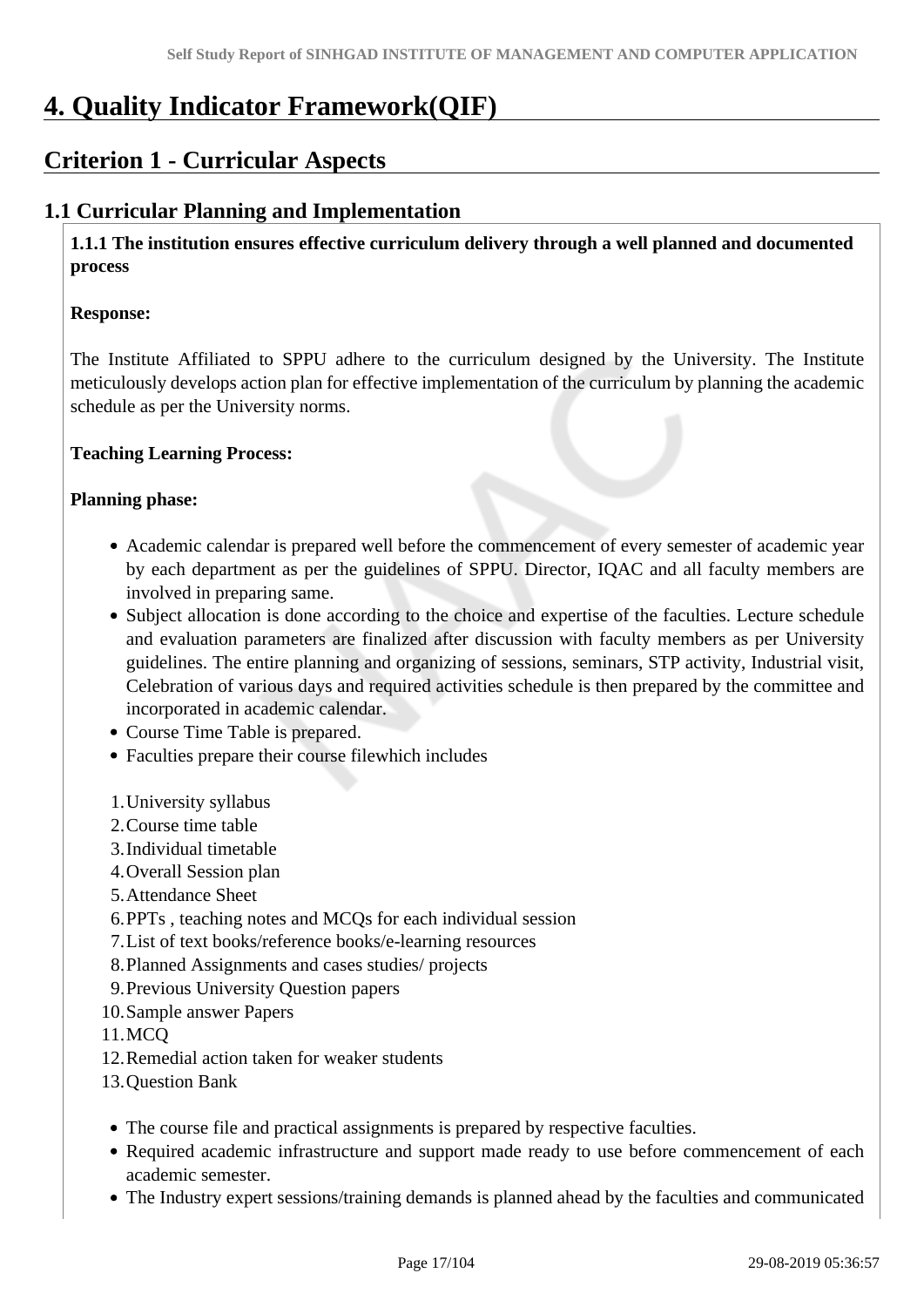to the Director.

#### **Execution Phase:**

- Academic progress is monitored by Director every month. Academic audit is done for the number of lectures planned and the number of lectures actually conducted. This ensures identification of gaps, if any, and necessary corrective actions are taken for filling the gap.
- Attendance of students are monitored every month and communicated to students. The students who have less than 70 percentage attendance are called and enquired .The parents are intimated in case of very poor attendance.
- In-house examination results are analyzed and necessary remedial classes are conducted.
- Extra sessions are conducted for weaker students and slow learners.
- Learning beyond syllabus is achieved by arranging lectures of Industry experts for all the departments to give awareness of new technologies in the field. For holistic & personality development of the newly admitted students institute plans Induction program to understand institute academic culture, curriculum norms, examination pattern and code of conduct. The institute conducted regular activities like management games, Internship, Assignments, Tests, Industrial visits, Group activities etc.
- International conference, seminars and research methodology workshops are conducted yearly to get updated with the current aspects.
- The students are mold to participate in various management events/competition conducted in-house and outside.

#### **Post Execution Phase:**

- Students are asked to provide faculty feedback for analysis and corrective action at the end of semester.
- Cross checking the attainment of course outcome is done by the faculty.

| <b>File Description</b>         | <b>Document</b>      |  |
|---------------------------------|----------------------|--|
| Any additional information      | <b>View Document</b> |  |
| Link for Additional Information | <b>View Document</b> |  |

#### **1.1.2 Number of certificate/diploma program introduced during the last five years**

#### **Response:** 50

#### 1.1.2.1 **Number of certificate/diploma programs introduced year-wise during the last five years**

| 2016-17 | 2015-16 | 2014-15       | 2013-14 | 2012-13 |
|---------|---------|---------------|---------|---------|
| 14      |         | $1 \cap$<br>∸ | 10      | 01      |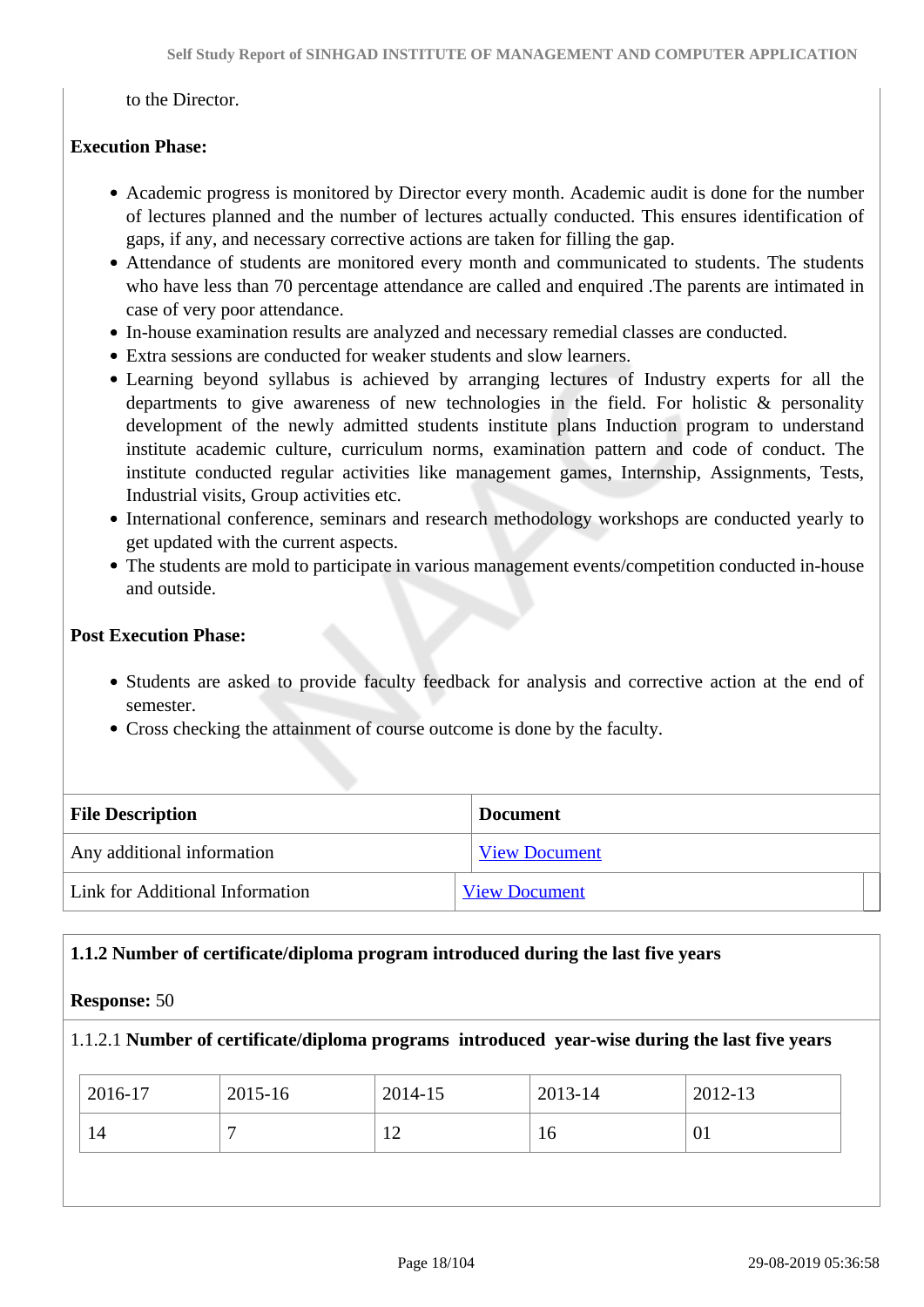| <b>File Description</b>                     | <b>Document</b>      |
|---------------------------------------------|----------------------|
| Details of the certificate/Diploma programs | <b>View Document</b> |
| Any additional information                  | <b>View Document</b> |

#### **1.1.3 Percentage of participation of full time teachers in various bodies of the Universities/ Autonomous Colleges/ Other Colleges, such as BoS and Academic Council during the last five years**

#### **Response:** 112.03

1.1.3.1 Number of teachers participating in various bodies of the Institution, such as BoS and Academic Council year-wise during the last five years

| 2016-17               | 2015-16 | 2014-15 | 2013-14    | 2012-13 |
|-----------------------|---------|---------|------------|---------|
| 1 <sub>7</sub><br>. . | ⊥ື      | 14      | $\sqrt{2}$ |         |

| <b>File Description</b>                                                | <b>Document</b>      |
|------------------------------------------------------------------------|----------------------|
| Details of participation of teachers in various bodies   View Document |                      |
| Any additional information                                             | <b>View Document</b> |

## **1.2 Academic Flexibility**

 **1.2.1 Percentage of new Courses introduced out of the total number of courses across all Programs offered during last five years**

#### **Response:** 33.33

1.2.1.1 How many new courses are introduced within the last five years

#### Response: 1

| <b>File Description</b>                               | <b>Document</b>      |
|-------------------------------------------------------|----------------------|
| Minutes of relevant Academic Council/BOS<br>meetings. | <b>View Document</b> |
| Details of the new courses introduced                 | <b>View Document</b> |

#### **1.2.2 Percentage of programs in which Choice Based Credit System (CBCS)/Elective course system has been implemented**

**Response:** 100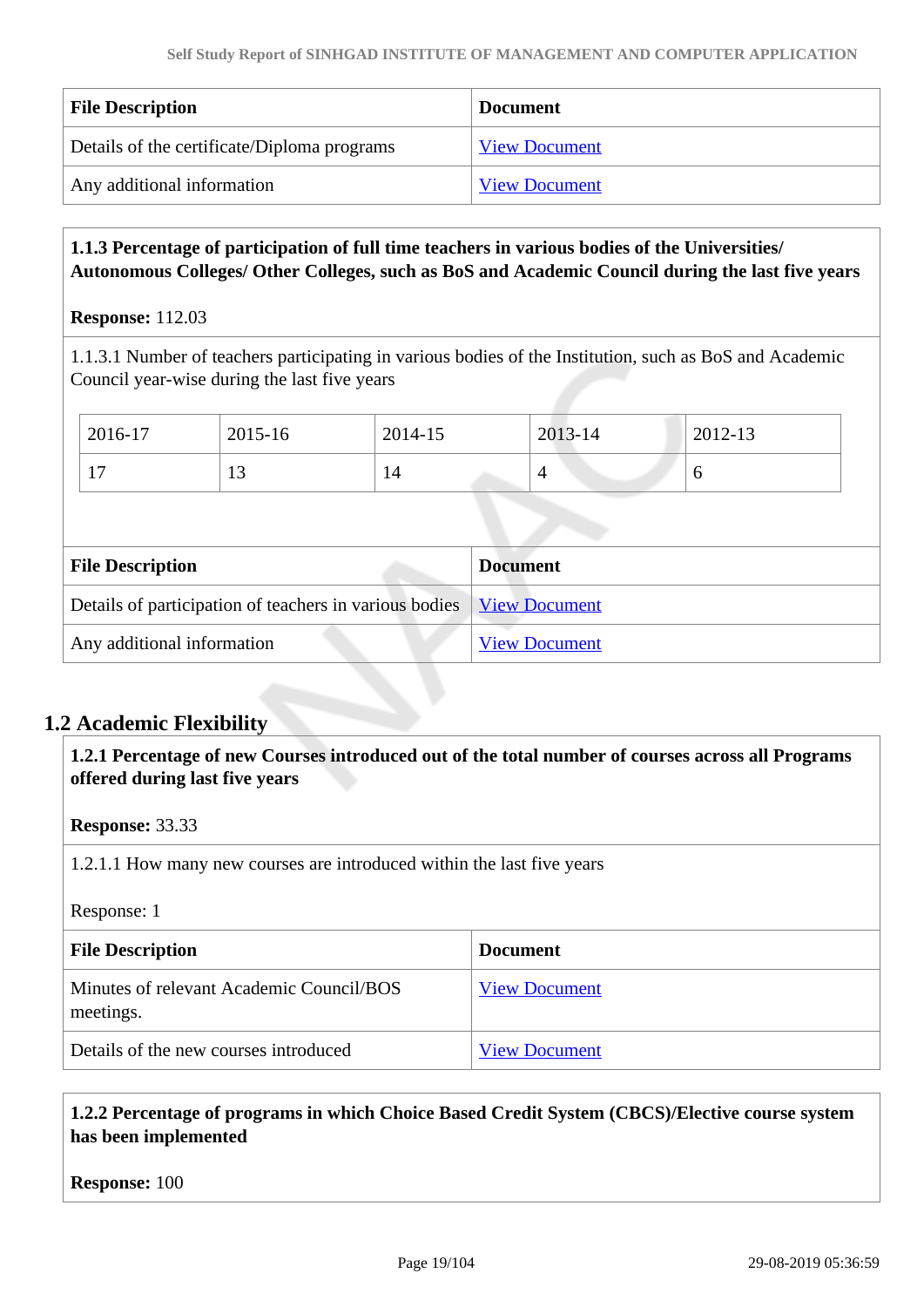#### 1.2.2.1 Number of programmes in which CBCS/ Elective course system implemented.

Response: 3

| <b>File Description</b>                               | <b>Document</b>      |
|-------------------------------------------------------|----------------------|
| Name of the programs in which CBCS is<br>implemented  | <b>View Document</b> |
| Minutes of relevant Academic Council/BOS<br>meetings. | <b>View Document</b> |

 **1.2.3 Average percentage of students enrolled in subject related Certificate/ Diploma programs/Addon programs as against the total number of students during the last five years**

**Response:** 85.49

1.2.3.1 Number of students enrolled in subject related Certificate or Diploma or Add-on programs yearwise during the last five years

| 2016-17 | 2015-16 | 2014-15 | 2013-14 | 2012-13 |
|---------|---------|---------|---------|---------|
| 570     | 644     | 901     | 1124    | 285     |

| <b>File Description</b>                                                                        | <b>Document</b>      |
|------------------------------------------------------------------------------------------------|----------------------|
| Details of the students enrolled in Subjects related<br>to certificate/Diploma/Add-on programs | <b>View Document</b> |

### **1.3 Curriculum Enrichment**

 **1.3.1 Institution integrates cross- cutting issues relevant to Gender, Environment and Sustainability, Human Values and Professional Ethics into the Curriculum**

**Response:** 

Savitribai Phule Pune University includes the various courses to addresses the cross cutting are detailed bellow:

Ø **Human Rights-I&II**: Conceptual perspectives play a significant role for the promotion and realization of human rights. It promotes dignity, tolerance, peace, defend and advocate for their rights.

Ø **Information Security**: Students understood the perspectives of Information Security risks and techniques / approaches of risk prevention through assignments.

Ø **Cyber Security/Information security**: Students understood the legal provisions of Information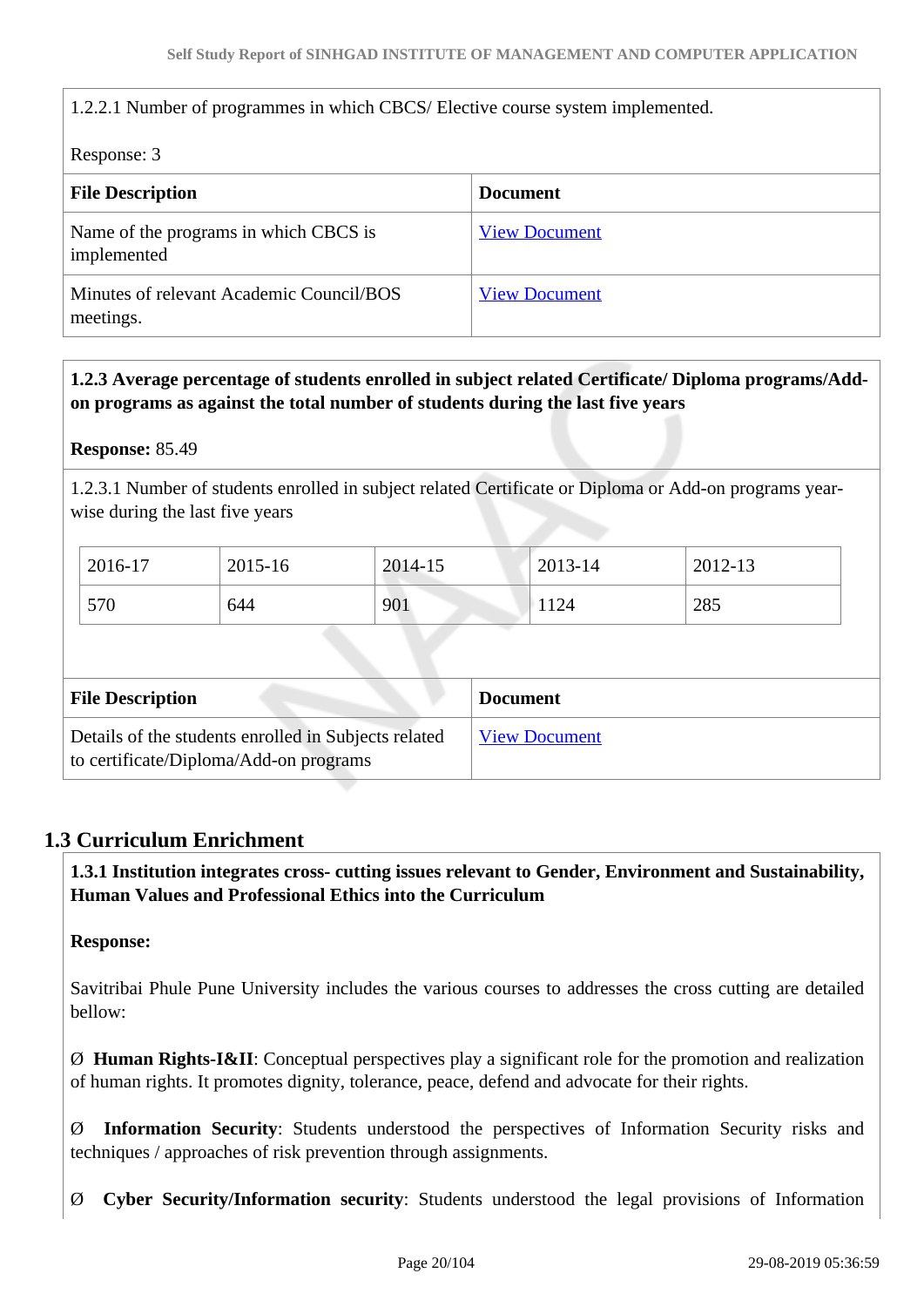Technology Act, Cyber security and practical ramifications of the Act through presentations.

Although University curriculum addresses these cross cutting issues in prescribed manner. Institute has organized various activities for staff and students.

#### **Gender related initiatives:**

Institute conducts guest lectures and seminars with eminent social workers. Women empowerment cell is formed to look after the welfare of all girl students. Gender equity is attained by conducting programs like seminars, debates, group discussions for both boys and girls on a single platform. Institute also organizes various expert talks on the occasion of International Women's day to address issues like gender inequality and sexual harassment. In the various events, girls are encouraged to participate. Institute also arranges women counseling sessions for girls as well as women staff.

#### **Environmental and sustainability related initiatives:**

Students also participate in the Tree plantation .STES has a vision to develop a green campus and therefore following initiatives are taken such as Tree plantation, Swacha Bharat Abhiyan, solar water heaters and LED lamps.

#### **Human Values and Professional Ethics related initiatives:**

Institute imparts human values and professional ethics through its curriculum. MCA is professional course which imparts the discipline, professional ethics and human values. Conducive environment of institute helps in inculcating human values and professional ethic. Institute regularly conducts events on

- 1. Abdul Kalam's Birthday Anniversary
- 2. Gandhi Jayanti,
- 3. Savitribai Phule Jayanti,
- 4. Yoga Day
- 5. Teachers Day.

Students also participate in blood donation camp, traffic rule awareness program, Orphanage Home Visit, Organ Donation Awareness Program which improve their point of view towards social causes.

| <b>File Description</b>         | <b>Document</b>      |  |
|---------------------------------|----------------------|--|
| Any Additional Information      | <b>View Document</b> |  |
| Link for Additional Information | <b>View Document</b> |  |

### **1.3.2 Number of value added courses imparting transferable and life skills offered during the last**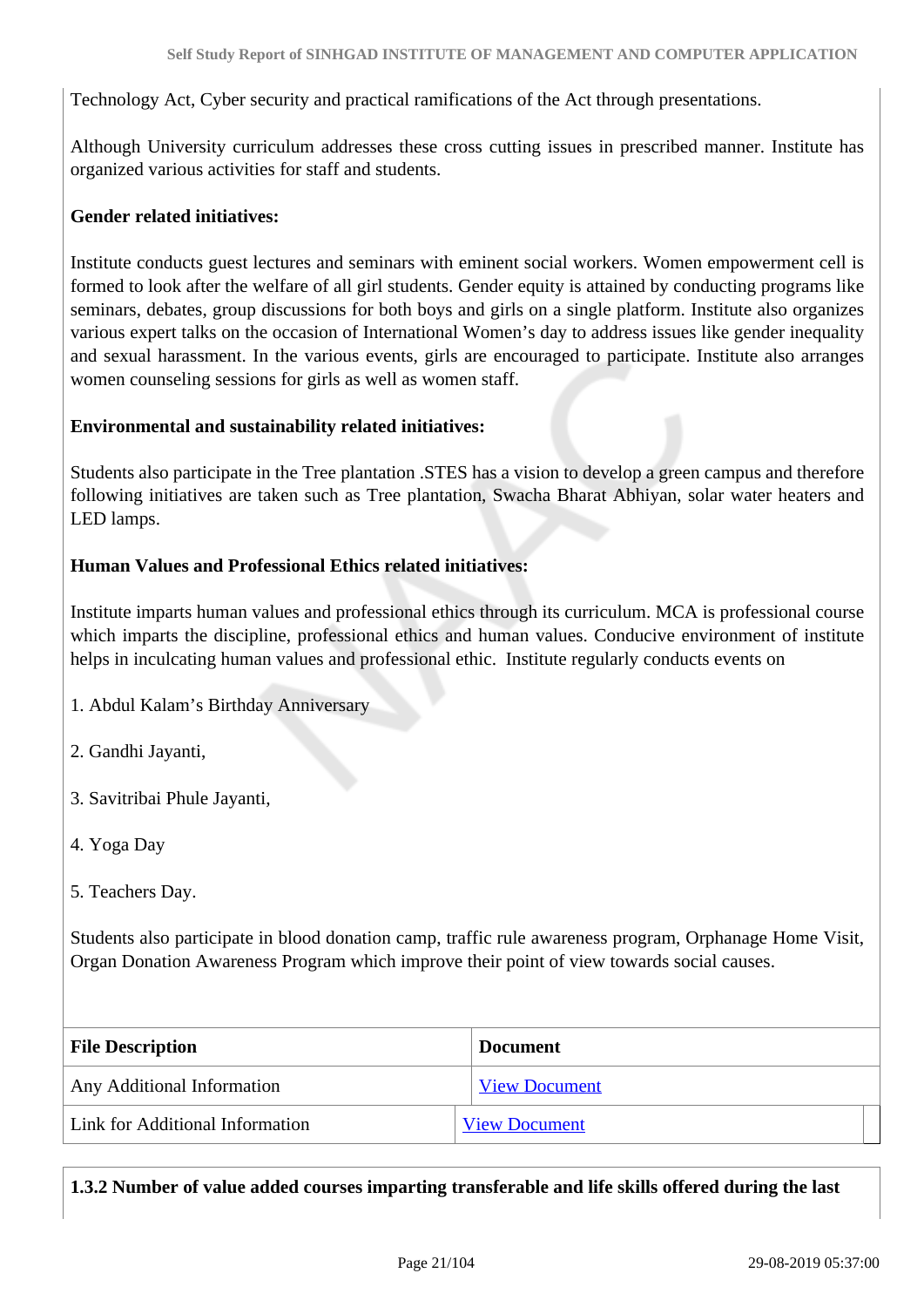#### **five years**

#### **Response:** 51

1.3.2.1 Number of value-added courses imparting transferable and life skills offered during the last five years

Response: 51

| <b>File Description</b>                                                      | <b>Document</b>      |
|------------------------------------------------------------------------------|----------------------|
| Details of the value-added courses imparting<br>transferable and life skills | <b>View Document</b> |

| 1.3.3 Percentage of students undertaking field projects / internships |  |  |
|-----------------------------------------------------------------------|--|--|
| <b>Response:</b> 1.4                                                  |  |  |
| 1.3.3.1 Number of students undertaking field projects or internships  |  |  |
| Response: 8                                                           |  |  |
| <b>File Description</b><br><b>Document</b>                            |  |  |
| Institutional data in prescribed format<br><b>View Document</b>       |  |  |

# **1.4 Feedback System**

 **1.4.1 Structured feedback received from 1) Students, 2)Teachers, 3)Employers, 4)Alumni and 5)Parents for design and review of syllabus-Semester wise/ year-wise A.Any 4 of the above**

**B.Any 3 of the above**

**C. Any 2 of the above**

**D. Any 1 of the above**

#### **Response:** A.Any 4 of the above

| <b>File Description</b>                                                                                                                           | <b>Document</b>      |
|---------------------------------------------------------------------------------------------------------------------------------------------------|----------------------|
| Action taken report of the Institution on feedback<br>report as stated in the minutes of the Governing<br>Council, Syndicate, Board of Management | <b>View Document</b> |
| URL for stakeholder feedback report                                                                                                               | <b>View Document</b> |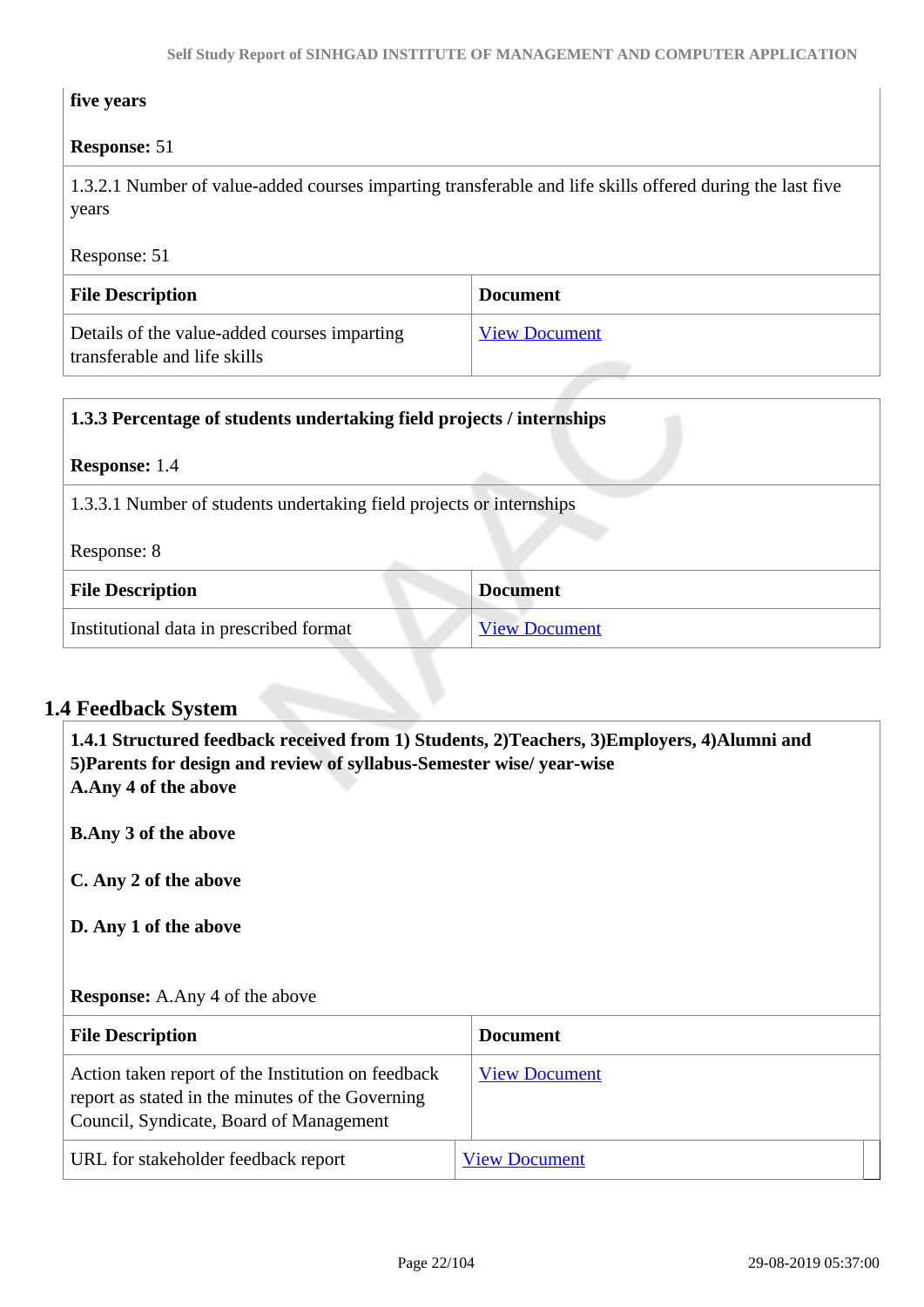| 1.4.2 Feedback processes of the institution may be classified as follows:<br>A. Feedback collected, analysed and action taken and feedback available on website |                                                                                                     |  |  |
|-----------------------------------------------------------------------------------------------------------------------------------------------------------------|-----------------------------------------------------------------------------------------------------|--|--|
|                                                                                                                                                                 | B. Feedback collected, analysed and action has been taken                                           |  |  |
| C. Feedback collected and analysed                                                                                                                              |                                                                                                     |  |  |
| <b>D.</b> Feedback collected                                                                                                                                    |                                                                                                     |  |  |
|                                                                                                                                                                 |                                                                                                     |  |  |
|                                                                                                                                                                 | <b>Response:</b> A. Feedback collected, analysed and action taken and feedback available on website |  |  |
| <b>File Description</b>                                                                                                                                         | <b>Document</b>                                                                                     |  |  |
| Any additional information                                                                                                                                      | <b>View Document</b>                                                                                |  |  |
| URL for feedback report                                                                                                                                         | <b>View Document</b>                                                                                |  |  |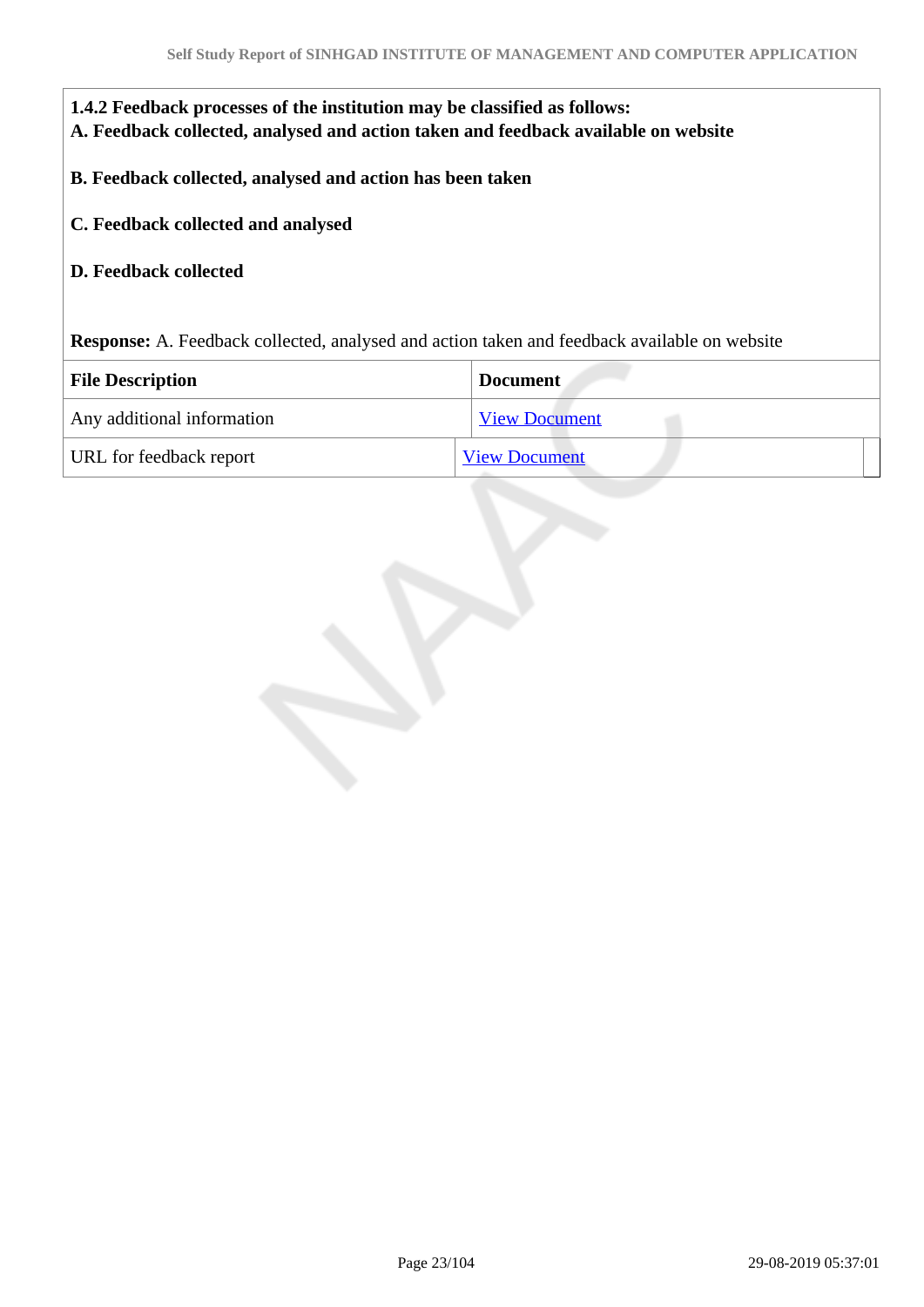# **Criterion 2 - Teaching-learning and Evaluation**

### **2.1 Student Enrollment and Profile**

#### **2.1.1 Average percentage of students from other States and Countries during the last five years**

#### **Response:** 9.6

2.1.1.1 Number of students from other states and countries year-wise during the last five years

| 2016-17 | 2015-16      | 2014-15 | 2013-14 | 2012-13 |
|---------|--------------|---------|---------|---------|
| 49      | $\mathbf{r}$ | 74      | 94      | 118     |

| <b>File Description</b>                       | <b>Document</b>      |
|-----------------------------------------------|----------------------|
| List of students (other states and countries) | <b>View Document</b> |
| Institutional data in prescribed format       | <b>View Document</b> |

#### **2.1.2 Average Enrollment percentage (Average of last five years)**

#### **Response:** 60.16

2.1.2.1 Number of students admitted year-wise during the last five years

| 2016-17 | $2015 - 16$ | 2014-15 | 2013-14 | 2012-13 |
|---------|-------------|---------|---------|---------|
| 263     | 335         | 326     | 402     | 569     |

2.1.2.2 Number of sanctioned seats year-wise during the last five years

| 2016-17 | 2015-16 | 2014-15 | 2013-14 | 2012-13 |
|---------|---------|---------|---------|---------|
| 485     | 664     | 665     | 660     | 660     |

| <b>File Description</b>                 | <b>Document</b>      |
|-----------------------------------------|----------------------|
| Institutional data in prescribed format | <b>View Document</b> |

### **2.1.3 Average percentage of seats filled against seats reserved for various categories as per applicable reservation policy during the last five years**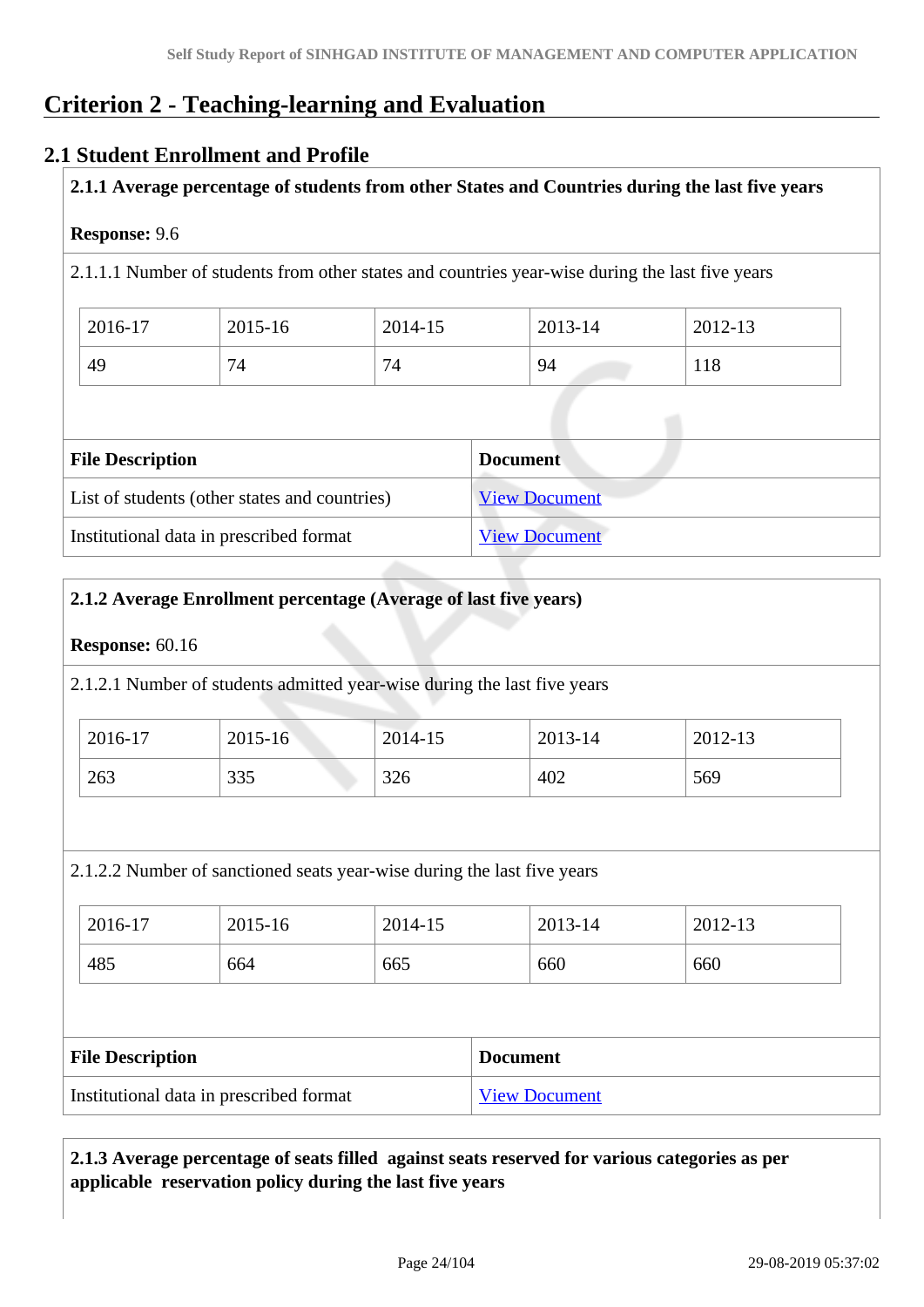#### **Response:** 52.78

2.1.3.1 Number of actual students admitted from the reserved categories year-wise during the last five years

| 2016-17                 | 2015-16                                 | 2014-15 |                 | 2013-14              | 2012-13 |  |
|-------------------------|-----------------------------------------|---------|-----------------|----------------------|---------|--|
| 141                     | 154                                     | 131     |                 | 151                  | 241     |  |
|                         |                                         |         |                 |                      |         |  |
|                         |                                         |         |                 |                      |         |  |
| <b>File Description</b> |                                         |         | <b>Document</b> |                      |         |  |
|                         | Institutional data in prescribed format |         |                 | <b>View Document</b> |         |  |

## **2.2 Catering to Student Diversity**

#### **2.2.1 The institution assesses the learning levels of the students, after admission and organises special programs for advanced learners and slow learners**

#### **Response:**

Students are admitted through the Common Entrance Test (CET) resulting in a diverse mix of students from different academic backgrounds, socioeconomic strata and vernacular language orientations.In order to cater to this diversity, the institution has instituted the practice of creating a student profile which gives an insight into the diversity and abilities of the students. A psychometric test at the beginning of the first semester gives qualitative pointers to the abilities and interest of the students.This data is shared with the class coordinators and faculty in order to facilitate better personal and academic interaction.

Personal interaction in the mentor mentee program, informal faculty forums for sharing classroom interaction of students and identifying weak or advanced learners, mechanism of continuous evaluation of the students through various internal evaluations and end term examinations are used to evaluate,plan and conduct various programs to facilitate learning of weak students and motivate advanced learners to perform better.

#### **Strategies adopted for advanced learners**:

Encouragement to enrol in value add programs like HR Analytics, Digital marketing, Financial modeling, Six Sigma.

Opportunities to participate in intra and intercollegiate management competitions,project competitions,entrepreneurship workshops and various Business fests/eventto hone managerial and technical skills.

Participation inSmart India Hackathon 2016 organized by HRD Govt. of India.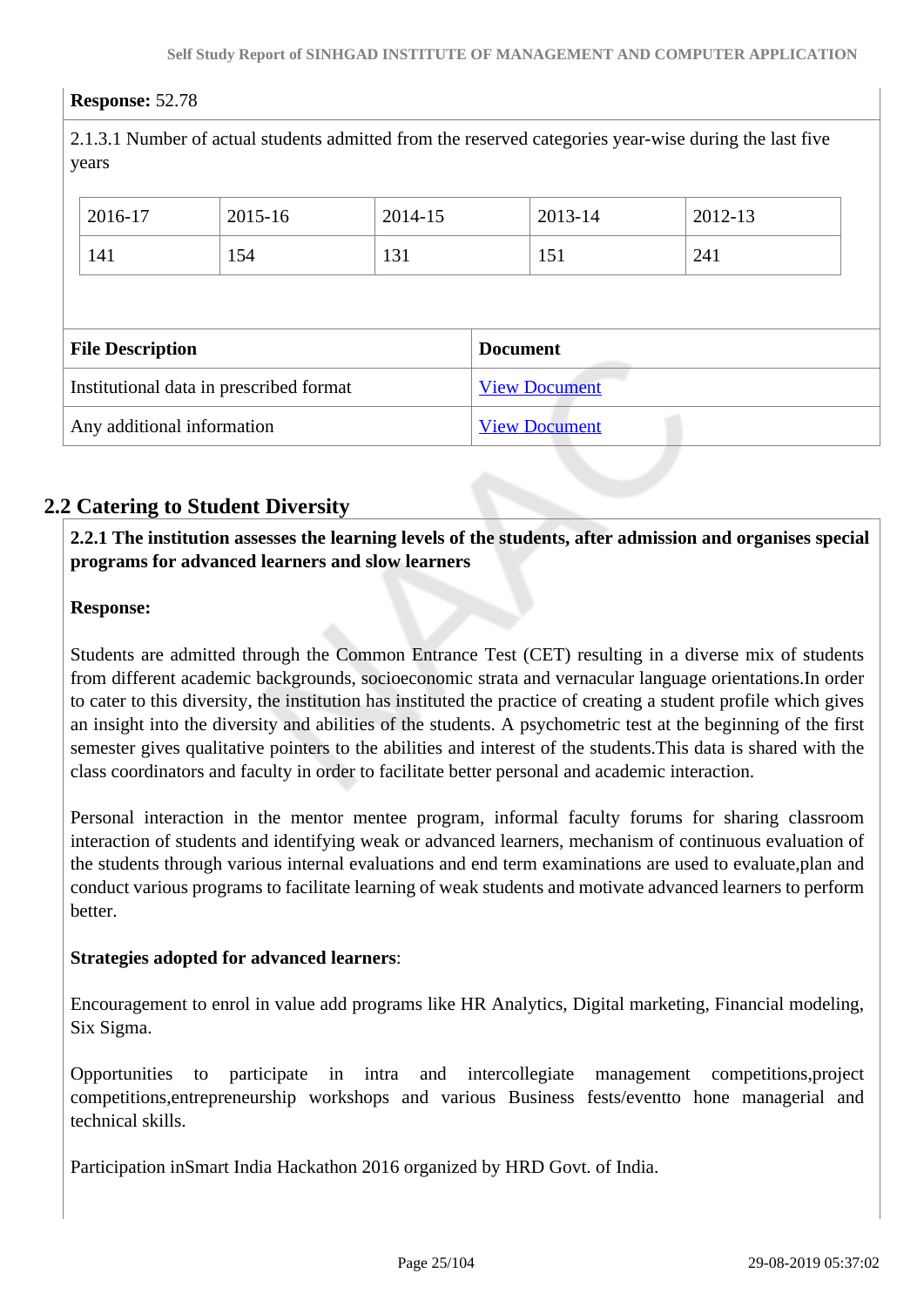Opportunities to participate in Conferences, seminars, paper presentation competitionsand publish their work.

Guidance and preparation to take-up online employability courses (Bloomberg and Whee box)

Meritorious students are awarded for excellence in academic, extracurricular and co curricular activities at the Annual prize distribution ceremony. Medals, certificates and a special prize in the form of valuable books specially chosen keeping the interest and abilities of each individual awardee are distributed.

The NIPM forum is used as an opportunity to expose bright HR students to industry professionals for networking and latest industry updates.

· Special attention is given by all the faculty for grooming the students duringAcademic sessions and activities.

· Special attention from Placement point of view through STP.

#### **Strategies adopted for Slow Learner:**

· Special counselling of such students is done during Mentor mentee meetings.

· Subject wise counselling is done by respective teachers

· If required, opportunities are given to reappear for internal evaluation to improve skill set and marks.

· Remedial classes and self-learning sessions are arranged beyond working schedule.

· Special attention is given by internal project guides during the Project internshipprogram for the holistic development of slow learners and the enhancement ofemployability skills. The core objective behind this is to increase the chances of pre-placement opportunities.

· Appropriate counselling is done and training is given to support such students to getplaced in industry.

· Slow learners are clubbed with the advance learners for all the activities taking placein and outside the institute to develop the participative approach.

- English reading writing and comprehension classes are offered to students who come from vernacular backgrounds
- Bridge course for familiarization of basic concepts of accounting

| <b>File Description</b>         | <b>Document</b>      |
|---------------------------------|----------------------|
| Link for Additional Information | <b>View Document</b> |

| 2.2.2 Student - Full time teacher ratio |  |
|-----------------------------------------|--|
|                                         |  |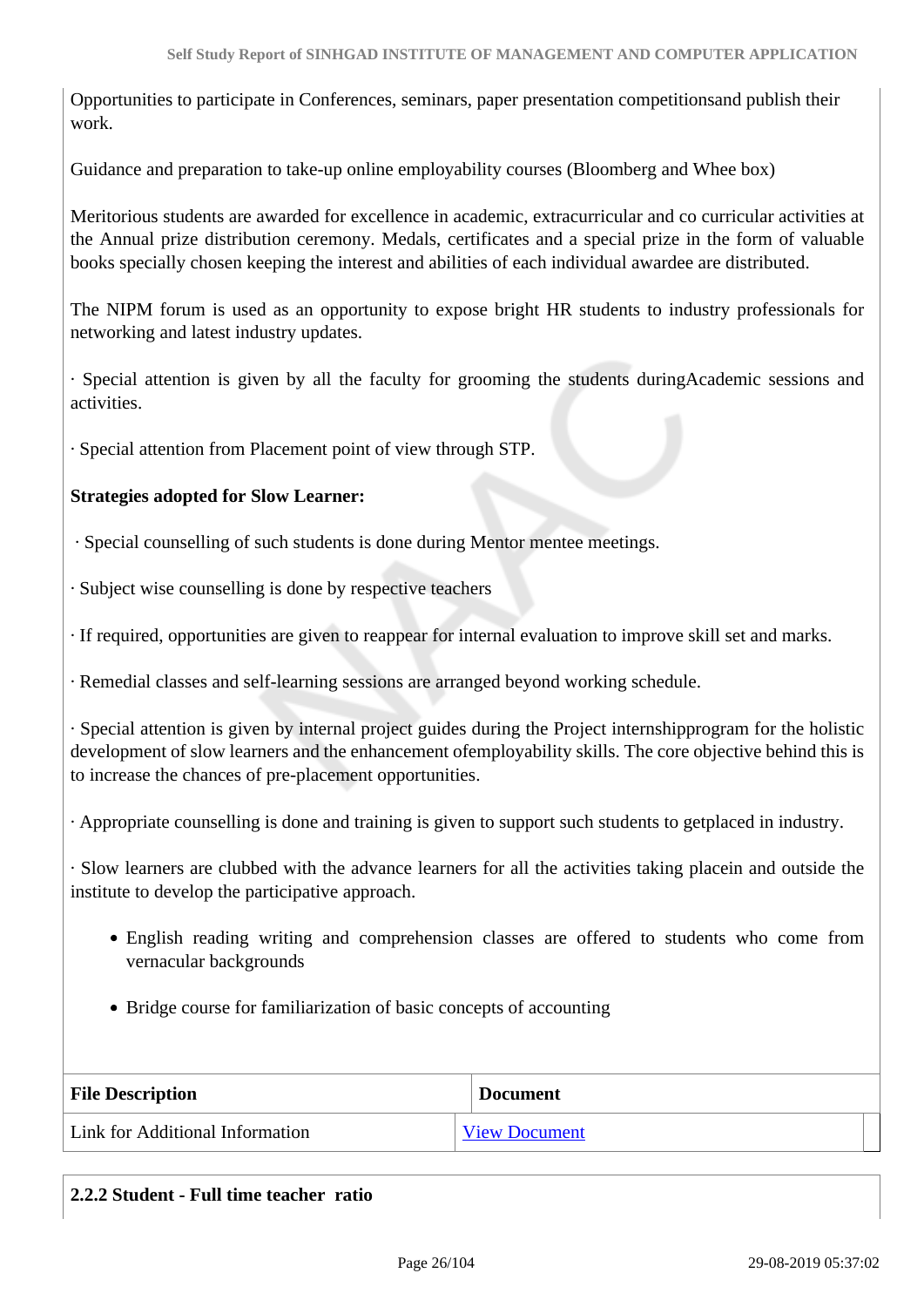| <b>Response:</b> 12.39                  |                      |  |  |
|-----------------------------------------|----------------------|--|--|
| <b>File Description</b>                 | <b>Document</b>      |  |  |
| Institutional data in prescribed format | <b>View Document</b> |  |  |
| Any additional information              | <b>View Document</b> |  |  |

#### **2.2.3 Percentage of differently abled students (Divyangjan) on rolls**

#### **Response:** 0.18

| 2.2.3.1 Number of differently abled students on rolls                                             |                      |
|---------------------------------------------------------------------------------------------------|----------------------|
| Response: 1                                                                                       |                      |
| <b>File Description</b>                                                                           | <b>Document</b>      |
| List of students (differently abled)                                                              | <b>View Document</b> |
| Institutional data in prescribed format                                                           | <b>View Document</b> |
| Any other document submitted by the Institution to<br>a Government agency giving this information | <b>View Document</b> |

## **2.3 Teaching- Learning Process**

 **2.3.1 Student centric methods, such as experiential learning, participative learning and problem solving methodologies are used for enhancing learning experiences**

#### **Response:**

The Institute focuses heavily on Student-centered learning which moves students from passive receivers of information to active participants in their own discovery process.

Some of the learning strategies include self-directed learning, co-operative learning, roleplaying, behavioral rehearsal, peer education and parent involvement. . In the classroom, teachers craft instruction and apply technology in a way that best serves each student's learning journey.

#### **Experiential learning:**

#### 1.**Project based learning**

1.Students are assigned minor subject based projects thus enabling the students to blend both the theory and practical.

 $\overline{\phantom{a}}$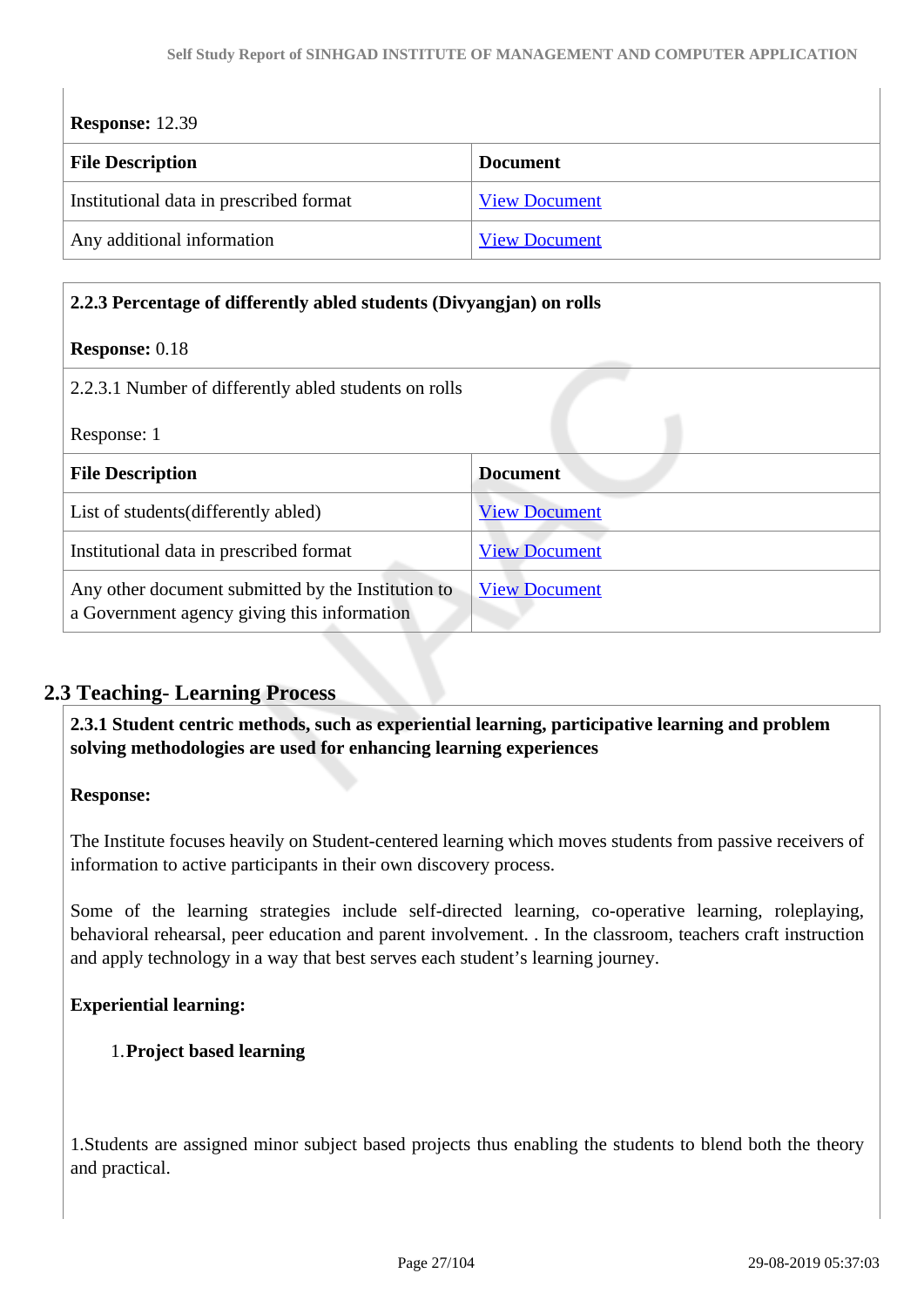Studentsparticipate in Live Projects sponsored by Big bazaar, ITC, Marula, Persistant, etc., to acquire practical on the job training. These activities are conducted simultaneously along with the curriculum, so that the students can collaborate the theoretical knowledge with practical applications.

2. **Hands on learning**:The Institute also has well equipped computer labs with internet facility. The students are taken to the lab by the faculty members to provide them real time information on subject like C, C++, VB, Java, .Net, PHP, Python, SQL etc.

3. **Industry Internships**: The course curriculum requires for all computer application students to join for internships in the industry for six months and management students to undertake SIP for two months in order to get practical exposure of the theoretical knowledge acquired in class room.

4.Short duration winter projects are also offered to students who are willing to take up such assignments.

5.Industrial visits provide exposure to practical situations and events in companies thereby honing their corporate skills and industry understanding.

### **Participative learning:**

1.Activity Based: Students participate in various programming contests and Hackathons arranged by Institute , Industry and Govt. MCQs are conducted as a part of each session of each subject. Students are encouraged to participate in various management fests, competitions like Poster making , project competitions etc to nurture creative thinking

2.The institute implements Harvard Case Study based methodology of learning. It improves the perception and understanding of the students by solving the complex real world problems.

3.Use of films .videos for initiating classroom discussion

4.One day selling activity to grasp the intricacies of selling, marketing, managing of finances, entrepreneurship

5.Incorporation of activities like Product talk, Out of the box during the induction program to generate familiarization with fundamental management principles

#### **Problem Solving Methodologies**

**1.Case-Based Learning:**Management learning is further strengthened by incorporating case studies, inbasket exercises, role play, vestibule training, decision making, management games and leadership activities with every day education.

**2.**The institute invites eminent academicians, research scholars, professionals and corporate executives by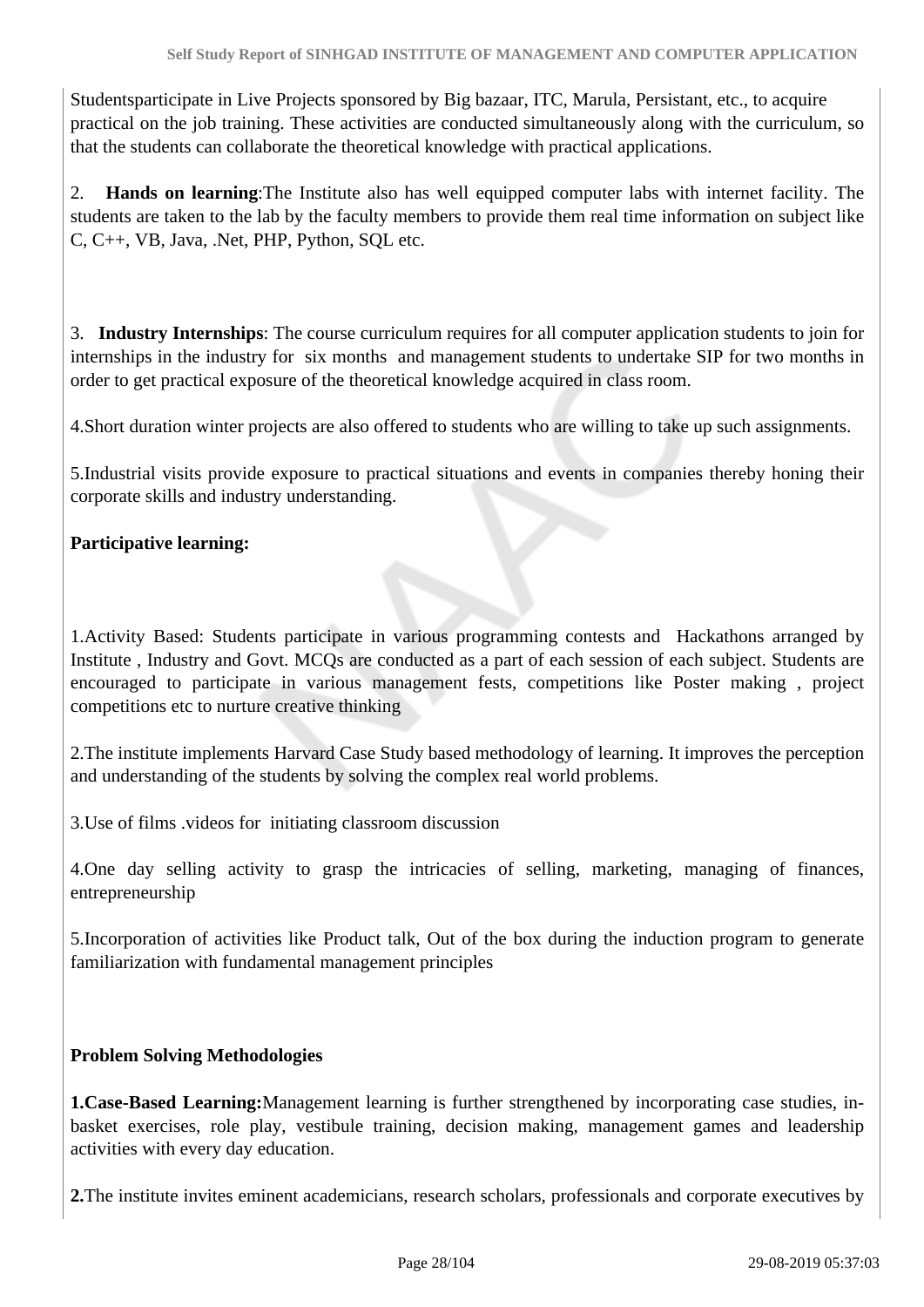organizing guest lectures, conferences and seminars. The frequently organized brain storming events and informal gatherings with distinguished Alumni's of the institute provide the students with an opportunity to experience sharing and exposure to the corporate, markets, business, finance, human resource management as well as macro dynamics of global business.

3.Small in house subject specific projects are given to the students to keep the continuous research culture brimming in the back ground.

| <b>File Description</b>         | <b>Document</b>      |
|---------------------------------|----------------------|
| Any additional information      | <b>View Document</b> |
| Link for Additional Information | <b>View Document</b> |

#### **2.3.2 Percentage of teachers using ICT for effective teaching with Learning Management Systems (LMS), E-learning resources etc.**

#### **Response:** 136.96

2.3.2.1 Number of teachers using ICT

Response: 63

| <b>File Description</b>                                                      | <b>Document</b>      |
|------------------------------------------------------------------------------|----------------------|
| List of teachers (using ICT for teaching)                                    | <b>View Document</b> |
| Any additional information                                                   | <b>View Document</b> |
| Provide link for webpage describing the "LMS/<br>Academic management system" | <b>View Document</b> |

#### **2.3.3 Ratio of students to mentor for academic and stress related issues**

#### **Response:** 11.18

#### 2.3.3.1 Number of mentors

Response: 51

| <b>File Description</b>                                                                  | <b>Document</b>      |
|------------------------------------------------------------------------------------------|----------------------|
| Year wise list of number of students, full time<br>teachers and students to mentor ratio | <b>View Document</b> |

#### **2.3.4 Innovation and creativity in teaching-learning**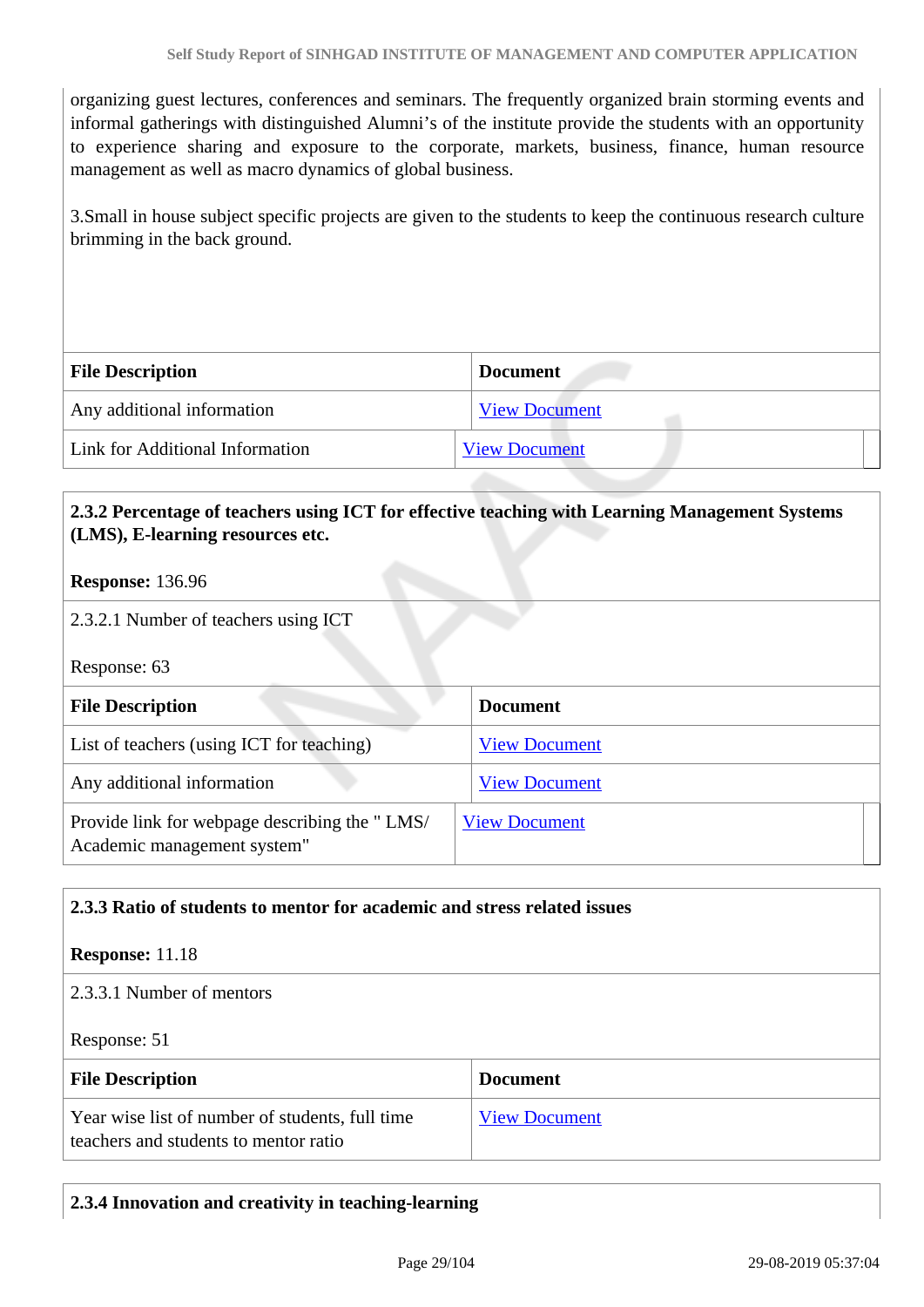### **Response:**

In innovative teaching, students are engaged in a wide variety of innovative, creative, high-impact educational experiences, from designing educational games to research with real-world impacts. The Information and Communication Technology has made many innovations in the field of teaching and also made a drastic change from the old paradigm of teaching and learning. Faculty members and students are encouraged to use ICT facilities for effective teaching learning. Institute has adequate ICT infrastructure to cater the needs of student learning. The institute supports and encourage teachers to upgrade their teaching skill and subject expertise along with recent progression in industry.

#### **Some of the efforts to encourage faculty to adopt new and innovative approaches are:**

- Inspiring faculty members to implement advance approaches in their teaching process.
- Encouraging them to participate in state/national/international conferences, workshops, seminars, FDPs, STTPs, refresher courses, orientation programs to upgrade their knowledge.
- Organizing in-house workshops or FDPs for faculties by imminent personalities from academic as well as industry to enrich their knowledge.
- For participative learning teachers are advised to organize class workshops, seminars and paper presentations, Group discussion.
- Faculty member regularly visit other colleges/organizations as guest lecture or on deputation within and outside the nation to get further academic exposure.

#### **Some innovative teaching approaches / methods adopted by the faculty are:**

- **Mind Maps**:mind maps are introduced as another innovative teaching method. Mind maps, which is a simple technique for drawing information in diagrams, instead of writing it in sentences.
- Self-learning: Preparing own notes by referring class notes and reference books, solving quizzes at the end of every session, solving assignments.
- **Group & Team based learning:** Management games, Project Based Learning, Group Discussions, case based teaching methodologies, Presentations, Domain Seminars, Collage/Poster Making.
- **Experiential teaching**: Entrepreneurship Development Cell (EDC) arranges talks of inspiring entrepreneurs to make the students understand the need of innovations and creativity in learning.
- **Introductory videos**: 5 minutes introductory videos helps students to grasp the concept easily rather than writing on board and explaining.
- **Animations** A short Flash movie demonstrating the dynamics of immunological interactions.

| <b>File Description</b>    | <b>Document</b>      |
|----------------------------|----------------------|
| Any additional information | <b>View Document</b> |

## **2.4 Teacher Profile and Quality**

**2.4.1 Average percentage of full time teachers against sanctioned posts during the last five years**

**Response:** 100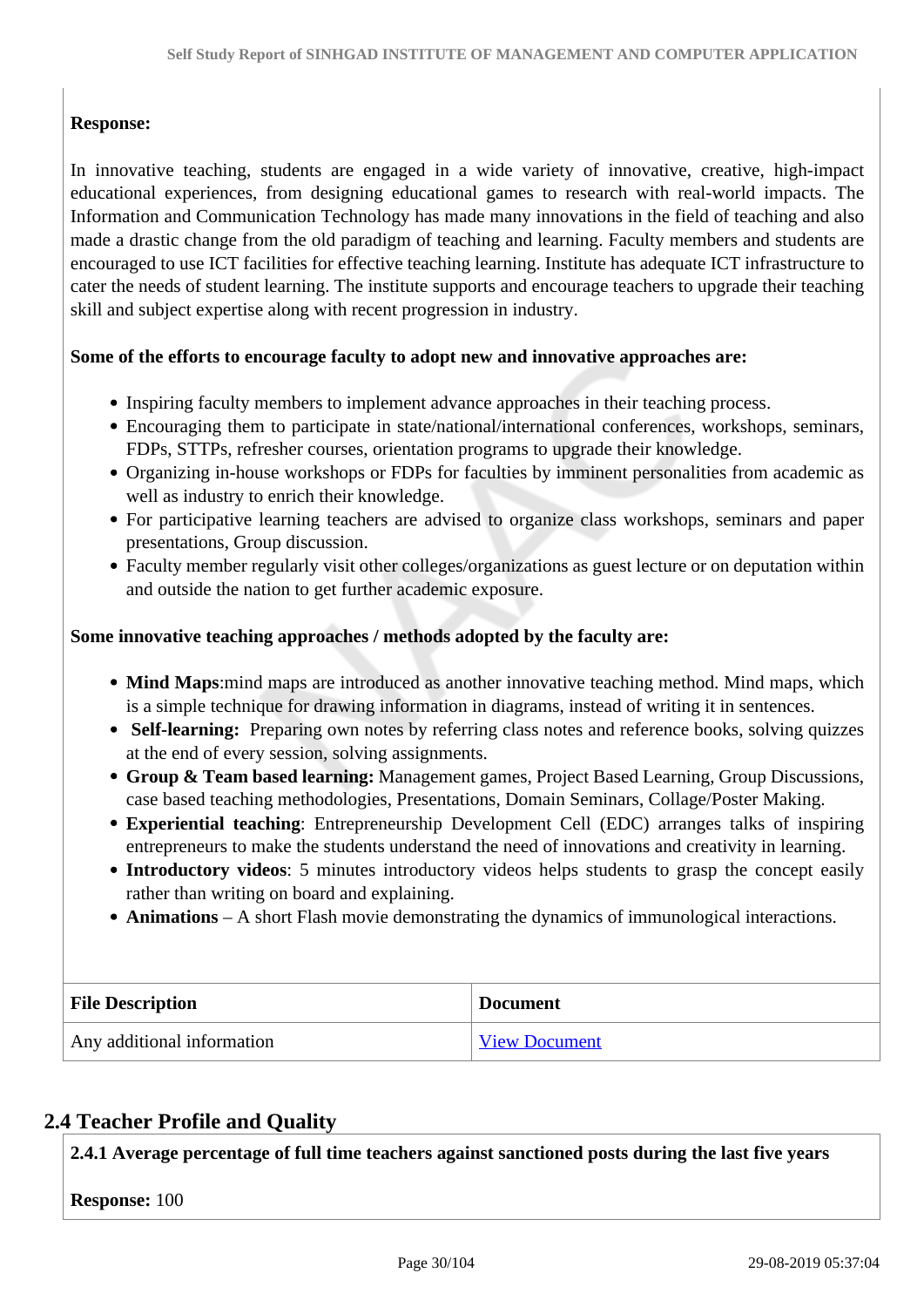| <b>File Description</b>                                          | <b>Document</b>      |
|------------------------------------------------------------------|----------------------|
| Year wise full time teachers and sanctioned posts<br>for 5 years | <b>View Document</b> |
| List of the faculty members authenticated by the<br>Head of HEI  | <b>View Document</b> |
| Any additional information                                       | <b>View Document</b> |

#### **2.4.2 Average percentage of full time teachers with Ph.D. during the last five years**

#### **Response:** 18.24

2.4.2.1 Number of full time teachers with Ph.D. year-wise during the last five years

| 2016-17 | 2015-16 | 2014-15 | $2013 - 14$ | 2012-13 |
|---------|---------|---------|-------------|---------|
| 10      | 10      |         | v           |         |

| <b>File Description</b>                                                                       | <b>Document</b>      |
|-----------------------------------------------------------------------------------------------|----------------------|
| List of number of full time teachers with PhD and<br>number of full time teachers for 5 years | <b>View Document</b> |
| Any additional information                                                                    | <b>View Document</b> |

#### **2.4.3 Teaching experience per full time teacher in number of years**

#### **Response:** 16.59

| <b>File Description</b>                                                           | <b>Document</b>      |
|-----------------------------------------------------------------------------------|----------------------|
| List of Teachers including their PAN,<br>designation, dept and experience details | <b>View Document</b> |

#### **2.4.4 Percentage of full time teachers who received awards, recognition, fellowships at State, National, International level from Government, recognised bodies during the last five years**

#### **Response:** 0

2.4.4.1 Number of full time teachers receiving awards from state /national /international level from Government recognised bodies year-wise during the last five years

| $2016 - 17$ | 2015-16 | 2014-15 | 2013-14 | 2012-13 |
|-------------|---------|---------|---------|---------|
|             | ◡       | ິ       |         | υ       |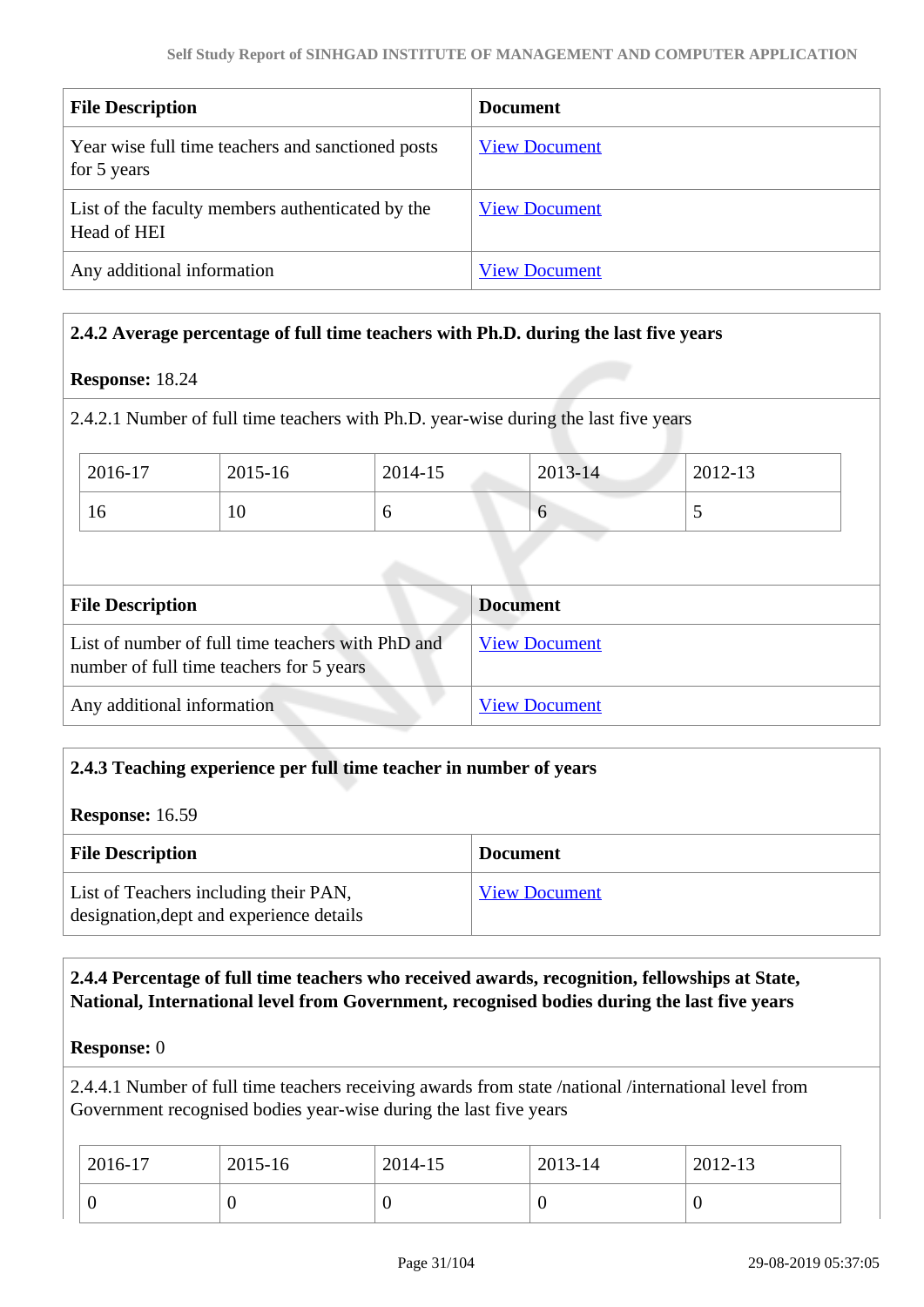| <b>File Description</b>                          | <b>Document</b>      |
|--------------------------------------------------|----------------------|
| Institutional data in prescribed format          | <b>View Document</b> |
| e-copies of award letters (scanned or soft copy) | <b>View Document</b> |

#### **2.4.5 Average percentage of full time teachers from other States against sanctioned posts during the last five years**

#### **Response:** 11.67

2.4.5.1 Number of full time teachers from other states year-wise during the last five years

| 2016-17 | 2015-16 | 2014-15 | 2013-14  | 2012-13 |
|---------|---------|---------|----------|---------|
|         |         |         | $\sigma$ |         |

| <b>File Description</b>                                                                            | <b>Document</b>      |
|----------------------------------------------------------------------------------------------------|----------------------|
| List of full time teachers from other state and state<br>from which qualifying degree was obtained | <b>View Document</b> |
| Any additional information                                                                         | <b>View Document</b> |

## **2.5 Evaluation Process and Reforms**

### **2.5.1 Reforms in Continuous Internal Evaluation(CIE) system at the institutional level**

#### **Response:**

#### **Internal evaluation reforms:**

The internal evaluation is designed to recognize the capability and talent of a student. All evaluation reforms of the University are adopted and effectively implemented as per the guidelines issued by the authority from time to time. Following initiatives are taken by the Institute for the improvement of internal evaluation process.

- University reforms are aligned with institute's evaluation criteria such as Attendance, Case Study, Class Test, MCQ's, Presentation, Group Discussion, Written Home Assignment, Group Project, Mid-Term Exam and End-Term Exam
- Concurrent evaluation process as per the requirement of SPPU is adopted and all the evaluations are conducted throughout the semester as per the set academic plan. Internal Evaluation results are displayed regularly.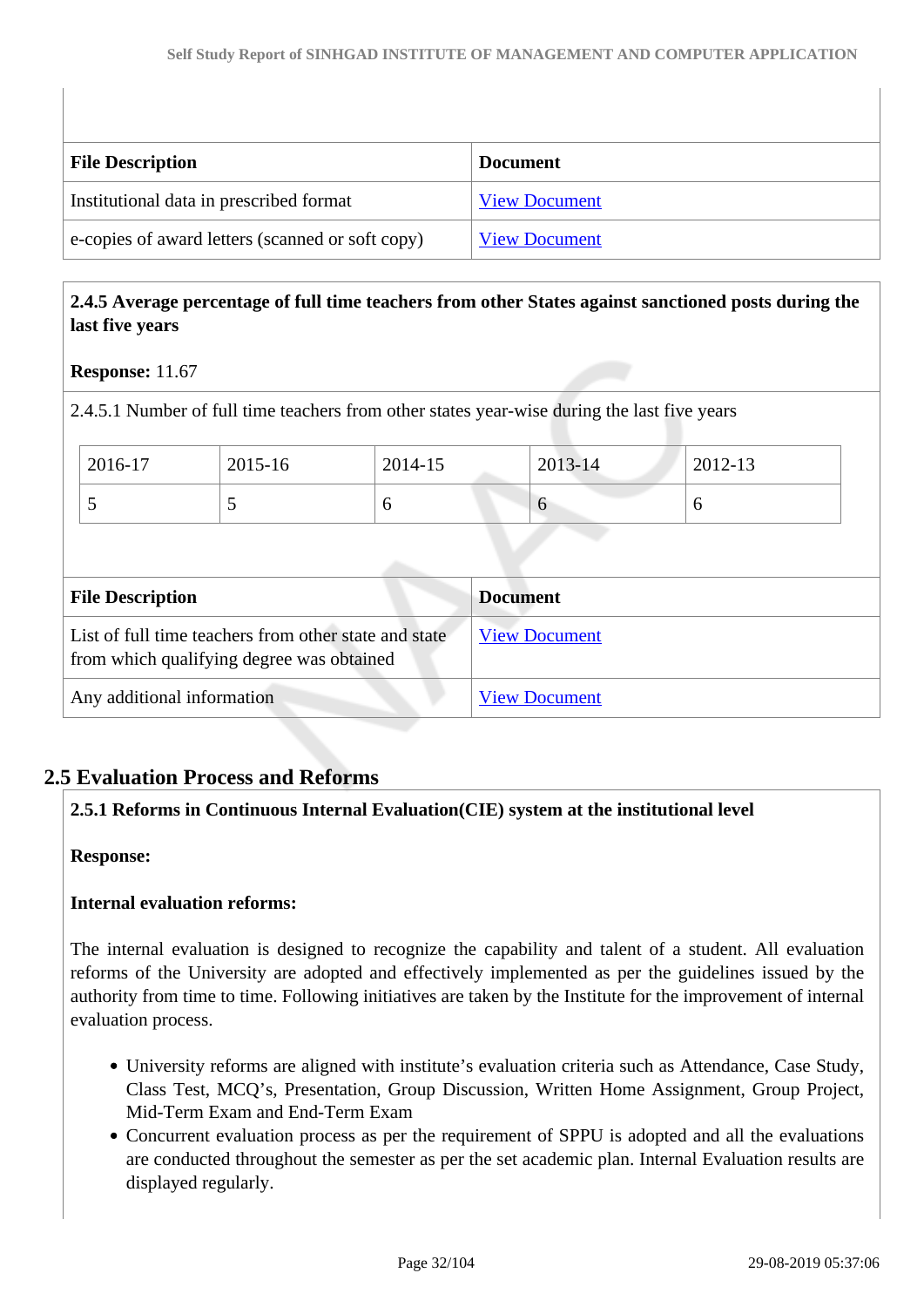- The continuous assessment provides a feedback on teaching learning process. The feedback after being analyzed is passed on to the concerned student for implementation and subsequent improvement.
- The performance in evaluation of students is displayed on notice board.
- For student evaluation, complete transparent system is set by the institute which is aligned with university norms. Evaluation criteria are set with common staff meetings and with approval of all experts with each subject.
- Subject Specific MCQ's, mid-term and end-term examination is conducted in each semester and its performance is accounted for Internal Performance Evaluation.
- Internal subjects and projects are evaluated using rules and regulations of university.
- Institute has examination cell for smooth conduction of class test & internal examination. The results of exams are declared within a week of the conclusion of the test. The students can see their respective answer books and discuss their queries with concerned subject faculty member.

#### **University evaluation reforms:**

- The CEO and Examination Committee schedules and executes the evaluation process with strict monitoring on regular basis.
- Internal squad comprising of senior faculty members oversees the smooth conduction of University theory examination.
- CCTV cameras are deployed at selected locations to monitor the online examinations.

| <b>File Description</b>         | <b>Document</b>      |
|---------------------------------|----------------------|
| Link for Additional Information | <b>View Document</b> |

## **2.5.2 Mechanism of internal assessment is transparent and robust in terms of frequency and variety**

#### **Response:**

The Institute follows all the norms of SPPU for conducting the Internal Assessment.

#### 1.**Mechanism of internal assessment:**

- List of assessment is prepared as per the guidelines of university.
- Detailed internal assessment schedule is prepared and displayed on the notice board for the students.
- Teachers discuss the internal assessment schedule with students during first lecture.
- Results of each evaluation are displayed to the students and areas of improvements are discussed accordingly.
- The final cumulative marks for all internal subject wise evaluation are displayed on the notice board with the students and Examination department.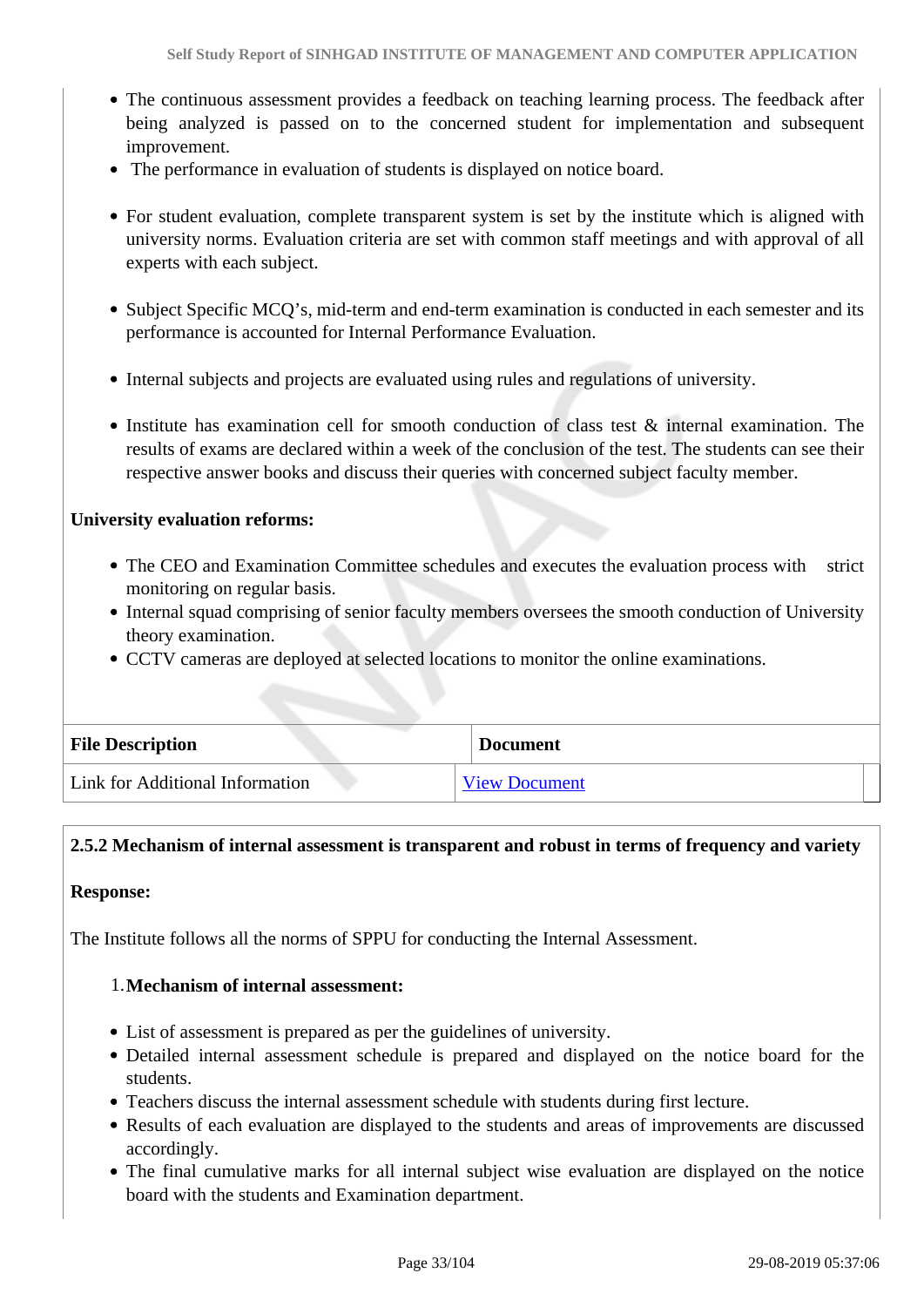End term examinations: ETE is conducted at end of semester to help the students to gain confidence and to achieve good results in University Examinations.

#### 1.**Transparency:**

#### **Following initiatives have led to enhanced transparency in internal assessment**

- Internal assessment pattern and schedules are shared with the students during the induction & initial sessions by individual course teachers. This helps the students understand the manner in which their performance will be evaluated.
- Marks of the internal assessment are displayed on notice board.

#### 1.**Robust:**

#### **Following initiatives have led to enhanced rigor in internal assessment**

- Introduction to a variety of evaluation modes within each category of Concurrent Internal evaluation.
- Subject specific weightages and variation in the weightages depending on the subject nature and employability enhancement objectives.

#### 1.**Frequency:**

Assessment is embedded in daily classroom activities, in which teachers use different assessment tools to ascertain if students are improving their skills and knowledge, mastering the curriculum, and meeting industry standards.

- Assessments are conducted monthly
- However Subject Specific assessments may have additional evaluations, which are embedded with class room sessions.

#### 1.**Variety:**

Internal assessment is conducted through variety of evaluations to improve students learning.

Following are the few evaluations which are conducted throughout the semester

- Class test
- Assignments
- MCQ
- Presentation
- Subject Specific quiz
- Case Study

| <b>File Description</b>         | <b>Document</b>      |
|---------------------------------|----------------------|
| Link for Additional Information | <b>View Document</b> |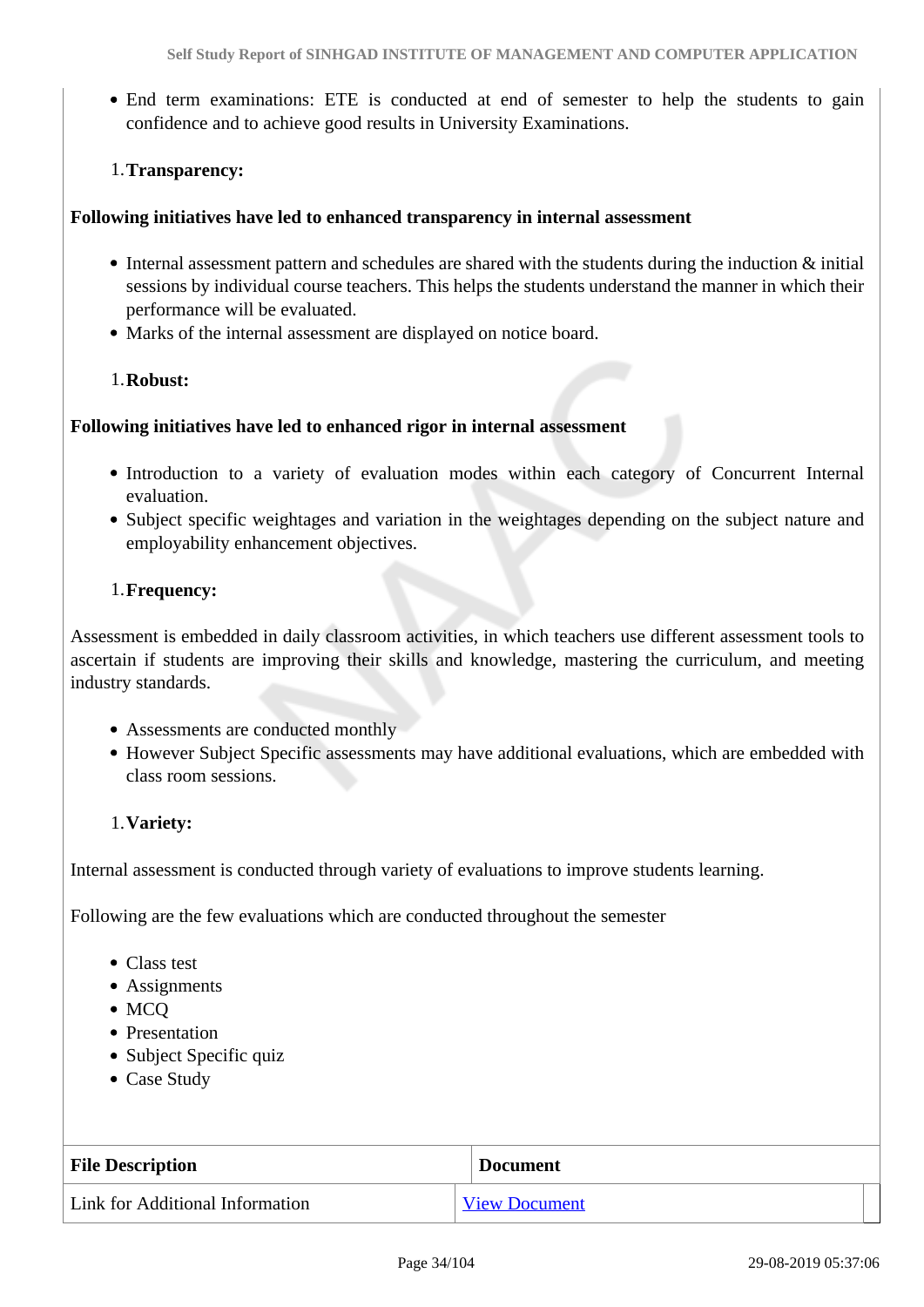#### **2.5.3 Mechanism to deal with examination related grievances is transparent, time-bound and efficient**

#### **Response:**

Institute deals with two levels of grievance redressal mechanisms: one to address grievances in

internal examinations and other one to deal with grievances SPPU examinations.

#### **Redressal of grievances at Institute level:**

The internal evaluation notice is displayed on department notice boards. The faculty gives the corrected answer scripts to the students for verification. If any incongruity is noticed, the faculty concerned may rectify and necessary corrections maybe made. All such representations are taken positively and reassessment may be made if necessary. Whole process is done well before the internal marks are uploaded to university.

#### **Redressal of grievances at University level:**

The student is entitled to apply for recounting/revaluation in theory subjects within 15 days of declaration of results by paying the prescribed fee to the University. The University will process all such applications,consider for revaluation/recounting and declares the result. In any case where it is found that the result of an examination has been affected by errors, the Controller of Examinations shall have power to amend such result, in such manner, as shall be in accordance with the true position and to make such declaration as is necessary, with the necessary approval of Vice-Chancellor/ Board of Examinations,provided the errors are detected within 6 months from the date of declaration of results. Grievances received thereafter,shall be placed before the Board of Examinations.

| <b>File Description</b>         | <b>Document</b>      |
|---------------------------------|----------------------|
| Link for Additional Information | <b>View Document</b> |

#### **2.5.4 The institution adheres to the academic calendar for the conduct of CIE**

#### **Response:**

An academic calendar is prepared in accordance with the university academic schedule. The calendar is displayed on notice board and shared through emails time to time.The MCA course has two semesters in each academic year. A fixed number of courses are taught in each semester through different teaching methods. Faculty members prepare the session plan by referring various evaluations as per the calendar. Continuous internal evaluation criteria's are based on university requirements. Subject wise different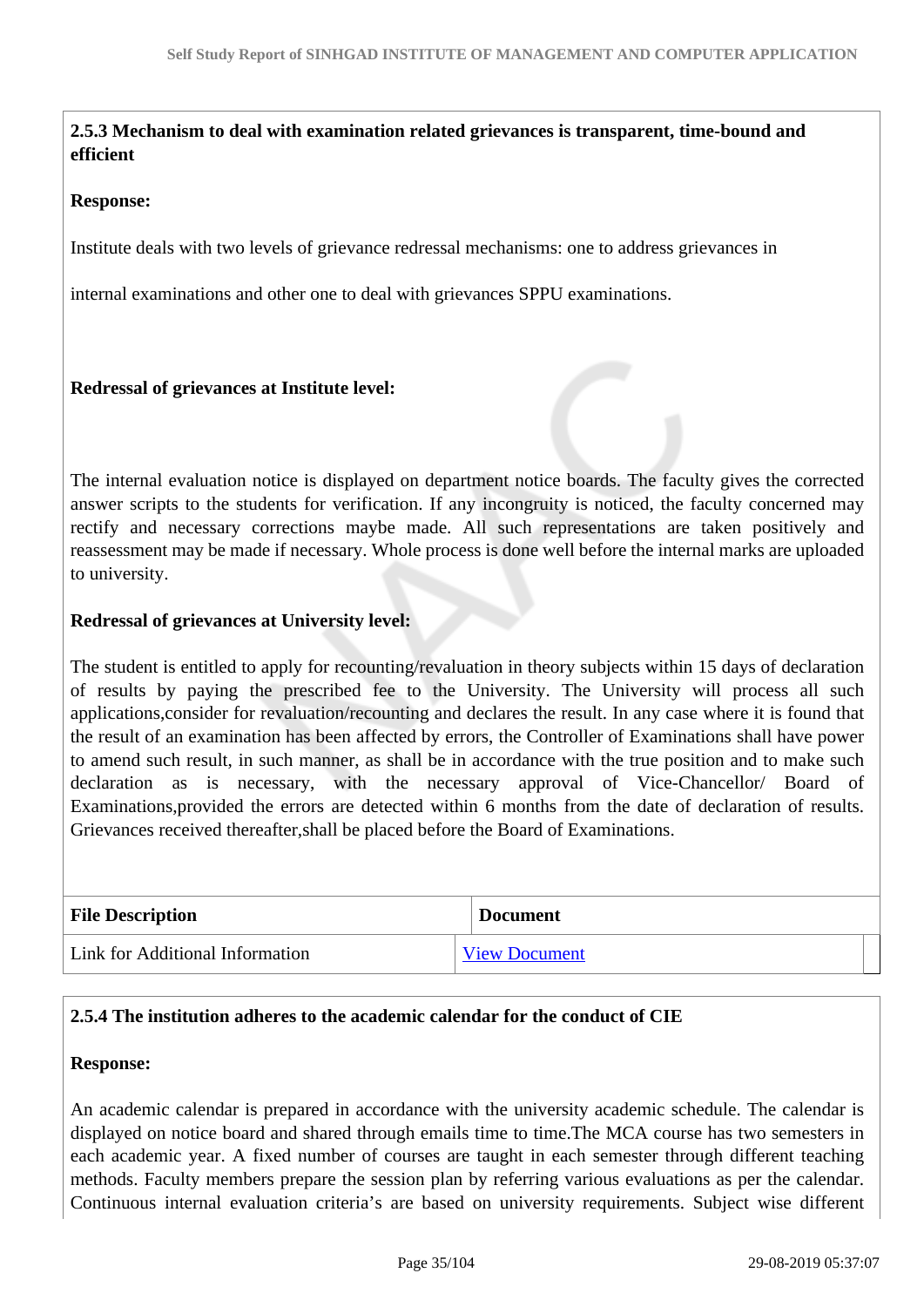evaluation parameters are set. Major subjects have 100 marks which are divided into 30-70 pattern. 30 marks for internal examination and 70 for external examination. For practical and project 50 marks are allotted. In every semester one subject is reserved as internal of 70 marks. Students are continuously assessed throughout the semester and evaluated based on the Mid-Term examination, End-Term examination, Assignments, Presentations or Case studies, Projects, Practical, and Viva and so on. For Internal Evaluation of 30 marks, Institute conducts 40 Marks Mid-Term Examination and 70 Marks End-Term Examination and convert out of 110 marks into out of 10 marks.Presentation or Case Study is evaluated for 10 marks whereas assignments and attendance are evaluated for 5 marks each. Similarly for Internal Evaluation of 70 marks, Institute conducts 40 Marks Mid-Term Examination and 70 Marks End-Term Examination and convert out of 110 marks into out of 30 marks.Presentation or Case Study is evaluated for 25 marks whereas assignments and attendance are evaluated for 15 and 10 respectively. In practical exam student is evaluated based on problem solved, journal and viva. Projects are also evaluated based on Report, User Interface and Knowledge presentation.Academic calendar incorporates all curricular, co-curricular and extra-curricular activities in the calendar which ensure CIE. All these CIE methods enable the faculty to identify the advanced and slow learners. The institute strictly follow the provision for slow learners.For slow learners remedial coaching is given. Regular meetings and reviews are conducted by teachers, coordinators, director. This way the institute adheres to the academic calendar for conduct of CIE.

| <b>File Description</b>         | <b>Document</b>      |
|---------------------------------|----------------------|
| Link for Additional Information | <b>View Document</b> |

## **2.6 Student Performance and Learning Outcomes**

 **2.6.1 Program outcomes, program specific outcomes and course outcomes for all programs offered by the Institution are stated and displayed on website and communicated to teachers and students**

### **Response:**

The college has clearly stated all program outcomes, program specific outcomes and course outcomes for all programs. The faculty, industry and alumni are actively involved in preparing programoutcomes, program specific outcomes and course outcomes of all programs in the college. The course outcomes of all the programs are made known to the students and staff by displaying in the website of the college. Individual copies of the regulation book are distributed to all the students which contain details of the course outcomes. Regulation books are also available in the library for student access. Orientation program for all the new students is conducted every year at the beginning of the academic year to educate about all course outcomes. At the beginning of the academic year all the faculty members will prepare the course files and laboratory manuals. The course file contains Department vision, mission, course syllabus, individual time table, program objectives, program outcomes, various mapping matrices, unit plan, lesson plan, course plan, unit wise material, direct and indirect assessments, student grading sheet, surveys/feedbacks collected from students and CO-PO attainment sheet. Each faculty take responsibility as a mentor, counselor, facilitator, guide, assessor, evaluator, learner, and finally as a teacher in system. The college collects the feedback from the students on course structure, infrastructure, faculty, information resources, evaluation, and on the overall OBE system, to establish quality and continuously improve the program.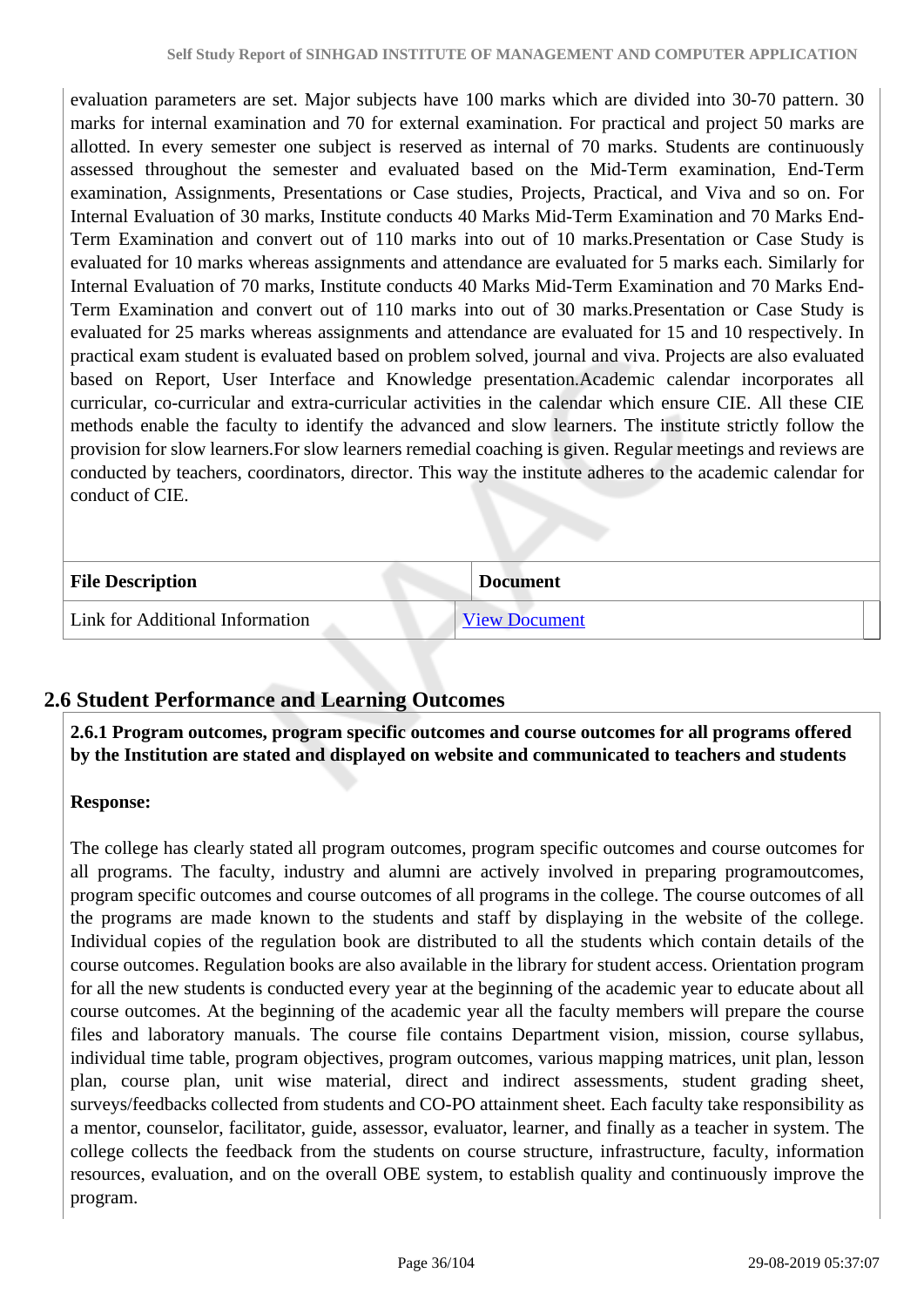| <b>File Description</b>                       | <b>Document</b>      |
|-----------------------------------------------|----------------------|
| COs for all courses (exemplars from Glossary) | <b>View Document</b> |
| Link for Additional Information               | <b>View Document</b> |

### **2.6.2 Attainment of program outcomes, program specific outcomes and course outcomes are evaluated by the institution**

## **Response:**

The Institute has well defined learning outcomes. The vision and mission of the institution emphasizes on promoting value education through motivated trained faculty to prepare thestudents to accept the challenges of globalization.

#### **The program/learning outcomes are:**

- 1.PostGraduates will exhibit knowledge of basic Computing and management.
- 2.PostGraduates will exhibit ability to identify, formulate, solve and implementsolutions for computers and managerial problems.
- 3.PostGraduates will exhibit to design and conduct programming, analyze andinterpret programs through simulated industrial environment.
- 4.PostGraduates will exhibit ability to comprehend and solve multidisciplinaryproject related problems through systematic approach.
- 5.Post Graduates will familiarize with modern computer applications and analysisusing software and state of art equipment to analyze problems.
- 6.PostGraduates will demonstrate knowledge of values and professional ethics intheir activities.
- 7.Post Graduates will be effective in verbal and non-verbal communication.
- 8.PostGraduates will develop an attitude of continuous learning.
- 9.PostGraduates will develop confidence to face challenges in their career.
- 10.Graduates will develop ability to do research.

| <b>File Description</b>         | <b>Document</b>      |  |
|---------------------------------|----------------------|--|
| Link for Additional Information | <b>View Document</b> |  |

#### **2.6.3 Average pass percentage of Students**

#### **Response:** 92.22

2.6.3.1 Total number of final year students who passed the examination conducted by Institution.

Response: 237

2.6.3.2 Total number of final year students who appeared for the examination conducted by the institution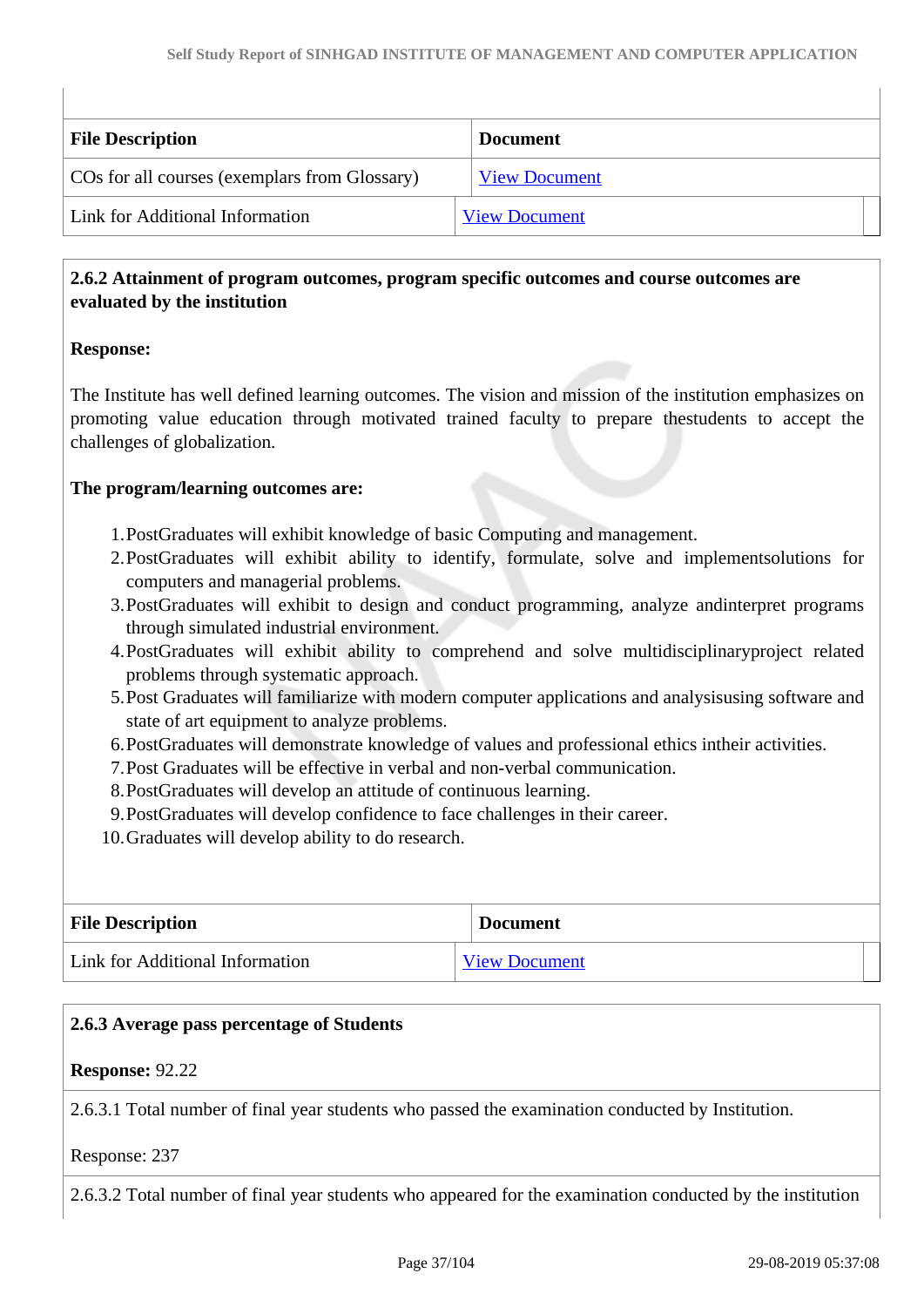| Response: 257                           |                      |
|-----------------------------------------|----------------------|
| <b>File Description</b>                 | <b>Document</b>      |
| Institutional data in prescribed format | <b>View Document</b> |

# **2.7 Student Satisfaction Survey**

 $\begin{array}{c} \hline \end{array}$ 

| 2.7.1 Online student satisfaction survey regarding teaching learning process |  |  |
|------------------------------------------------------------------------------|--|--|
| <b>Response:</b> 3.43                                                        |  |  |
| <b>File Description</b><br><b>Document</b>                                   |  |  |
| Database of all currently enrolled students<br><b>View Document</b>          |  |  |

 $\overline{\phantom{a}}$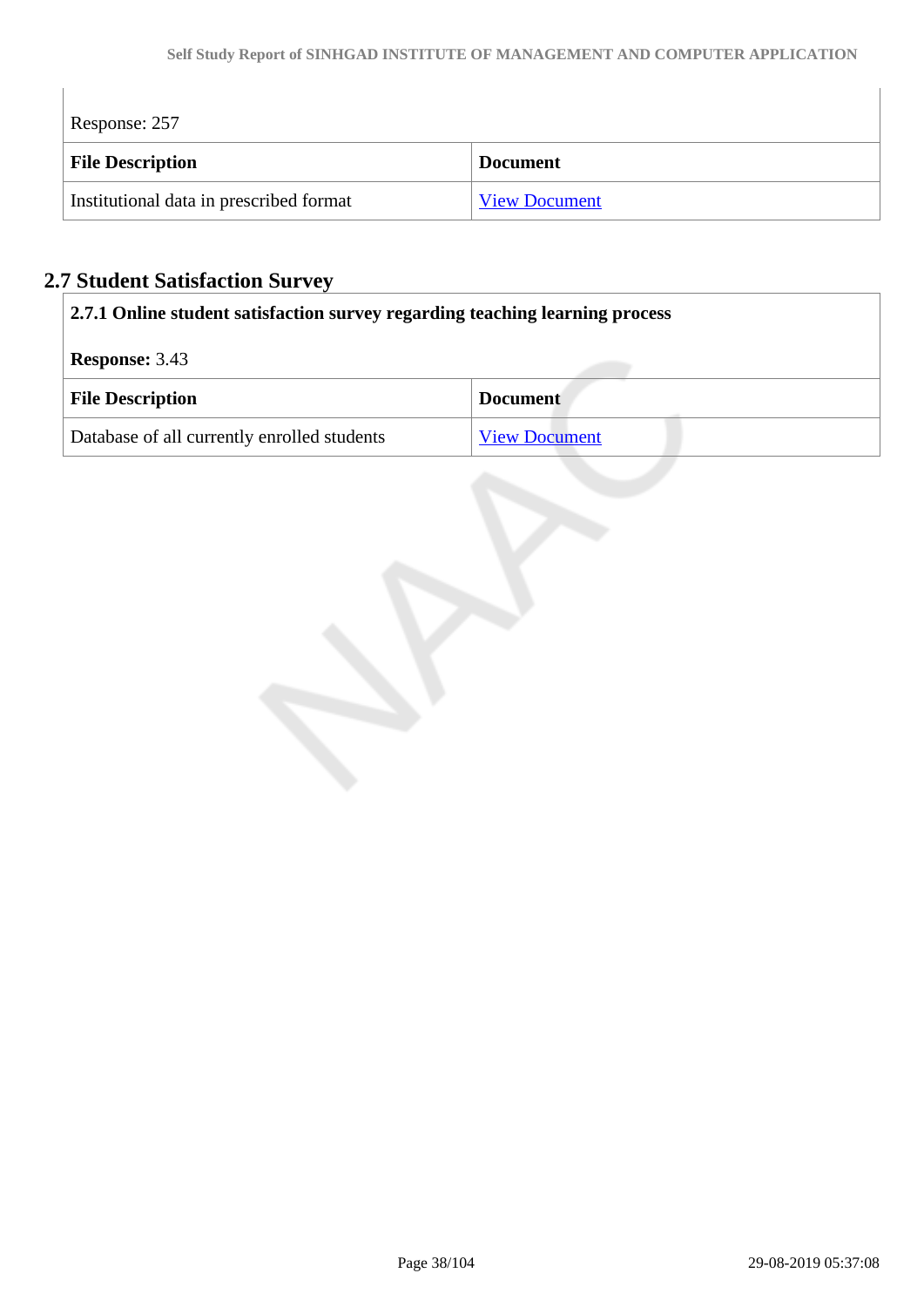# **Criterion 3 - Research, Innovations and Extension**

## **3.1 Resource Mobilization for Research**

 **3.1.1 Grants for research projects sponsored by government/non government sources such as industry ,corporate houses, international bodies, endowment, chairs in the institution during the last five years (INR in Lakhs)** 

#### **Response:** 1.5

3.1.1.1 Total Grants for research projects sponsored by the non-government sources such as industry, corporate houses, international bodies, endowments, Chairs in the institution year-wise during the last five years(INR in Lakhs)

| 2016-17 | 2015-16       | 2014-15 | 2013-14 | 2012-13 |
|---------|---------------|---------|---------|---------|
|         | $\cdot \cdot$ |         |         | 0       |

| <b>File Description</b>                                                                  | <b>Document</b>      |
|------------------------------------------------------------------------------------------|----------------------|
| List of project and grant details                                                        | <b>View Document</b> |
| e-copies of the grant award letters for research<br>projects sponsored by non-government | <b>View Document</b> |

#### **3.1.2 Percentage of teachers recognised as research guides at present**

#### **Response:** 4.35

3.1.2.1 Number of teachers recognised as research guides

Response: 02

| <b>File Description</b>                 | <b>Document</b>      |
|-----------------------------------------|----------------------|
|                                         |                      |
| Institutional data in prescribed format | <b>View Document</b> |
| Any additional information              | <b>View Document</b> |

## **3.1.3 Number of research projects per teacher funded, by government and non-government agencies, during the last five year**

#### **Response:** 0.24

3.1.3.1 Number of research projects funded by government and non-government agencies during the last five years

Response: 04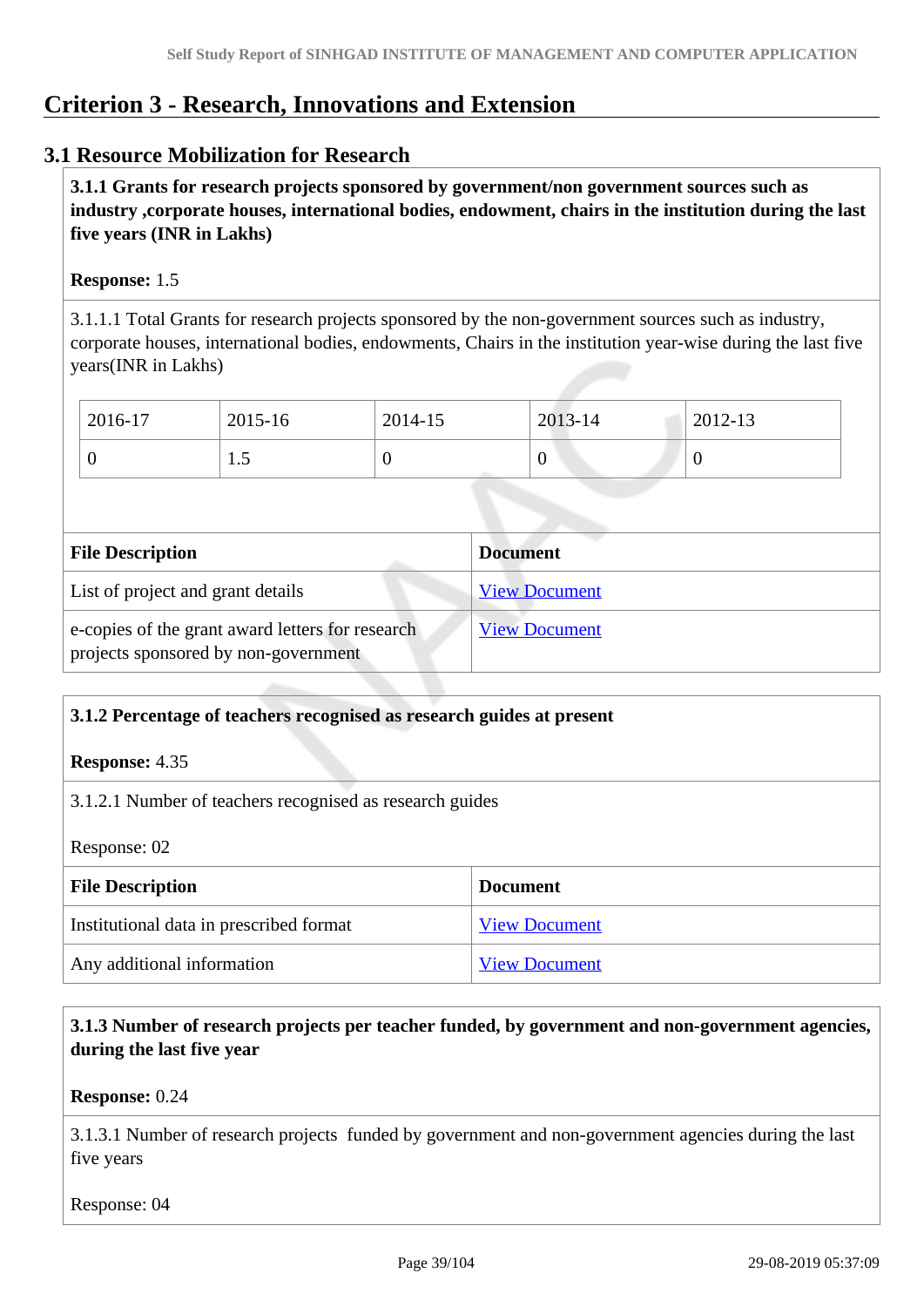| <b>File Description</b>                       | <b>Document</b>      |
|-----------------------------------------------|----------------------|
| Supporting document from Funding Agency       | <b>View Document</b> |
| List of research projects and funding details | <b>View Document</b> |
| Funding agency website URL                    | <b>View Document</b> |

## **3.2 Innovation Ecosystem**

## **3.2.1 Institution has created an ecosystem for innovations including incubation centre and other initiatives for creation and transfer of knowledge**

## **Response:**

The institution has a recognized research Centre which is affiliated to Savitribai Phule Pune University (SPPU), Pune since 2013. **Two research guides** for Computer Management associated with the research center. At present six research scholars are pursuing their doctoral research.

#### **Some of the key actions**

- Series of research based seminars and workshops.
- Programms on utilization of library and technology resources for research.
- Encouraging faculty members to apply for sponsored research projects,
- Conduction of UGC approved national/international conferences, seminars, workshops etc. for faculties as well as students.
- Research cell provides infrastructural support for the promotion of research. Institute follows all the guidelines laid by SPPU to organize the research proposal submission, finalization of research titles, allocation of guide and monitoring the progress of PhD research scholars. The committee comprise of Chairman, research guide, subject expert (internal and external). The progress of research work is presented by research scholars at regular intervals.

#### **For students**

The institute tries to inculcate research attitude and culture among the students in various ways, such as:

- There is a Research Methodology subject in the MBA & MCA curriculum, through which students are motivated for research paper writing and book reviews.
- Students are encouraged to participate and present the papers in conferences, Seminars organized by the institute.
- The Institute organizes International and National Conferences/ seminars and Workshops.
- Students were participated in Smart India Hackathon which was based on challenges provided by ISRO in Ahmedabad

#### **Institute Publications**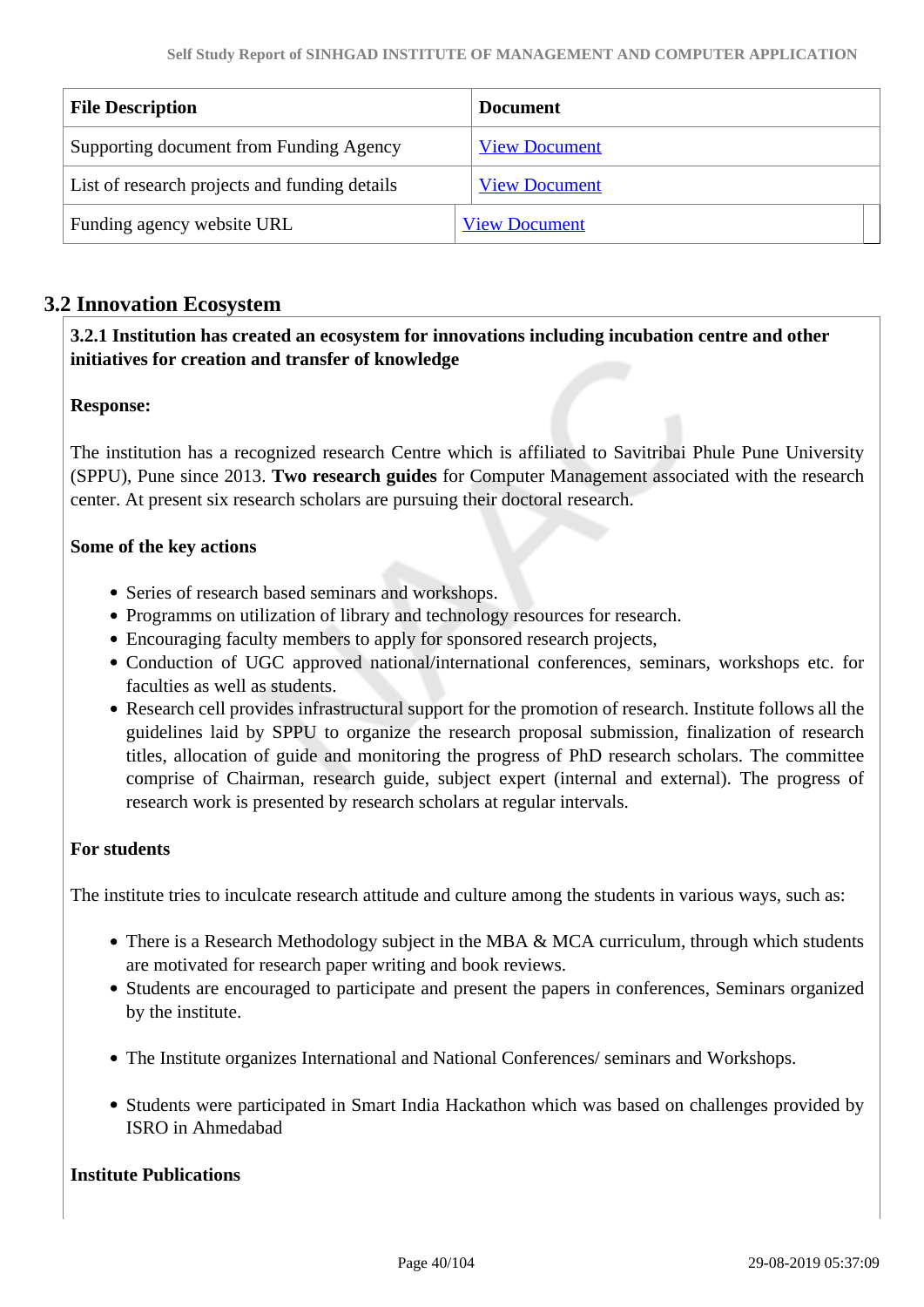- **SIMCA Management Review with ISSN Number 2229-5429**
- **Impact factor 5.406**

Sinhgad Institute of Management & Computer Application (SIMCA) runs the incubation programme in which students who nurture business ideas are guided by the members of faculty, working professionals and experienced entrepreneurs. Though this initiative is in the evolving stage (or say nascent stage) at SIMCA, but still it provides valuable guidance and motivation to the aspiring entrepreneurs. The absence of an idiosyncratic innovation ecosystem is the reason why many B-schools are striving to embrace it, including SIMCA. They are struggling with accelerating innovation. Perhaps the ecosystem will develop in due course, but the increasing focus around young people's ideas and start-ups indicates its foundation.

The two ends of the innovation journey are often rich with ideas: the early stage, associated with start-ups, emphasises creativity and cleverness, and the late stage, associated with large companies, emphasises scaling and discipline. The in-between pathway is scantier in idea-richness. This programme involves lectures on start-up management and entrepreneurship development delivered by faculties and professionals. The objective of this initiative is to connect aspiring entrepreneurs with experienced professionals who advise on starting new business, marketing, selling and other business operations.

Under this initiative the students those are willing to become entrepreneurs are guided, counseled and directed by faculty members. As per students' requirement, their networking with the alumni with appropriate professional background is facilitated. The students are updated with the information regarding new emerging trends, new start-up firms and their business ideas, the policies adopted by government for boosting the entrepreneurship and various sources of funding Etc.

| <b>File Description</b>         | <b>Document</b>      |
|---------------------------------|----------------------|
| Any additional information      | <b>View Document</b> |
| Link for Additional Information | <b>View Document</b> |

 **3.2.2 Number of workshops/seminars conducted on Intellectual Property Rights (IPR) and Industry-Academia Innovative practices during the last five years**

**Response:** 20

3.2.2.1 Number of workshops/seminars conducted on Intellectual Property Rights (IPR) and Industry-Academia Innovative practices year-wise during the last five years

| 2016-17 | 2015-16                  | 2014-15 | 2013-14 | $2012 - 13$ |
|---------|--------------------------|---------|---------|-------------|
| ∽       | $\overline{\phantom{0}}$ | ∽       | U       | ັ           |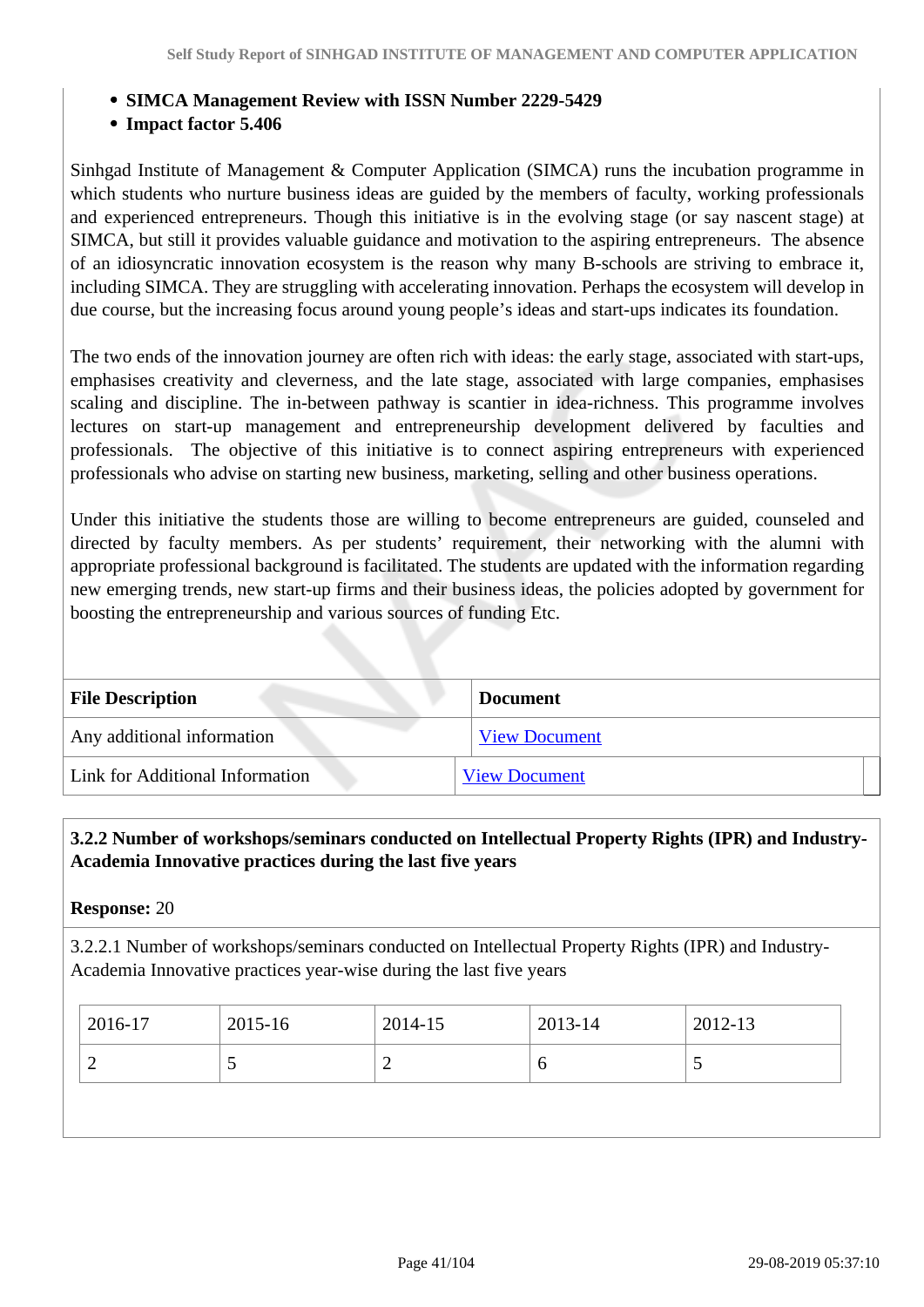| <b>File Description</b>                            | <b>Document</b>      |
|----------------------------------------------------|----------------------|
| Report of the event                                | <b>View Document</b> |
| List of workshops/seminars during the last 5 years | <b>View Document</b> |
| Any additional information                         | <b>View Document</b> |

## **3.3 Research Publications and Awards**

| 3.3.1 The institution has a stated Code of Ethics to check malpractices and plagiarism in Research<br><b>Response:</b> Yes |                      |  |
|----------------------------------------------------------------------------------------------------------------------------|----------------------|--|
|                                                                                                                            |                      |  |
| Institutional data in prescribed format                                                                                    | <b>View Document</b> |  |
| Any additional information                                                                                                 | <b>View Document</b> |  |

## **3.3.2 The institution provides incentives to teachers who receive state, national and international recognition/awards**

#### **Response:** Yes

| <b>File Description</b>            | <b>Document</b>      |
|------------------------------------|----------------------|
| List of Awardees and Award details | <b>View Document</b> |
| e-copies of the letters of awards  | <b>View Document</b> |

## **3.3.3 Number of Ph.D.s awarded per teacher during the last five years**

#### **Response:** 2

3.3.3.1 How many Ph.Ds awarded within last five years

Response: 04

| <b>File Description</b>                                                                              | <b>Document</b>      |
|------------------------------------------------------------------------------------------------------|----------------------|
| URL to the research page on HEI web site                                                             | <b>View Document</b> |
| List of PhD scholars and their details like name of<br>the guide, title of thesis, year of award etc | <b>View Document</b> |
| Any additional information                                                                           | <b>View Document</b> |

 **3.3.4 Number of research papers per teacher in the Journals notified on UGC website during the last five years**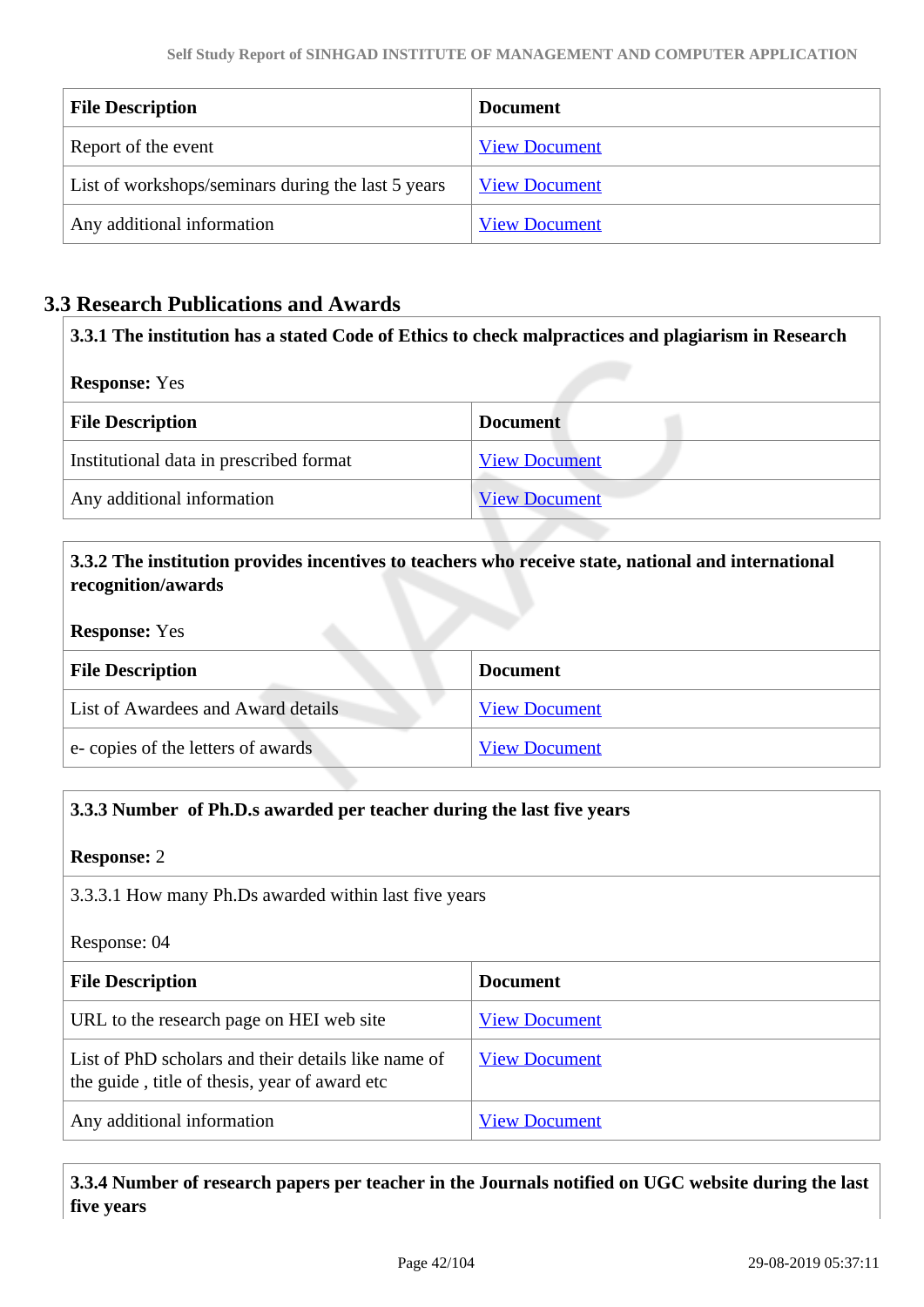## **Response:** 2.63

|                                                                                       |                                            |             |                      |  |         | 3.3.4.1 Number of research papers in the Journals notified on UGC website during the last five years |  |
|---------------------------------------------------------------------------------------|--------------------------------------------|-------------|----------------------|--|---------|------------------------------------------------------------------------------------------------------|--|
|                                                                                       | 2016-17                                    | $2015 - 16$ | 2014-15              |  | 2013-14 | 2012-13                                                                                              |  |
|                                                                                       | 15                                         | 22          | 33                   |  | 32      | 25                                                                                                   |  |
|                                                                                       |                                            |             |                      |  |         |                                                                                                      |  |
|                                                                                       | <b>File Description</b><br><b>Document</b> |             |                      |  |         |                                                                                                      |  |
| List of research papers by title, author, department,<br>name and year of publication |                                            |             | <b>View Document</b> |  |         |                                                                                                      |  |
|                                                                                       |                                            |             |                      |  |         |                                                                                                      |  |

## **3.3.5 Number of books and chapters in edited volumes/books published and papers in national/international conference proceedings per teacher during the last five years**

#### **Response:** 2.74

3.3.5.1 Total number of books and chapters in edited volumes / books published, and papers in national/international conference-proceedings year-wise during the last five years

| 2016-17                  | 2015-16  | 2014-15 | 2013-14 | 2012-13 |
|--------------------------|----------|---------|---------|---------|
| $\sim$<br>$\overline{1}$ | $\sim$ 1 | 26      | 38      | - 34    |

| <b>File Description</b>                                        | <b>Document</b>      |
|----------------------------------------------------------------|----------------------|
| List books and chapters in edited volumes / books<br>published | <b>View Document</b> |

## **3.4 Extension Activities**

 **3.4.1 Extension activities in the neighbourhood community in terms of impact and sensitising students to social issues and holistic development during the last five years**

**Response:** 

**Sinhgad Institute Of Management and Computer Application** not only offers students a number of interesting and enjoyable events such as the karandak, Neon, Spectrum, Techtonic and various cultural and academic activities throughout the year, but also a wide range of events and social activities to enhance the overall student experience.

The students at SIMCA are participating in community development programmes actively. Through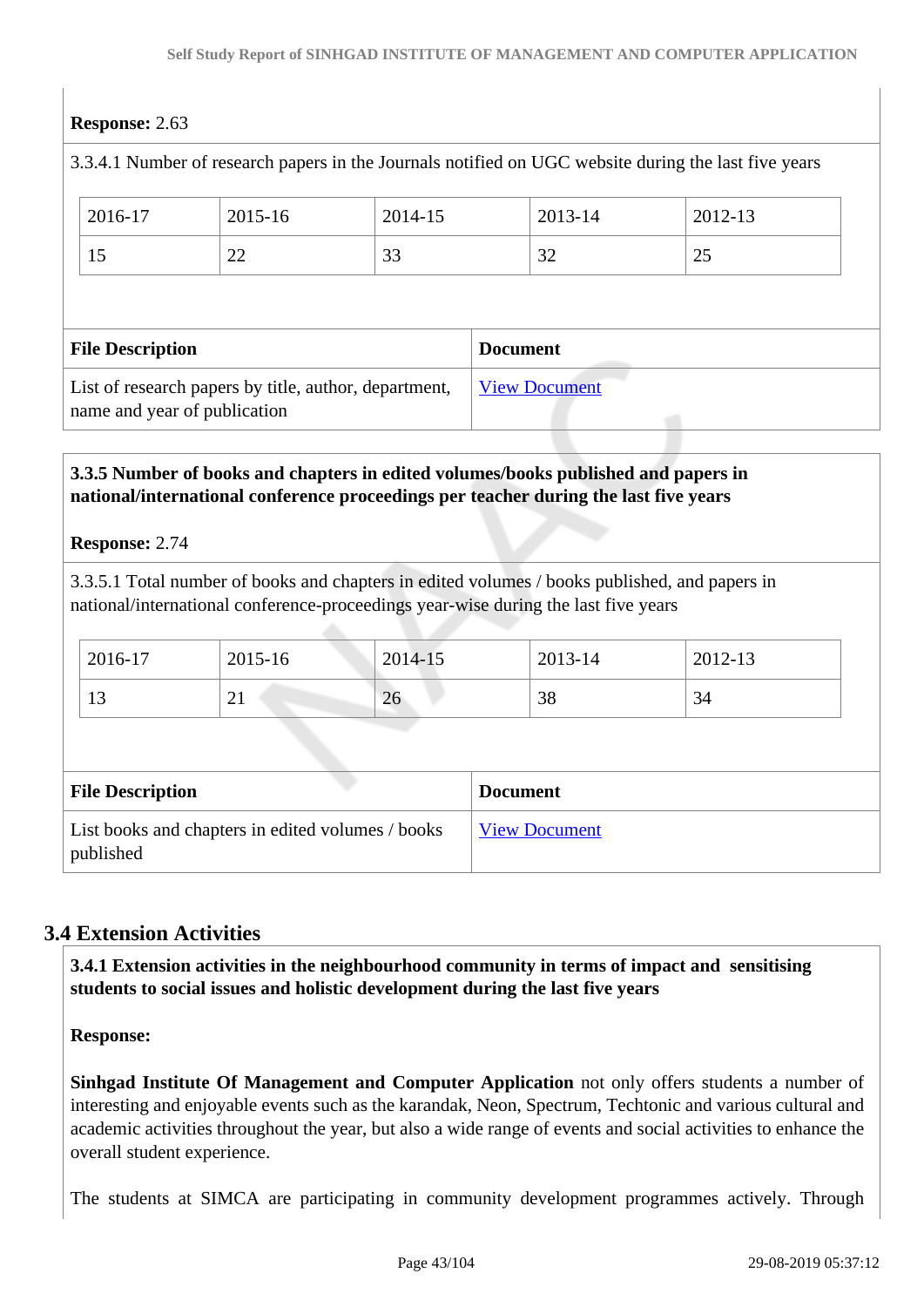extension activities college promotes and imbibes students with social justice and responsibility. The active participation of students in social service activities gives them an opportunity to understand the life style and standard of living of the underprivileged and their not so well to do peers thereby.

SIMCA has conducted various extension activities in the neighborhood community, like Blood donation camp was organized in cooperation of Smt. KashibaiNavale General Hospital Blood Bank, Narhe, Pune.Large number of students,faculties voluntarily donated the blood, Institute has organized traffic awareness program seeks to increase *awareness* about *road* rules*,* regulations and *road* user behavior in the city, Students participate actively in Creating awareness on Organ Donation awareness.This rally is oragnised to generate and also motivate people to donate organs to save needy people life, SIMCA students and faculties has visited & helped Apala Ghar orphanage home, SIMCA students and faculties has visited & helped Matoshree Vrudhashram, Students and Faculties are actively participated in this activity, Tree plantation is a regular activity in the campus on various occasions like Republic Day, Independence Day, Environmental Day, Foundation Day etc, Institute organized Poster Competition For Nirbhay Kanya Abhiyan, SIMCA has, no doubt, kept itself engaged in various other social events too, but the task of adopting a village and area is a very meaningful one, The first step in this programme was undertaken by the management that was to establish contact with **Shere Village**, which is located at a distance of 40 kms from the SIMCA Campus. As per the school's requirement computer literacy was identified as an issue among the students of **Mamasaheb Mahol Vidhyalaya**, the school located in the *Shere village near Mulshi gaon,* **Under the Activity Utthan-2015** we had a tie up with Khadakwasla Grampanchayat to undertake various activities in the village like Tree Planataion, lecture to students in the school regarding global warming, save water. We had also undertaken a drive to Plastic free society spreading awareness to the villagers regarding harmful use of plastic bags. We have initiated the activity to **adopt Gorhegaon village this year** the activities will be soon carried out in coming days, Students and Faculties visited Sai baba Old Age Home for Blind Women, Jagriti School for Cerebral palsy children, etc.

| <b>File Description</b>         | <b>Document</b>      |  |
|---------------------------------|----------------------|--|
| Any additional information      | <b>View Document</b> |  |
| Link for Additional Information | <b>View Document</b> |  |

## **3.4.2 Number of awards and recognition received for extension activities from Government /recognised bodies during the last five years**

**Response:** 2

3.4.2.1 Total number of awards and recognition received for extension activities from Government /recognised bodies year-wise during the last five years

| U |  |
|---|--|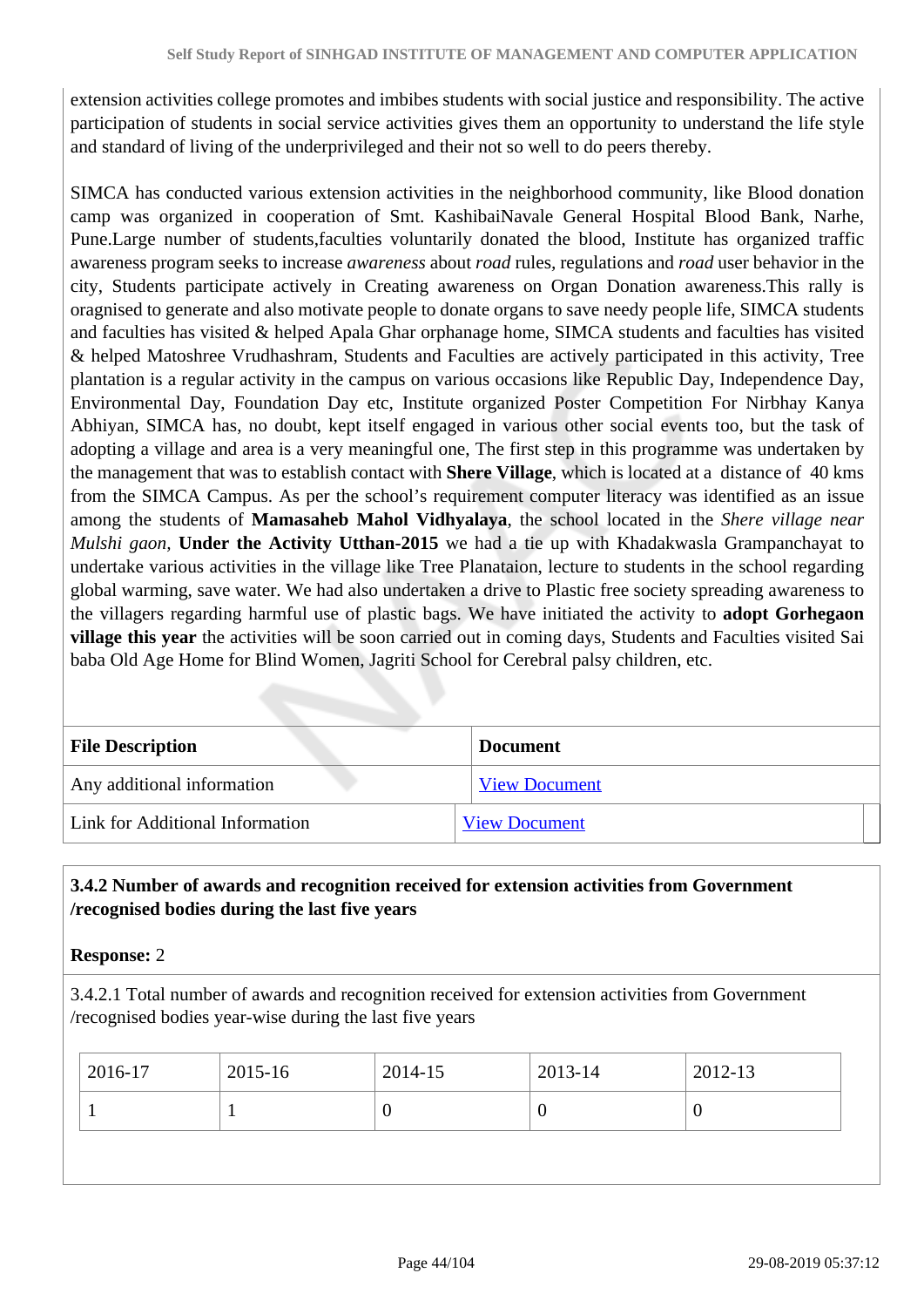| <b>File Description</b>                                      | <b>Document</b>      |
|--------------------------------------------------------------|----------------------|
| Number of awards for extension activities in last 5<br>years | <b>View Document</b> |
| e-copy of the award letters                                  | <b>View Document</b> |

## **3.4.3 Number of extension and outreach Programs conducted in collaboration with Industry, Community and Non- Government Organizations through NSS/ NCC/ Red Cross/ YRC etc., during the last five years**

#### **Response:** 23

3.4.3.1 Number of extension and outreach Programs conducted in collaboration with Industry, Community and Non- Government Organizations through NSS/ NCC/ Red Cross/ YRC etc., year-wise during the last five years

| 2016-17 | 2015-16 | 2014-15 | 2013-14 | 2012-13 |
|---------|---------|---------|---------|---------|
| ∽       |         | $\circ$ | U       |         |

| <b>File Description</b>                                                                                        | <b>Document</b>      |
|----------------------------------------------------------------------------------------------------------------|----------------------|
| Number of extension and outreach programs<br>conducted with industry, community etc for the last<br>five years | <b>View Document</b> |
| Any additional information                                                                                     | <b>View Document</b> |

## **3.4.4 Average percentage of students participating in extension activities with Government Organisations, Non-Government Organisations and programs such as Swachh Bharat, Aids Awareness, Gender Issue, etc. during the last five years**

**Response:** 58.7

3.4.4.1 Total number of students participating in extension activities with Government Organisations, Non-Government Organisations and programs such as Swachh Bharat, Aids Awareness, Gender Issue, etc. yearwise during the last five years

| 406<br>383<br>534<br>510<br>616 | 2016-17 | 2015-16 | 2014-15 | 2013-14 | 2012-13 |
|---------------------------------|---------|---------|---------|---------|---------|
|                                 |         |         |         |         |         |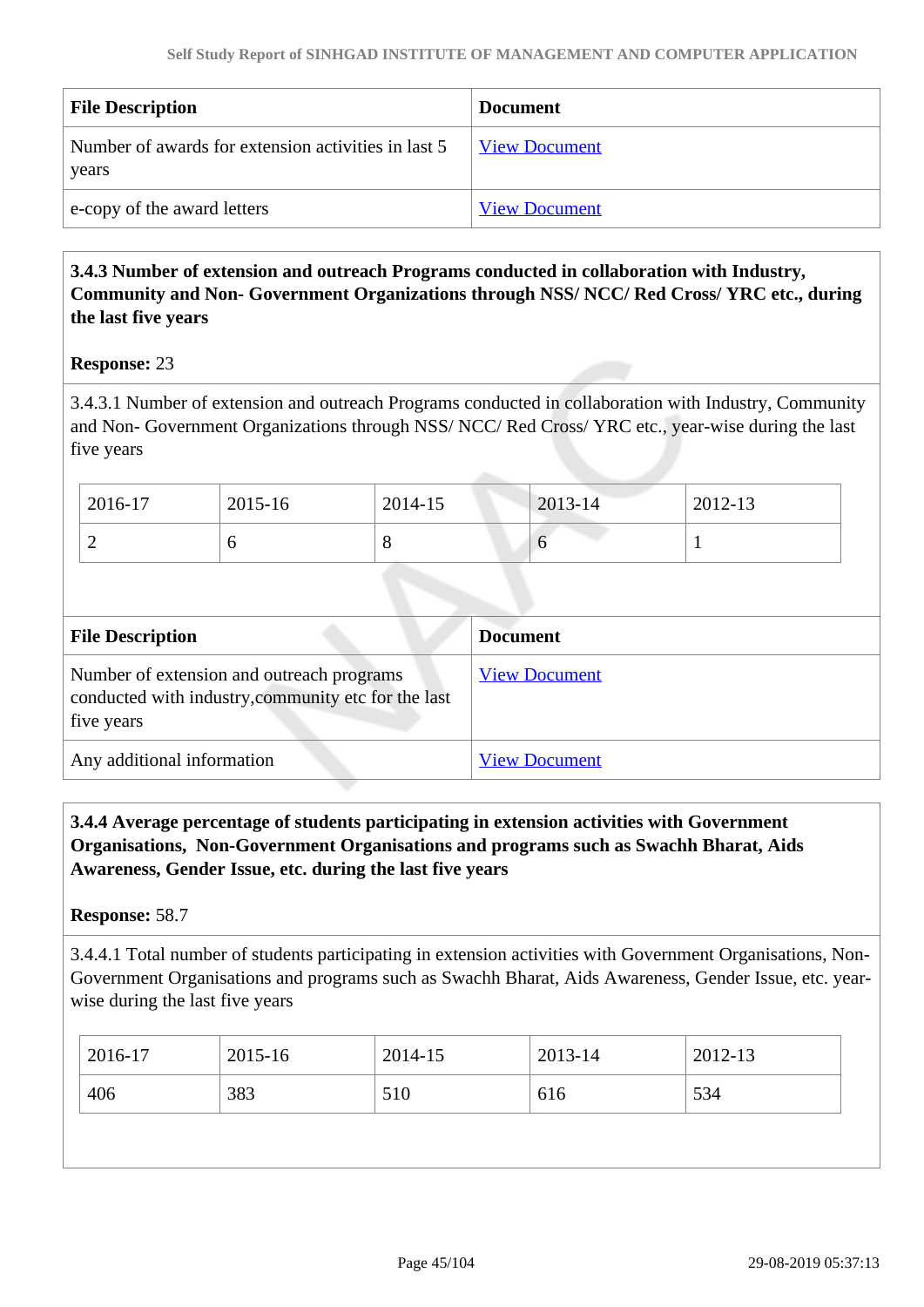| <b>File Description</b>                                                                        | <b>Document</b>      |
|------------------------------------------------------------------------------------------------|----------------------|
| Report of the event                                                                            | <b>View Document</b> |
| Average percentage of students participating in<br>extension activities with Govt. or NGO etc. | <b>View Document</b> |

## **3.5 Collaboration**

## **3.5.1 Number of linkages for faculty exchange, student exchange, internship, field trip, on-the-job training, research, etc during the last five years**

#### **Response:** 13

3.5.1.1 Number of linkages for faculty exchange, student exchange, internship, field trip, on-the-job training, research, etc year-wise during the last five years

| 2016-17 | 2015-16 | 2014-15 | 2013-14  | 2012-13 |
|---------|---------|---------|----------|---------|
| ິ       |         |         | <b>_</b> |         |

| <b>File Description</b>                                          | <b>Document</b>      |
|------------------------------------------------------------------|----------------------|
| Number of Collaborative activities for research,<br>faculty etc. | <b>View Document</b> |
| Copies of collaboration                                          | <b>View Document</b> |

 **3.5.2 Number of functional MoUs with institutions of National/ International importance, Other Institutions, Industries, Corporate houses etc., during the last five years (only functional MoUs with ongoing activities to be considered)** 

#### **Response:** 12

3.5.2.1 Number of functional MoUs with institutions of national, international importance, other universities, industries, corporate houses etc. year-wise during the last five years (only functional MoUs with ongoing activities to be considered)

| 2016-17 | 2015-16 | 2014-15 | 2013-14 | 2012-13 |
|---------|---------|---------|---------|---------|
|         |         |         |         |         |
|         |         |         |         |         |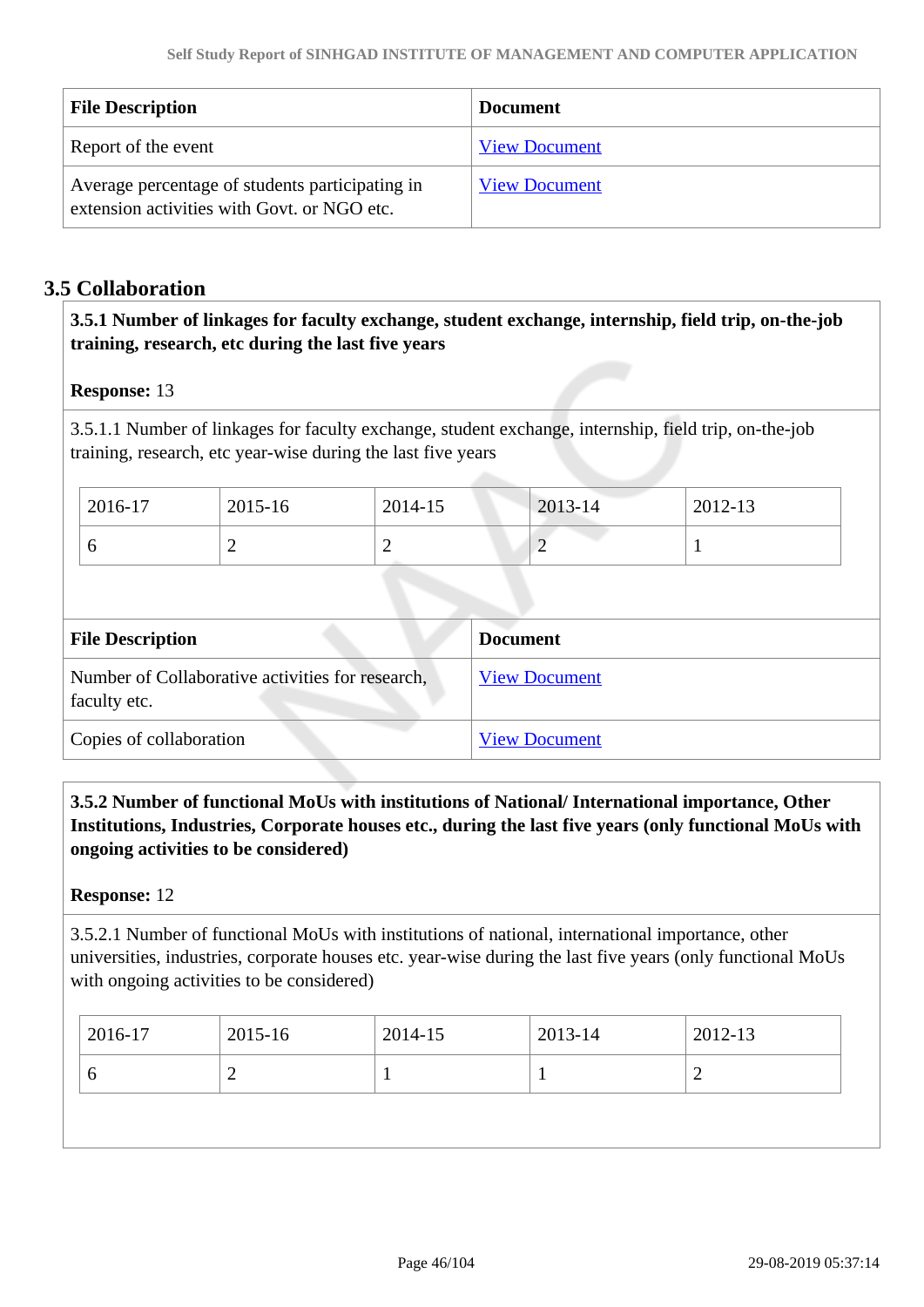| <b>File Description</b>                                                                                                                      | <b>Document</b>      |
|----------------------------------------------------------------------------------------------------------------------------------------------|----------------------|
| e-copies of the MoUs with institution/industry/<br>corporate house                                                                           | <b>View Document</b> |
| Details of functional MoUs with institutions of<br>national, international importance, other universities<br>etc. during the last five years | <b>View Document</b> |
| Any additional information                                                                                                                   | <b>View Document</b> |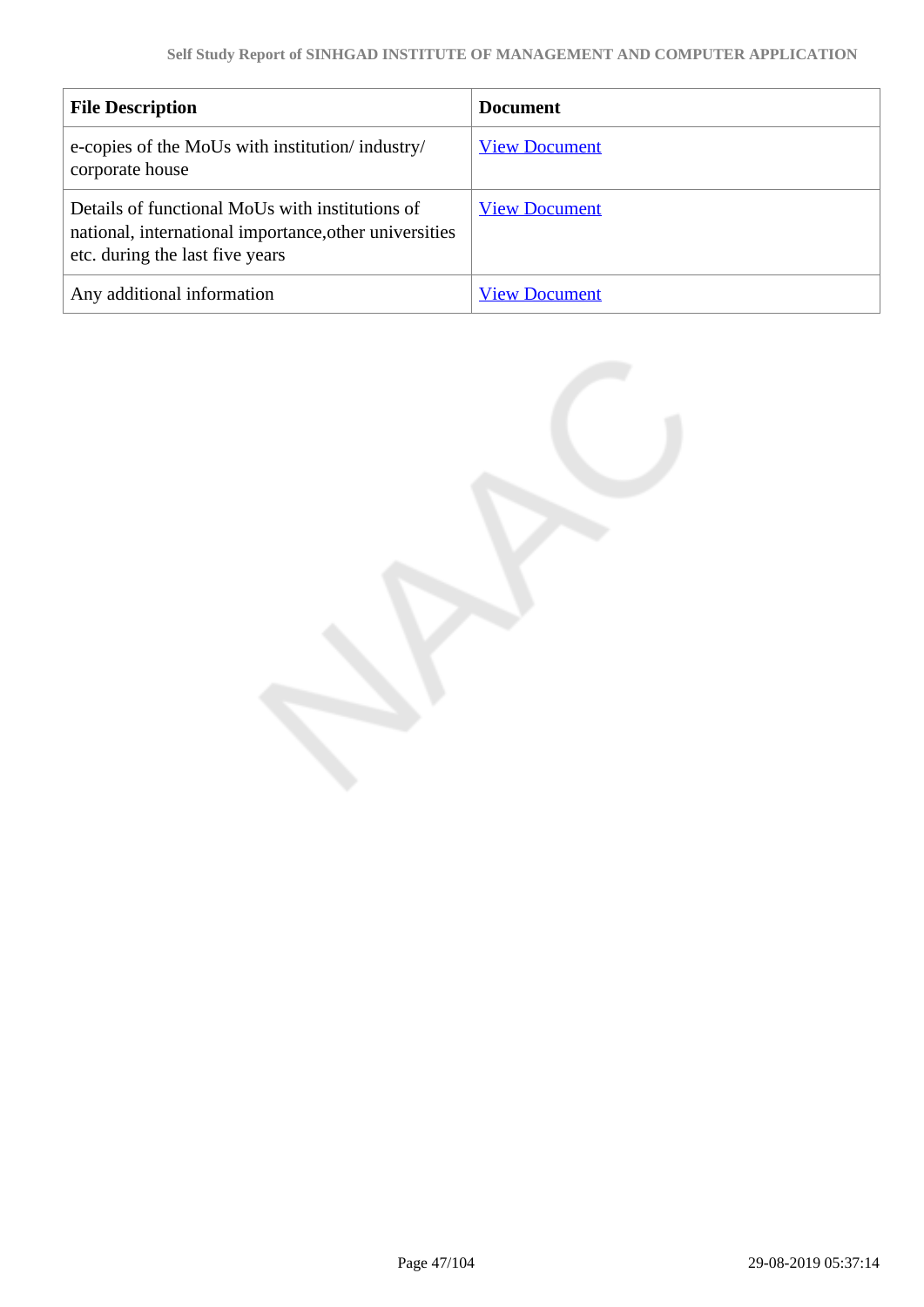# **Criterion 4 - Infrastructure and Learning Resources**

## **4.1 Physical Facilities**

 **4.1.1 The institution has adequate facilities for teaching- learning. viz., classrooms, laboratories, computing equipment, etc.**

## **Response:**

The Institute stands for the well-being and educational uplift-ment of the students. The institute always follow the norms strictly provided by the SPPU & AICTE. According to AICTE the facilities are divided into three major heads i.e. instructional facilities, Administrative facilities and other amenities.

## **Instructional Facilities:**

The Instructional Facilities includes Classrooms, Tutorial rooms, Seminar Hall, Computer Centre, Library and Reading Room, Digital library, Language lab, The Classrooms are well equipped with white board and LCD projection facilities with good ambiance with 60 seating capacity. The Tutorial rooms are equipped with a round table, white board and a seating capacity of 30 students for conducting tutorial classes and group discussions LCD projectors are installed for presentation as well as showing videos as required. The institute hasfour Seminar hallswith varying seating capacity as 250, 150, 125 and 50 capacity of students with LCD projectors, public addressing system, and white board. Computer labs are well equipped with latest configuration desktops and software's as well as LCD projectors. The institute's library has good collection of Text books -30571 Volumes & Titles - 6096, CDs - 184, E-books which includes Reference books, journals, technical magazines, digital library; newspapers etc. Reading room has a seating arrangement for 180 students along with drinking water and wash room facilities. 24x7 Wi-Fi facility is available for the students in the institute as well as hostel. Reprography machine is available in the institute.

## **Administrative Facilities:**

The administrative facilities of the institute include director office, board room, and administrative office with all modern amenities. The institute also have separate cabins forhead of the departments and cubicles for faculty members. Institute insists on regular maintenance and housekeeping, facilities like pantry for staff is also provided. Department wise exam control rooms are available on third floor and first floor. University Paper printing room has a facility of CCTV camera to maintain confidentiality of the exam work. Separate placement cell and placement team of faculty members take care of students regarding job specific training and preparation activities.

## **Other Amenities:**

The institute has sufficient separate toilets for ladies and gents on each floor. Department-wise Boy's common room and girl's common room are available on third floor for MBA students and ground floor for MCA students.Gymnasium facility is available for all the students on third floor. The first aid cum sick room is available in the institute for providing immediate first aid to the students. In case of medical emergency pick up is available and reservation of 4 beds at Navale hospital for students. Separate boys and girls hostels are also available in the campus with all modern amenities likeHeavy Duty Geyser/ Solar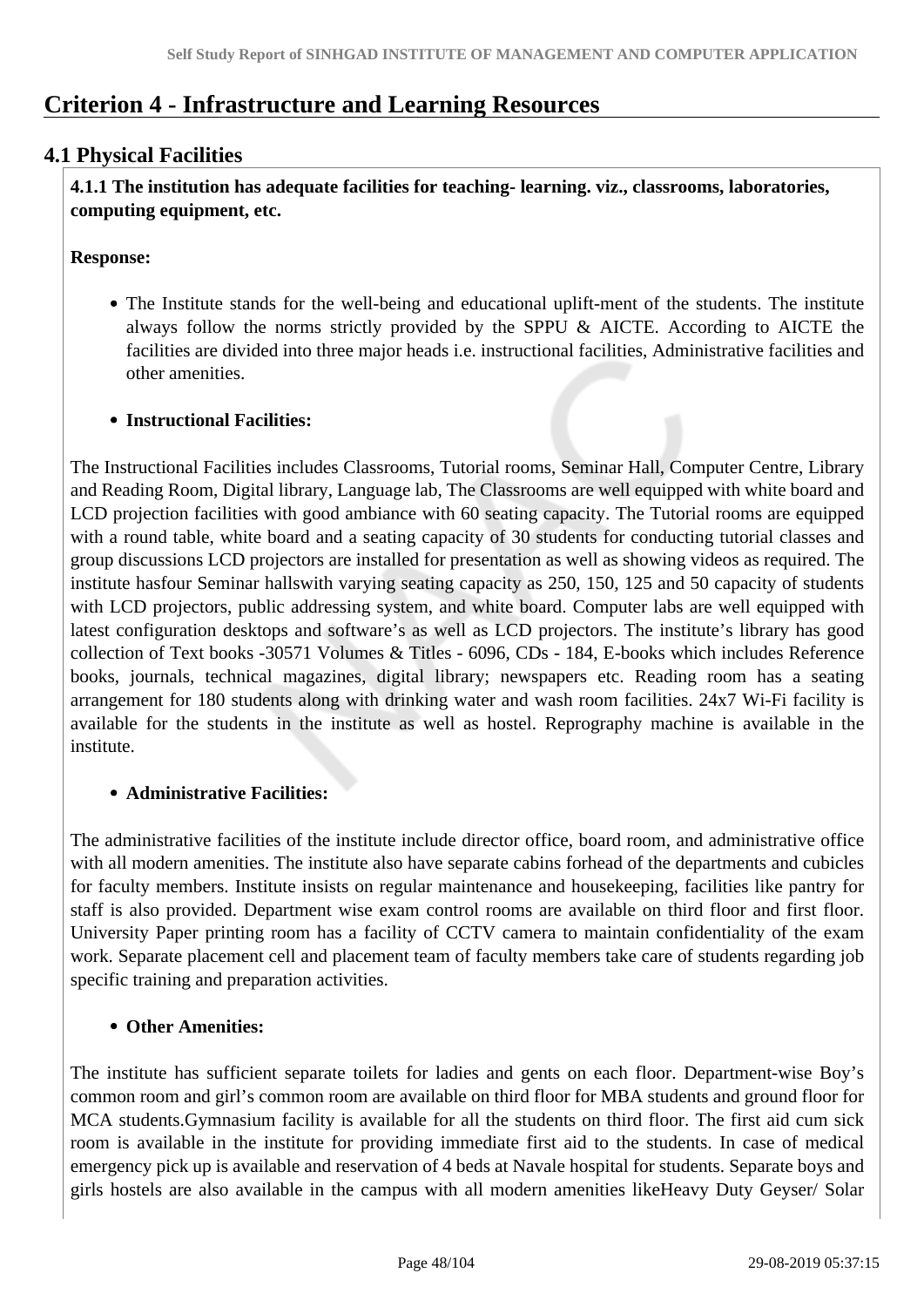system for hot water is given to the hostel. Gas stove and gas cylinder for girls' hostel is also given. The institute also has 2 canteens, 4 cafes and 2 mess are available in the college premises. A stationery store and grocer shops is also available in the campus for the students for easy access to their needs.

| <b>File Description</b>         | <b>Document</b>      |
|---------------------------------|----------------------|
| Any additional information      | <b>View Document</b> |
| Link for Additional Information | <b>View Document</b> |

## **4.1.2 The institution has adequate facilities for sports, games (indoor, outdoor),gymnasium, yoga centre etc., and cultural activities**

#### **Response:**

#### **Response:**

The institute encourages and provides facilities for students to participate in various extracurricular activities to inculcate team spirit and leadership qualities.

#### **Indoor Games:**

Different indoor games facilities are also available in the campus which includes, Table Tennis, Carom, and Chess etc. These facilities are available throughout the year.

#### **Outdoor Games:**

The Institute has a basketball court, volley ball ground, etc. Students are encouraged to play and participate in different sports. STES SIMCA also has a cricket ground, football ground and swimming tank available at Vadgaon campus.

#### **Gymnasium for Boys and Girls:**

Separate well equipped gymnasium facility for boys and girls is available in the institute. Gymnasium facility is also available for the staff along with their family members who are staying in the campus.

#### **Yoga Centre:**

Yoga and meditation facilities are available in the campus for boys, girls and staff. Yoga and meditation sessions are conducted for the students and staff separately in the campus premises. Once in a semester we organize 3/5 day yoga training programme.

#### **Cultural Activities:**

Institute organizes a grand cultural event i.e. "SinhgadKarandak" which provides a platform to showcase the extracurricular talents and organization skills of the students. It comprises events in the form of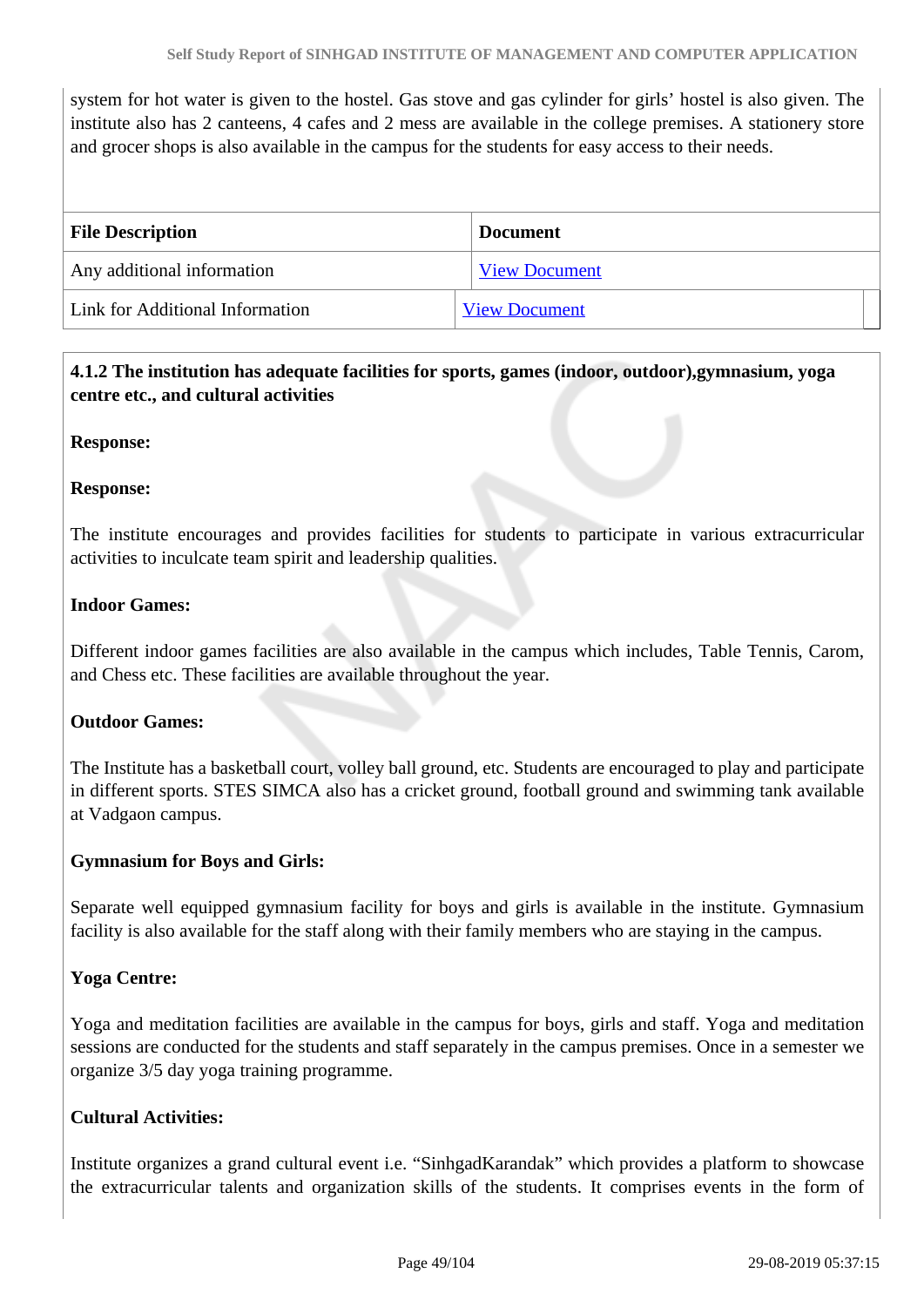competitions and stage performances such as, Mr. & Miss SIMCA, solo singing and duet singing competition, dance competition, street play, art gallery, fashion shows. Institute organizes fresher's party,Teachers' day celebration,Traditional day celebration,farewellparty,Birthday celebration and Dandia Night, etc. are also organized for the students.

| <b>File Description</b>         | <b>Document</b>      |
|---------------------------------|----------------------|
| Any additional information      | <b>View Document</b> |
| Link for Additional Information | <b>View Document</b> |

 **4.1.3 Percentage of classrooms and seminar halls with ICT - enabled facilities such as smart class, LMS, etc**

**Response:** 100

4.1.3.1 Number of classrooms and seminar halls with ICT facilities

Response: 20

| <b>File Description</b>                                               | <b>Document</b>      |
|-----------------------------------------------------------------------|----------------------|
| Number of classrooms and seminar halls with ICT<br>enabled facilities | <b>View Document</b> |
| Link for additional information which is optional                     | <b>View Document</b> |

## **4.1.4 Average percentage of budget allocation, excluding salary for infrastructure augmentation during the last five years.**

**Response:** 31.35

4.1.4.1 Budget allocation for infrastructure augmentation, excluding salary year-wise during the last five years (INR in Lakhs)

| 2016-17 | 2015-16 | 2014-15 | 2013-14 | 2012-13     |
|---------|---------|---------|---------|-------------|
| 1.80    | 354.15  | 9.96    | 43.67   | 221<br>⊥ ∠ر |

| <b>File Description</b>                                                                             | <b>Document</b>      |
|-----------------------------------------------------------------------------------------------------|----------------------|
| Details of budget allocation, excluding salary during   <u>View Document</u><br>the last five years |                      |
| Audited utilization statements                                                                      | <b>View Document</b> |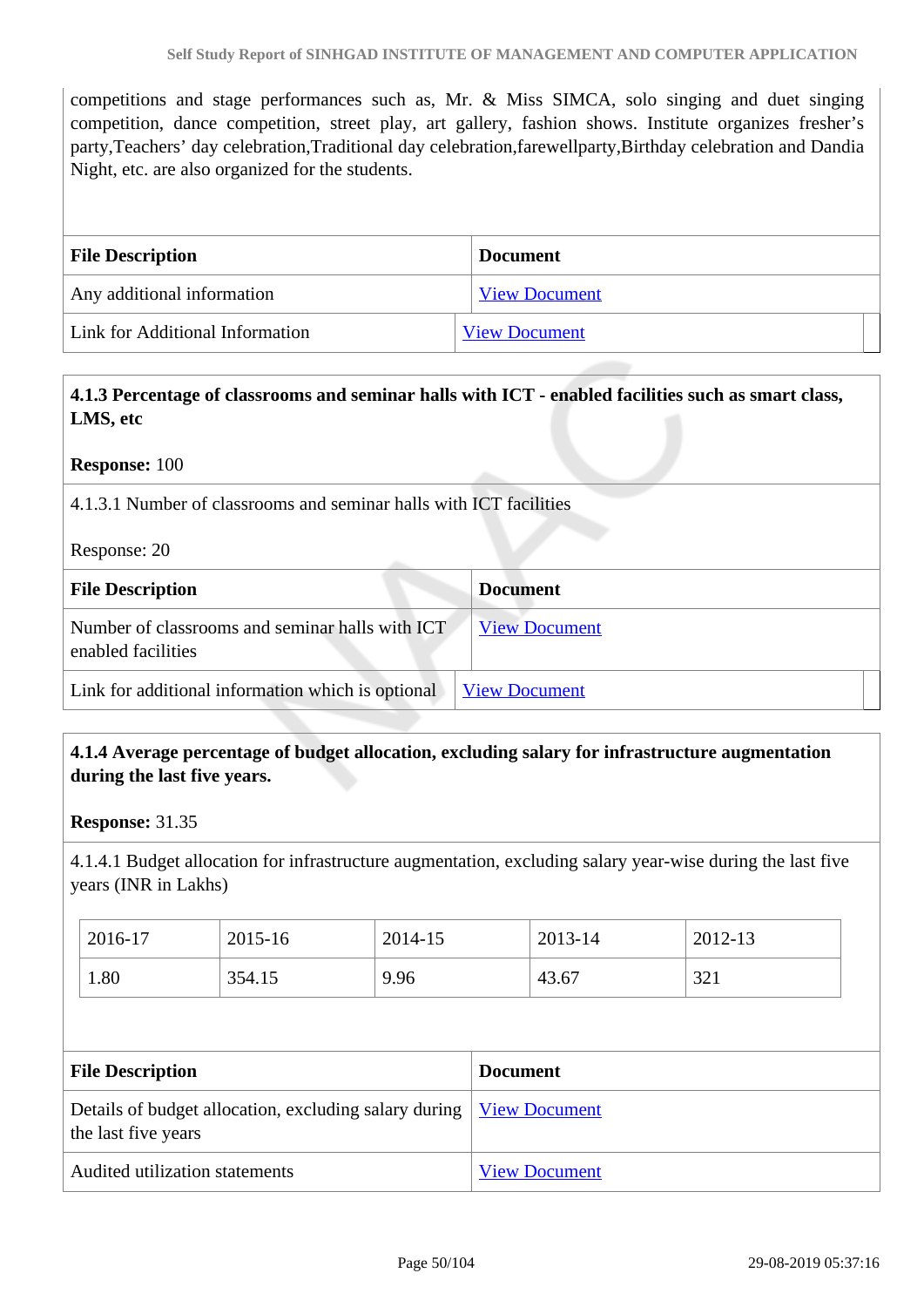## **4.2 Library as a Learning Resource**

## **4.2.1 Library is automated using Integrated Library Management System (ILMS)**

## **Response:**

SIMCA library has enormous collection of books, journals, magazines, Newspapers, CDs etc. There are total **30571** books available in the library for the reference of students and staff members. Total **6096** titles, **184** CDs are available in the Library for students and staff members.

The book issue- return system is implemented with barcode facility. OPAC is available in the institute to browse the books availability through ERP module. The open access system in library enables the students to choose and select the books. Library has well qualified and experienced staff including Librarian, Assistant Librarian and library clerk.

The library staff members extend their services to the students and staff members in following ways

- Personal guidance is offered to trace any book.
- Assist students during the digital library hours.
- Reprographic facility extended to the students on request
- SPPU syllabus and question papers are maintained in separate files and made available on demand.
- Extended library hours for study are given at the time of examination.
- Assistance in downloading e-content.
- The library provides indexes to PG dissertations of the students and staff.
- Provide the books, journals, periodicals, magazines and other services

#### **Library Services:**

SIMCA library offers different types of services to users like E-Library Automated Services, OPAC, Web Based E – Syllabus, Question Papers, Project reports, Isolated staking area, reading hall, Current Awareness Services, Reprography services, Electronic document delivery service, Inter Library Loan ,book bank scheme etc.

#### **Library is automated using Integrated Library Management System(ILMS)**

The library of the college is situated at the second floor for MBA and at basement for MCA, which is easily accessible by all the students and staff. The library staff also assists any visually/physically challenged person in getting the book of his choice in case he/she visits the library. Library of the Institute is well equipped with modern technology and upgrades as and when new technology arises. Currently we are having following library Management System.

#### **Name of the ILMS software: SLIM 21 Library Management System**

**(Year of Purchase: 2010)**

#### **Nature of automation (fully or partially): Fully Automated.**

**Version: 2.6.8.29**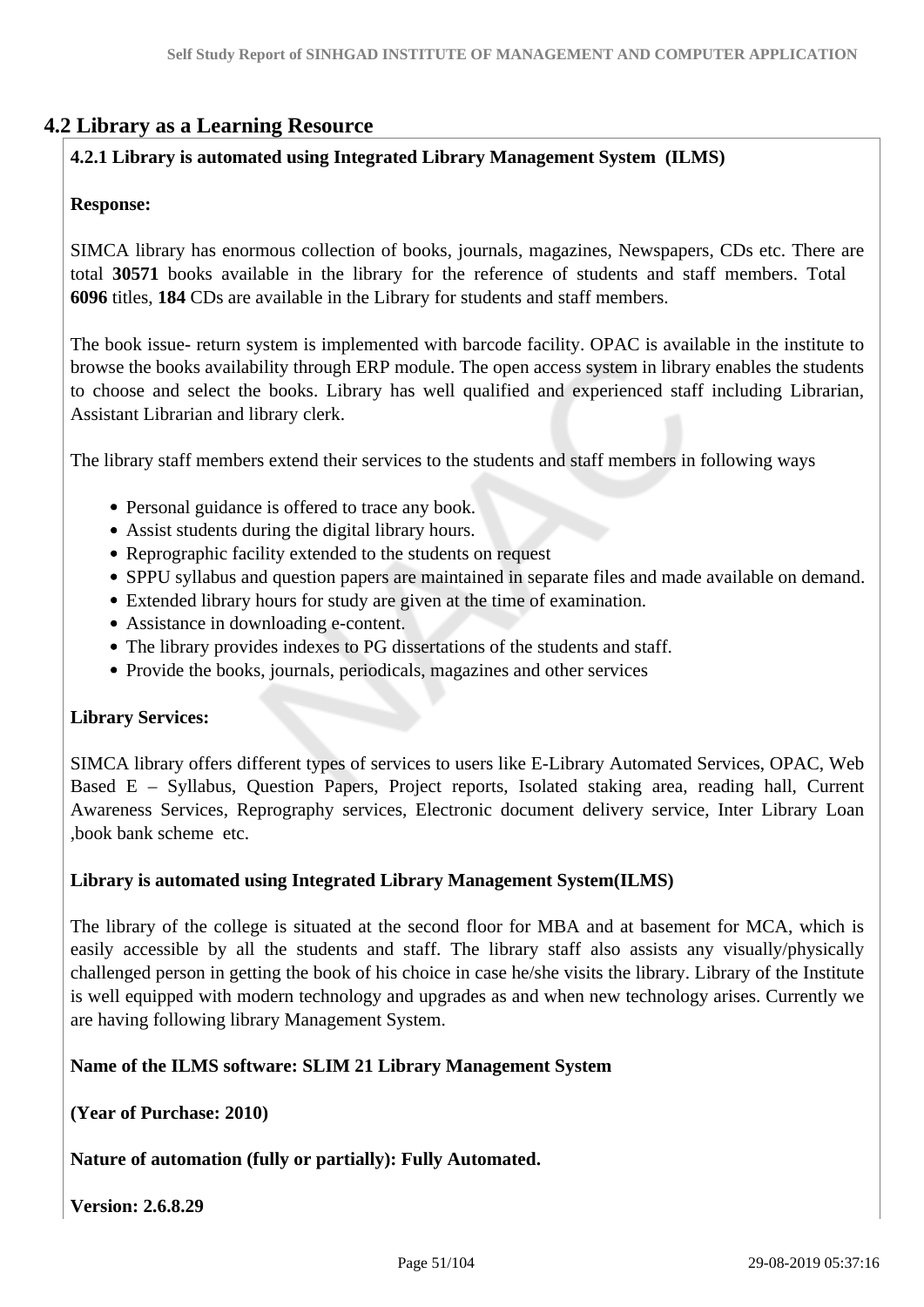| <b>File Description</b>         | <b>Document</b>      |
|---------------------------------|----------------------|
| Any additional information      | <b>View Document</b> |
| Link for Additional Information | <b>View Document</b> |

## **4.2.2 Collection of rare books, manuscripts, special reports or any other knowledge resources for library enrichment**

## **Response:**

Library collection is continually updated as per the collection and development policy of library collection is comprised of printed books, printed national and international journals, digital collection, newspapers and institutional membership. A sizable collection of rare books, Knowledge resources, Manuscripts and Special reports related to IT available in library.

**Rare book comprises historic and unique volumes, the strength of rare book collection includes various languages books, archival collection** and other knowledge related materials that are rare and some cases unique. SIMCA's Library currently holds 72 **printed books** and **08 knowledge resources**. By building representative selections of rare material which support the institutes teaching priorities. The primary role of the collection is its purposeful and rich resources for teaching, research and exhibition

 Rare book and special collections At SIMCA library includes those materials that because of subject coverage, rarity, source, condition or form are best handled separately from the general collection. Our rare book collection includes over "Rare" or "Special" of book have been identified and kept separate from the general library stock and catalogued separately.

These Collections actively support the teaching, learning and research need of students and faculty from all the disciplines and the wider scholarly community.

| <b>File Description</b>         | <b>Document</b>      |
|---------------------------------|----------------------|
| Any additional information      | <b>View Document</b> |
| Link for Additional Information | <b>View Document</b> |

#### **4.2.3 Does the institution have the following:**

- **1.e-journals 2.e-ShodhSindhu**
- **3.Shodhganga Membership**
- **4.e-books**
- **5.Databases**
- **A. Any 4 of the above**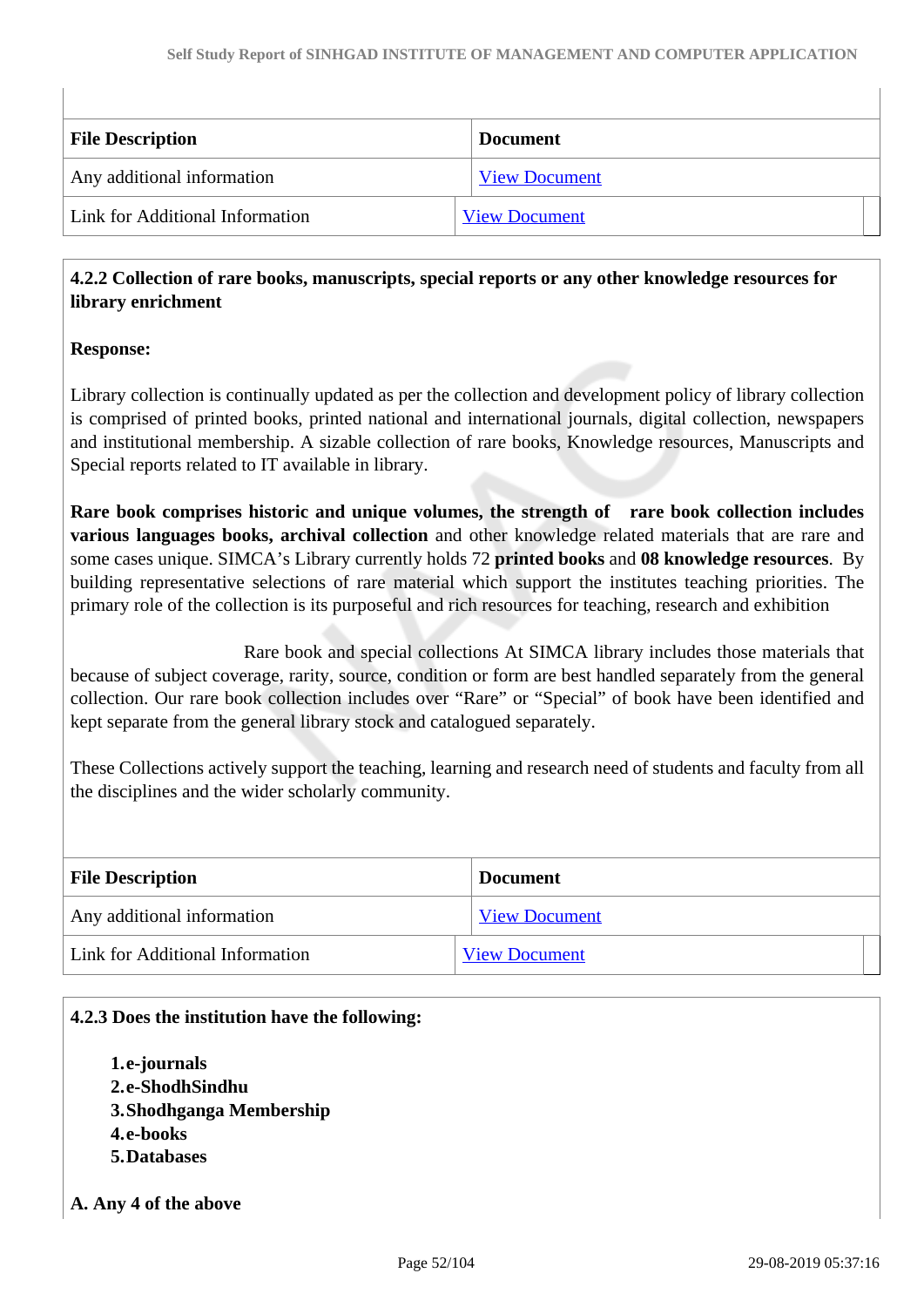| <b>B.</b> Any 3 of the above                 |                      |
|----------------------------------------------|----------------------|
| C. Any 2 of the above                        |                      |
| D. Any 1 of the above                        |                      |
| <b>Response:</b> A. Any 4 of the above       |                      |
| <b>File Description</b>                      | <b>Document</b>      |
| Details of subscriptions like e-journals, e- | <b>View Document</b> |
| ShodhSindhu,Shodhganga Membership etc.       |                      |

## **4.2.4 Average annual expenditure for purchase of books and journals during the last five years (INR in Lakhs)**

#### **Response:** 5.15

4.2.4.1 Annual expenditure for purchase of books and journals year-wise during the last five years (INR in Lakhs)

| 2016-17        | 2015-16 | $2014 - 15$                                | 2013-14 | 2012-13 |
|----------------|---------|--------------------------------------------|---------|---------|
| $\degree$ 0.71 | 18.41   | $\bigcap$<br>$\mathbf{1} \cdot \mathbf{2}$ | 5.40    |         |

| <b>File Description</b>                                                                          | <b>Document</b>      |  |
|--------------------------------------------------------------------------------------------------|----------------------|--|
| Details of annual expenditure for purchase of books  <br>and journals during the last five years | <b>View Document</b> |  |
| Audited statements of accounts                                                                   | <b>View Document</b> |  |

#### **4.2.5 Availability of remote access to e-resources of the library**

#### **Response:** Yes

| <b>File Description</b>                                                       | <b>Document</b>      |
|-------------------------------------------------------------------------------|----------------------|
| Details of remote access to e-resources of the library   <u>View Document</u> |                      |
| Any additional information                                                    | <b>View Document</b> |

| 4.2.6 Percentage per day usage of library by teachers and students |  |
|--------------------------------------------------------------------|--|
|--------------------------------------------------------------------|--|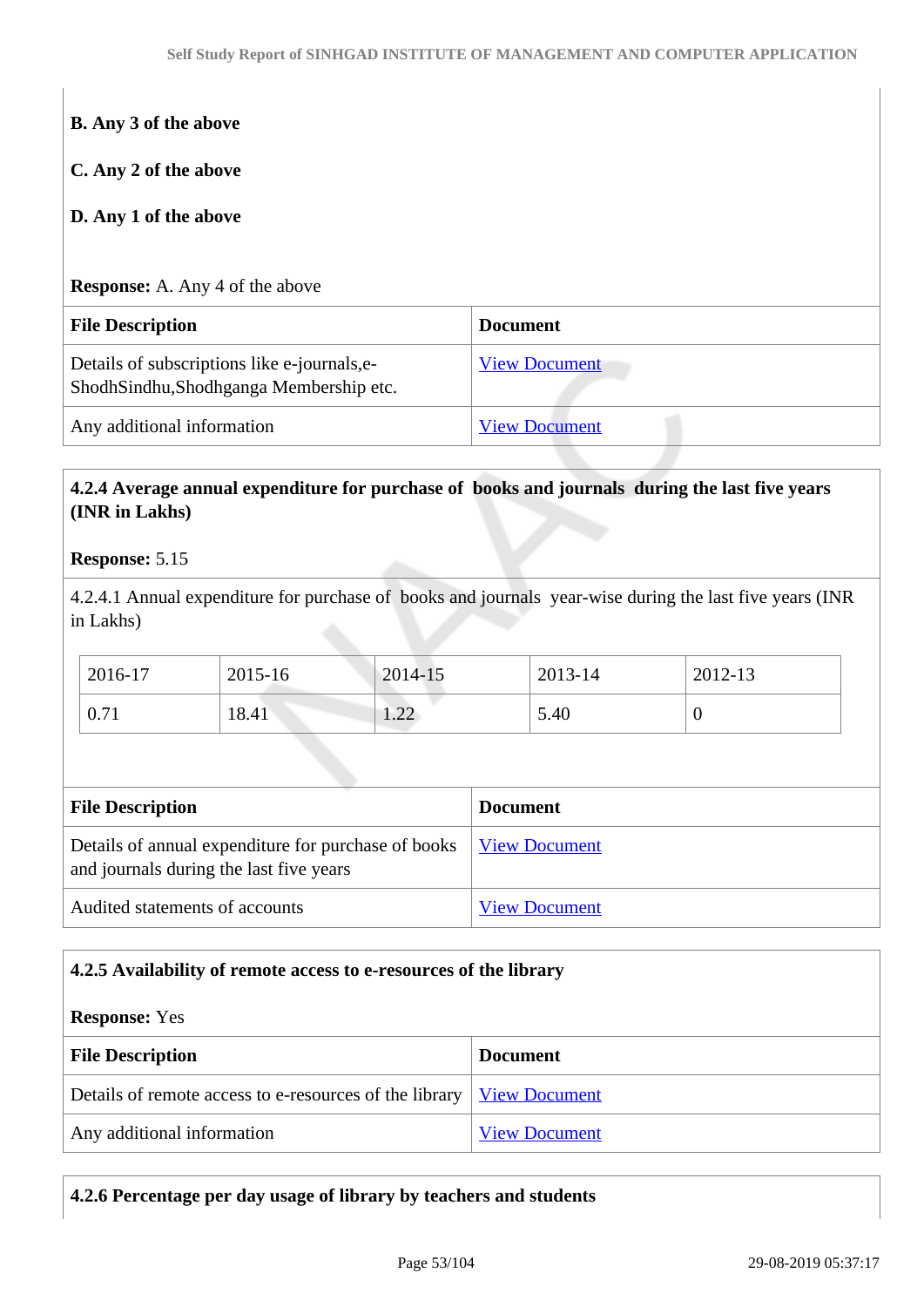## **Response:** 12.99

4.2.6.1 Average number of teachers and students using library per day over last one year

#### Response: 80

| Tranhammer on                                     |                      |  |
|---------------------------------------------------|----------------------|--|
| <b>File Description</b>                           | <b>Document</b>      |  |
| Details of library usage by teachers and students | <b>View Document</b> |  |
| Any additional information                        | <b>View Document</b> |  |

## **4.3 IT Infrastructure**

## **4.3.1 Institution frequently updates its IT facilities including Wi-Fi**

#### **Response:**

The strength  $\&$  advancement in the technology the institute always strive for better IT Infrastructure  $\&$ associated facilities such as internet facility, printers, scanners & required number of Legal software's. The Institute use of information and computer technology (ICT) in classes, in offices and libraries, seminar hall with the state of art technology. It has structured cabling, Network servers, Administrative Servers, Quick Heal Servers. The entire IT network is spread out in the entire Institute and reaches to all the departments / sections. The proactive investment in the I.T. system has resulted in developing four different IT laboratories contain two computer lab, one digital lab, one language lab, with more than 150 machines, for conducting student practical sessions, conducting training sessions and use of faculty in teaching learning process. All the computer labs, faculty & department computers are having updated legal & open source software for the use. The trained and qualified staff is also employed to maintain the IT system of the institute. Invited talks and webinars are conducted in seminar halls using ICT facilities .These experts are Network administrators, lab Instructor and Technical experts for uninterrupted use ICT services. All class rooms, computer labs, faculty rooms & common area of institute is covered with Wi-Fi facility. All class rooms, seminar hall, computer labs, tutorial room are having internet facility & wall mounted LCD for teaching learning process. All nodes & Wi-Fi facility is having UPS & Generator backup 24\*7.

#### **LAN facility:**

Institute campus has a structured LAN facility; whole network is in 3 tiers Architecture comprising of the core, distribution and access. All the end Users/workstations are connected through 10/100/1000 base ports. All the LAN attached Users are connecting to the access switch based on the VLAN & Security policies Associated to them as mentioned above.

#### **Wi-Fi facility**

- Institute campus is fully Wi-Fi enabled with high speed internet connectivity.
- The Wi-Fi Access Points are connected to the access switches on a different common area, class room, computer labs, and faculty room to cover all institute premises.
- A Wi-Fi controller is deployed in DC which controls all Wi-Fi Access points in the network.
- The Wi-Fi controller is having its default gateway as core switch IP and terminates on the core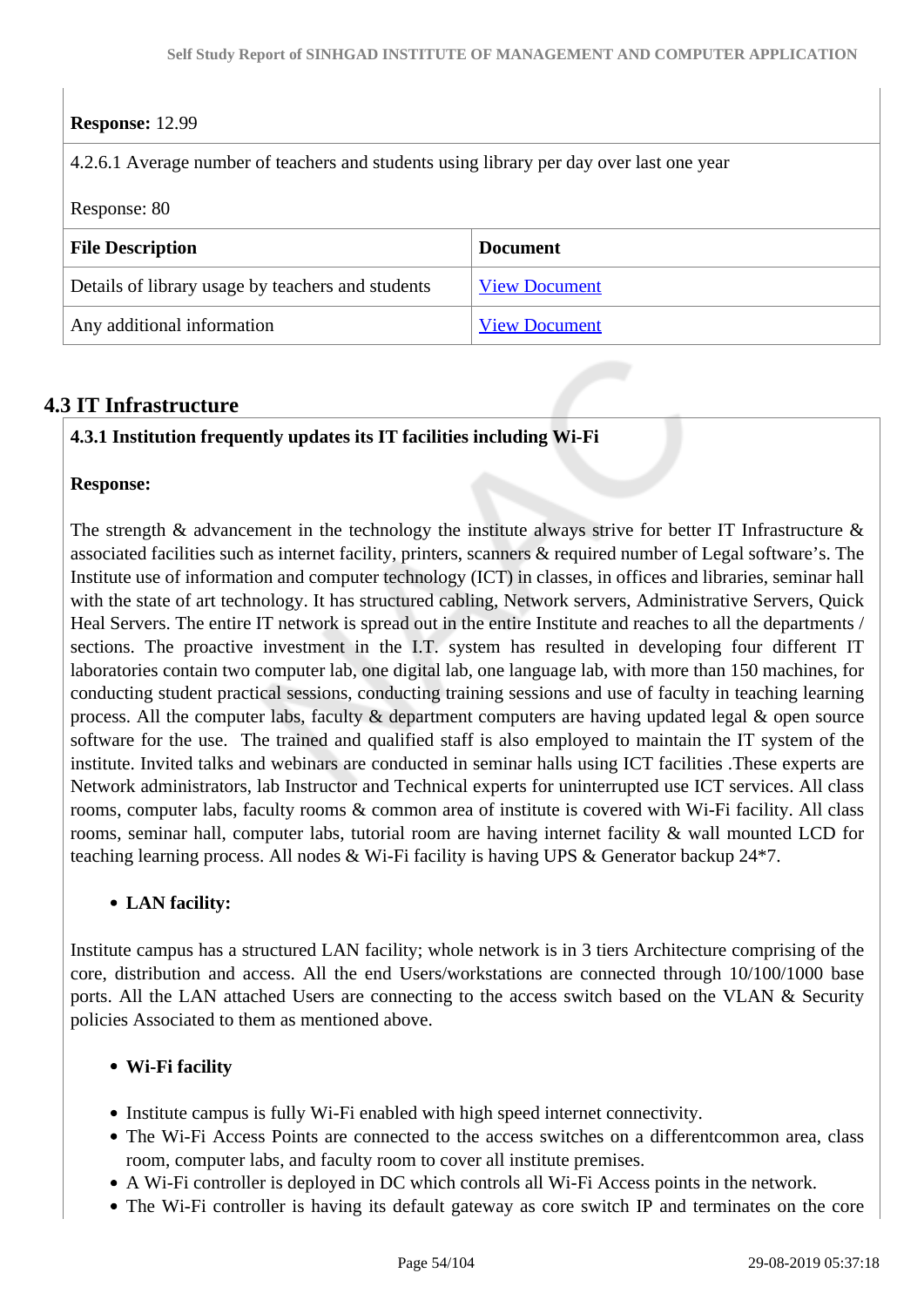switch interface.

| <b>File Description</b>         | <b>Document</b>      |
|---------------------------------|----------------------|
| Any additional information      | <b>View Document</b> |
| Link for Additional Information | <b>View Document</b> |

| 4.3.2 Student - Computer ratio |                      |  |
|--------------------------------|----------------------|--|
| <b>Response:</b> 1.63          |                      |  |
| <b>File Description</b>        | <b>Document</b>      |  |
| Student - Computer ratio       | <b>View Document</b> |  |
|                                |                      |  |

| 4.3.3 Available bandwidth of internet connection in the Institution (Lease line)<br>$>=50$ MBPS |                      |  |
|-------------------------------------------------------------------------------------------------|----------------------|--|
| 35-50 MBPS                                                                                      |                      |  |
| <b>20-35 MBPS</b>                                                                               |                      |  |
| <b>5-20 MBPS</b>                                                                                |                      |  |
|                                                                                                 |                      |  |
| <b>Response: 20-35 MBPS</b>                                                                     |                      |  |
| <b>File Description</b>                                                                         | <b>Document</b>      |  |
| Details of available bandwidth of internet<br>connection in the Institution                     | <b>View Document</b> |  |
| Any additional information                                                                      | <b>View Document</b> |  |

## **4.3.4 Facilities for e-content development such as Media Centre, Recording facility, Lecture Capturing System (LCS)**

#### **Response:** Yes

| <b>File Description</b>                                                               | <b>Document</b>      |
|---------------------------------------------------------------------------------------|----------------------|
| Facilities for e-content development such as Media<br>Centre, Recording facility, LCS | <b>View Document</b> |
| Any additional information                                                            | <b>View Document</b> |
| Link to photographs                                                                   | <b>View Document</b> |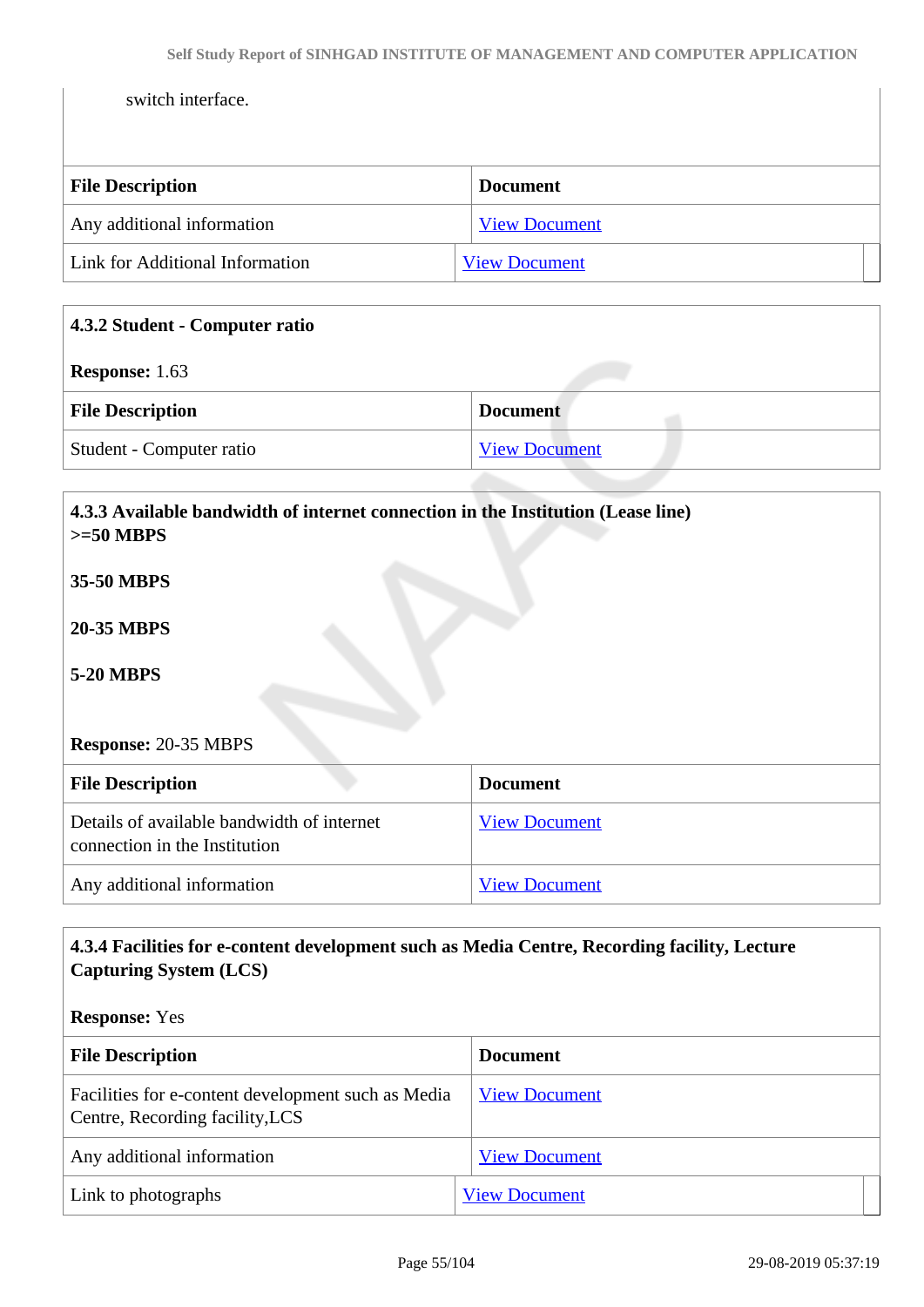## **4.4 Maintenance of Campus Infrastructure**

## **4.4.1 Average Expenditure incurred on maintenance of physical facilities and academic support facilities excluding salary component, as a percentage during the last five years**

## **Response:** 10.23

4.4.1.1 Expenditure incurred on maintenance of physical facilities and academic support facilities excluding salary component year-wise during the last five years (INR in Lakhs)

| 2016-17 | 2015-16 | 2014-15 | 2013-14 | 2012-13 |
|---------|---------|---------|---------|---------|
| 37.04   | 10.22   | 44.34   | 37.89   | 62.52   |

| <b>File Description</b>                                                                         | <b>Document</b>      |
|-------------------------------------------------------------------------------------------------|----------------------|
| Details about assigned budget and expenditure on<br>physical facilities and academic facilities | <b>View Document</b> |
| Audited statements of accounts.                                                                 | <b>View Document</b> |

 **4.4.2 There are established systems and procedures for maintaining and utilizing physical, academic and support facilities - laboratory, library, sports complex, computers, classrooms etc.**

#### **Response:**

#### **Maintenance and utilization of Campus Infrastructure:**

 The Estate office of the campus is taking care of the effective maintenance and utilization of the campus infrastructure. It takes care of the following tasks.

- The civil work maintenance is taken care by a Civil Engineer. The Civil Engineer and his team are responsible for the upkeep of the building structure and ensure its fitness for use. Constant maintenance works are taken up round the year under the guidance of Civil Engineer.
- Electrical Maintenance is taken care by an Electrical Engineer appointed for the purpose. The Electrical Engineer and his team monitor the campus electrical and theirreplacement throughout the year.
- A Power Substation for electrification of the campus is being monitored and taken care by the Electrical Engineer and his team.
- A System Administrator and technical assistant are appointed to ensure the upkeep of all laboratories and computers in the institute.
- Housekeeping jobs like cleaning, sweeping the corridors and classrooms is maintained by the peons of the institute.Library collection is continually updated as per the collection and development policy of library. The new books, journals and magazines are continuously added as per the need and requirement of the syllabus of SPPU.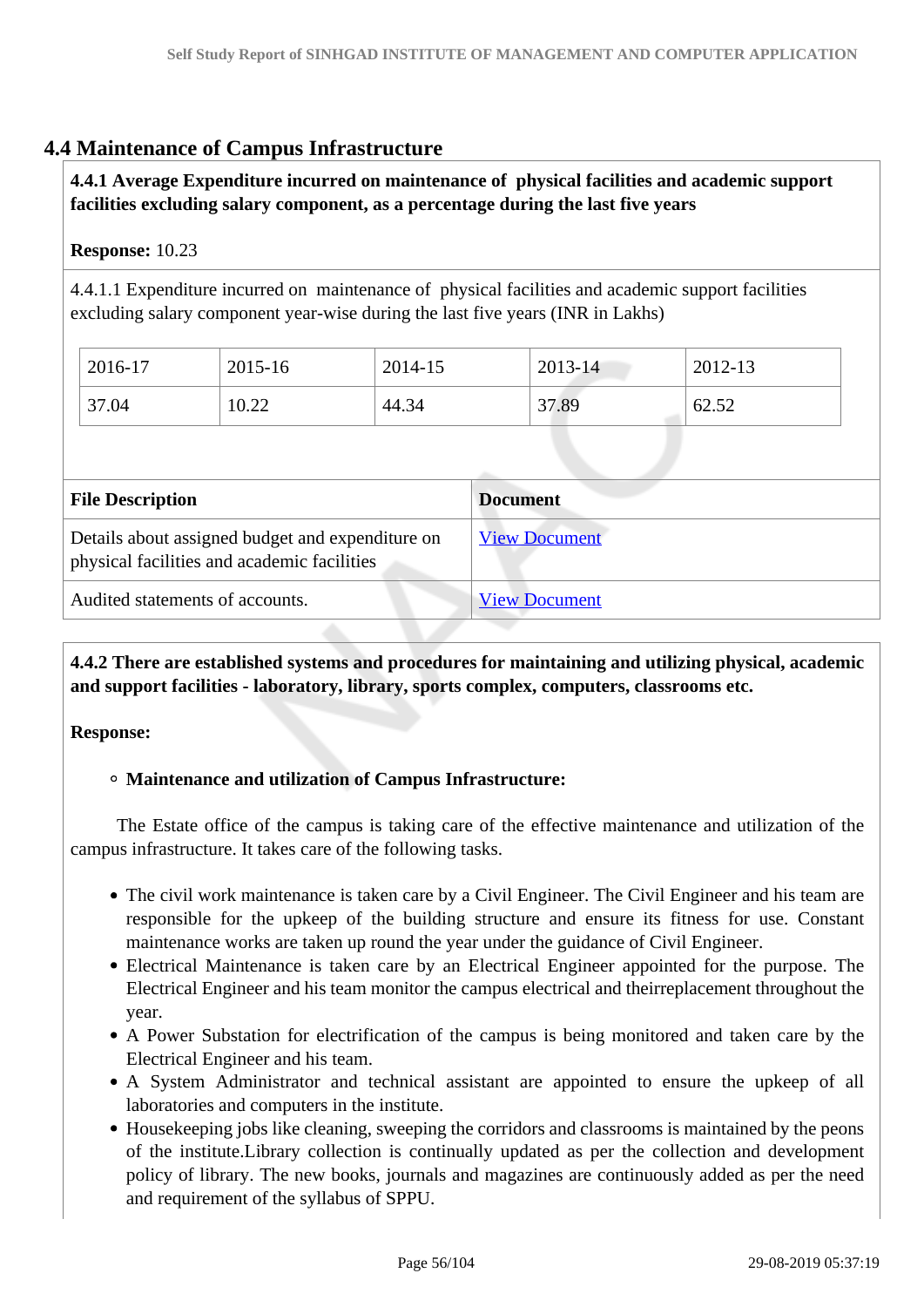#### **Sports Facilities:**

The Institute has a sports complex which includes gymnasium hall, badminton, basketball court, volley ball ground etc. The maintenance of all these grounds is well taken care by ground staff under the guidance of the estate office. Cleaning of all these grounds are done on daily basis. Water is sprayed on all these grounds through sprinkler irrigation system.

- The computers and other ICT equipment are well taken care by the technical team. The technical team is taking care of all the hardware and software of the institute. They are continuously working on updating the configuration of the computers, hardware and software as and when needed.
- **Class rooms:**The class rooms of the institute are well maintained & cleaned by administrative staff. The ICT facilities are regularly updated by the technical team. The curtains of the windows are washed and cleaned frequently.

#### **Free Medical Facilities for students, staff:**

Medical health-care facility is available in the campus in the form of Rural Health Centre. The medical facilities and medicines are given free of cost to the students, staff. Specialized doctors are made available on weekly basis. Also medical store is available in the campus.

| <b>File Description</b>         | <b>Document</b>      |
|---------------------------------|----------------------|
| Link for Additional Information | <b>View Document</b> |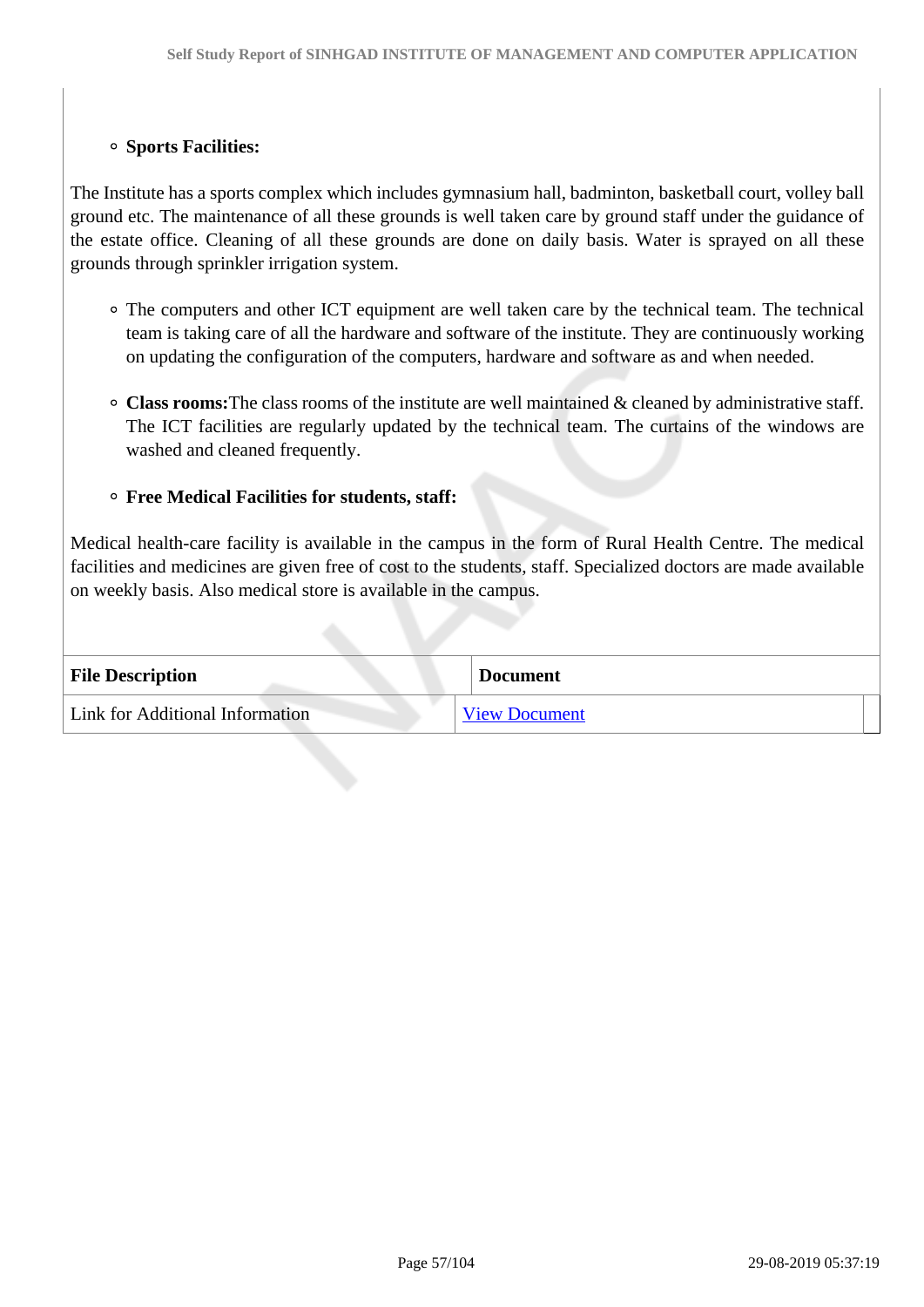# **Criterion 5 - Student Support and Progression**

## **5.1 Student Support**

## **5.1.1 Average percentage of students benefited by scholarships and freeships provided by the Government during the last five years**

### **Response:** 48.3

5.1.1.1 Number of students benefited by scholarships and freeships provided by the Government year-wise during the last five years

| 2016-17 | 2015-16 | 2014-15         | $2013 - 14$ | 2012-13           |
|---------|---------|-----------------|-------------|-------------------|
| 246     | 327     | 47 <sub>1</sub> | 514         | 515<br><u>JIJ</u> |

| <b>File Description</b>                                                                                                            | <b>Document</b>      |
|------------------------------------------------------------------------------------------------------------------------------------|----------------------|
| Upload self attested letter with the list of students<br>sanctioned scholarships                                                   | <b>View Document</b> |
| Average percentage of students benefited by<br>scholarships and freeships provided by the<br>Government during the last five years | <b>View Document</b> |
| Any additional information                                                                                                         | <b>View Document</b> |

## **5.1.2 Average percentage of students benefited by scholarships, freeships, etc. provided by the institution besides government schemes during the last five years**

#### **Response:** 0.04

5.1.2.1 Total number of students benefited by scholarships, freeships, etc provided by the institution besides government schemes year-wise during the last five years

| 2016-17 | 2015-16 | 2014-15 | 2013-14 | 2012-13 |
|---------|---------|---------|---------|---------|
|         |         | υ       |         | ◡       |

| <b>File Description</b>                                                                                     | <b>Document</b>      |
|-------------------------------------------------------------------------------------------------------------|----------------------|
| Number of students benefited by scholarships and<br>freeships besides government schemes in last 5<br>years | <b>View Document</b> |
| Any additional information                                                                                  | <b>View Document</b> |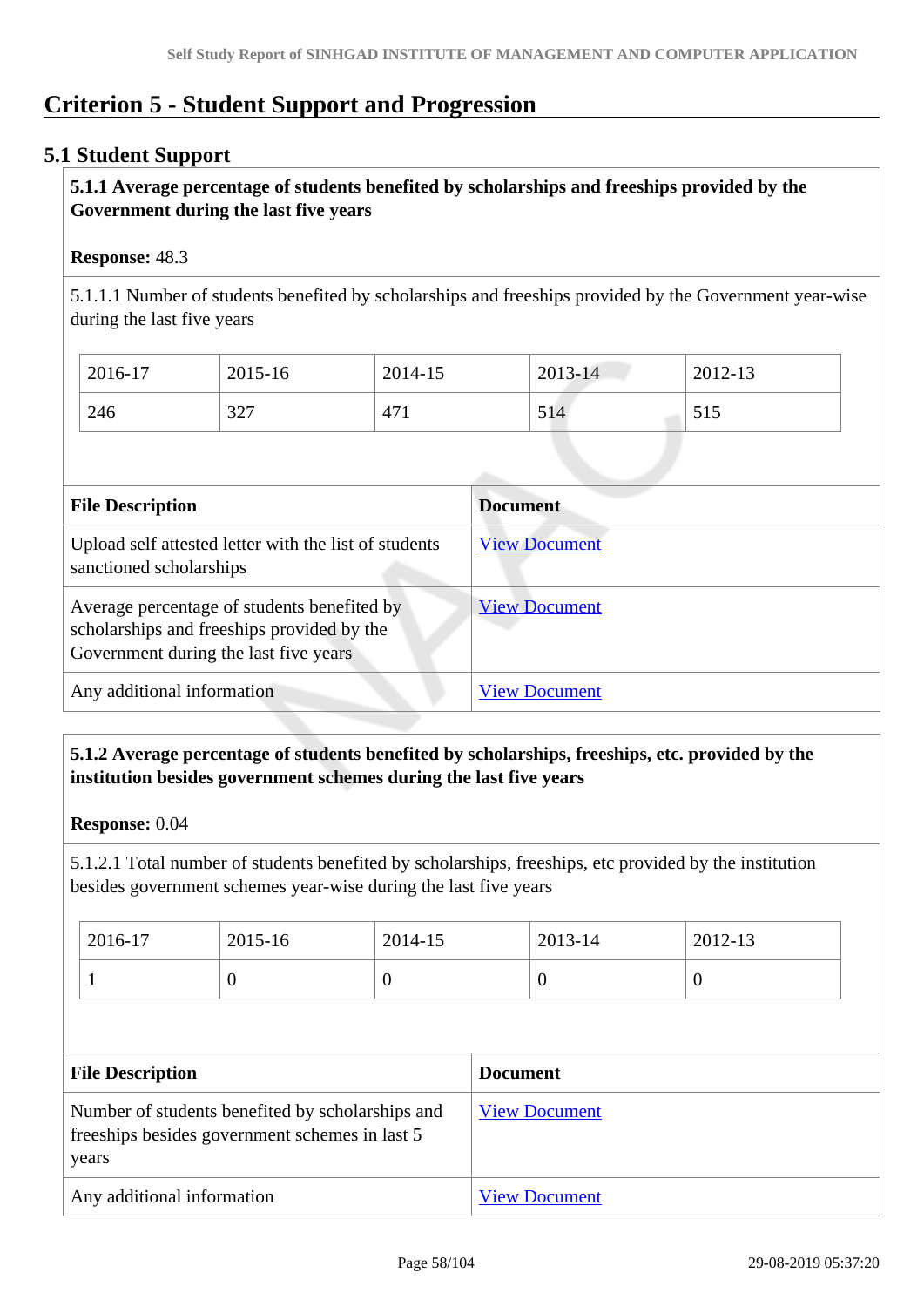| 5.1.3 Number of capability enhancement and development schemes - |                      |
|------------------------------------------------------------------|----------------------|
| 1. For competitive examinations                                  |                      |
| 2. Career counselling                                            |                      |
| 3. Soft skill development                                        |                      |
| <b>4. Remedial coaching</b>                                      |                      |
| 5. Language lab                                                  |                      |
| <b>6. Bridge courses</b>                                         |                      |
| 7. Yoga and meditation                                           |                      |
| <b>8. Personal Counselling</b>                                   |                      |
|                                                                  |                      |
| A. 7 or more of the above                                        |                      |
| B. Any 6 of the above<br>C. Any 5 of the above                   |                      |
|                                                                  |                      |
| D. Any 4 of the above                                            |                      |
| <b>Response:</b> A. 7 or more of the above                       |                      |
| <b>File Description</b>                                          | <b>Document</b>      |
| Details of capability enhancement and development<br>schemes     | <b>View Document</b> |
| Any additional information                                       | <b>View Document</b> |
| Link to Institutional website                                    | <b>View Document</b> |

## **5.1.4 Average percentage of student benefited by guidance for competitive examinations and career counselling offered by the institution during the last five years**

## **Response:** 25.32

5.1.4.1 Number of students benefited by guidance for competitive examinations and career counselling offered by the institution year-wise during the last five years

| 2016-17 | 2015-16 | 2014-15 | 2013-14           | 2012-13 |
|---------|---------|---------|-------------------|---------|
| 150     | 193     | 288     | 217<br>$\angle$ 1 | 198     |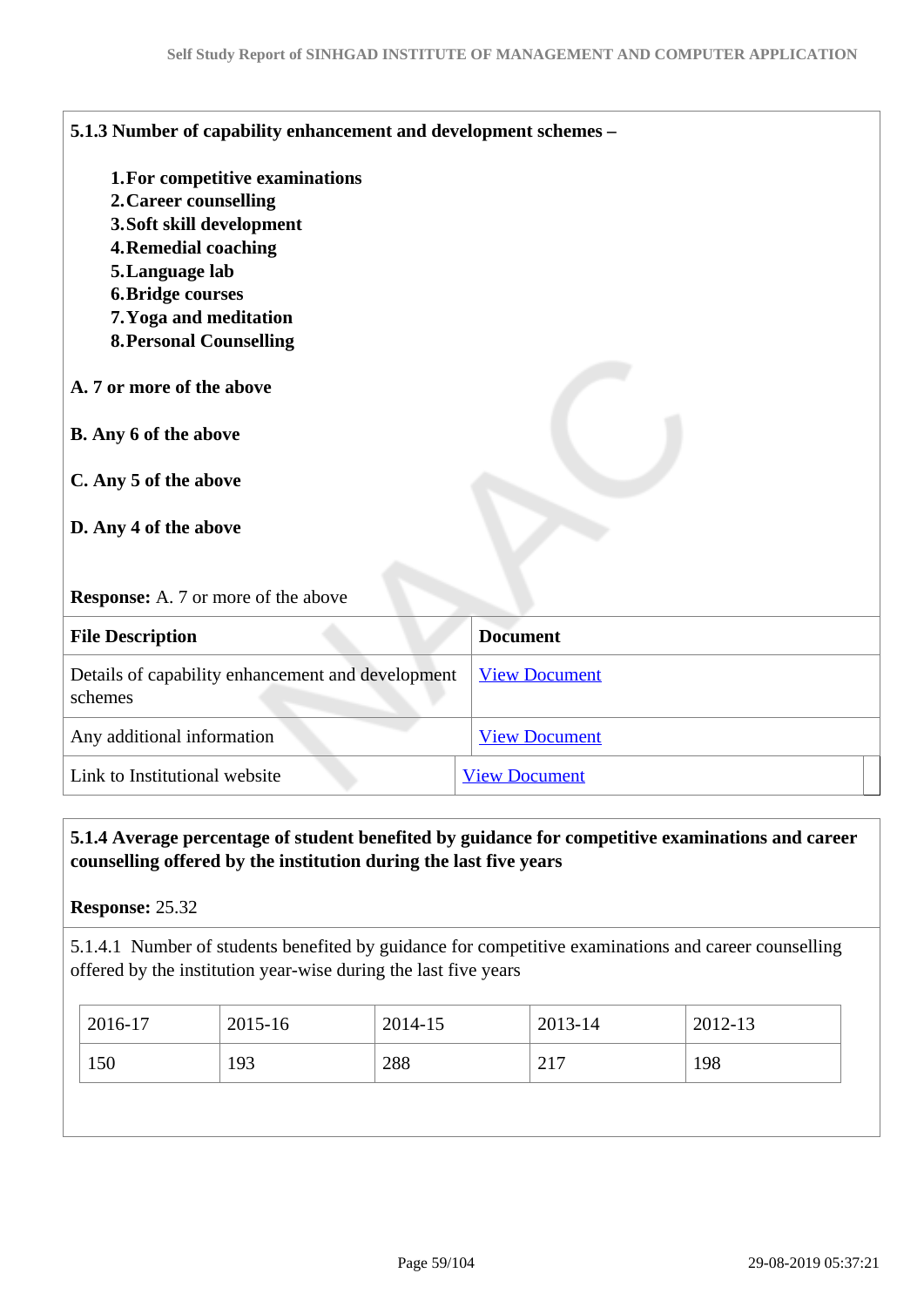| <b>File Description</b>                                                                                                       | <b>Document</b>      |
|-------------------------------------------------------------------------------------------------------------------------------|----------------------|
| Number of students benefited by guidance for<br>competitive examinations and career counselling<br>during the last five years | <b>View Document</b> |

## **5.1.5 Average percentage of students benefited by Vocational Education and Training (VET) during the last five years**

### **Response:** 31.6

5.1.5.1 Number of students attending VET year-wise during the last five years

| 2016-17 | 2015-16 | 2014-15 | 2013-14 | 2012-13 |
|---------|---------|---------|---------|---------|
| 215     | 274     | 213     | 238     | 342     |

| <b>File Description</b>                   | <b>Document</b>      |
|-------------------------------------------|----------------------|
| Details of the students benifitted by VET | <b>View Document</b> |
| Any additional information                | <b>View Document</b> |

### **5.1.6 The institution has a transparent mechanism for timely redressal of student grievances including sexual harassment and ragging cases**

**Response:** Yes

| <b>File Description</b>                                                                                                            | <b>Document</b>      |
|------------------------------------------------------------------------------------------------------------------------------------|----------------------|
| Minutes of the meetings of student redressal<br>committee, prevention of sexual harassment<br>committee and Anti Ragging committee | <b>View Document</b> |
| Details of student grievances including sexual<br>harassment and ragging cases                                                     | <b>View Document</b> |
| Any additional information                                                                                                         | <b>View Document</b> |

## **5.2 Student Progression**

**5.2.1 Average percentage of placement of outgoing students during the last five years**

#### **Response:** 74.14

5.2.1.1 Number of outgoing students placed year-wise during the last five years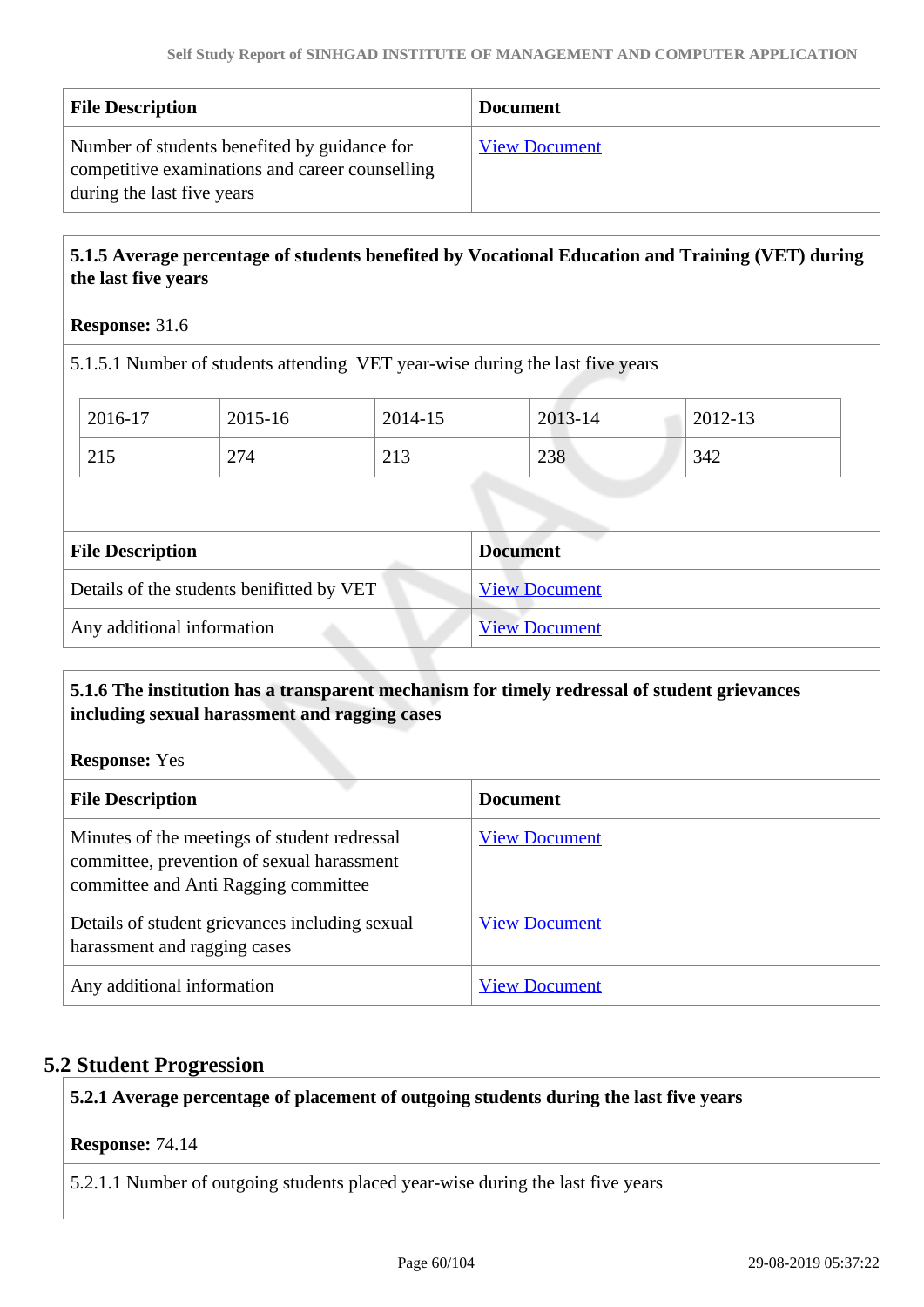| 2016-17                                                          | 2015-16 | 2014-15 |                 | 2013-14              | 2012-13 |  |
|------------------------------------------------------------------|---------|---------|-----------------|----------------------|---------|--|
| 152                                                              | 240     | 392     |                 | 316                  | 210     |  |
|                                                                  |         |         |                 |                      |         |  |
|                                                                  |         |         |                 |                      |         |  |
|                                                                  |         |         | <b>Document</b> |                      |         |  |
| <b>File Description</b><br>Self attested list of students placed |         |         |                 | <b>View Document</b> |         |  |

| 5.2.2 Percentage of student progression to higher education (previous graduating batch) |                      |  |
|-----------------------------------------------------------------------------------------|----------------------|--|
| <b>Response: 0.42</b>                                                                   |                      |  |
| 5.2.2.1 Number of outgoing students progressing to higher education                     |                      |  |
| Response: 1                                                                             |                      |  |
| <b>Document</b><br><b>File Description</b>                                              |                      |  |
| Details of student progression to higher education                                      | <b>View Document</b> |  |

## **5.2.3 Average percentage of students qualifying in State/ National/ International level examinations during the last five years (eg: NET/ SLET/ GATE/ GMAT/ CAT/ GRE/ TOEFL/ Civil Services/State government examinations)**

#### **Response:** 40

5.2.3.1 Number of students qualifying in state/ national/ international level examinations (eg: NET/ SLET/ GATE/ GMAT/ CAT/ GRE/ TOEFL/ Civil services/ State government examinations) year-wise during the last five years

| 2016-17 | 2015-16 | 2014-15 | 2013-14 | 2012-13 |
|---------|---------|---------|---------|---------|
|         |         | ÷       |         | U       |

5.2.3.2 Number of students who have appeared for the exams year-wise during the last five years

| 2016-17 | 2015-16 | 2014-15 | 2013-14 | 2012-13 |
|---------|---------|---------|---------|---------|
|         |         |         |         |         |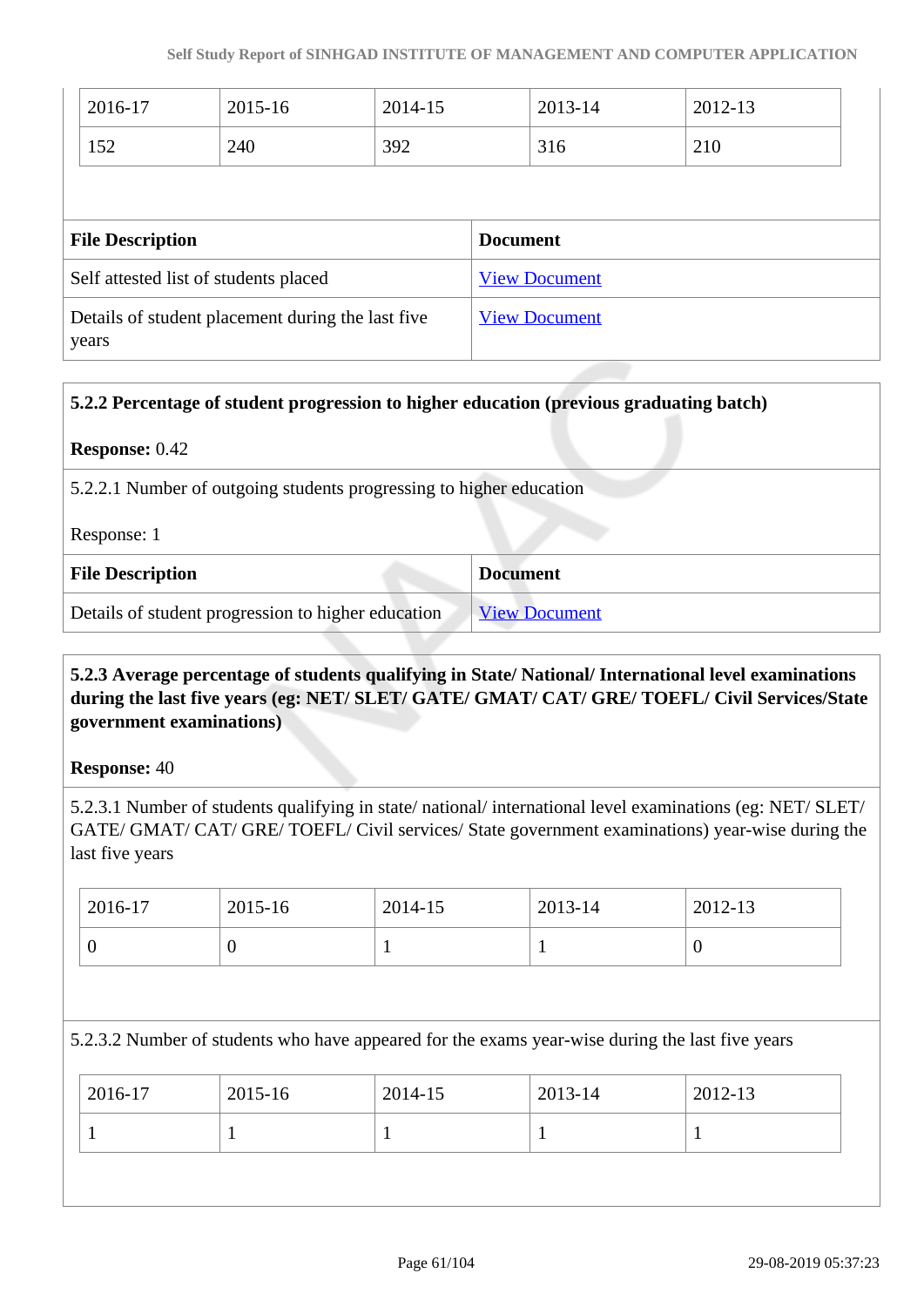| <b>File Description</b>                                                                                            | <b>Document</b>      |
|--------------------------------------------------------------------------------------------------------------------|----------------------|
| Number of students qualifying in state/national/<br>international level examinations during the last five<br>years | <b>View Document</b> |

## **5.3 Student Participation and Activities**

 **5.3.1 Number of awards/medals for outstanding performance in sports/cultural activities at national / international level (award for a team event should be counted as one) during the last five years.**

#### **Response:** 0

5.3.1.1 Number of awards/medals for outstanding performance in sports/cultural activities at national/international level (award for a team event should be counted as one) year-wise during the last five years

| 2016-17 | 2015-16 | 2014-15 | <b>Contract Contract Contract</b><br>$2013 - 14$ | 2012-13 |
|---------|---------|---------|--------------------------------------------------|---------|
|         |         |         |                                                  |         |

| <b>File Description</b>                                                                                                                            | <b>Document</b>      |
|----------------------------------------------------------------------------------------------------------------------------------------------------|----------------------|
| Number of awards/medals for outstanding<br>performance in sports/cultural activities at<br>national/international level during the last five years | <b>View Document</b> |
| e-copies of award letters and certificates                                                                                                         | <b>View Document</b> |

## **5.3.2 Presence of an active Student Council & representation of students on academic & administrative bodies/committees of the institution**

#### **Response:**

Taking cognizance of important role of students in different academic and administrative activities, students are nominated as members of various committees. SIMCA started separate Student Activity Centre. In addition to the Student Activity Centre the co-curricular activities also take an equally important role. This provides an excellent opportunity and awareness to every student. By this SIMCA ensures the overall development of the student as above with appropriate standards. Student members represent the various issues and present their ideas at the respective committee meetings. Their suggestions are given due importance in arriving at decisions. The involvement of students in these creates better understanding between the administration and students.

Academic Bodies Student chapters of various bodies like - Sports and Cultural Committee, Class Monitoring Committee, Library Committee, College Academic Committee.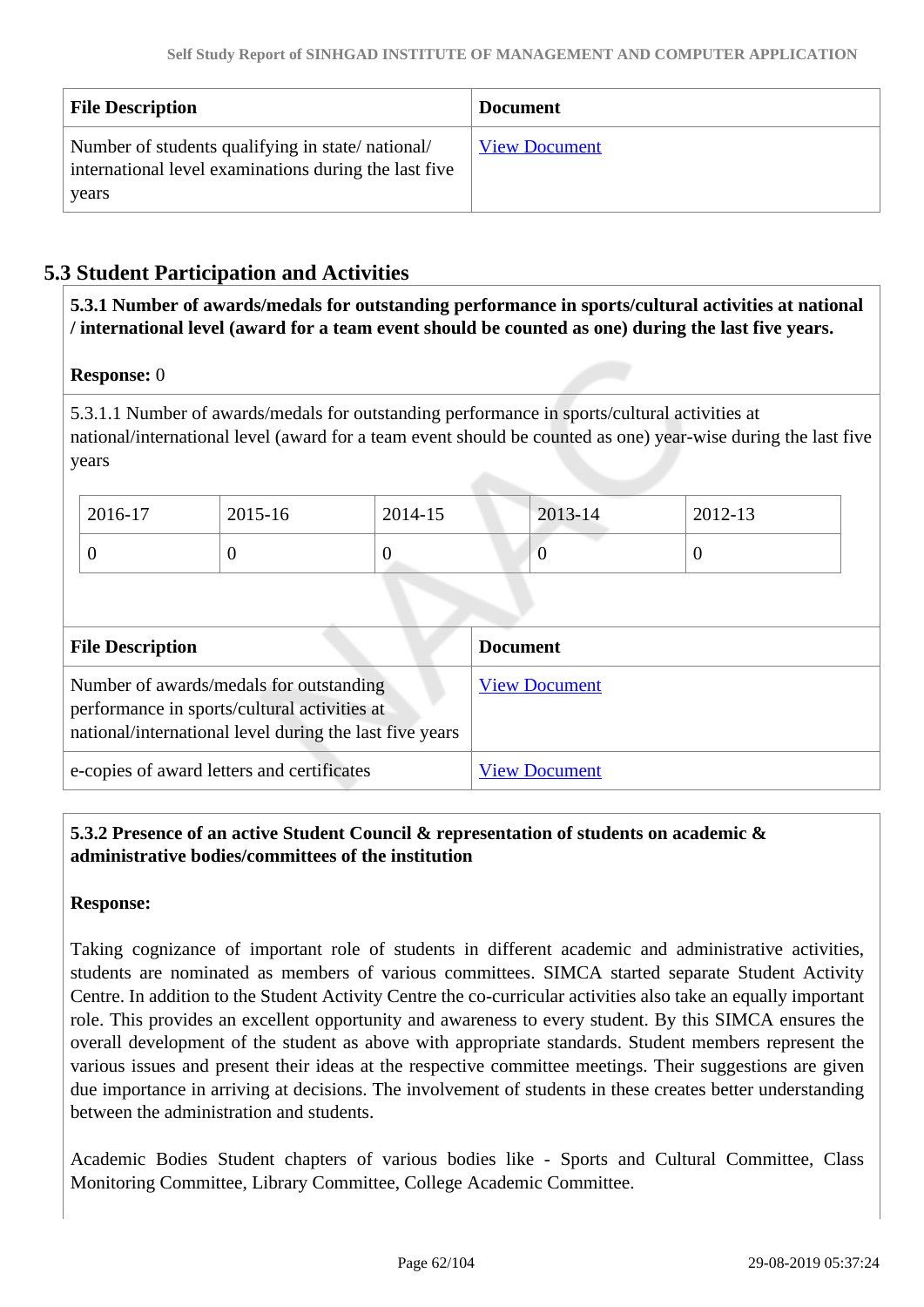Administrative Bodies like - Anti ragging committee, Women Grievance Redress Committee etc.

SIMCA has begun to form student's council where in there will be Student's representatives from MCA 1st, 2nd and 3rd year, under the name of SIMCA Student's Committee (SSC), who actively take part in administrative work of the institute by means of developing effective communication between students and the institute administration.

### **Members of SIMCA Student's Council**

- 1.Faculty Coordinator
- 2.Activity Coordinator Faculty
- 3.Student Representative members

The new student representatives are elected unanimously among the MCA first year students, while the second and third year representatives are continued from first year representatives group. The SSC comprise of 6 student members (2 each from first, second and third year (1 girl & 1 boy) selected based on following criteria:

- 1.Good communication skills (verbal and written)
- 2.Planning & Organizational skills
- 3.Problem solving & Reasoning skills
- 4.Interpersonal skills
- 5.Ability to give constructive suggestions and appropriate solutions

#### **Role & Responsibilities of the SSC members:**

- 1.Organizing and participating in the meetings along with the faculty members from the council, at least once in a month preferably
- 2.To work as a conduit between students and college administrators.
- 3.To serve as liaison in bringing any issues/suggestions/feedback to the administration at meetings.
- 4.To relay key messages from the administration to the students (College also forward such important messages through formed whats app group as well as through official email).
- 5.To suggest, develop and implement solutions to problems related to campus life.
- 6.To collaborate with students to coordinate events to enhance students communication.

#### **Role & Responsibilities of Institute:**

- 1.Understanding the issues raised by the student representatives related to students and providing the necessary solutions and getting feedback from the representative members about the resolution of issues.
- 2.Active participation of students and the representatives for organizing and conducting the activities at institute, campus level and providing the necessary support

Every year various activities are carried out under Student Activity centre, some are – Induction, Fresher's party, Teachers day, Blood Donation Camp, Technical fests and Sinhgad Karandak (Annual event of STES Group)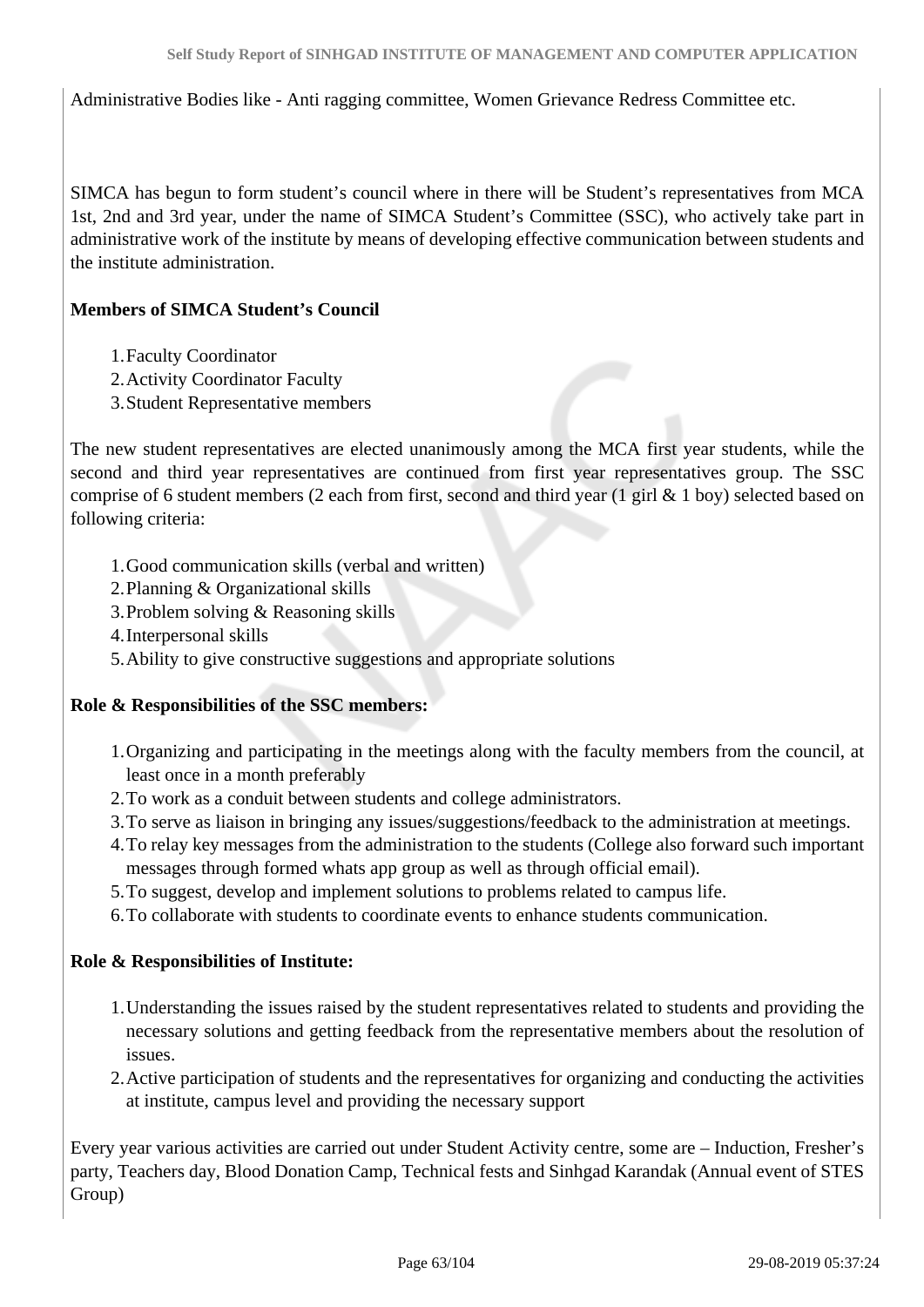| <b>File Description</b>         | <b>Document</b>      |
|---------------------------------|----------------------|
| Link for Additional Information | <b>View Document</b> |

## **5.3.3 Average number of sports and cultural activities/ competitions organised at the institution level per year**

#### **Response:** 22

5.3.3.1 Number of sports and cultural activities / competitions organised at the institution level year-wise during the last five years

| $12016-17$ | 2015-16  | 2014-15  | 2013-14 | 2012-13 |
|------------|----------|----------|---------|---------|
| 22         | າາ<br>∠∠ | ററ<br>∠∠ | 22      | 22      |
|            |          |          |         |         |

| <b>File Description</b>                                                       | <b>Document</b>      |
|-------------------------------------------------------------------------------|----------------------|
| Report of the event                                                           | <b>View Document</b> |
| Number of sports and cultural activities /<br>competitions organised per year | <b>View Document</b> |

## **5.4 Alumni Engagement**

 **5.4.1 The Alumni Association/Chapters (registered and functional) contributes significantly to the development of the institution through financial and non financial means during the last five years**

#### **Response:**

The institute has registered alumni association. Date / year of foundation: **18/10/2010** and

Registration number is **Maha.2185/2010/Pune**.

Growing strength of Alumni is contributing to the betterment of SIMCA as well its Students in terms of non-financial support activities. Our Alumnus contributes to the Institute and its students in terms of;

**Strengthening Alumni Association**: The Alumni Association of SIMCA organizes various activities and events including 'Alumni Meet'-, SIMCA alumni association facilitates get-togethers, outings with family & friends, organizes student alumni Interaction sessions, publishes Alumni Newsletter, maintains the database of alumni etc.

**Alumni Student Interaction**: The connection between the alumni and the students is one of the major goals of the Alumni Association formed at SIMCA. SIMCA organizes a frequent alumni interaction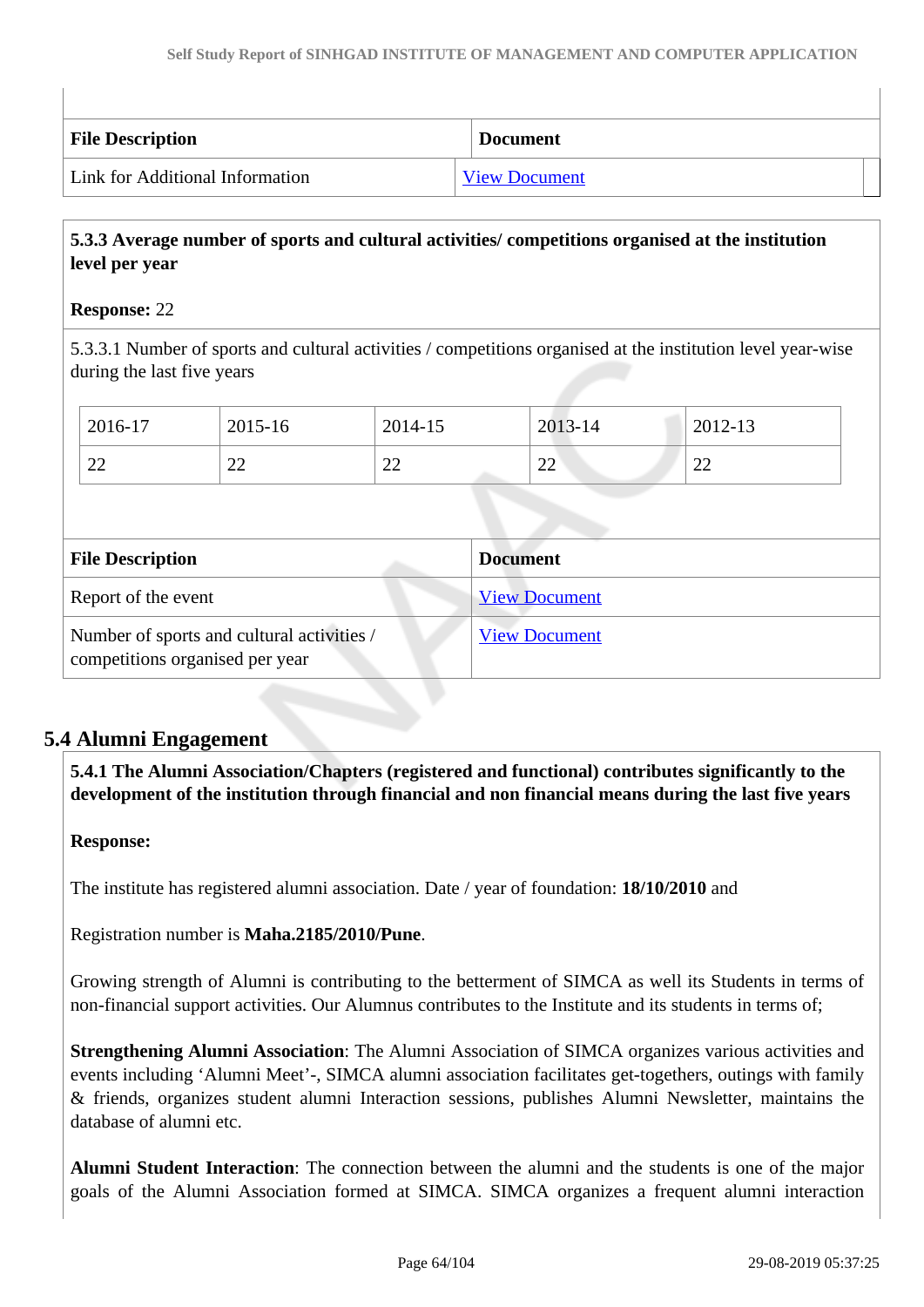programs with existing students, which helps students to keep the connect with the alumni, mentoring of students in terms of choosing the job profile, preparing for interview, importance of campus life while entering in corporate life, preparation required for corporate life, and how participation in college activities help student's emotional wellness and better prepare them for the real world, general awareness about the world outside and many more. This activity helps in inviting alumni to visit the campus, interact with the students, share and guide the students.

## **Social Initiatives**:

Beyond the regular frame of work of the Alumni Association activities, the Association has been taking up various social initiatives related to the alumni and the society at large. The association supports various social awareness initiatives taken up by SIMCA with the support and involvement of alumni and existing students, as a duty towards the society.

**Alumni Participation in Placement**: Our Alumni, whichare placed in different national and multinational organizations at different positions, helps institute for summer placement as well as final placement. Alumni directly contacts our placement cell, organizes interviews and selects our students.

#### **To Sum-up**

- Alumni have their communication network on Whatsup, Facebook groups. Alumni post their articles on various topics, their achievements, advancements and career opportunities.
- Alumni always help the institute for the summer internship as well as final Placements of students.
- Alumni visit the Institute for sharing their valuable experiences with juniors.
- They guide the institute students in their industry oriented project work.
- Alumni help the institute for identifying and making available the Guest lecturers for the academic and industry oriented development of the students.

| <b>File Description</b>         | <b>Document</b>      |  |
|---------------------------------|----------------------|--|
| Any additional information      | <b>View Document</b> |  |
| Link for Additional Information | <b>View Document</b> |  |

## **5.4.2 Alumni contribution during the last five years(INR in Lakhs) ? 5 Lakhs**

**4 Lakhs - 5 Lakhs 3 Lakhs - 4 Lakhs**

**1 Lakh - 3 Lakhs**

#### **Response:** <1 Lakh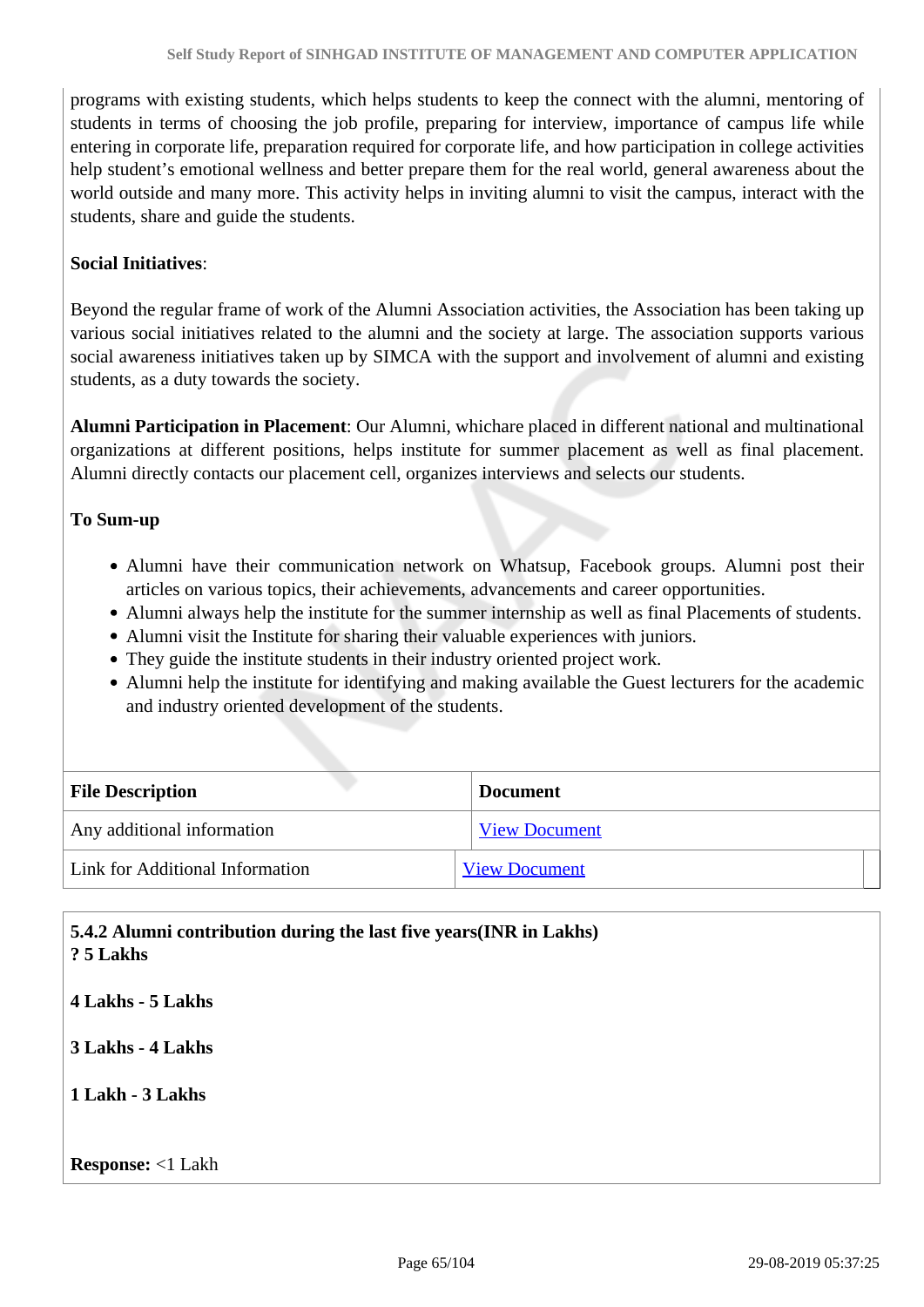| <b>File Description</b>               | <b>Document</b>      |
|---------------------------------------|----------------------|
| Alumni association audited statements | <b>View Document</b> |

## **5.4.3 Number of Alumni Association / Chapters meetings held during the last five years**

### **Response:** 5

5.4.3.1 Number of Alumni Association /Chapters meetings held year-wise during the last five years

| 2016-17 | 2015-16 | 2014-15 | 2013-14 | 2012-13 |
|---------|---------|---------|---------|---------|
|         |         |         |         |         |

| <b>File Description</b><br><b>Document</b>                                                |                      |  |
|-------------------------------------------------------------------------------------------|----------------------|--|
| Number of Alumni Association / Chapters meetings<br>conducted during the last five years. | <b>View Document</b> |  |
| Report of the event                                                                       | <b>View Document</b> |  |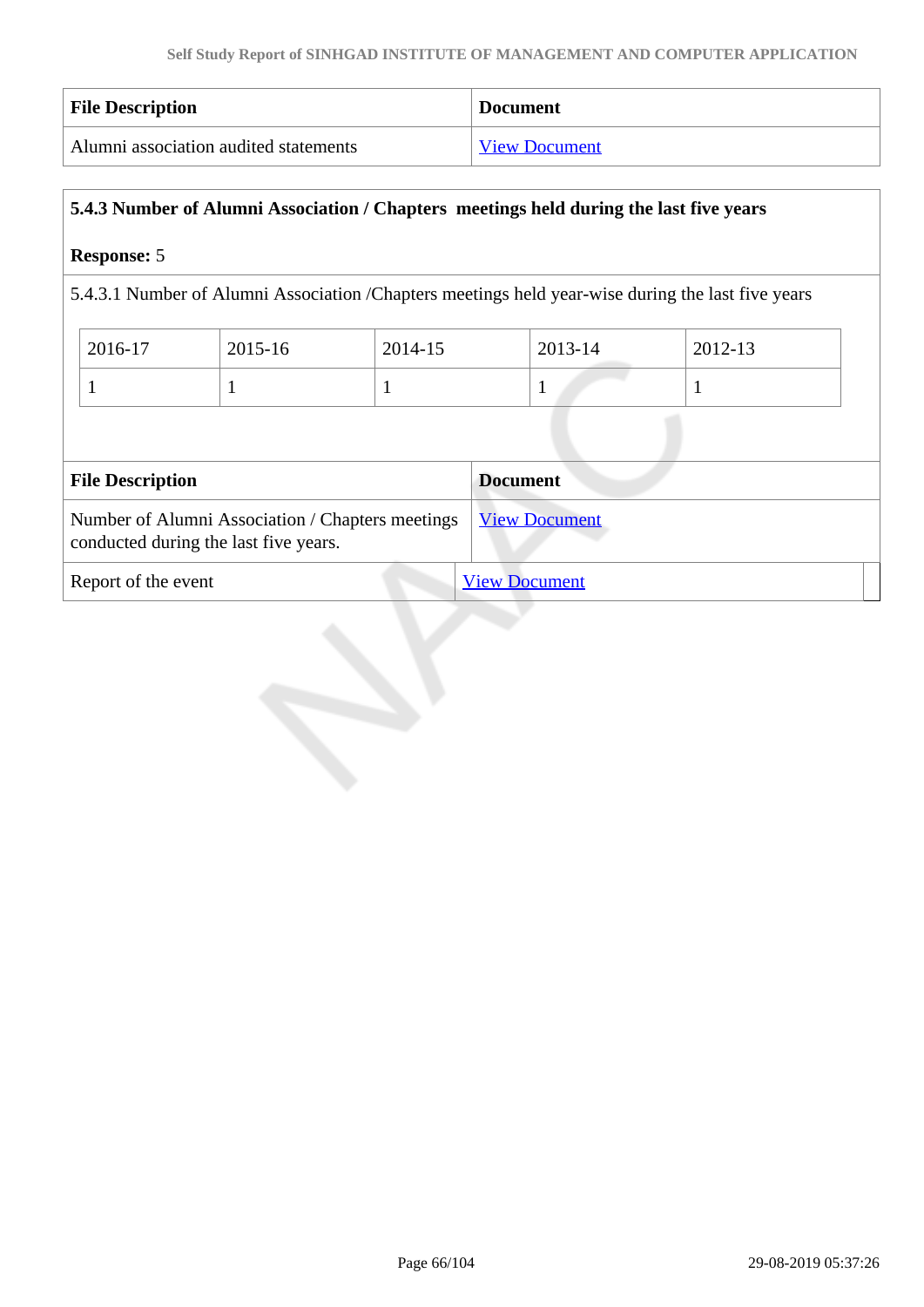# **Criterion 6 - Governance, Leadership and Management**

## **6.1 Institutional Vision and Leadership**

 **6.1.1 The governance of the institution is reflective of an effective leadership in tune with the vision and mission of the institution**

**Response:** 

## **Nature of Governance:**

The institute is governed by Sinhgad Technical Education Society (STES), Pune. The quality policy is designed by the management and implemented by The Director, LMC members & faculty members, keeping in mind the vision of the Hon. President of the STES.

Sinhgad Institute of Management and Computer Application (SIMCA) was established in 2004. SIMCA shapes the personality of an individual and makes an individual competent to face the industry pressures. This is done methodically in SIMCA. SIMCA is engaged in Multi-faceted training program structure following the University syllabus and going beyond the syllabus to shape the personality of the student.

For academic excellence, SIMCA has a retinue of dedicated, devoted and determined teaching faculties, who encourage & empower students to do their best. The curriculum embraces both the vertical (industry specific) and horizontal (functional discipline specific) specialization streams. It focuses on the practice of oriented-learning thus creating knowledge-base through experience.

The Management ensures that senior leadership positions of the College and all positions in the various statutory bodies are duly filled and that meetings are conducted at the stipulated intervals. The various statutory bodies, committees, clubs and cells ensure that faculty members and student representatives are provided ample opportunities for grooming their leadership potential. Transparency is maintained in faculty appointment which is based solely on merit and the management ensures quality by refraining from charging capitation fees for staff appointment. The Management is unstinting in its efforts to reinforce a culture of excellence that is the hallmark of this prestigious institution

The IQAC coordinates all the quality-related activities by developing an organized methodology of documentation and internal communication, enhancing and integrating the various activities of the College and ensuring the adoption and dissemination of good practices. The IQAC spearheads the conduct of the internal and external Academic Audit of the Departments, which promotes quality, accountability and transparency.

Perspective plan

- To ensure equal opportunities and representations for women in achieving academic excellence
- Developing the institute as a research and development centre in association with the industry.
- Perspective planning for teaching and learning process.
- Build a culture of engagement and innovation with faculty, staff and students using a platform of theory to practice focused on experimental learning.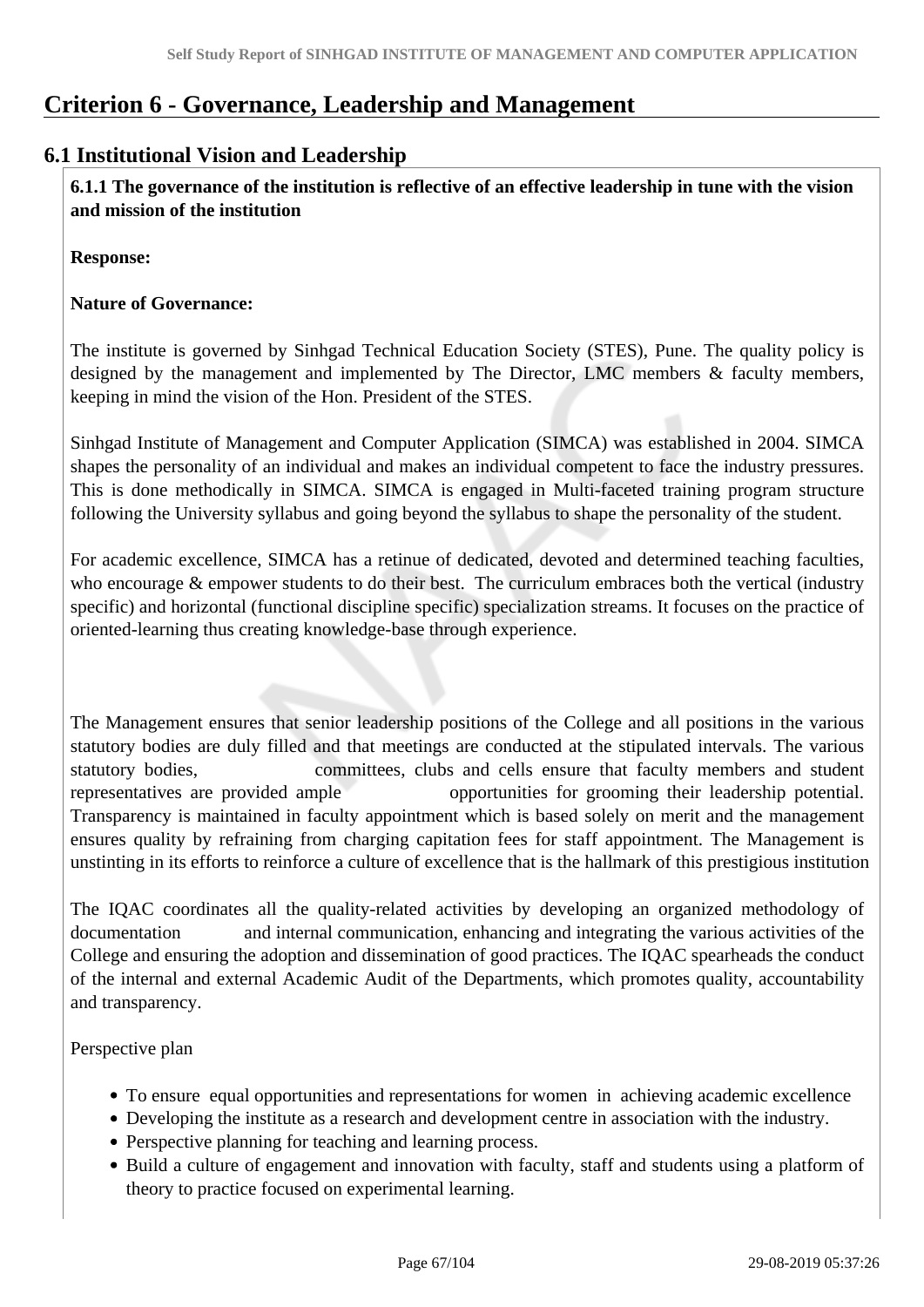- Increase career option for all the students by broadening career path to include association with alumni and industry interaction.
- Crafting the institute for building on internal core competence, leadership, innovation, and data driven mind set.

| <b>File Description</b>         | <b>Document</b>      |
|---------------------------------|----------------------|
| Any additional information      | <b>View Document</b> |
| Link for Additional Information | <b>View Document</b> |

#### **6.1.2 The institution practices decentralization and participative management**

#### **Response:**

The Narhe campus houses hostels for girl and boy students for all the three colleges located on the campus. The hostel administration functions independently and is governed by the rules and regulations laid down by the campus office guided by the parent body i.e. STES.

The girl students apply for night out leave either for visiting their local guardians or to go home in the preparatory break or vacations. The girls were found to indulge in wrong practices on some occasions to obtain leave giving rise to issues related to their safety and security .The hostel authorities found it difficult to check with each institution the genuineness of the request for leave. So they designed a form which would require the signature of the Heads of the institution and stamp of the institution for sanction of leave.

This was a good step, however it posed its own set of issues for the institution. There were instances when the Director was not available due to some engagements outside the institution or due to his preoccupation with work related issues.

The students were inconvenienced as they had to wait for long hours or make frequent trips from their classes to check the Directors' availability for verification and signature. The students conveyed this difficulty to their class coordinators and the Director decided to incorporate a system in order to resolve the issue and affect smooth sanctioning of leave.

The Director called an informal meeting of all the Class coordinators, head of the first year program and HOD's. After appraising the faculty of the issue it was decided by mutual consent that the Director would transfer this responsibility to a faculty member .Since this matter of leave was more relevant to students of the first year program, it was decided to authorize the first year Program Head to sanction the leave and give the college seal. However to avoid any other related issues cropping up, the student would first have to get the approval of his or her class coordinator, who would verify the details mentioned by the students and then recommend for leave. The Program head would then sanction the leave on the basis of the recommendation. In case of special cases the Director would still remain the final sanctioning authority.

In case both the class coordinator and Program head were unavailable on a particular day, only senior faculty were authorized to verify (check with the parents or guardian through telephonic call) and sanction leave from the hostel and a record of such cases to be maintained by the concerned faculty.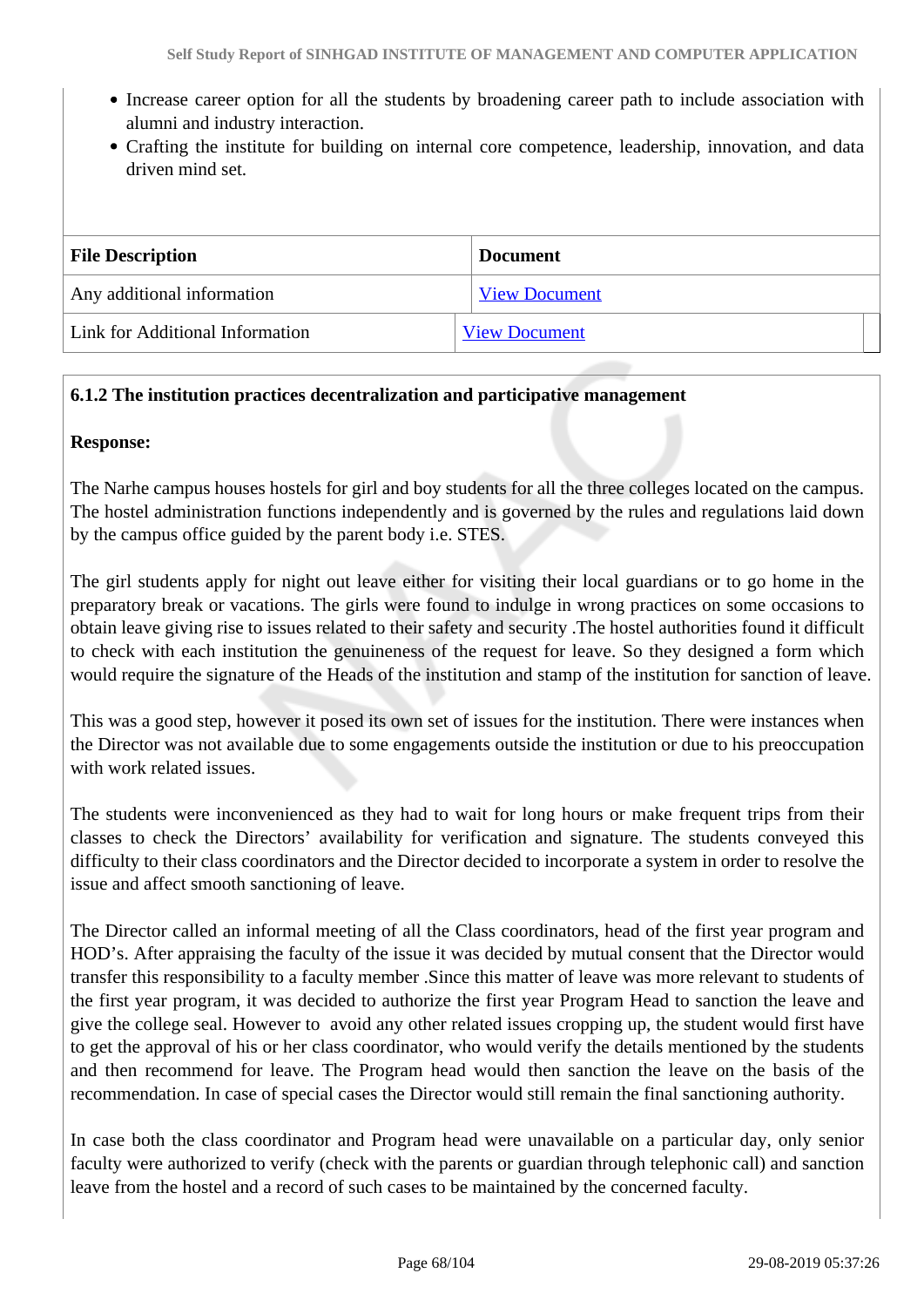| <b>File Description</b>         | <b>Document</b>      |
|---------------------------------|----------------------|
| Any additional information      | <b>View Document</b> |
| Link for Additional Information | <b>View Document</b> |

## **6.2 Strategy Development and Deployment**

## **6.2.1 Perspective/Strategic plan and Deployment documents are available in the institution**

## **Response:**

In alignment with the strategic plan, the institute has taken at most care for empowerment of women. Women Grievances cell has been established, so has to resolve issues if any and ensures the absolute security, quality of life and wellbeing of women employee and students in the campus. The cell help to promote general well-being of female students, teaching and non-teaching women staff in the institute. The cell incorporates hygiene habits and ensures a healthy atmosphere in and around the premises. The Cell promptly looks into all kind of complaints so as to protect the interests of the women, and safeguard them from any form abuse or harassment in the campus.

The institute has been celebrating Women s Day on 8thMarch,to spread the awareness of women empowerment, their roles and achievements. As it is an opportunity to reflect, rejoice and recharge ourselves together in community with women all across the globe. It's also a day to connect with one another physically, virtually and spiritually and to give thanks for the generations of amazing women who have come before us, and the generations of phenomenal women still to come.

The institute has given equal career opportunities to women by maintaining equal male female ratio in the department. The institute also ensures equal representation for women in all academic committees. LMC, Anti ragging committee have been formed and at most care has been taken to have women representatives as committee members. NAAC committee itself comprehensive 75% of lady representatives.

The institute has conducted awareness session with the help of Police department for safety of students and women staff. Cyber security awareness programs related to the safety and security of women employees and students are also conducted. Health awareness programmers on issues specifically related to women are organized for staff and students.

For any assistance required qualified female physiological counselor is available in the campus.

Women cell and various committee has brought in greater awareness and have equipped and empowered the students to be proactive in line with the vision statement of the institute.

Well qualified and trained Faculties are the foundation stone of every institute. The institute adopts all measures to enhance the capabilities of the faculties thereby delivering quality lectures to strengthen the core teaching. Faculties are trained in advance by providing them refresher course in each subject. Advance planning and systematic execution is the core of successful curriculum delivery. As a Strategic Planning of coming years institution is engaged with refresher course exercise. In the process number of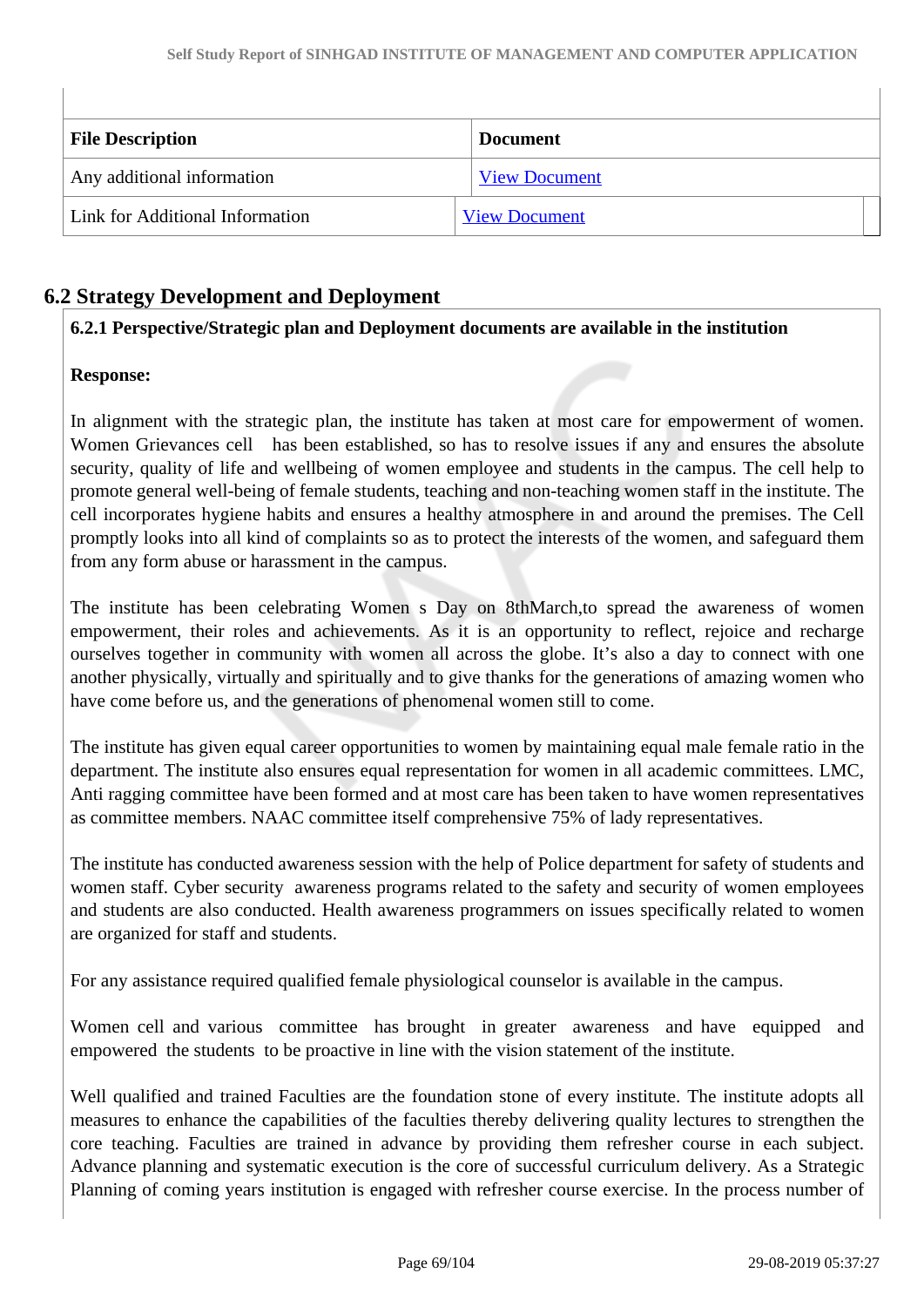brainstorming sessions, suggestions and recommendations are collected from various stake holders viz. Faculty, Students, Industry, and experts in this field.

Sinhgad Institute of Management and Computer Application (MCA), Narhe had conducted

#### **STES MCA Refresher Course in various tracks.**

| <b>File Description</b>                                   | <b>Document</b>      |
|-----------------------------------------------------------|----------------------|
| Strategic Plan and deployment documents on the<br>website | <b>View Document</b> |

## **6.2.2 Organizational structure of the institution including governing body, administrative setup, and functions of various bodies, service rules, procedures, recruitment, promotional policies as well as grievance redressal mechanism**

#### **Response:**

#### **Functions of GB**

- Setting and monitoring the organization's mission, purpose, direction, priorities and strategies within the boundaries of the organization's constitution and legal obligations
- Actively involving key stakeholders in setting and monitoring the organization's mission etc and maintaining positive relationships with them
- Specifying key outcomes and ensuring there are adequate resources (people and finances) to achieve these
- Developing policies that allow the organization to best serve its stakeholders. Remember it's management's job to implement those policies
- Ensuring the governing body complies with statutory and contractual requirements and with the governing body's own policies
- Monitoring the organization's programmes and services
- Regularly scanning the environment in which the organization operates to ensure that what it's attempting to achieve remains relevant and achievable
- Overseeing the financial performance of the organization and making sure its money is well spent

#### **Redressal of grievances Mechanism:**

There are various grievance redressal committees formed in the institute such as women grievance cell, student grievance committee, and exam grievance committee etc which are made to resolve grievances. A mechanism is in place to resolve all this grievances. Initially committees are formulated, members and representatives are appointed, and the same is displaced. Meetings are conducted by respective committee members as and when required. Issues are discussed within the committee members, minutes of meetings are noted and the issues are resolved accordingly.

#### **Recruitment**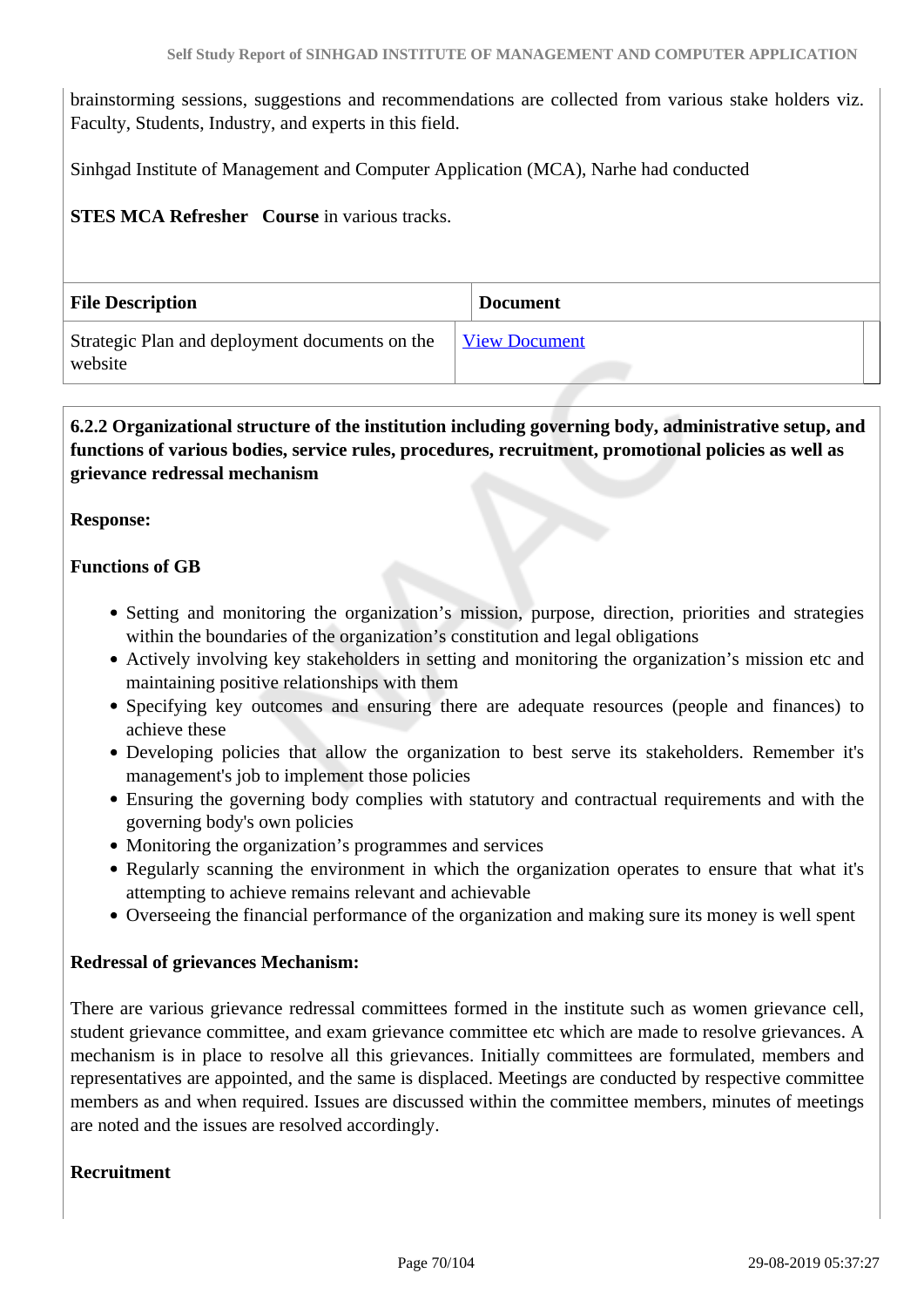- After calculating the teaching workload and requirement of teachers the number of Faculty required is given to the Head office.
- A roaster is prepared Centralized for all the management Institutes under STES.
- An advertisement is given in the leading news papers like Sakal and Times of India.
- After the receipt of applications along with testimonials from the interested teachers, the date of the Interview is decided by the members of the Local Selection Committee members as per the guidelines of SavitribaiPhule Pune University, Pune.
- At the stipulated date, the Interview is conducted as per the norms of SPPU.
- As per the performance of the candidate, required eligibility and category the selection of the teacher is carried out with the issue of appointment orders.

#### **Promotional policies**

The faculty is promoted to higher post after acquiring necessary qualification and experience as per the norms of new act of Maharashtra state university act 2016. Policies are as per the norms laid down in the 6th Pay by AICTE.

We follow rules for up gradation of AGP from Rs. 6000-7000/-, Rs.7000-8000/-, Rs.8000-9000/- and Movement of Pay Band of Rs.15600-39100/- to Rs.37400-67000/- and Upgradation of AGP from Rs. 9000  $-10000/-$ .

| <b>File Description</b>         | <b>Document</b>      |
|---------------------------------|----------------------|
| Link for Additional Information | <b>View Document</b> |

| 6.2.3 Implementation of e-governance in areas of operation |
|------------------------------------------------------------|
| <b>1. Planning and Development</b>                         |
| 2. Administration                                          |
| <b>3. Finance and Accounts</b>                             |
| <b>4. Student Admission and Support</b>                    |
| 5. Examination                                             |
| A. All 5 of the above<br><b>B.</b> Any 4 of the above      |
|                                                            |
| C. Any 3 of the above                                      |
| D. Any 2 of the above                                      |
|                                                            |
| <b>Response:</b> A. All 5 of the above                     |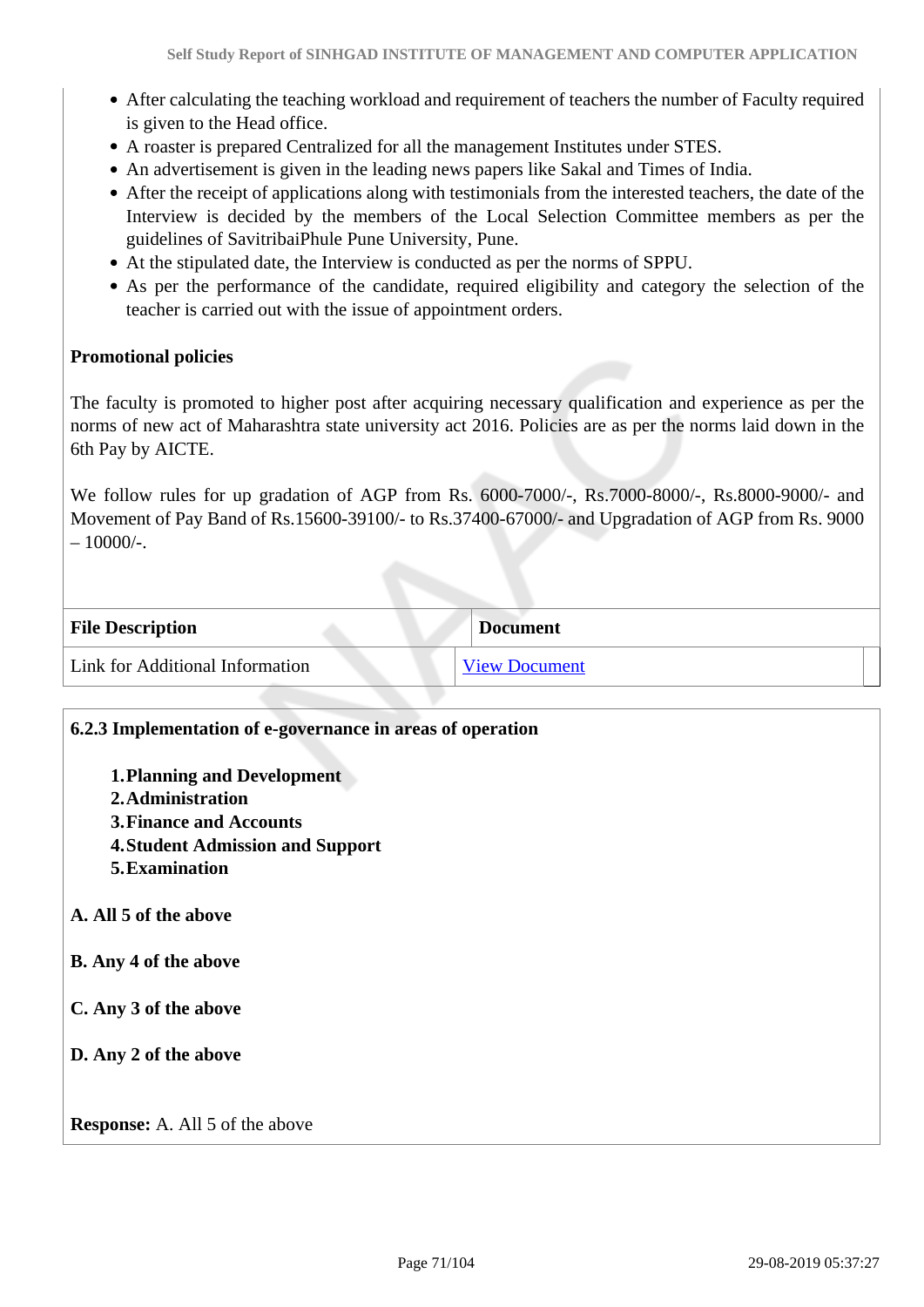| <b>File Description</b>                                                                                            | <b>Document</b>      |
|--------------------------------------------------------------------------------------------------------------------|----------------------|
| Screen shots of user interfaces                                                                                    | <b>View Document</b> |
| <b>ERP</b> Document                                                                                                | <b>View Document</b> |
| Details of implementation of e-governance in areas<br>of operation Planning and<br>Development, Administration etc | <b>View Document</b> |

## **6.2.4 Effectiveness of various bodies/cells/committees is evident through minutes of meetings and implementation of their resolutions**

## **Response:**

The following committees are operates at SIMCA.

- **Library committee**: Library committee looks after books purchasers, journal, ISSN, ISBN Journals, online journals. It takes the requirements of the books from staff as per updated syllabus and order the books accordingly.
- **Placement committee**: Guidance about the Summer Internship Project & dissertation is provided by placement cell at all stages of the Summer Internship Project. Providing SIPs, Final placements.
- **IOAC committee:** OAC act as the guiding lights to fine tune the learning ecosystem that prominently comprises academic planning, industry connect, co-curricular activities, inputs to faculty, suggestions for application oriented evaluation, assistance to conceptualize addon/enrichment modules & contemporary inputs for the agenda of various developmental interventions. The internal quality audits by the Quality Assurance Committee (QAC) act as the mechanism to identify and address deviations, opportunities for improvements, corrective and preventive actions.
- **Women's grievance committee:** For prevention and prohibition of sexual harassment at workplace and women grievances, institution has Internal Complaint Committee. The institute yearly organizes events on women empowerment.
- **Anti-ragging committee**: Institute has "Anti Ragging Committee to handle the sensitive issues regards the students' rights and security. Equal opportunity is given to the girls and boys in various institute level activities.
- **R & D Committee**: To ensure quality research in the institute
- **Placement/Alumni/EDP Cell:** To provide job opportunities to students through industry connect and to develop entrepreneurial skills.
- **Cultural & Sports Committee:** To conduct various extra-curricular activities to ensure holistic development of students. It arranges various indoor and out-door sports.

One activity is successfully implemented based on the Minutes of the meeting of Cultural Committee. Details are as follows:

At SIMCA we believe in nurturing students by the way of giving them exposure. This is the process followed for long now. In this, we send them to various competitions and college support their participation financially.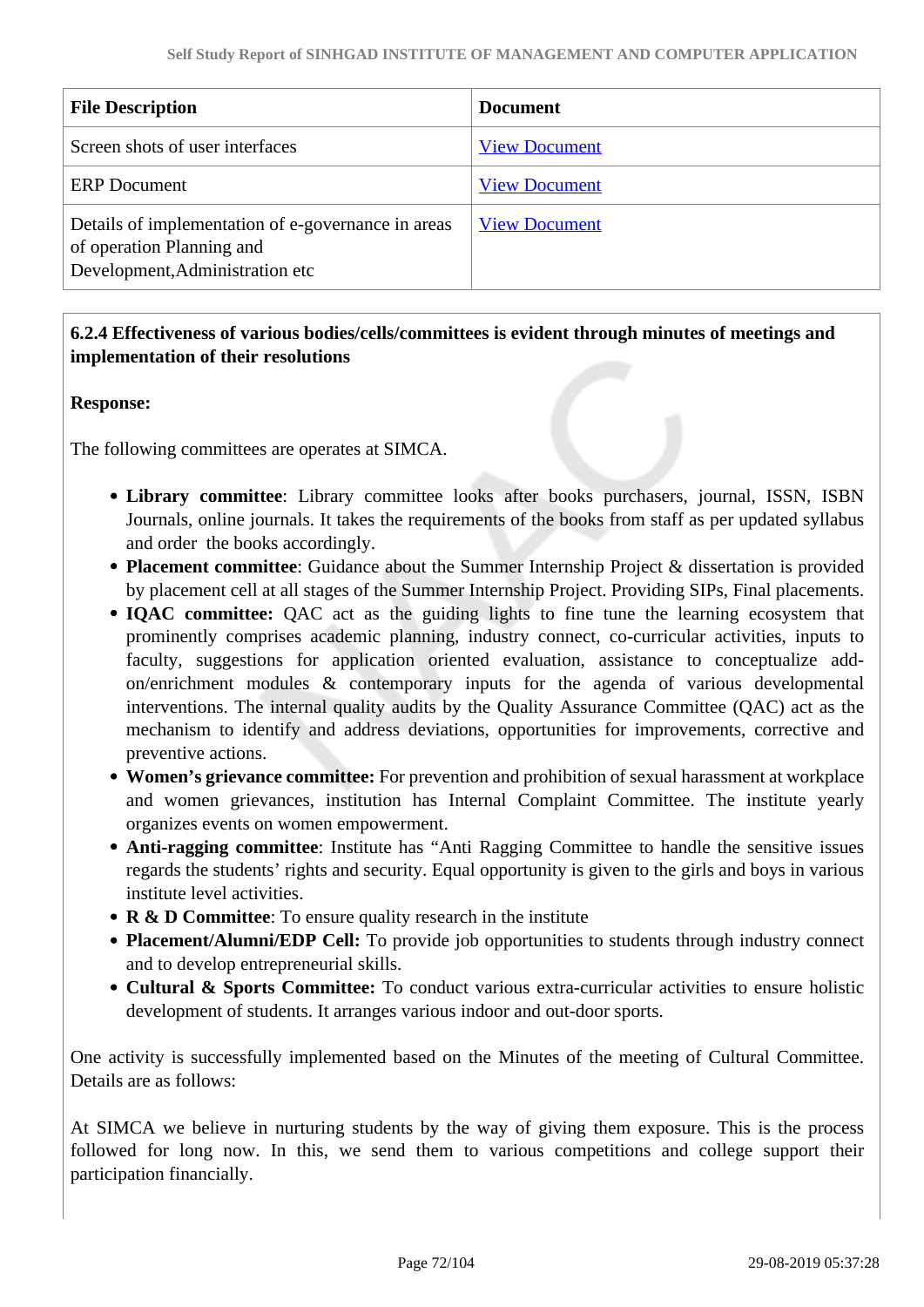Students are encouraged to participate in various co-curricular activities, apart from the ones conducted at Sinhgad Technical Education Society's (STES) level, like – Neon (Cultural &Sports Karandak) and Spectrum (Business Competitions), and Techtonic (Technology Competition).

Our students have participated & won prizes in various management competitions, like – Business Plan, Advertisements, Portfolio Management, One Minute CEO, etc.

We also ask them to be socially aware. Hence, we organize various CSR events or participate in those. Till date students were a part of Blood Donations, Swachh Bharat, Tree Plantations, Serving Senior Citizens at old-age Homes, etc.

| <b>File Description</b>         | <b>Document</b>      |
|---------------------------------|----------------------|
| Any additional information      | <b>View Document</b> |
| Link for Additional Information | <b>View Document</b> |

# **6.3 Faculty Empowerment Strategies**

# **6.3.1 The institution has effective welfare measures for teaching and non-teaching staff**

#### **Response:**

- 1.Teaching load of average 2-3 periods per day, so that the Faculty members can effectively manage other activities Like monitoring, assessments checking, mentoring the students under TWG group, preparing study material, spending time in their own research and higher studies.
- 2.Free ICT Infrastructure.
- 3.Financial support to faculty members for publications.
- 4.Conference, Seminars, FDPs and Workshops are conducted to update Faculty and give exposure.
- 5.Free medical treatment.
- 6.Maternity leaves are provided as per the government and university rules.
- 7.Healthy and hygienic work environment.
- 8.Well maintained, cubical in staff room.
- 9.50 days' vacations as per norms.
- 10.Staff quarters.
- 11.Casual leaves and medical leaves are given as per policy.
- 12.Duty Leaves are given if required.
- 13.Annual and Special Increments are made as per policy.
- 14.3 additional increment is given if the Faculty member gets Ph.D. awarded.
- 15.Holidays are given as per university calendar.
- 16.Canteen Facility.
- 17.24 Hours security.
- 18.Free hospital and medicine facility.
- 19.Gym
- 20.Play ground
- 21.Indoor and outdoor games facility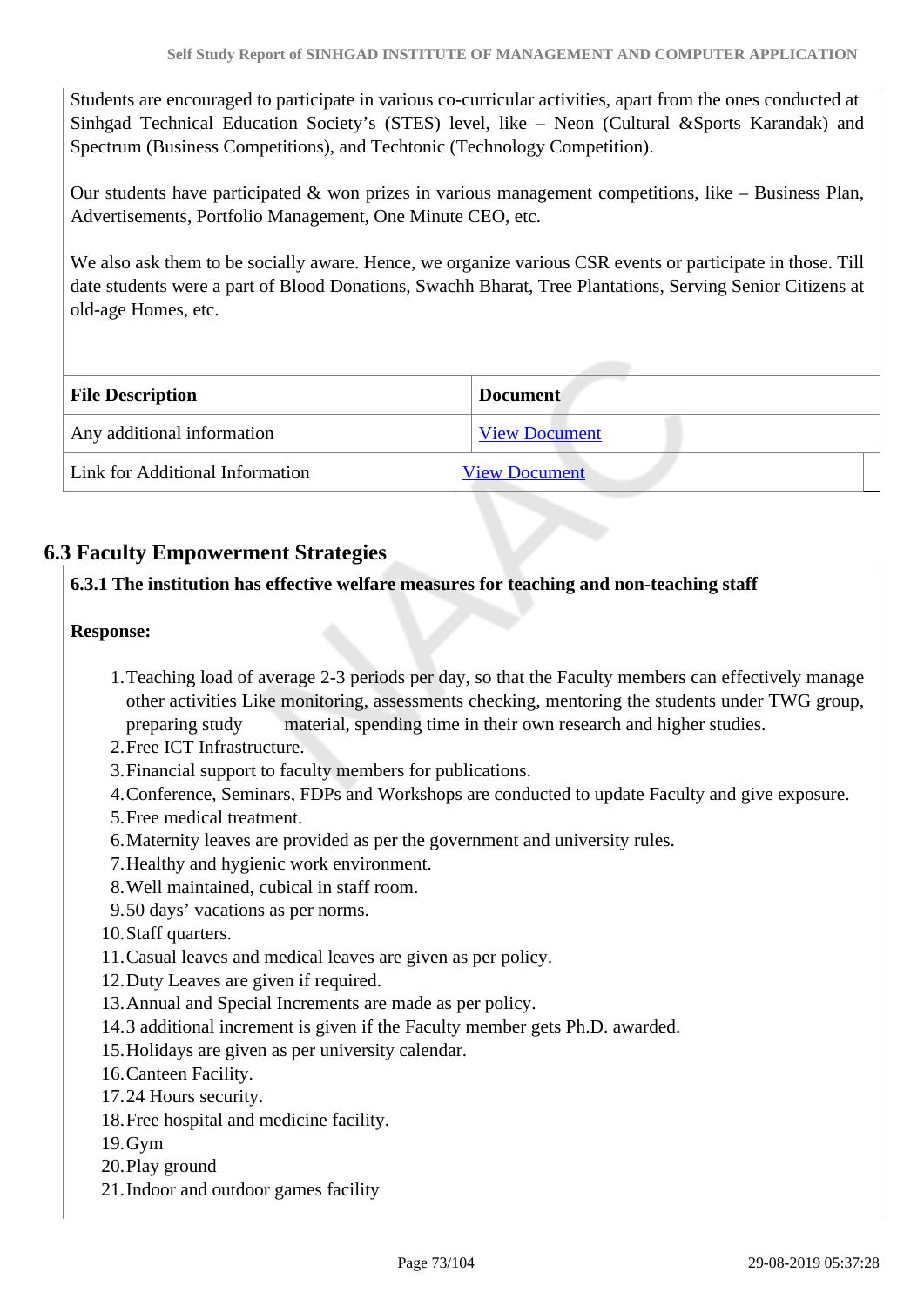#### 22.Generator backup

#### 23.Uniform for security guards

| <b>File Description</b>         | <b>Document</b>      |
|---------------------------------|----------------------|
| Any additional information      | <b>View Document</b> |
| Link for Additional Information | <b>View Document</b> |

#### **6.3.2 Average percentage of teachers provided with financial support to attend conferences/workshops and towards membership fee of professional bodies during the last five years**

#### **Response:** 35.25

6.3.2.1 Number of teachers provided with financial support to attend conferences / workshops and towards membership fee of professional bodies year-wise during the last five years

| 2016-17 | 2015-16 | 2014-15 | $2013 - 14$ | 2012-13 |
|---------|---------|---------|-------------|---------|
| 20      | 19      | 16      | $\sim$ 1    | U       |

| <b>File Description</b>                                                                                                    | <b>Document</b>      |
|----------------------------------------------------------------------------------------------------------------------------|----------------------|
| Details of teachers provided with financial support<br>to attend conferences, workshops etc. during the last<br>five years | <b>View Document</b> |

 **6.3.3 Average number of professional development /administrative training programs organized by the institution for teaching and non teaching staff during the last five years**

#### **Response:** 5

6.3.3.1 Total number of professional development / administrative training programs organized by the Institution for teaching and non teaching staff year-wise during the last five years

| 2016-17 | 2015-16 | 2014-15 | 2013-14 | 2012-13 |
|---------|---------|---------|---------|---------|
|         |         | л.      | v       | $\circ$ |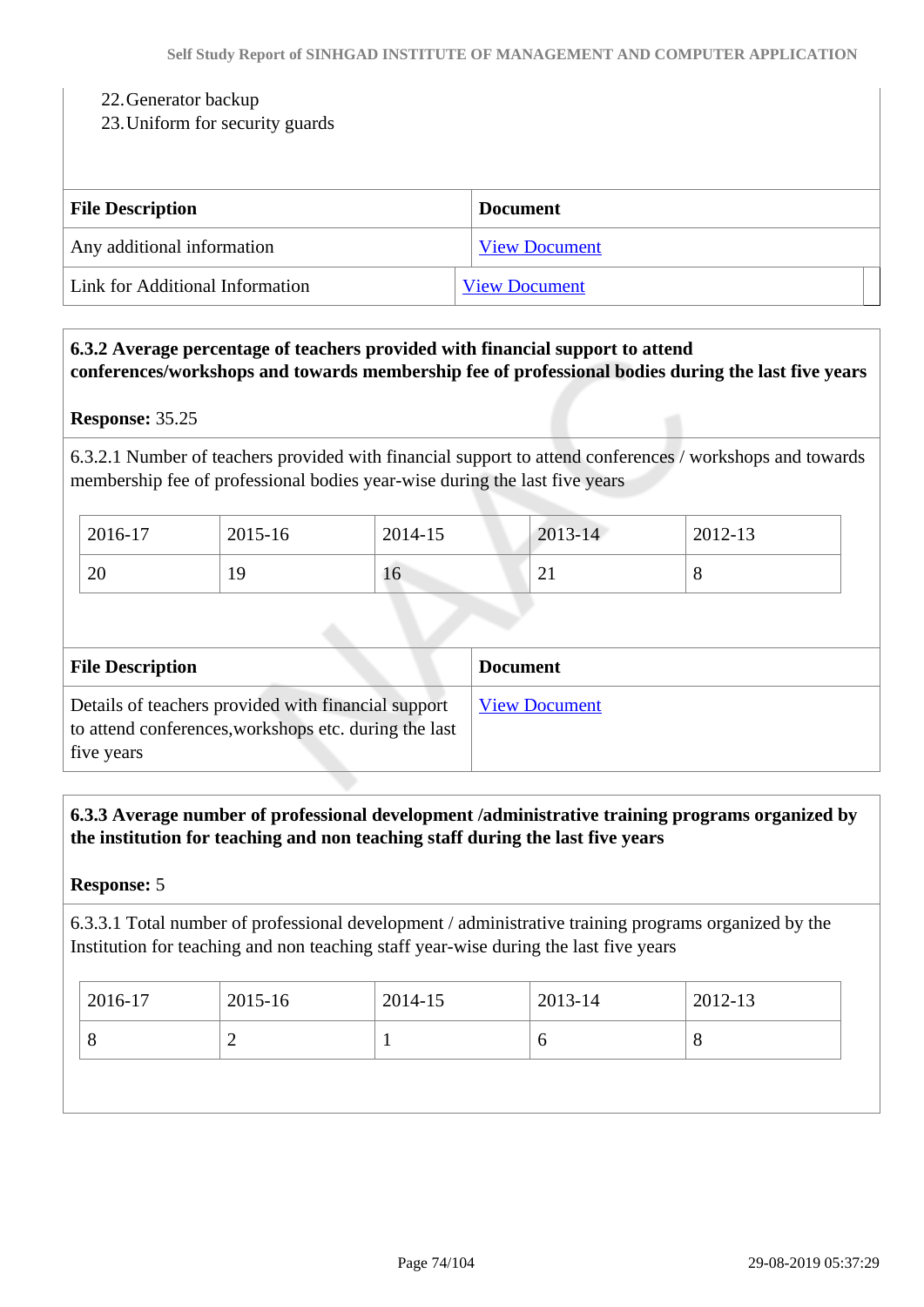| <b>File Description</b>                                                                                                                       | <b>Document</b>      |
|-----------------------------------------------------------------------------------------------------------------------------------------------|----------------------|
| Reports of Academic Staff College or similar<br>centers                                                                                       | <b>View Document</b> |
| Details of professional development / administrative<br>training programs organized by the Institution for<br>teaching and non teaching staff | <b>View Document</b> |

# **6.3.4 Average percentage of teachers attending professional development programs viz., Orientation Program, Refresher Course, Short Term Course, Faculty Development Program during the last five years**

#### **Response:** 78.61

6.3.4.1 Total number of teachers attending professional development programs, viz., Orientation Program, Refresher Course, Short Term Course, Faculty Development Programs year-wise during the last five years

| 2016-17        | 2015-16 | 2014-15 | 2013-14 | 2012-13 |
|----------------|---------|---------|---------|---------|
| $\Omega$<br>33 | 40      | 36      | 45      | 35      |

| <b>File Description</b>                                                                       | <b>Document</b>      |
|-----------------------------------------------------------------------------------------------|----------------------|
| <b>IQAC</b> report summary                                                                    | <b>View Document</b> |
| Details of teachers attending professional<br>development programs during the last five years | <b>View Document</b> |

# **6.3.5 Institution has Performance Appraisal System for teaching and non-teaching staff**

#### **Response:**

Instittute has designed a Performance Appraisal form for the staff members. The form for teaching staff includes 4 parameters, based on which performance is evaluated:

- A. Academic Activities
- B. Professional Development and Institutional Contribution
- C. Research Contribution
- D. Assessment by Director

In Section A following points are included for the evaluation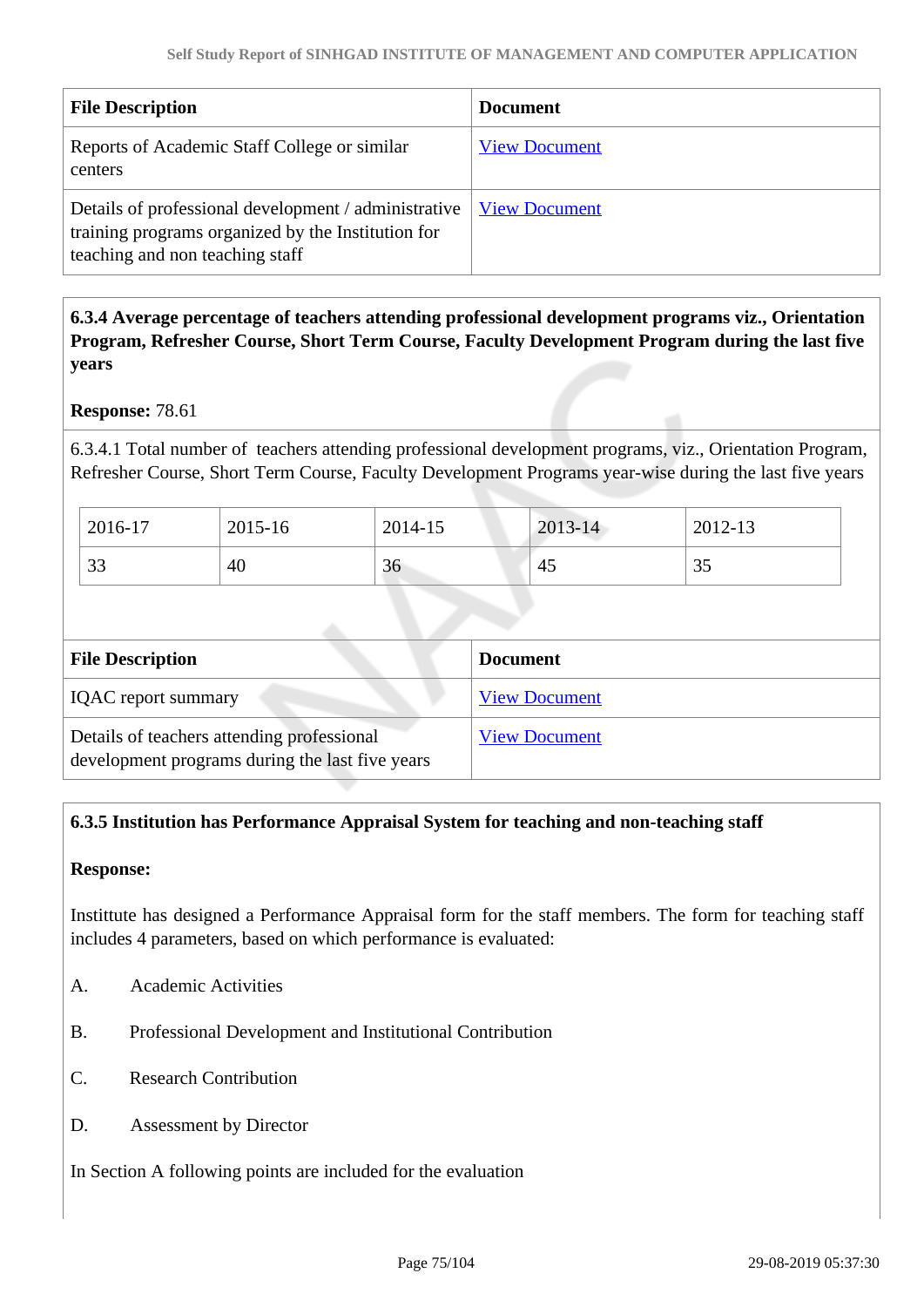#### A1 Teaching Learning and Evaluation related activities

A2 Co-curricular, Extra Curricular and Extension Activities

A3 Student Feedback

A4 University Exam Results

A5 Attendance of Students

In Section B following points are included for the evaluation

B1 Relevant Upgradation of Knowledge / Professional Skills / Degree

B2 Membership / Contribution in conducting activities of Professional bodies like AIMA, CSI, ISTD for either to the student or faculty

B3 Interaction with outside world

B4 Organization of Training Programme

B5 Efforts towards revenue generation other than research grant

B6 Institutional / STES level governance responsibilities assigned like Research Head/

Committee Head/NBA / NAAC etc.

B7 Placement Support

In Section C following points are included for the evaluation

C1 Research Publications

C2 Article / Paper National/International level research papers

C3 Research Paper published in conference proceedings etc.

C4 Research Publications – Books, chapters etc.

C5 Articles published in newspapers, magazines etc.

C6 Sponsored / Funded projects carried out

C7 Consultancy projects carried out

C8 Research Guidance

C9 Involvement in student research activities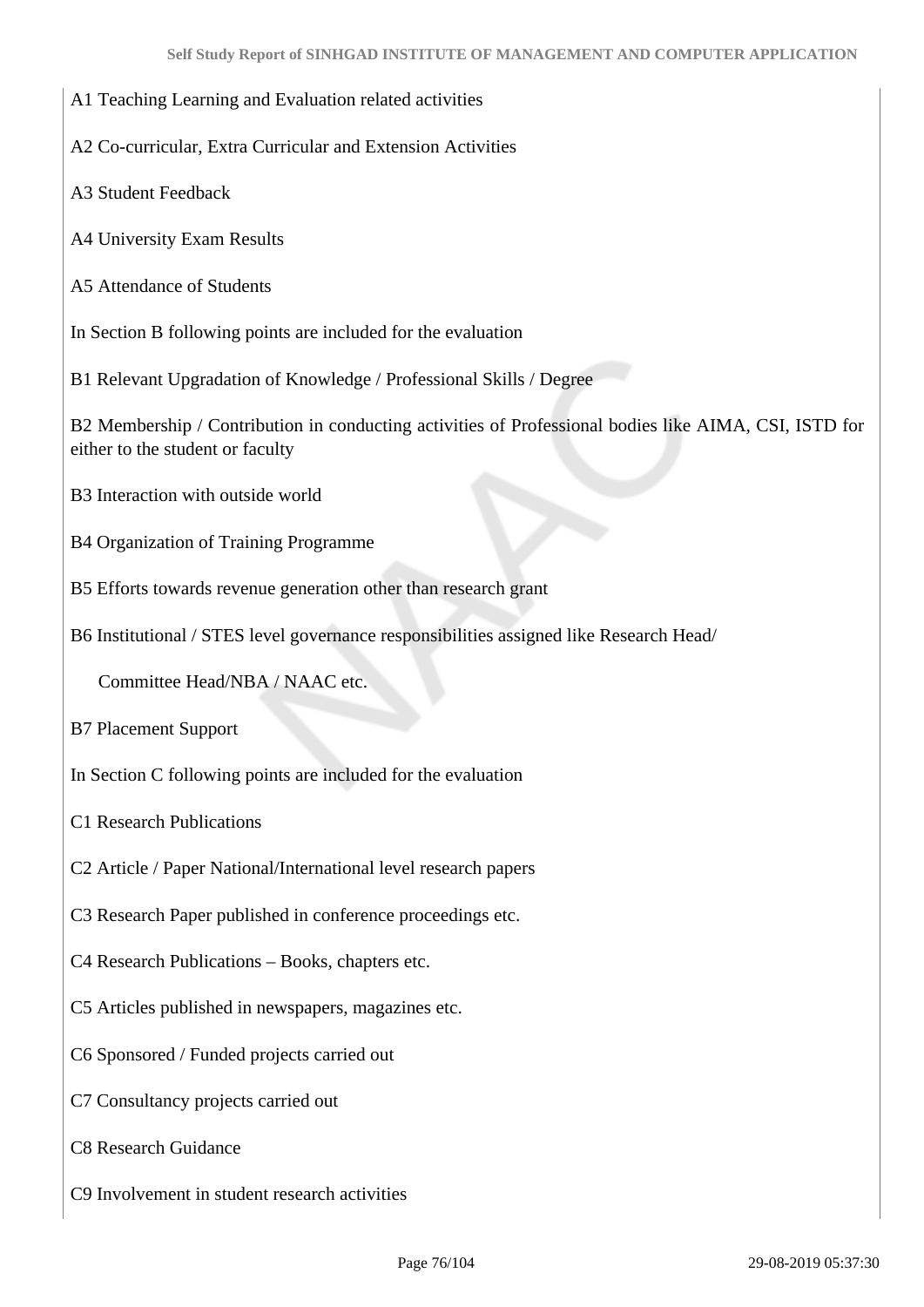#### In Section D following points are included for the evaluation

- D1 Punctuality
- D2 Integrity and Character
- D3 Reliability
- D<sub>4</sub> Relation with stakeholders

D5 Proficiency to shoulder Institute level responsibility

Non-teaching staff performance appraisal includes 4 parameters

- 1. Service Records
- 2. Interpersonal Relations
- 3. Initiative and co-operation
- 4. Quality of work

Based on this self-appraisal and the evaluation performance indicator is calculated and appropriate increments are provided to the staff accordingly. The existing appraisal system provides an opportunity to map / assess self SWOT analysis and self-development to the teaching and non-teaching staff.

| <b>File Description</b>    | <b>Document</b>      |
|----------------------------|----------------------|
| Any additional information | <b>View Document</b> |

# **6.4 Financial Management and Resource Mobilization**

#### **6.4.1 Institution conducts internal and external financial audits regularly**

#### **Response:**

Rigorous Internal Audit is conducted every year in order to verify compliance with respect to rules, regulations and standard operating procedures. Institute Budget is sanctioned twice a year, which gives directions as far as utilization of financial resources are concerned.

Incomes and expenditures proofs are maintained in legitimate formats, in case of off the budget expenditures prior permission is taken from appropriate authorities. The Tally, a financial software, is used for maintain all the quantitative financial records. The GEMS, internally developed ERP system, is used for maintaining employee records. Biometric attendance is recorded and verified against the payment of salaries.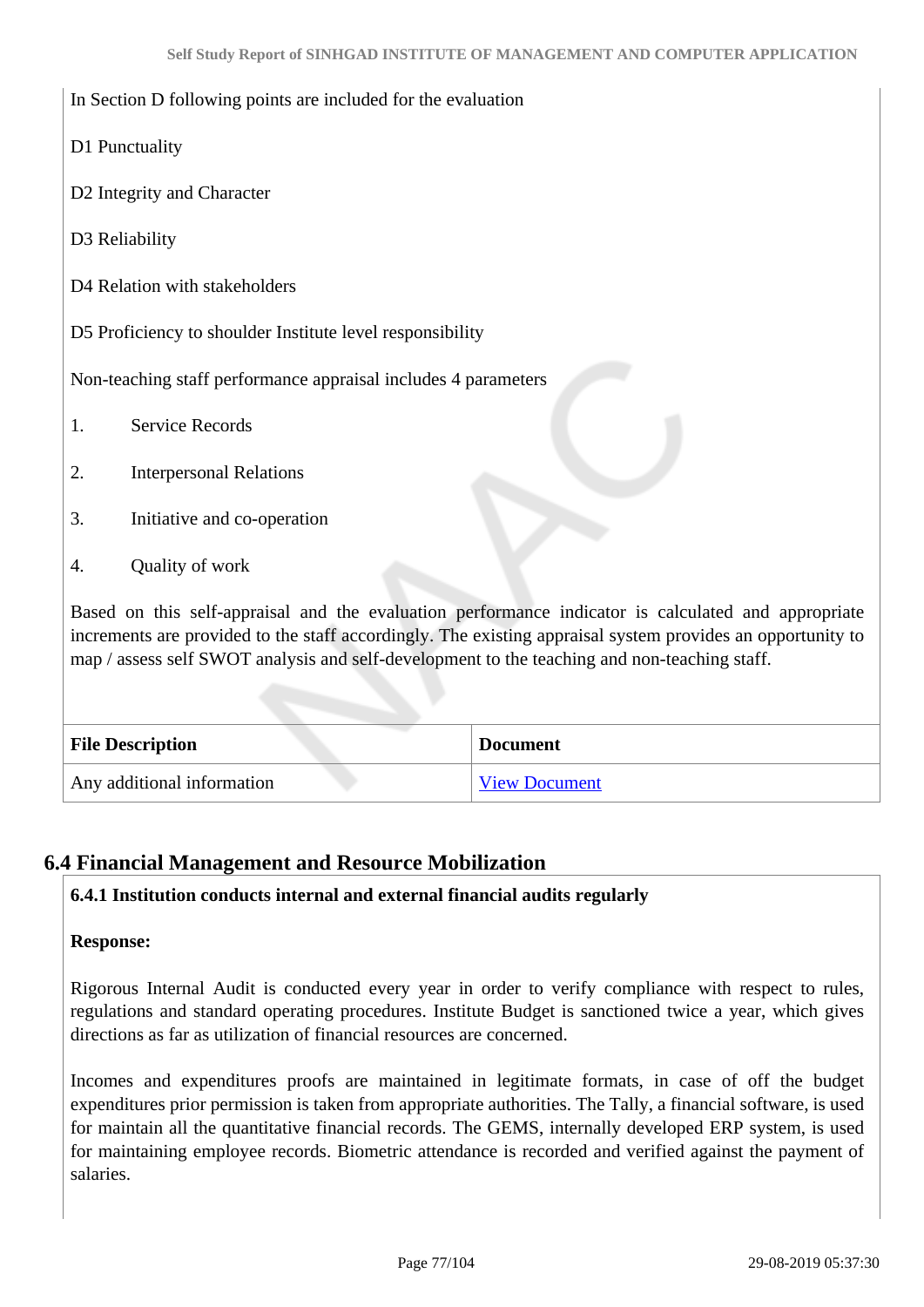Internal Auditor visits the branch every year and investigates all the records, with proofs, before submitting the final report to the management. Till date institute has maintained its record of not receiving any query about mobilization of financial resources or concern over SOPs.

Dates of Internal Audit conducted for last five years are given as below –

1.27th June 2013 – for A.Y. 2012-13 2.6th May 2015 – for A.Y. 2013-15 3.7th February 2017 – for A.Y. 2015-16 4.12th October 2017 – for A.Y. 2016-17

External Audit is conducted every year in order to verify legal compliance. External Auditor scrutinizes all the financial statements, to see that all the Accounting Standards are followed properly. Till date institute has maintained its record of not receiving any query from the auditor.

External Auditor's report include –

1.Balance Sheet

2.Income and Expenditure Account

3.Different Income and Expenditure Schedules

4.Notes forming the part of the accounts

Dates of External Audit conducted for last five years are given as below –

1.5th June 2013 – for A.Y. 2012-13 2.10th June 2014 – for A.Y. 2013-14 3.23rd June 2015 – for A.Y. 2014-15 4.12th July 2016 – for A.Y. 2015-16 5.14th September 2017 – for A.Y. 2015-16

| <b>File Description</b>    | <b>Document</b>      |
|----------------------------|----------------------|
| Any additional information | <b>View Document</b> |

 **6.4.2 Funds / Grants received from non-government bodies, individuals, Philanthropists during the last five years (not covered in Criterion III) (INR in Lakhs)**

**Response:** 1.35

6.4.2.1 Total Grants received from non-government bodies, individuals, philanthropists year-wise during the last five years (INR in Lakhs)

| 0.05<br>.55<br>75<br>.<br>ν | 2016-17 | 2015-16 | 2014-15 | 2013-14 | 2012-13 |
|-----------------------------|---------|---------|---------|---------|---------|
|                             |         |         |         |         |         |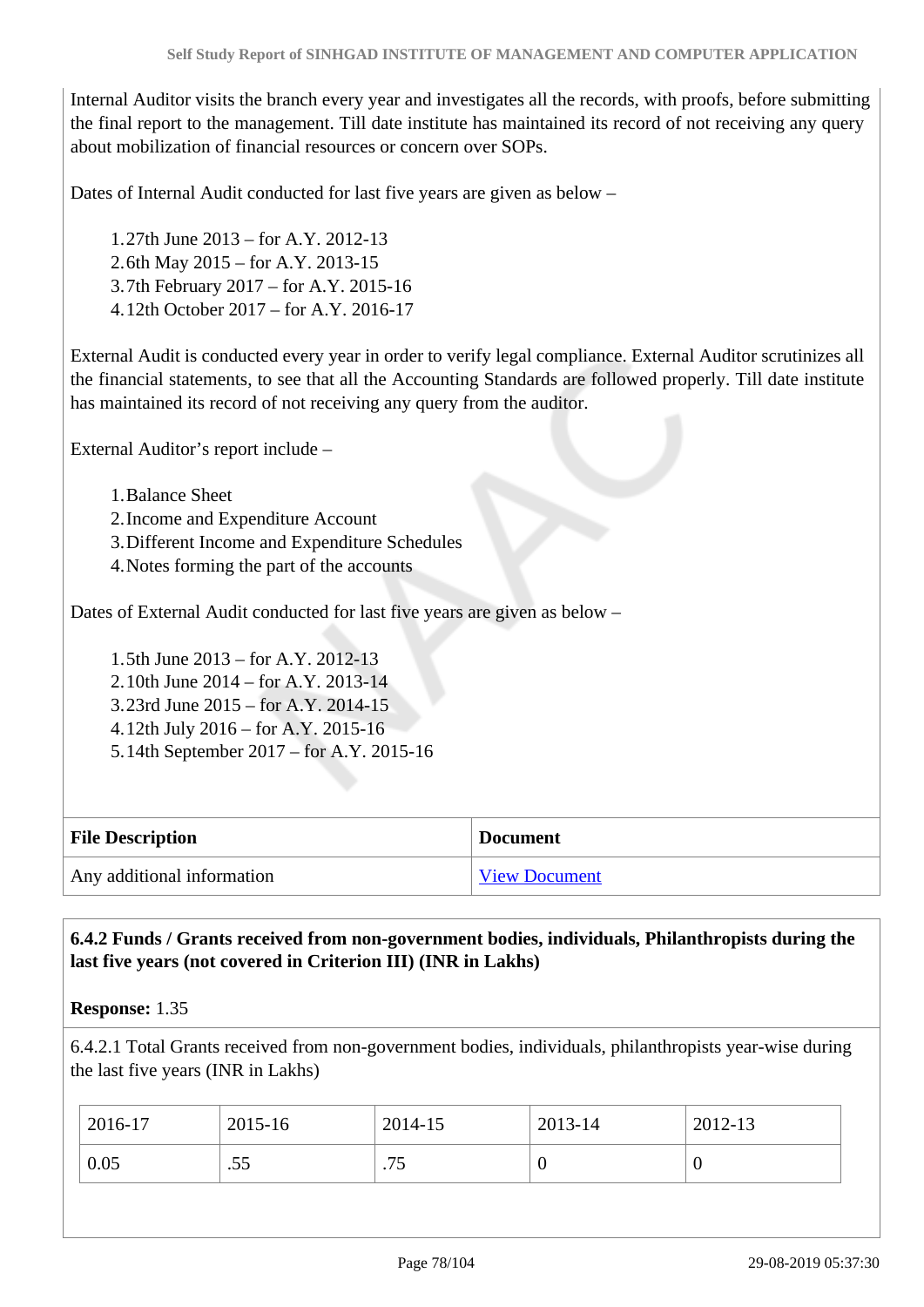| <b>File Description</b>                                                                      | <b>Document</b>      |
|----------------------------------------------------------------------------------------------|----------------------|
| Details of Funds / Grants received from non-<br>government bodies during the last five years | <b>View Document</b> |
| Annual statements of accounts                                                                | <b>View Document</b> |

#### **6.4.3 Institutional strategies for mobilisation of funds and the optimal utilisation of resources**

#### **Response:**

Resource Mobilisation Policy & Procedure of the Institution:

- 1.Income and Expenditure Statements: (Revenue Income and Revenue Expenditure): The main source of income of the institute is Tuition fees. Major expenditurehave been incurred on Educational or Academic related services such as salary to faculty members, seminars, training and placements, staff training and faculty development programmes, contribution to research activities (such as National Research Conferences and Faculty participation in research conferences, case studies conducted by other repute institutes ) .There are also major expenditures on repairs and maintenance of movable and immovable assets, administrative and general expenses such as office expenses, water supply and testing charges, electricity charges and administrative expenses. There is fund allocated to student welfare account as well, which is used for various student activities such as student participation in conferences, sports and cultural events etc.
- 2.Balance Sheet (Capital Income and Capital Expenditure): Main Source of fund:
- Other Earmarked funds such as Depreciation and Amortization funds (schedule 1)
- Working Capital Loans and other short-term loans (schedule 3)
- Other Liabilities.
- Capital is also raised through Trust Funds (Branch & Division)

3. Utilization of Capital (Resources):

- Institute has utilized its capital mainly on Asset Augmentation (Movable and Immovable assets/properties)
- Institute has maintained Fixed Deposits under the head 'Investment and Deposits' with regularities such as AICTE, DTE as per norms of Affiliation & Recognition.
- Institute also considers Library department as great resource to support quality education and it provides adequate funds to purchase Library books, journals etc.
- Funds also provided and utilised to purchase computer, computer quipment and their configurations and updated softwares etc.
- There is huge amount of fees receivable under headings Income Outstanding and Interest receivables and other receivables however Institute has been continuously taken follow up and efforts to collect these outstanding and endeavoured to have a better receivable management.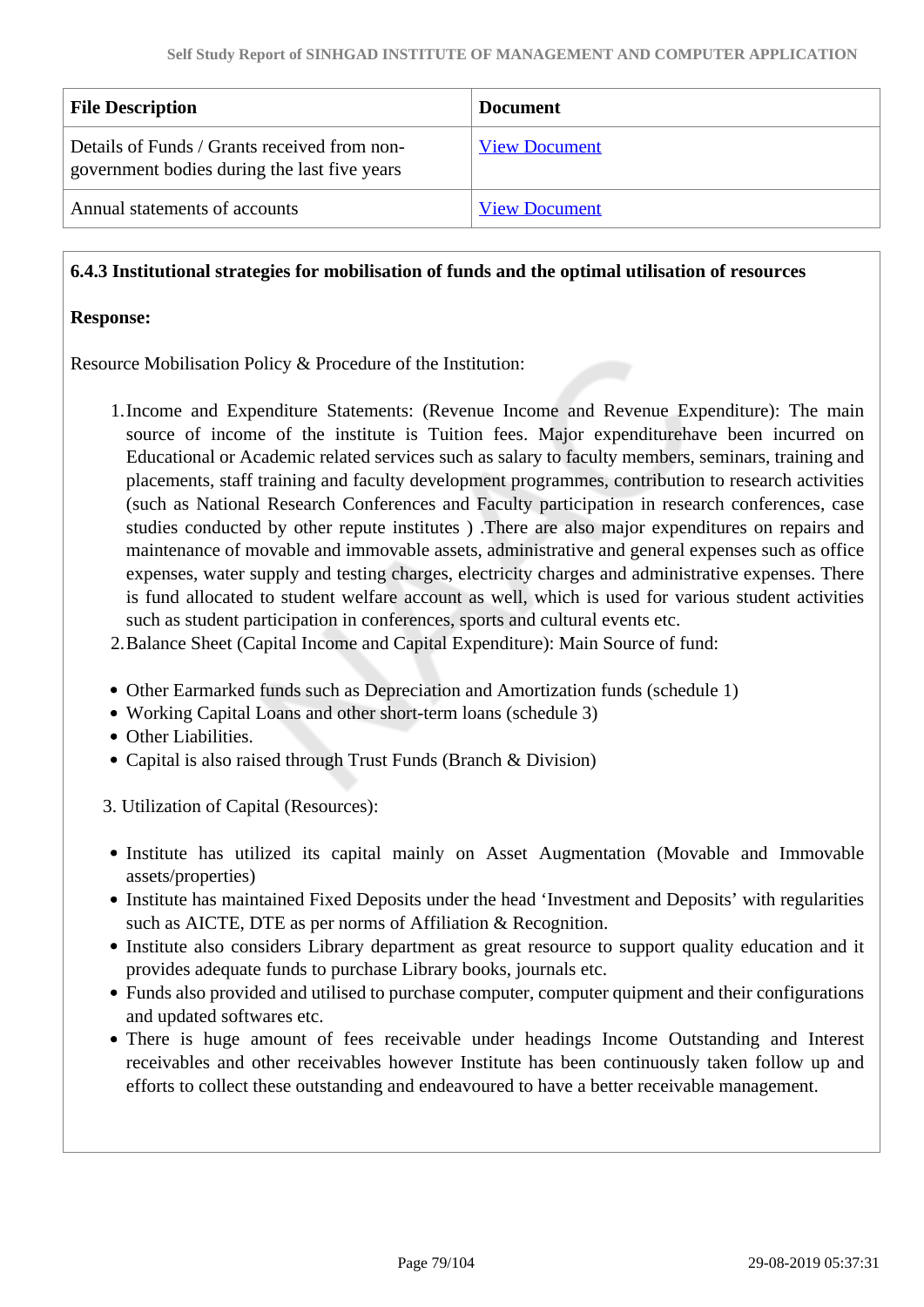| <b>File Description</b>    | <b>Document</b>      |
|----------------------------|----------------------|
| Any additional information | <b>View Document</b> |

# **6.5 Internal Quality Assurance System**

 **6.5.1 Internal Quality Assurance Cell (IQAC) has contributed significantly for institutionalizing the quality assurance strategies and processes**

# **Response:**

Two significant practices institutionalized as a result of AMC initiatives, during last five years are:

# 1.**Standard Operating Procedures for Academic processes**

Standard Operating Procedures Academic i. e. teaching learning and evaluation processes of SIMCA were done to achieve efficiency, quality output and uniformity of performance.

- Academic calendar is prepared. All are involved in preparing it.
- Subject allocation and Internal Evaluation scheme is done according to the choice and expertise of the faculties.
- Course time table and individual faculty time table is prepared and send to faculties and students.
- Faculties prepare their course file and practical workbooks. Its presentation will be done before the department committee to assess the effectiveness of the plan.
- Academic infrastructure support such as classrooms, seminar hall, ITC facilities, Computer labs are configured and made ready to use before commencement of each academic semester.
- The expert lectures or trainings from industry experts.
- The academic calendar is finalized incorporating the action plan of the full semester and communicated to faculties and students.
- Analysis of Attendance of students at the end of every month, In-house examination results toconduct for weaker students and slow learners.
- The industry persons are invited in all the departments to give awareness of new technologies in the field.
- International conference, seminars and research methodology workshops are conducted yearly to get updated with the current aspects.
- Students are asked to provide faculty feedback for analysis and corrective action at the end of semester.

#### 1.**Staff Empowerment Strategies and Quality enhancement Activities**

Institute's IQAC provides welfare measures and service benefits to the teaching and non-teaching staff. Teaching load of average 2-3 periods per day, so that the faculty members can effectively manage other activities like monitoring, assessments checking, mentoring the students under TWG group, preparing study material, spending time in their own research and higher studies. Free ICT Infrastructure with high speed internet. Financial support to faculty members for publishing research papers in national and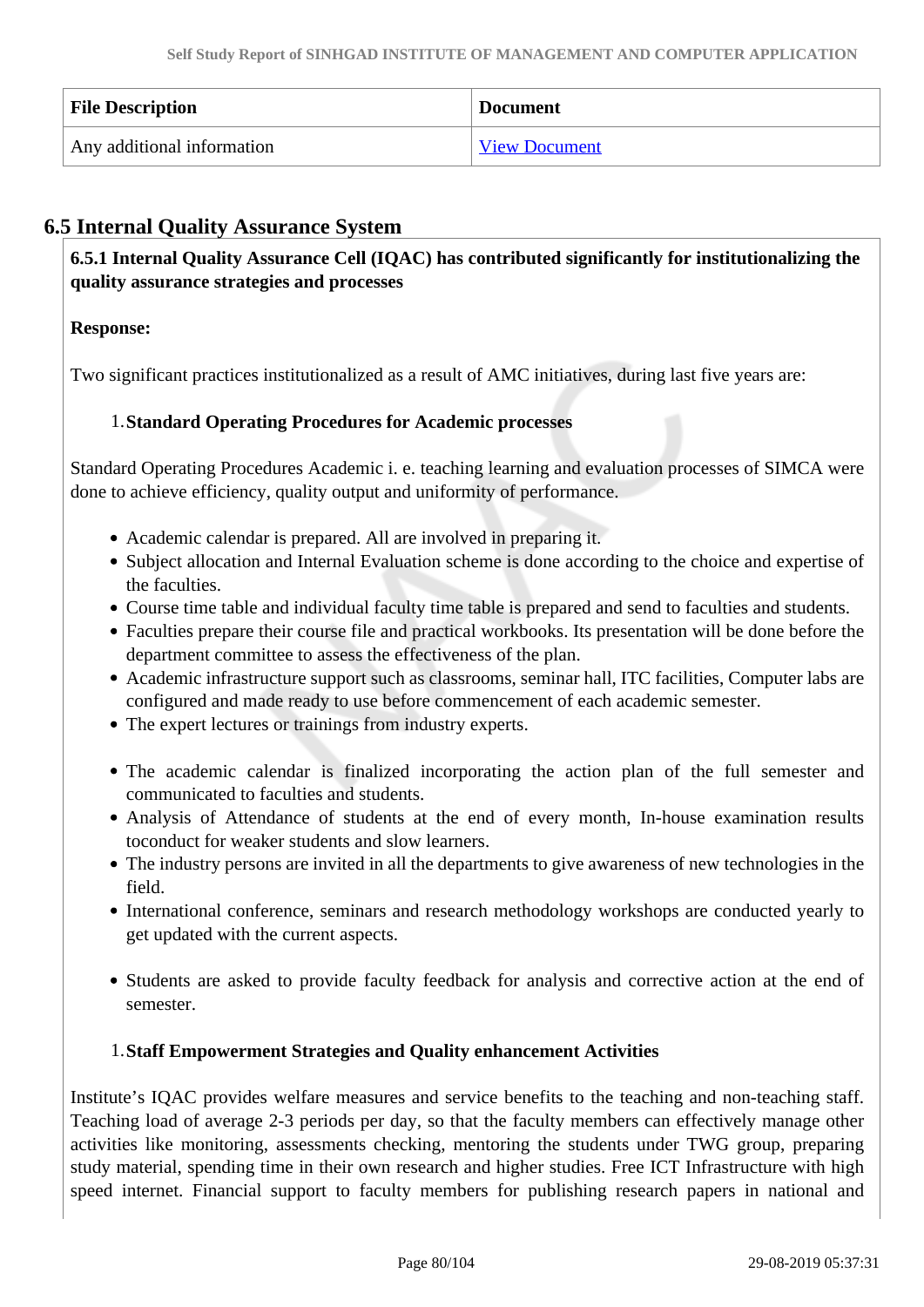international journals. Institute also provides financial support for attending national and international conferences, seminars, FDPs and STTPs. Every year institute organizes Conference, Seminars, FDPs and Workshops to update faculty members and give exposure. Free medical checkup and treatment for teaching and non-teaching staff. The faculty members are eligible to avail 15 days casual leaves per year and half pay/medical leaves as per the policy. There is a provision of 6 months maternity leave for lady staff as per the government and university rules. Faculty members are allowed to avail benefit of 50 vacations and all holidays as per university calendar. Duty Leaves are given if required, as well as there is a provision for study leave of 365 days. Annual and Special increments are made as per policy. 2 and 3 additional increments are given if the faculty member gets M.Phil and Ph.D. awarded respectively. Some eligible staff members are covered under employees provident fund scheme. SIMCA has healthy and hygienic work environment with well-maintained cubicals in staff room. Staff quarters, Canteen facility and 24 Hours security is also provided.

| <b>File Description</b>    | <b>Document</b>      |
|----------------------------|----------------------|
| Any additional information | <b>View Document</b> |

# **6.5.2 The institution reviews its teaching learning process, structures & methodologies of operations and learning outcomes at periodic intervals through IQAC set up as per norms**

#### **Response:**

IQAC of SIMCA has been monitoring the quality of teaching learning process, structures and methodologies of operations and learning outcomes at periodic intervals during quarterly meetings. Institute presents Annual Quality Assurance Reports (AQARs) to the IQAC and the various aspects of teaching-learning are discussed during those presentations.

Two examples of institutional reviews and implementation of teaching learning reforms facilitated by the IQAC:

#### 1.**Feedback System**

SIMCA IQAC has 'III Tier Feedback Systems' based on its purpose.

At the end of every semester (Online student satisfaction survey) feedbacks on all the subjects are taken from the students for every semester. The feedback is analyzed and evaluated on the scale of 5 and every teacher is provided with a copy of feedback for making necessary corrections. Further, teachers are counseled by the head of the department, Principal and Director if require. The head of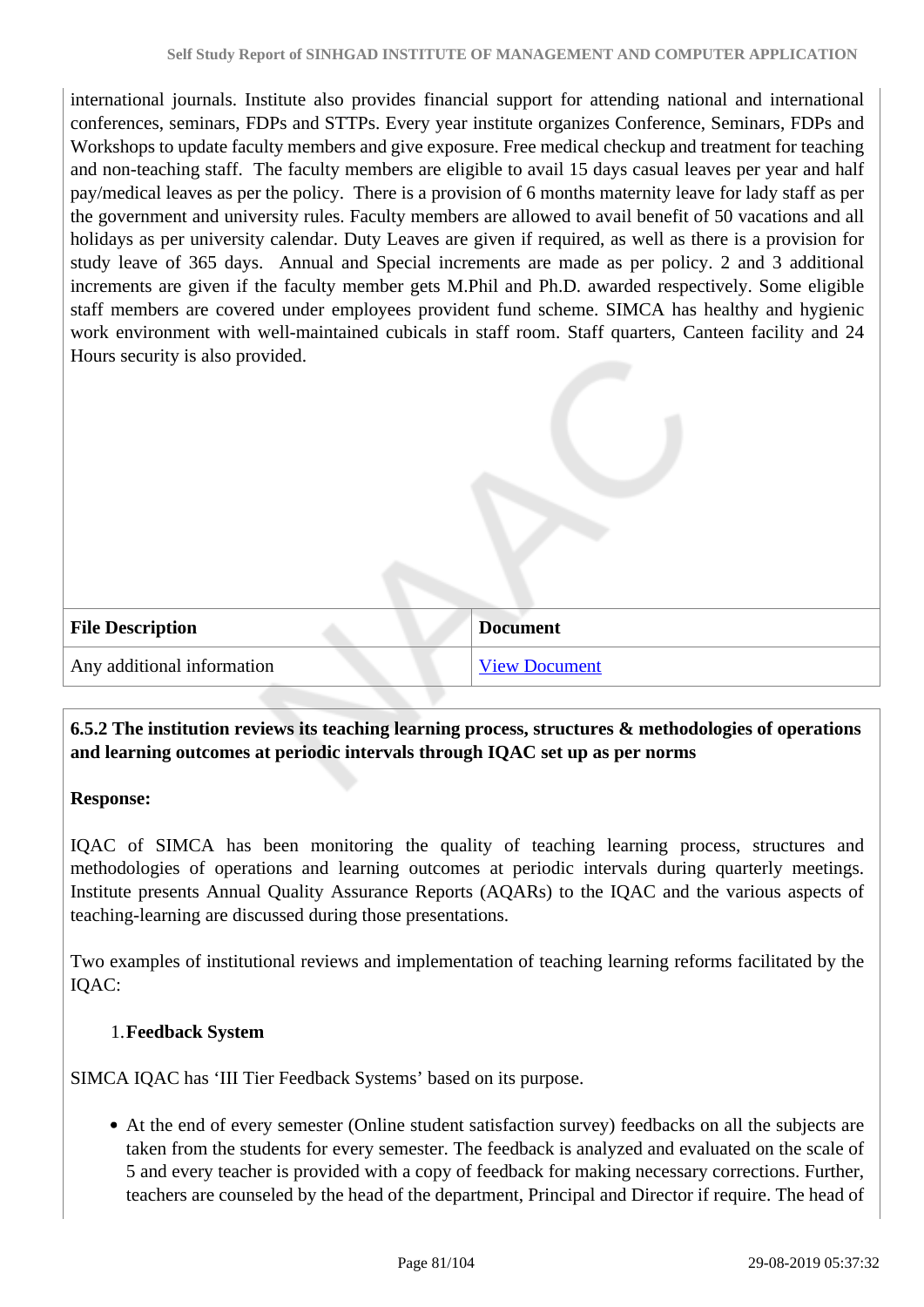the institution also interacts with few students of each class and takes the feedback on the teachers about the effectiveness of their classes and learning material provided.

- Feedback is also taken from educational stakeholders like teachers, employers, students, aluminizes are taken regarding design and review of MCA syllabus. The inclusion of teachers and other education stakeholders made the process participatory and enriching. Furthermore, this feedback is also part of the process in order to ensure that participants' experience and recommendations are taken into consideration for the future enhancement of the MCA syllabus/curriculum.After scientific analysis of this feedback the reports with recommendations were communicated with BOS
- Feedback form parents are also taken for the improvement ofinstitutional quality.The feedback form mainly focuses on the various Security, Discipline, Quality of teaching, Extracurricular activities, Campus facilities, Examination system, Student amenities like transportation, Wi-Fi, power back up, library etc.

# 2.**AMC Audits of course files**

Faculties prepare their course files which includes - University syllabus, Course time table, Individual timetable, Overall Session plan, PPTs, teaching notes and MCQs for each individual session, List of text books/reference books/e-learning resources, Planned Assignments and cases studies/ projects, previous University Question papers, MCQ, Question Bank, Last academic year result of the subject, Attainment of course outcome. The course file presentation will be done before the AMC committee to assess the effectiveness of the plan. The suggestions are incorporated and the course file will be finalized for each subject.The practical workbooks will be made ready in the similar fashion. It includes the assignments and sample solution for each session.Academic progress is monitored by Director every month. Academic audit is done for the number of lectures planned and the number of lectures actually conducted. This ensures identification of gaps, if any, and necessary corrective actions are taken for filling the gap.

| <b>File Description</b>    | <b>Document</b>      |
|----------------------------|----------------------|
| Any additional information | <b>View Document</b> |

#### **6.5.3 Average number of quality initiatives by IQAC for promoting quality culture per year**

#### **Response:** 0

6.5.3.1 Number of quality initiatives by IQAC for promoting quality year-wise for the last five years

| 2016-17 | 2015-16 | 2014-15 | 2013-14 | 2012-13 |
|---------|---------|---------|---------|---------|
|         |         |         |         |         |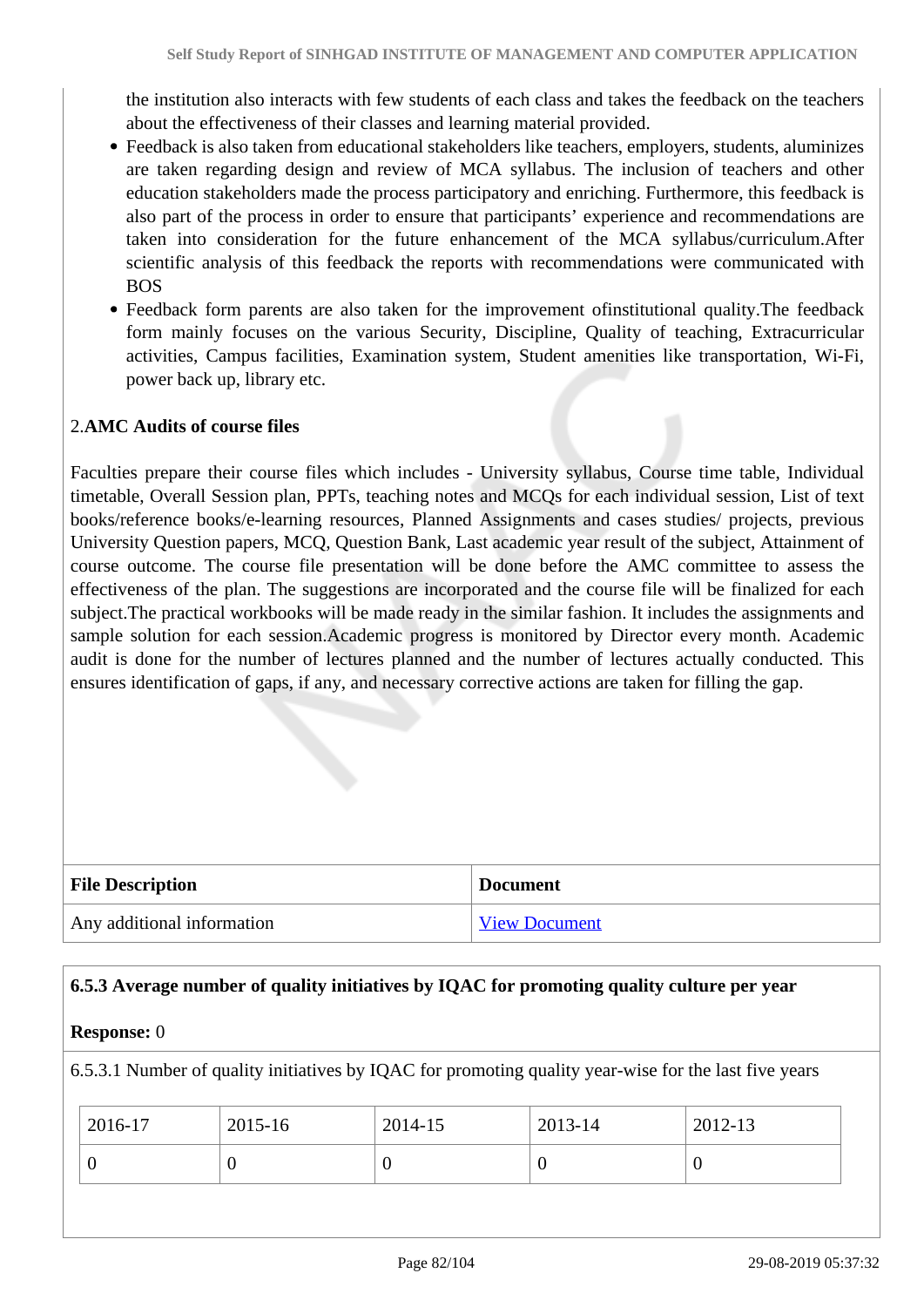| <b>File Description</b>                            | <b>Document</b> |
|----------------------------------------------------|-----------------|
| Number of quality initiatives by IQAC per year for | View Document   |
| promoting quality culture                          |                 |

| 6.5.4 Quality assurance initiatives of the institution include:           |                                                                                           |
|---------------------------------------------------------------------------|-------------------------------------------------------------------------------------------|
|                                                                           | 1. Regular meeting of Internal Quality Assurance Cell (IQAC); timely submission of Annual |
| improvements                                                              | Quality Assurance Report (AQAR) to NAAC; Feedback collected, analysed and used for        |
| 2. Academic Administrative Audit (AAA) and initiation of follow up action |                                                                                           |
| 3. Participation in NIRF                                                  |                                                                                           |
| <b>4.ISO Certification</b>                                                |                                                                                           |
| 5. NBA or any other quality audit                                         |                                                                                           |
| A. Any 4 of the above                                                     |                                                                                           |
| <b>B.</b> Any 3 of the above                                              |                                                                                           |
| C. Any 2 of the above                                                     |                                                                                           |
|                                                                           |                                                                                           |
| D. Any 1 of the above                                                     |                                                                                           |
|                                                                           |                                                                                           |
| <b>Response:</b> D. Any 1 of the above                                    |                                                                                           |
| <b>File Description</b>                                                   | <b>Document</b>                                                                           |
| Details of Quality assurance initiatives of the<br>institution            | <b>View Document</b>                                                                      |

 **6.5.5 Incremental improvements made during the preceding five years** *(in case of first cycle)* **Post accreditation quality initiatives** *(second and subsequent cycles)*

**Response:** 

**Quality enhancement initiatives in the Academic -**

2013-14

- Code of Conduct for Teachers & Students
- Seminar, FDP is conducted for Quality enhancement of faculty.
- Establishment of Research Centre for the promotion of research.
- Teachers ward group was initiated (TWG)
- Initiated Social Awareness Programs
- Student Training Programs initiated
- National conference was initiated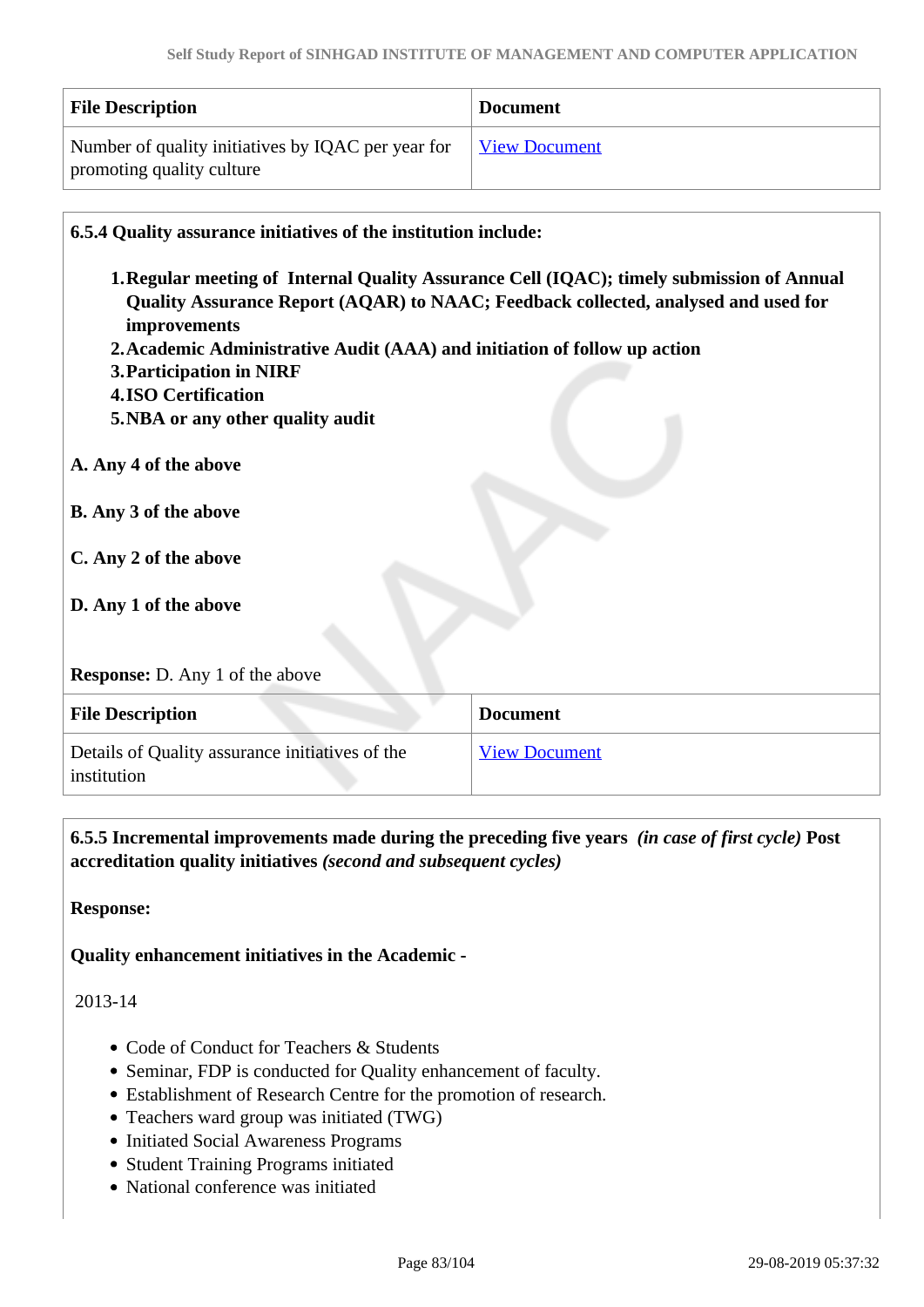# 2014-15

- Conducted Subject and Industrial Experts Sessions
- Plan of each activity through Academic Calendar
- Student Training Program.
- 2nd National conference was conducted
- Social Awareness Programs

#### 2015-16

- Initiated MOU's with Industries
- Soft Skill program in regular Time Table
- Decided to give "Best Student Awards"
- Initiated 1st Inter-national conference was conducted
- Initiated management and IT oriented games for students.

#### 2016-17

- Decided to go for Accreditation
- Sent students for hackthon conducted by MHRD, Govt. of India.
- Received Impact factor for research journal
- SIMCA's Journal was indexed with UGC

#### 2017-18

- Decided to give "Best Teacher Awards" for motivating the teachers
- Applied for NAAC
- Initiated Refresher course for faculties for faculty enhancement.
- Use of E resources was initiated. (NPTL, Swayam, NDL, shodh ganga etc)

#### **Quality enhancement initiatives in the Administrative -**

- Tally ERP-9 was started in the year 2004-05
- PAYWHIZ FOR SALARY & TAXES started in the year 2008-09
- GEMS ERP SOFTWARE has been started in the year 2013-14, prior to that manual system was there.
- APEX S/W Pvt. Ltd 9 started in the year 2017-18
- ZOOM SOFTWARE FOR COLLECTION OF FEES software started in the year 2017-18.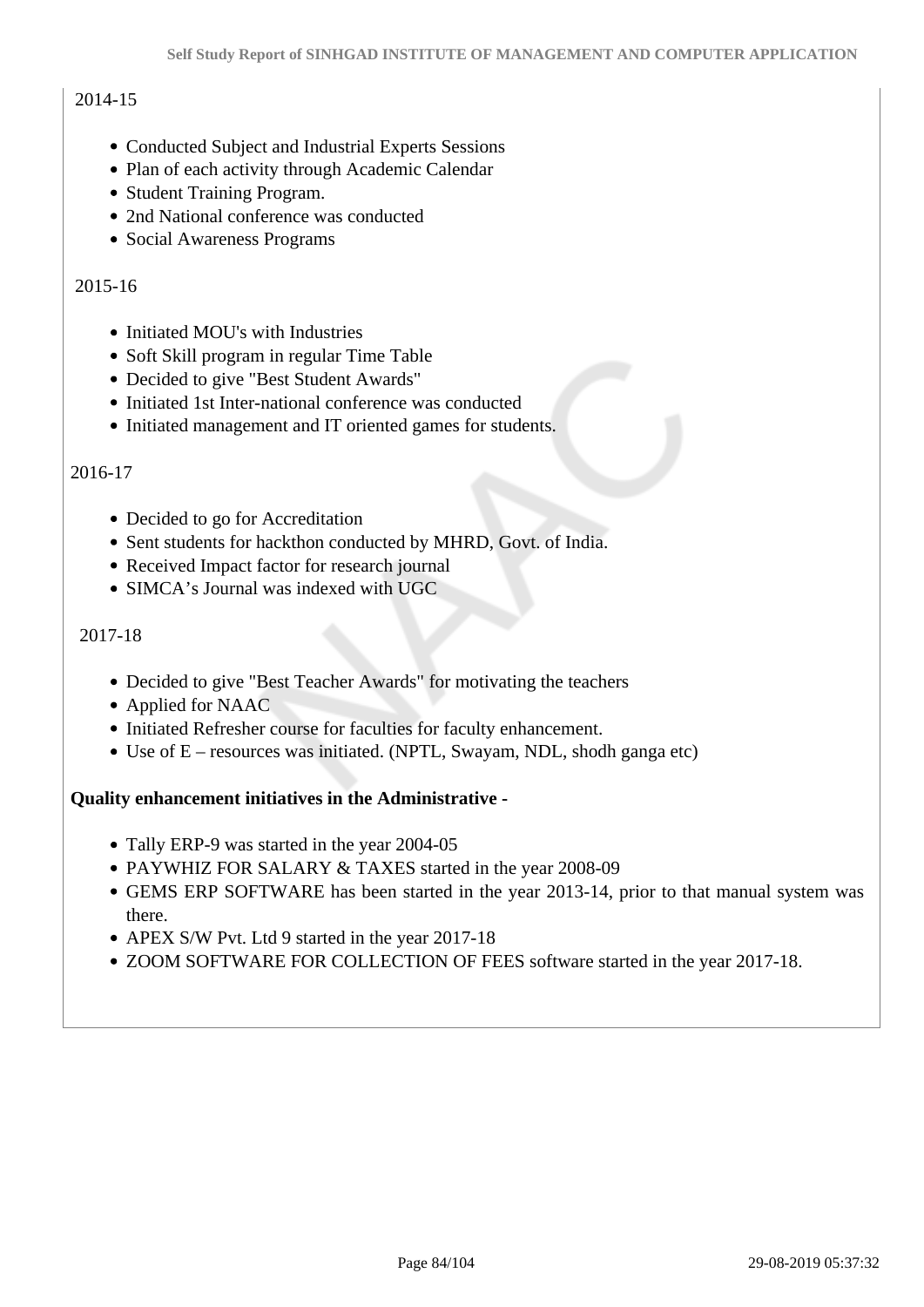# **Criterion 7 - Institutional Values and Best Practices**

# **7.1 Institutional Values and Social Responsibilities**

 **7.1.1 Number of gender equity promotion programs organized by the institution during the last five years** 

#### **Response:** 8

7.1.1.1 Number of gender equity promotion programs organized by the institution year-wise during the last five years

| $2016-17$ | 2015-16 | 2014-15 | 2013-14 | 2012-13 |
|-----------|---------|---------|---------|---------|
| ∽         |         | ∽       | ∼       |         |

| <b>File Description</b>                                                                       | <b>Document</b>      |
|-----------------------------------------------------------------------------------------------|----------------------|
| Report of the event                                                                           | <b>View Document</b> |
| List of gender equity promotion programs organized <u>View Document</u><br>by the institution |                      |

# **7.1.2**

#### **1.Institution shows gender sensitivity in providing facilities such as: 1.Safety and Security 2.Counselling 3.Common Room**

**Response:** 

Sinhgad Institute of Management And Computer Application has reserved 30% seats for ladies in the recruitment of faculty as per University/State Government Policy. College strives for gender sensitive environment by ensuring equal rights for men & women. Grievances committee, Anti-ragging committee and Harassment/violence to female committee constantly monitor the gender issues. The Committee has been formed in order to ensure transparency by technical institutions in admissions, preventing unfair practices, redressal of Women, and Sexual Harassment Cell. These committees scrutinize any grievances reported and initiate necessary action. When a complaint is received by the Cell, an enquiry is conducted to identify the gravity of the offence. Based on the first hand information and prime-facie evidence, the committee submits its report to the Director for further action.

The institute has two separate girls hostels (Savitri Hostel &Krishna Hostel). In order to ensure campus safety, it has been provided with 24 x 7 security guards, warden and most of the area has been covered under CCTV surveillance. A specially designed permission form is being used to grant the night out permission for girls on the basis of mobile SMS confirmation from parents/guardian and with the sign of head of department. The hostel is provided with annual health checkup, medicalfacility – First aid and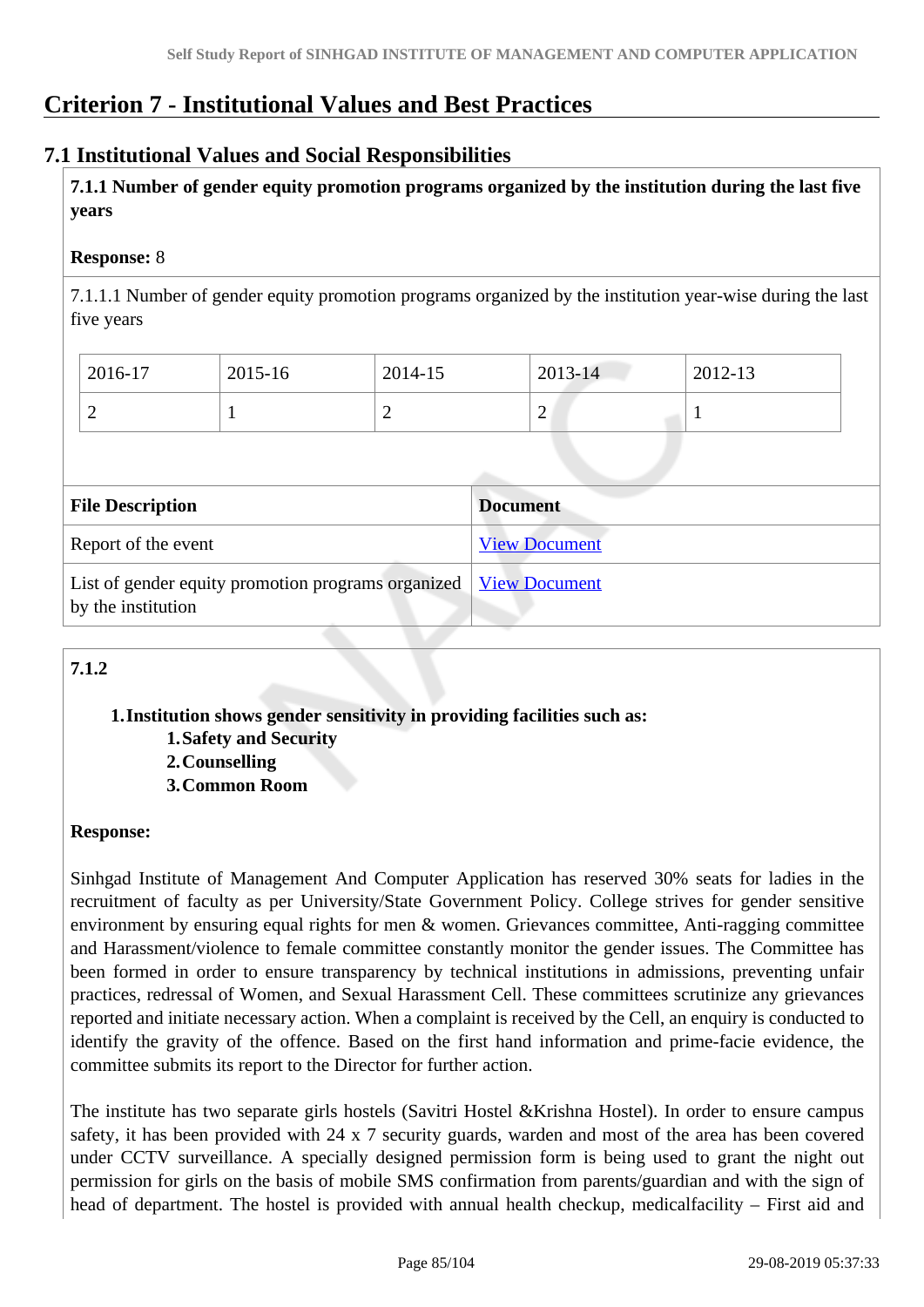hospital admission facility.All these hostels are facilitated with generator backup for uninterrupted electricity supply (125 KVA).

The institute gives equal opportunities to girls in leading various student activities and allows them to become member of Student Council that is formed well at the beginning of every academic year. The premise of Sinhgad Institute of Pharmacy is well secured by 24×7 electronic surveillance CCTV and security guards. Regular Counseling Sessions are conducted to supports the career progression and development of female professional and academic staff. It provides women with opportunities to grow in their leadership capabilities build professional skills and It provides women with

participate in important activities in the institute. No preference and discrimination is made. Fairness, give the same benefit. Balance is maintained. The Equity in the Classroom is also being implemented. It aims at facilitating equal participation of girls and boys in the classroom. Admission ratio of girls has improved over the period of time. International Women's Day is celebrated every year to boost the morale. Various programs are conducted for women empowerment along with sessions on health & hygiene and training programs on women safety & self defense. Adequate Washroom facility, counseling rooms & sick room are available separately for boys and girls. Institute has introduced greater gender sensitivity in the classroom to create a better environment for learning and education. More emphasis is given by the institute on having equal participation by the students and faculty in every activity. Various group activities with great importance are conducted to bring greater gender sensitivity. Group discussion, small projects, debates, sports, team building games, business plan competitions, management fest etc are conducted amongst boys and girls.

#### **7.1.3 Alternate Energy initiatives such as:**

#### **1.Percentage of annual power requirement of the Institution met by the renewable energy sources**

#### **Response:** 10

7.1.3.1 Annual power requirement met by the renewable energy sources (in KWH)

Response: 4800

7.1.3.2 Total annual power requirement (in KWH)

#### Response: 48000

| <b>File Description</b>                                                            | <b>Document</b>      |
|------------------------------------------------------------------------------------|----------------------|
| Details of power requirement of the Institution met<br>by renewable energy sources | <b>View Document</b> |
| Link for Additional Information                                                    | <b>View Document</b> |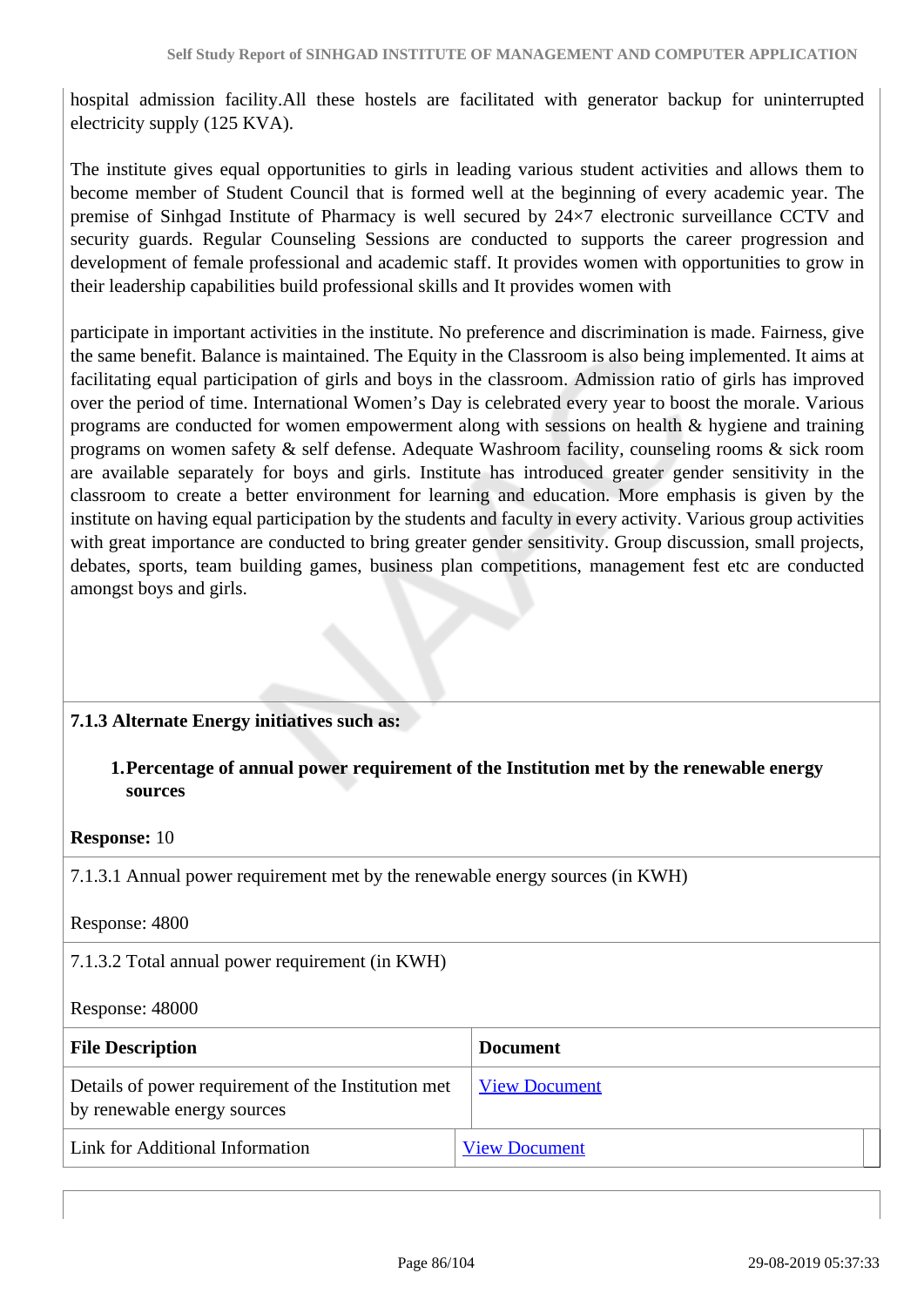#### **7.1.4 Percentage of annual lighting power requirements met through LED bulbs**

#### **Response:** 0

7.1.4.1 Annual lighting power requirement met through LED bulbs (in KWH)

7.1.4.2 Annual lighting power requirement (in KWH)

#### Response: 213

| <b>File Description</b>                                         | <b>Document</b>      |
|-----------------------------------------------------------------|----------------------|
| Details of lighting power requirements met through<br>LED bulbs | <b>View Document</b> |

#### **7.1.5 Waste Management steps including:**

- **Solid waste management**
- **Liquid waste management**
- **E-waste management**

#### **Response:**

The institution is very conscious about environmental issues and waste management. The campus is residential and dustbins have been provided at every corner of the each classroom, staff cabins, computer laboratory, washrooms canteens, mess, hostels, library, on all the academic floors, corridors and outside the main building also. Daily solid garbage and waste is collected through the campus in truck and disposed without polluting the environment. Wet and biodegradable waste is collected from the canteens and is dumped. Paper waste, cardboards, carton boxes, used files etc are sold to external agency for recycling after frequent intervals.

To make students aware about e-waste and other types of waste SIMCA organizes 'best out of waste' competition for students every year. Guest lectures on waste management and personal hygiene (especially for girls) are arranged.

To minimize e-waste, efforts are taken to recycle and reuse. The life of computers, projectors, electronic equipment is extended by appropriate upkeep and minor repairs carried out by technicians. The e-wastes are disposed periodically through a professional e-scrap vendor.

- Solid waste management
- Liquid waste management
- E-waste management

Waste Management steps include: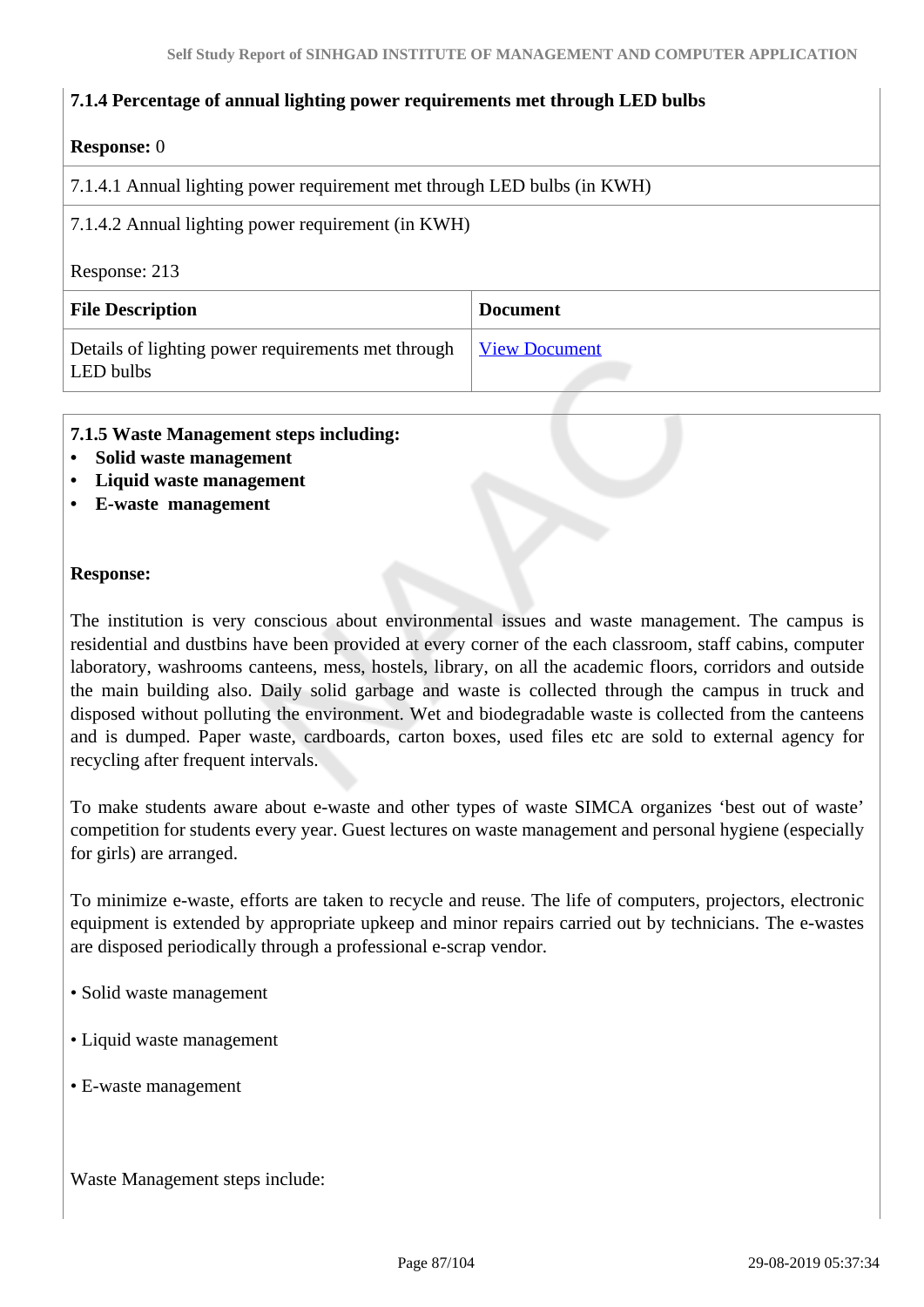#### **A. Solid waste management:**

1. The Green-colored dustbins are meant for wet and biodegradable wastes.

2. Red dustbins are meant for disposal of plastic wrappers and no biodegradable wastes.

3. Also meant for papers and glass bottles.

4. Cleaning or emptying of the dustbins is being done on a regular basis at 10:00 to 11am and 3:00 pm every day.

#### **B. Liquid waste management:**

Liquid waste from the points of generation like the canteen, laundry, and toilet is segregated and disinfected and let out as effluent into a common drainage facility. This liquid waste effluent could trigger various infections and can cause disease outbreaks among the people, if they end up in the some local water bodies like lakes, rivers etc

#### **C. E-waste management:**

There is a simple process of e-waste management at the end-of computers useful life, they are collected from different locations of the campus by designated technicians and sent to vendor professional e-scrap vendor. There computers are sometimes repaired and some are likely not repaired due to the level of damage.

| <b>File Description</b>         | <b>Document</b>      |  |  |
|---------------------------------|----------------------|--|--|
| Any additional information      | <b>View Document</b> |  |  |
| Link for Additional Information | <b>View Document</b> |  |  |

#### **7.1.6 Rain water harvesting structures and utilization in the campus**

#### **Response:**

The Institute has implemented rainwater harvesting which has saved significant quantum of water going waste. This retention and conservation of rain water proved to be economically fruitful. The cement concrete storage tank has been designed as per the water requirement, rain fall and catchment area and it is located below the ground. The conveyance system (gutter and pipes) is made from PVC. Water is collected by a gutter and down pipes which runs to the storage tank. Necessary treatment is carried out on the collected water and it is used as a supplementary source of water, specifically in summer season for wash rooms and for other domestic purposes when the water supply from civil administration is limited.

Terrace of all eight buildings in our campus are used as a catchment area for rain water which is around 9000 sq.m. Cleaning and maintenance of the storage tank, roof, gutters, mesh filter and downpipe is carried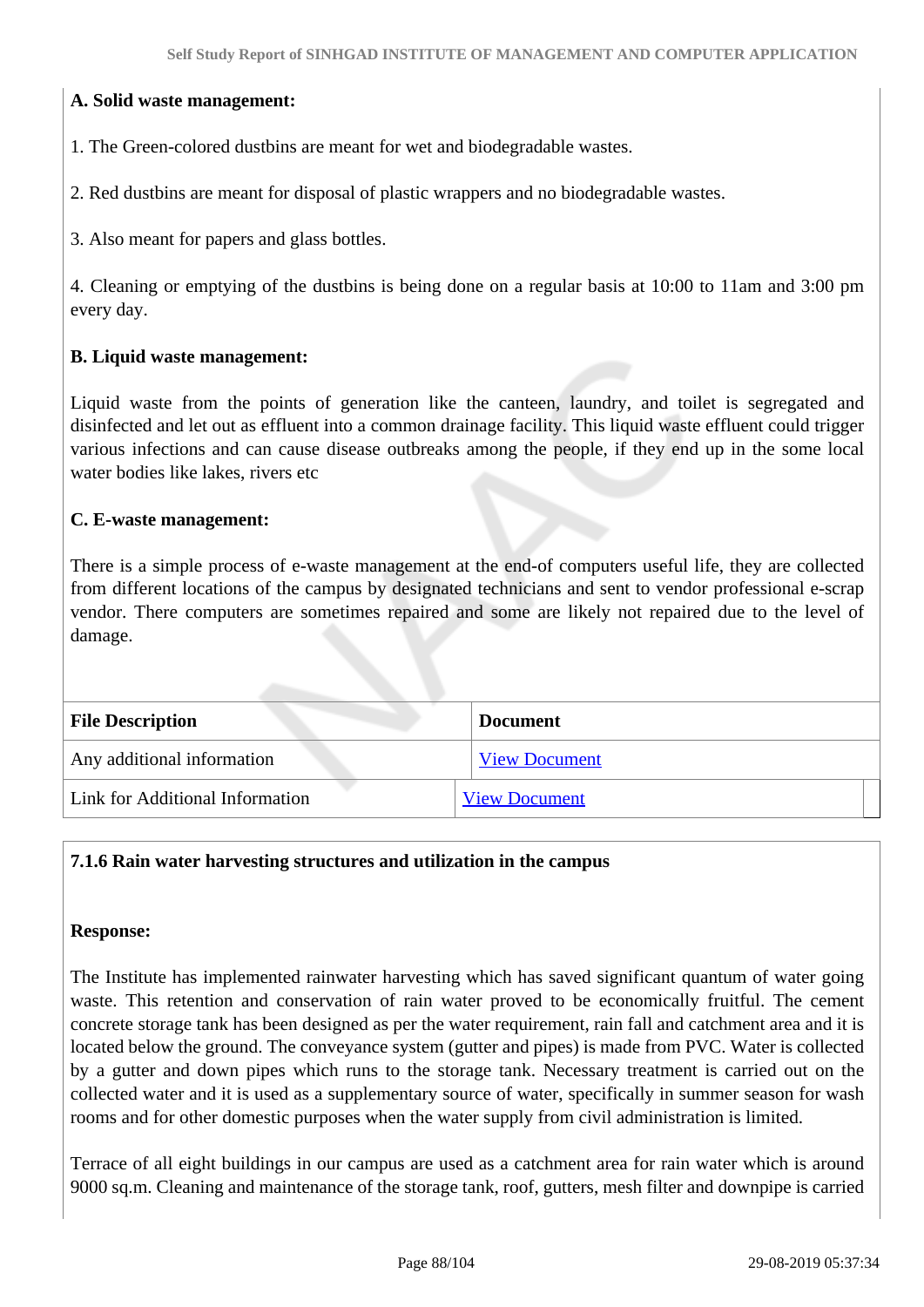out before rainy season and as and when required as per maintenance schedule.

#### **7.1.7 Green Practices**

- **Students, staff using**
- **a) Bicycles**
- **b) Public Transport**
- **c) Pedestrian friendly roads**
- **Plastic-free campus**
- **Paperless office**
- **Green landscaping with trees and plants**

#### **Response:**

1. Plantation is an ongoing activity in the campus where in lot of plants and greenery is seen, both inside and outside of the campus. Green marathon titled "GO GREEN", "GREENATHON" is a regular activity conducted by the students in the campus for the supports & conservation of environment.

Various water conservation techniques are adopted in the campus. Placards like GO GREEN, SAVE WATER, SAVE ELECTRICITY are placed in and around the campus at various places to inspire and continually reminds the students and staff to conserve energy. Students & staff members are advised to use bicycle, public transport and vehicle pooling to avoid unnecessary usage of vehicles in the campus & also in the town. Efforts are underway to reduce the use of plastic bags and bottles on campus. Volunteers of 'Green Campus 'are working towards a plastic free campus. The campaign is a part of this effort. Facilities like canteen, laundry, cafeteria, Xerox shop and ATM are provided on campus for students and staff on walkable distance so that use of vehicle can be avoided, which supports to reduce carbon footprint. The institute implemented paperless governance through MIS software system – Governing Educational Management System (GEMS).

2. SIMCA alumni network has started a green initiative campaign from last 3 years in collaboration with forest department headed by alumni chairman Mr. Ravi Phadke.

| <b>File Description</b>         | <b>Document</b>      |  |
|---------------------------------|----------------------|--|
| Link for Additional Information | <b>View Document</b> |  |

 **7.1.8 Average percentage expenditure on green initiatives and waste management excluding salary component during the last five years**

#### **Response:** 0.58

7.1.8.1 Total expenditure on green initiatives and waste management excluding salary component yearwise during the last five years(INR in Lakhs)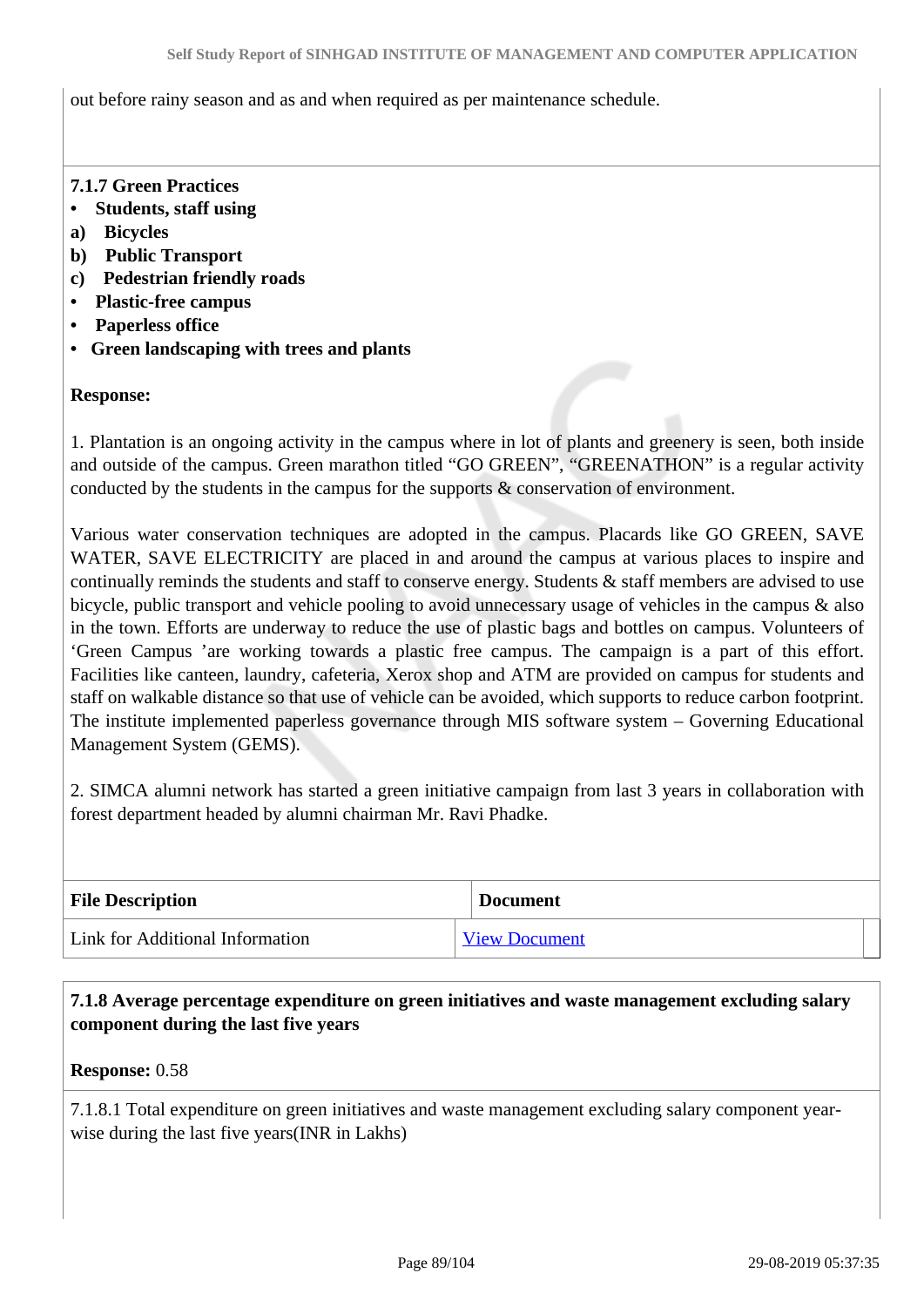| $2015 - 16$                                                                                    | 2014-15 |                      | 2013-14 | 2012-13              |  |
|------------------------------------------------------------------------------------------------|---------|----------------------|---------|----------------------|--|
| 0.84                                                                                           | 1.98    |                      | 2.0     | 4.66                 |  |
|                                                                                                |         |                      |         |                      |  |
| <b>File Description</b>                                                                        |         | <b>Document</b>      |         |                      |  |
| Green audit report                                                                             |         | <b>View Document</b> |         |                      |  |
| Details of expenditure on green initiatives and waste<br>management during the last five years |         |                      |         |                      |  |
|                                                                                                |         |                      |         | <b>View Document</b> |  |

**7.1.9 Differently abled (Divyangjan) Friendliness Resources available in the institution:**

- **1.Physical facilities**
- **2.Provision for lift**
- **3.Ramp / Rails**
- **4.Braille Software/facilities**
- **5.Rest Rooms**
- **6.Scribes for examination**
- **7.Special skill development for differently abled students**
- **8.Any other similar facility (Specify)**
- **A. 7 and more of the above**
- **B. At least 6 of the above**
- **C. At least 4 of the above**
- **D. At least 2 of the above**

**Response:** C. At least 4 of the above

| <b>File Description</b>                                   | <b>Document</b>      |
|-----------------------------------------------------------|----------------------|
| Resources available in the institution for<br>Divyangjan  | <b>View Document</b> |
| Any additional information                                | <b>View Document</b> |
| link to photos and videos of facilities for<br>Divyangjan | <b>View Document</b> |

 **7.1.10 Number of Specific initiatives to address locational advantages and disadvantages during the last five years**

#### **Response:** 9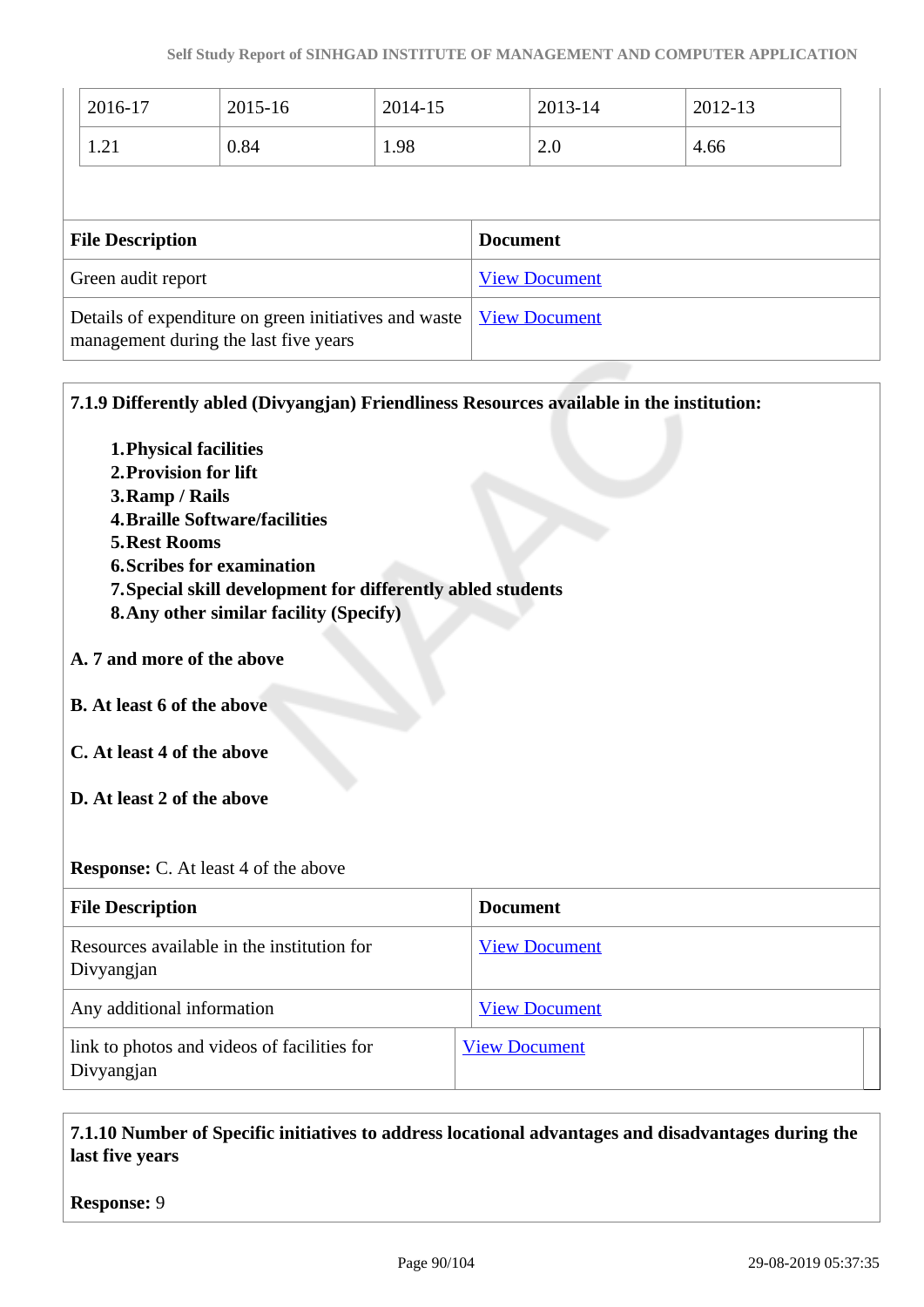| during the last five years                                                           |         |                      | 7.1.10.1 Number of specific initiatives to address locational advantages and disadvantages year-wise |                  |  |
|--------------------------------------------------------------------------------------|---------|----------------------|------------------------------------------------------------------------------------------------------|------------------|--|
| 2016-17                                                                              | 2015-16 | 2014-15              | 2013-14                                                                                              | 2012-13          |  |
| 3                                                                                    | 2       | 3                    | 1                                                                                                    | $\boldsymbol{0}$ |  |
|                                                                                      |         |                      |                                                                                                      |                  |  |
| <b>File Description</b>                                                              |         |                      | <b>Document</b>                                                                                      |                  |  |
| Number of Specific initiatives to address locational<br>advantages and disadvantages |         | <b>View Document</b> |                                                                                                      |                  |  |
| Any additional information                                                           |         |                      | <b>View Document</b>                                                                                 |                  |  |

# **7.1.11 Number of initiatives taken to engage with and contribute to local community during the last five years (Not addressed elsewhere)**

#### **Response:** 5

7.1.11.1 Number of initiatives taken to engage with and contribute to local community year-wise during the last five years

| 2016-17 | 2015-16 | 2014-15 | 2013-14 | 2012-13 |
|---------|---------|---------|---------|---------|
|         |         | ∠       |         | ν       |

| <b>File Description</b>                                                                   | <b>Document</b>      |
|-------------------------------------------------------------------------------------------|----------------------|
| Report of the event                                                                       | <b>View Document</b> |
| Details of initiatives taken to engage with local<br>community during the last five years | <b>View Document</b> |

# **7.1.12**

**Code of conduct handbook exists for students, teachers, governing body, administration including Vice Chancellor / Director / Principal /Officials and support staff**

#### **Response:** Yes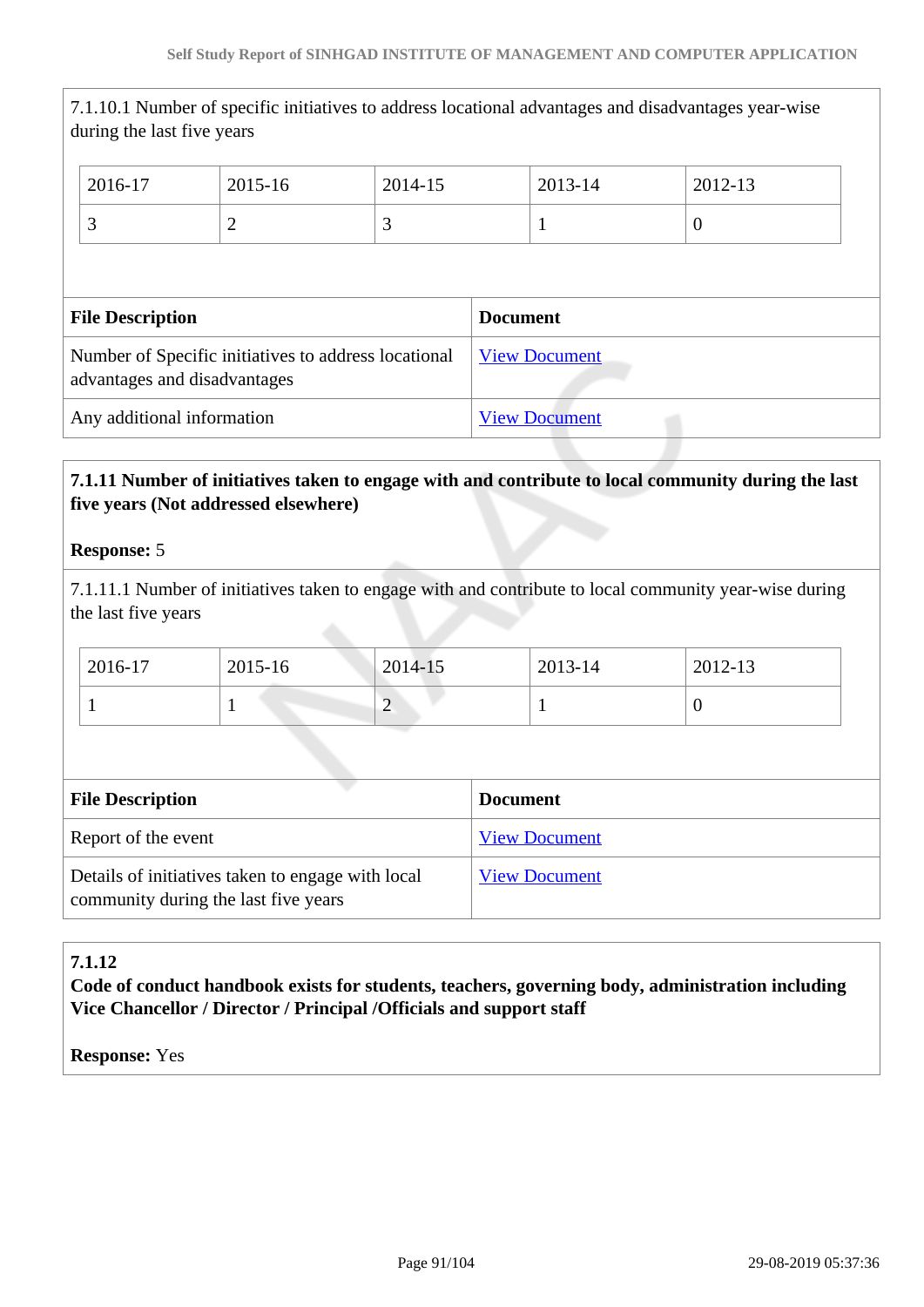| <b>File Description</b>                                                                                                           | <b>Document</b>      |
|-----------------------------------------------------------------------------------------------------------------------------------|----------------------|
| Any additional information                                                                                                        | <b>View Document</b> |
| URL to Handbook on code of conduct for<br>students and teachers, manuals and brochures on<br>human values and professional ethics | <b>View Document</b> |

| 7.1.13 Display of core values in the institution and on its website |                      |  |
|---------------------------------------------------------------------|----------------------|--|
| <b>Response:</b> Yes                                                |                      |  |
| <b>File Description</b>                                             | <b>Document</b>      |  |
| Provide URL of website that displays core values                    | <b>View Document</b> |  |

# **7.1.14 The institution plans and organizes appropriate activities to increase consciousness about national identities and symbols; Fundamental Duties and Rights of Indian citizens and other constitutional obligations**

**Response:** Yes

| <b>File Description</b>                                                                            | <b>Document</b>      |
|----------------------------------------------------------------------------------------------------|----------------------|
| Details of activities organized to increase<br>consciousness about national identities and symbols | <b>View Document</b> |
| Any additional information                                                                         | <b>View Document</b> |

#### **7.1.15 The institution offers a course on Human Values and professional ethics**

**Response:** Yes

 **7.1.16 The institution functioning is as per professional code of prescribed / suggested by statutory bodies / regulatory authorities for different professions**

**Response:** Yes

| <b>File Description</b>                                                                        | <b>Document</b>      |
|------------------------------------------------------------------------------------------------|----------------------|
| Provide URL of supporting documents to prove<br>institution functions as per professional code | <b>View Document</b> |

 **7.1.17 Number of activities conducted for promotion of universal values (Truth, Righteous conduct, Love, Non-Violence and peace); national values, human values, national integration, communal harmony and social cohesion as well as for observance of fundamental duties during the last five years**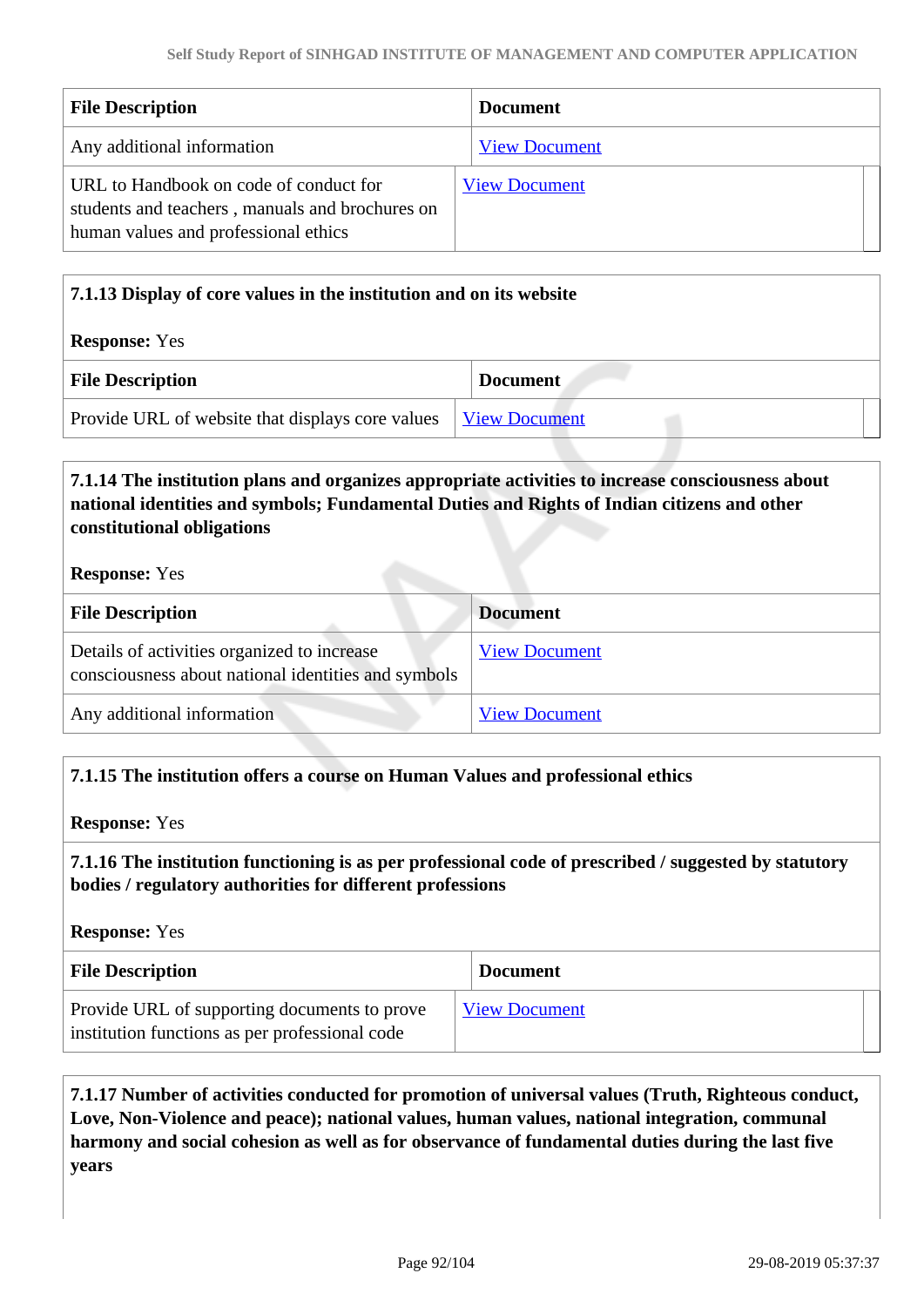| <b>Response: 7</b>                                                |                      |
|-------------------------------------------------------------------|----------------------|
| <b>File Description</b>                                           | <b>Document</b>      |
| List of activities conducted for promotion of<br>universal values | <b>View Document</b> |
| Any additional information                                        | <b>View Document</b> |

# **7.1.18 Institution organizes national festivals and birth / death anniversaries of the great Indian personalities**

#### **Response:**

Every year our institute organizes the national festivals and birth / death anniversaries of the great Indian personalities. India is a land of multi-ethnicity where people of different languages and cultures live together with peace and harmony. India is worldwide known for its cultural diversity and colorful festivals. Apart from these festivals, we also have national festivals such as the Independence Day and the Republic Day.

At birth, a person has only potential. At the end of life, a person's accomplishment is complete. If the accomplishment made someone famous, that is what is celebrated.

Believing on this thought and keeping in mind that coming generations should be aware about the great personalities of INDIA, we at SIMCA use to celebrate various birth and death anniversaries of great personalities of INDIA.

The Institute organizes following national festivals and birth/death anniversaries of the great Indian personalities. Dr. sarvpalli radhakrishna birthday as Teachers Day, Gandhi Jayanti, Student Day on the birth anniversary of Dr. Abdul Kalam.

**Gandhi Jayanti** is celebrated to commemorate the birth anniversary of the Father of the Nation, Mahatma Gandhi. Every year, this auspicious occasion is celebrated on 2nd October with great zeal and enthusiasm.

**Republic Day** is amongst the three national festivals of India. This auspicious day is celebrated on 26 January to commemorate the adoption of constitution. Flag hoisting ceremony and cultural programmes are organized on the Republic Day. It is celebrated with much enthusiasm to commemorate the event.

**Independence Day**, Every year, 15 August is celebrated as Independence Day to commemorate India's freedom from British rule. This auspicious day is also marked as a birth of the world's biggest democracy, India.

**Teachers day**, Every year, teacher day is celebrated on **5th September.** Students takes the responsibility of the academic schedule and felicitate faculty members.

**International Women's Day**: Every Year, International Women's Day is celebrated at on the 8th of March by honoring women who have striven to achieve a balance between their home and work life.

**International Day of Yoga**: Since its inception in the year 2015, June 21st is celebrated as The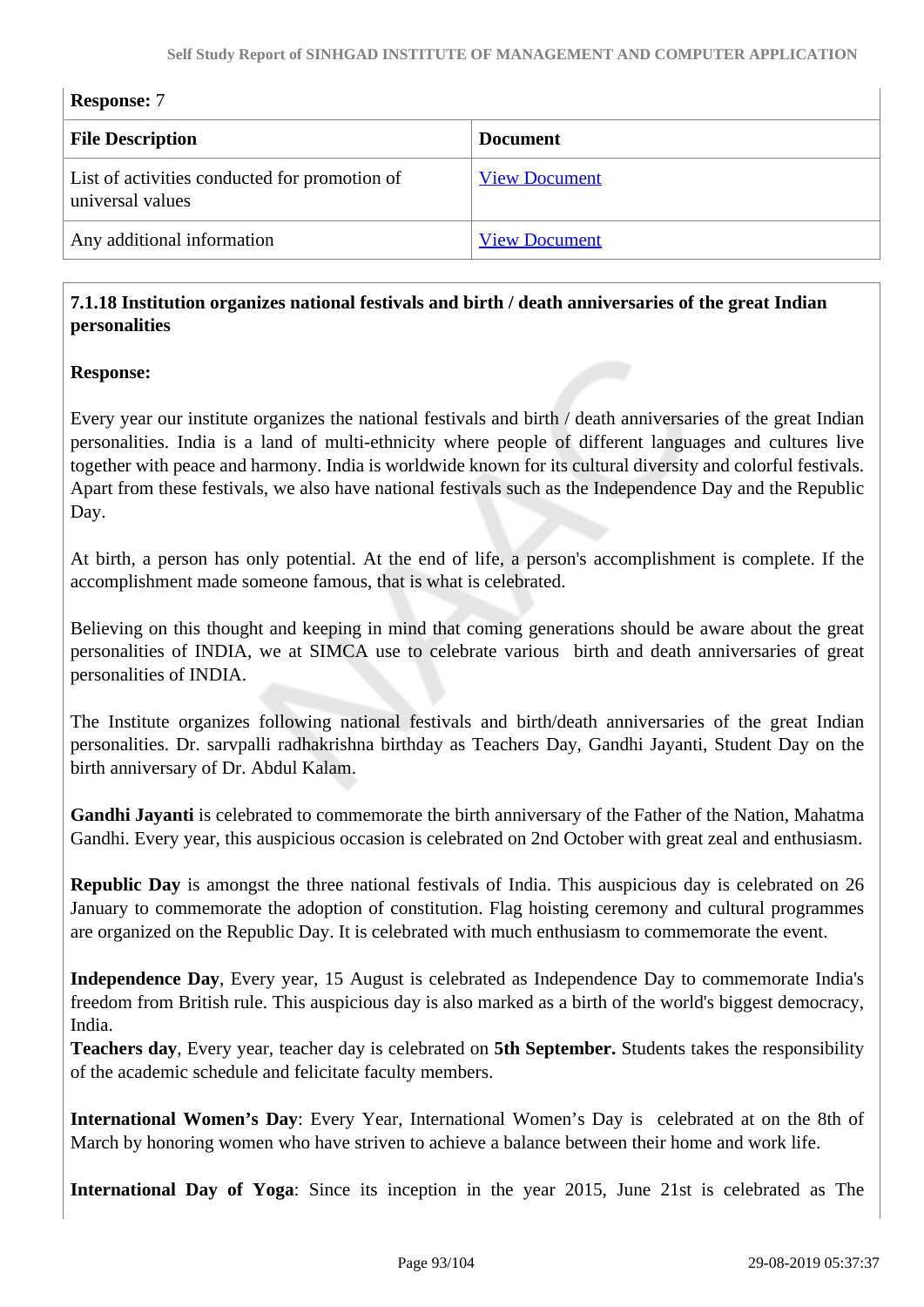International Day of Yoga all over the world. This idea was proposed by our Prime Minister, Mr. Narendra Modi. He said, "Yoga is an invaluable gift of India's ancient tradition. It embodies unity of mind and body; thought and action; restraint and fulfillment; harmony between man and nature; a holistic approach to health and well-being. It is not about exercise but to discover the sense of oneness with yourself, the world and the nature. By changing our lifestyle and creating consciousness, it can help in well being."

With reference to the CBSE Circular No. Acad-20/2017 dated 6/06/2017, the students of our Institute practiced meditation and yoga every year on International Yoga day since 2015.

# **7.1.19 The institution maintains complete transparency in its financial, academic, administrative and auxiliary functions**

# **Response:**

The functions of the institution and its academic and administrative units are governed by the principles of participation and transparency. Formulation of development objectives, directives and guidelines with specific plans for implementation by aligning the academic and administrative aspects improves the overall quality of the institutional provisions. Effective leadership by setting values and participative decisionmaking process is key not only to achieve the vision, mission and goals of the institution but also in building the organizational culture. The formal and informal arrangements in the institution to co-ordinate the academic and administrative planning and implementation reflects the institutions efforts in achieving its vision. The institution has developed strategies for mobilizing resources and ensures transparency in financial management of the institution. Budgeting and optimum utilization of finance as well as mobilization of resources are the key issues handled by the Management. There are established procedures and processes for planning and allocation of financial resources which leads to effective & efficient use of financial resources. The Budget Process which is an inclusive and collaborative process is as follows: Departmental Budget Templates are circulated to collect the Budget Requirements for the forthcoming year. The respective HODs of the departments then submit the requirements in the Standardized format which are consolidated. The various heads of the budget include the department capital requirements, staff cost based on the manpower plan, student  $\&$  faculty related expenses, event expenses, research  $\&$ development, administrative expenses including lab consumables, repairs & maintenance & other infrastructure related expenses, etc. The utilization of the current year approved budget along with the budget projected for the forthcoming year is presented to the Finance Committee after discussions in the Executive Committee. After the approval of the finance committee, it is also approved by the Governing Council. . Feedback from the stakeholders on a regular basis and acting on the same is an effective mechanism to ensure transparency and effective management. Auxiliary functions are conducted in a transparent way. For this purpose, decisions are taken in staff council meetings.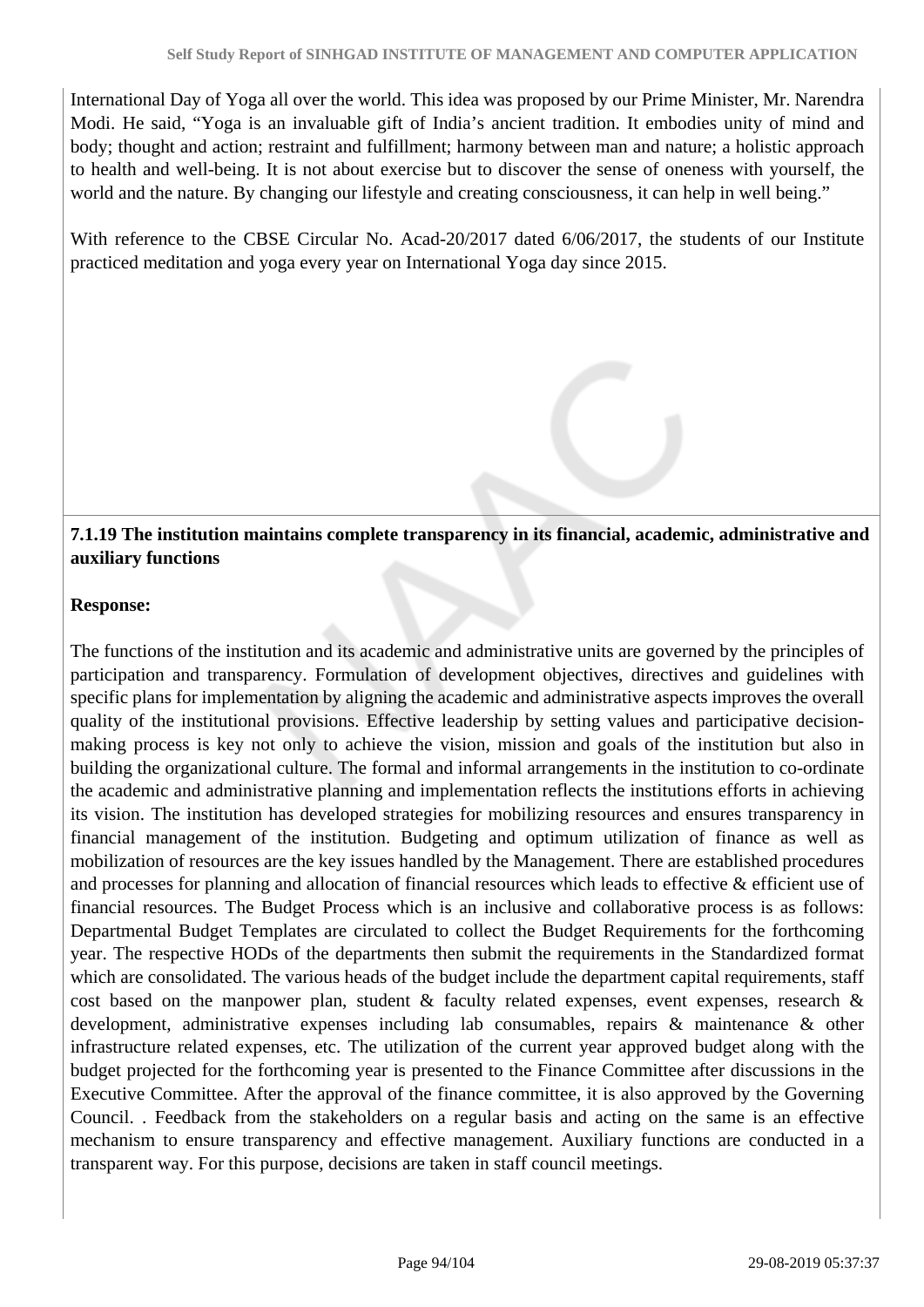# **7.2 Best Practices**

**7.2.1 Describe at least two institutional best practices (as per NAAC Format)**

**Response:** 

**Best Practice 1**

**Title of the practice:**

**Placement and practical oriented training**

# **Objective of the practice**

The main objective is to **enhance the employability** of the students by providing sufficient practical exposure, soft skills and career guidance to the students. The academic standards are raised and all efforts are made to enhance the acceptability of the students by the software industry and to bridge the gap between academia and industry.Separate **Placement and Training cell** is established to dedicatedly work to accomplish the goal. .

# **The Practice**

Institute believes in building a strong foundation by **strengthening the core teaching and thereby making the fundamental concepts very clear**.The students are analyzed for their weakness in the context of placement. Institute have proven policies to identify and **enhance the capabilities of slow learners** and further enhance the strength of fast learners. **Continuous evaluation and analysis of the attainment of course outcomes** is done by means of solving assignments , Midterm examination, end term examination , MCQs , presentations etc.**Well-designed practical assignments** help students in achieving the practice required by industry in each programming subject.Students are given **training, workshops, lectures from industry** of new technologies and encourage them to attain certifications to bridge the academic industry gap and enhance placements.**Aptitudetests, Group discussions, mockinterviews, soft skill training and grooming** sessions are conducted to make them confident in facing interviews.

**Best Practice 2**

**Title of the practice:** 

**Faculty empowerment to enhance teaching** 

#### **Objective of the practice:**

Well qualified and trained Faculties are the foundation stone of every institute. The institute adopts all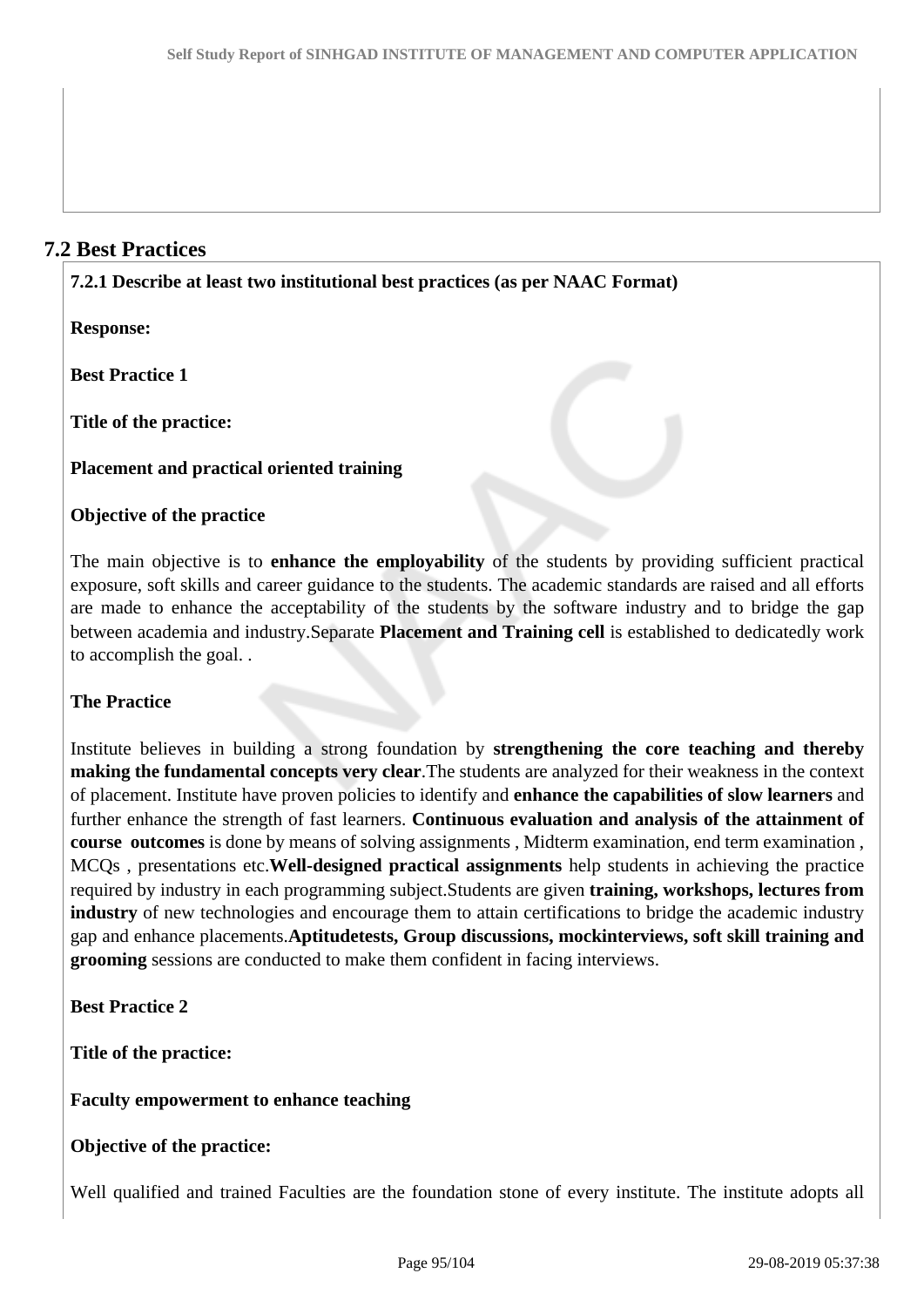measures to enhance the capabilities of the faculties thereby delivering quality lectures to strengthen the core teaching.

#### **Practice:**

Faculties are trained in advance by providing them **refresher course** in each subject.Advance planning and systematic execution is the core of successful curriculum deliveryFaculties **prepare their coursefiles well** in advance before the commencement of the semester.Faculty Development programs, trainings, workshops are conducted regularly.Faculties are encouraged to carry on research. Research funds are made available to faculties to carry on quality research. Faculties are given all opportunities to attend seminars, FDPs and conferences in any part of the world to update themselves with all the current aspects thereby benefiting student.

**Best Practice 3**

Title of the Practice

#### **GEMS ERP for managing Academics**

#### **Practice**

Institute uses GEMS , the State-of-the-art software solution for small and big educational institutes.

#### **Evidence of success**

GEMS help to govern, communicate, manage, organize, monitor, measure, report and analyze all of your day-to-day academic operations. Extreme fast and easy to use. Less paper work and can access and use from anywhere. Some important modules are given below.

#### **Academics**

Gems help to manage all academic related stuff like academic plan, online test , lecture schedule etc. The detailed are given in the below screenshot

#### **Personal Management**

This module handles weekly plan, leave management , feedback, salary details etc

| <b>File Description</b>         | <b>Document</b>      |
|---------------------------------|----------------------|
| Any additional information      | <b>View Document</b> |
| Link for Additional Information | <b>View Document</b> |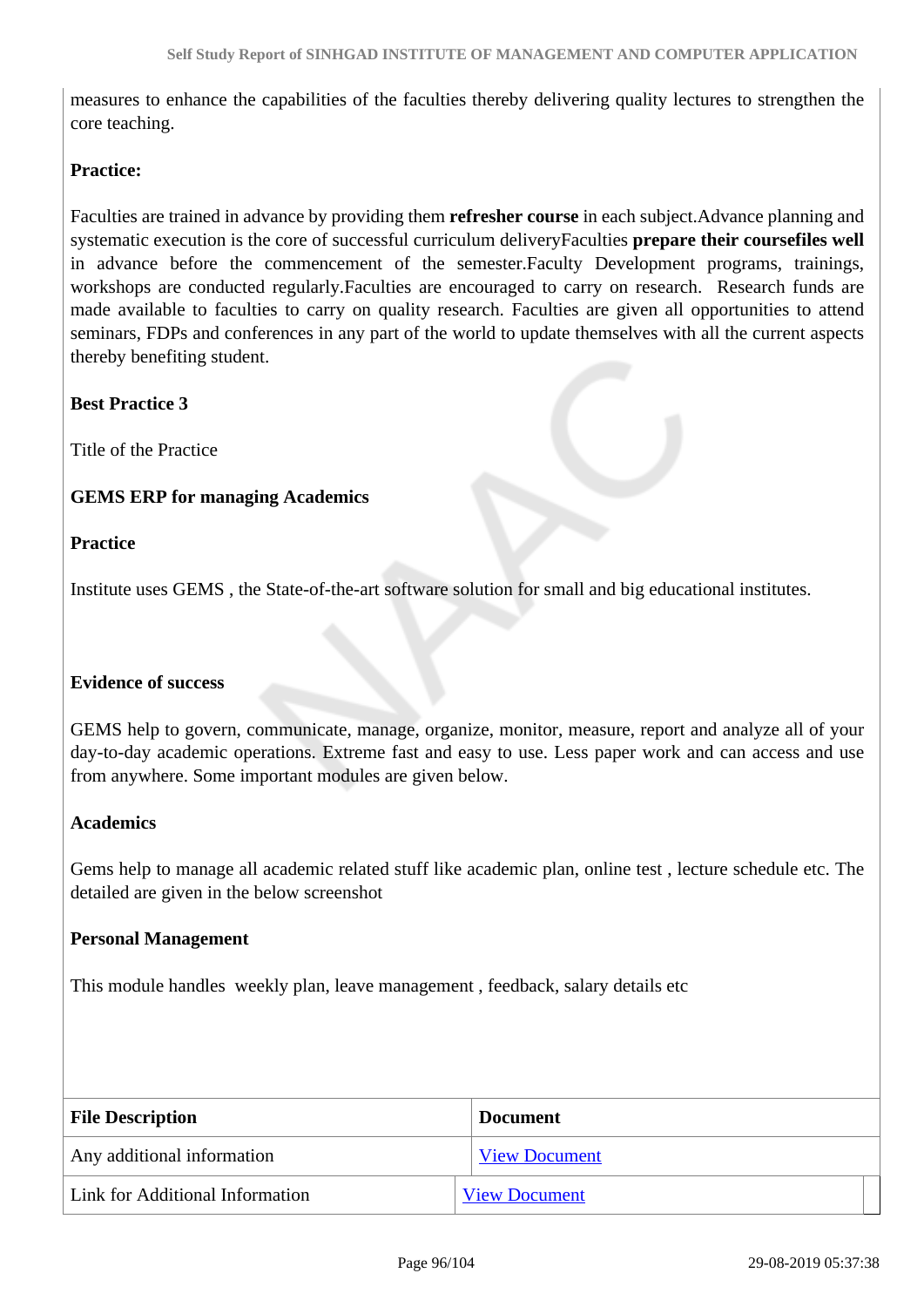# **7.3 Institutional Distinctiveness**

# **7.3.1 Describe/Explain the performance of the institution in one area distinctive to its vision, priority and thrust**

#### **Response:**

The academic programmes which the institution offers are well in tune with the institution's goals and objectives as outlined in the vision and mission statements. There is also a judicious selection of curricular and co-curricular activities, which are designed to foster the all-round development of the students. Given below are some of the ways in which the academic programmes reflect the mission of the institution:

#### **Institute Distinctiveness: Academic Excellence with Focus on Research and development**

- 1.In order to promote a climate for academic excellence with openness to learning, research and development of professional skills, the Institute has started **a Research Centre since 2017**.The Research Centre **offers PhD programmes in Management** including various streams like
- 1. Computer Management
- 2. HR Management
- 3. Knowledge management
- 4. Production Management
- 5. Marketing management

**2. Strengthening Research Aptitude among students**– It is made compulsory each student have to submit **a research paper** as a part of the subject 'Research Methodology' The **research papers of students** are presented before the committee and best papers are published in International Journal of Information Systems ( ISSN No. 2229-5429, listed in UGC Approved **List of Journals and Indexed by J-Gate, Impact Factor = 5.406)** or Samudhanta Research **Journal ISSN No 2229- 5720, or Conference Proceeding with ISBN NO (978-93-5254-640-5).** The students are motivated and guided through the mentor to participate in National and International conferences/seminars. Institute organizes national, International conferences, workshops regularly.

**3. Faculties regularly took up BCUD sponsored research projects, participate in research conferences, present and publish research papers in reputed International, national journals.**

**4. Organizing Programming Contests and ensuring the participation of students in various Hackathons** organized by Industry and Government bodies ensures the nurturing of students with the technical skills they need to get acceptable to industry.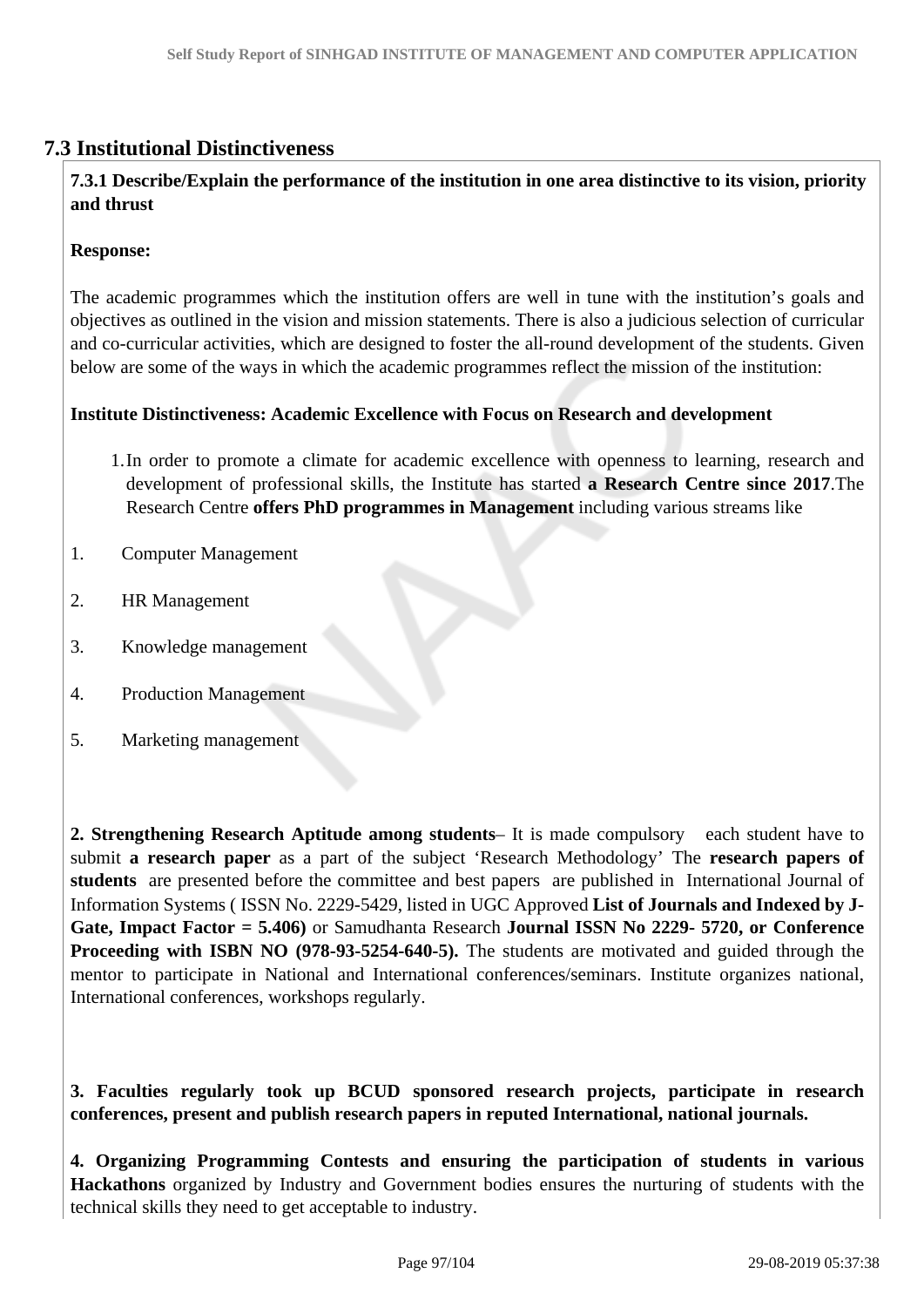5. Extra certifications and trainings are conducted in collaboration wit**h IIT** and industry help in student acceptability by software industry

#### **6. Harvard Business Article discussion-**

This activity involves the discussion (presentation) of a Harvard Business Review article by the faculty for the students. This session is focused on educating the students on various concepts through practical knowledge and equipping them with the know-how about latest developments and practices in the world of management and business.

# **7. Management Games (Beer Game, Ball Game and Goal Setting, Ring Game etc.) and Management Movie Session**

Power of film as a tool for teaching management lessons essentially lies in former's ability and credibility to forge an emotional connection with the students, which eventually enable them to internalise the various management concepts.Functional area wise management games have been used to in class to give practical approach to the management students.

8. The institute primarily focus on planning and executing a well-planned and well documented teaching learning process thereby ensures a **well-structured knowledge delivery**.**Refresher course** is provided to faculties. Faculties are continuously involved in updating themselves and majority of the faculties are involved in research.

| <b>File Description</b>         | <b>Document</b>      |
|---------------------------------|----------------------|
| Link for Additional Information | <b>View Document</b> |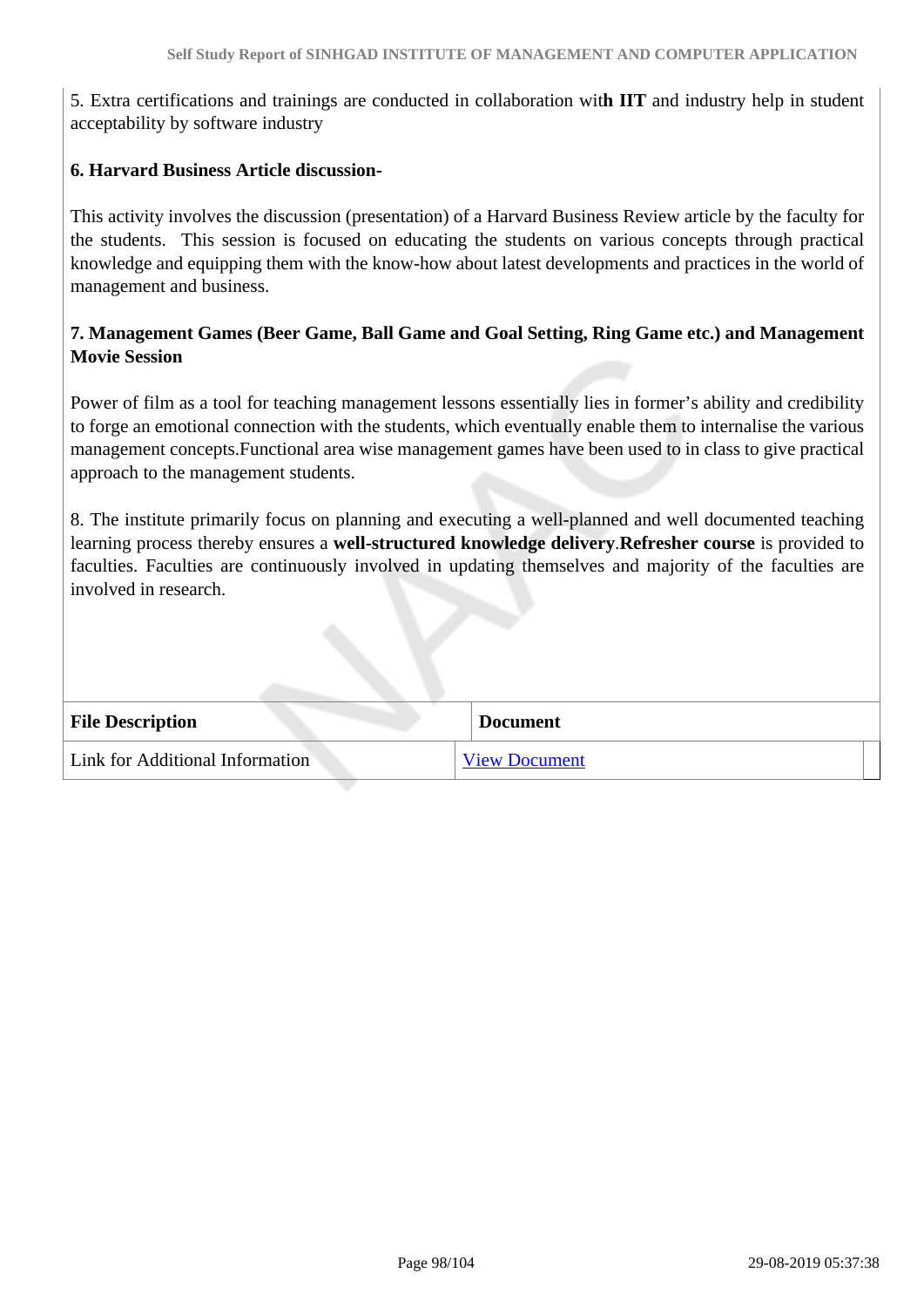# **5. CONCLUSION**

# **Additional Information :**

The institute is imparting IT and management education since 2004 in despite of having many constraints and serving the society.

# **Concluding Remarks :**

SIMCA is having clearly defined vision and mission statements striving to impart good quality education and believes in the holistic development of teachers and students in conducive environment. Being adopted with best practices like Placement oriented Training, GEMS and Faculty and student empowerment, Institute is ensuring quality education which would in turn help in building a strong, qualified and highly motivated students and youth that can assist in Nation Building.

SIMCA cordially invites NAAC peer team to visit the campus, evaluate and asses the institute for accreditation process.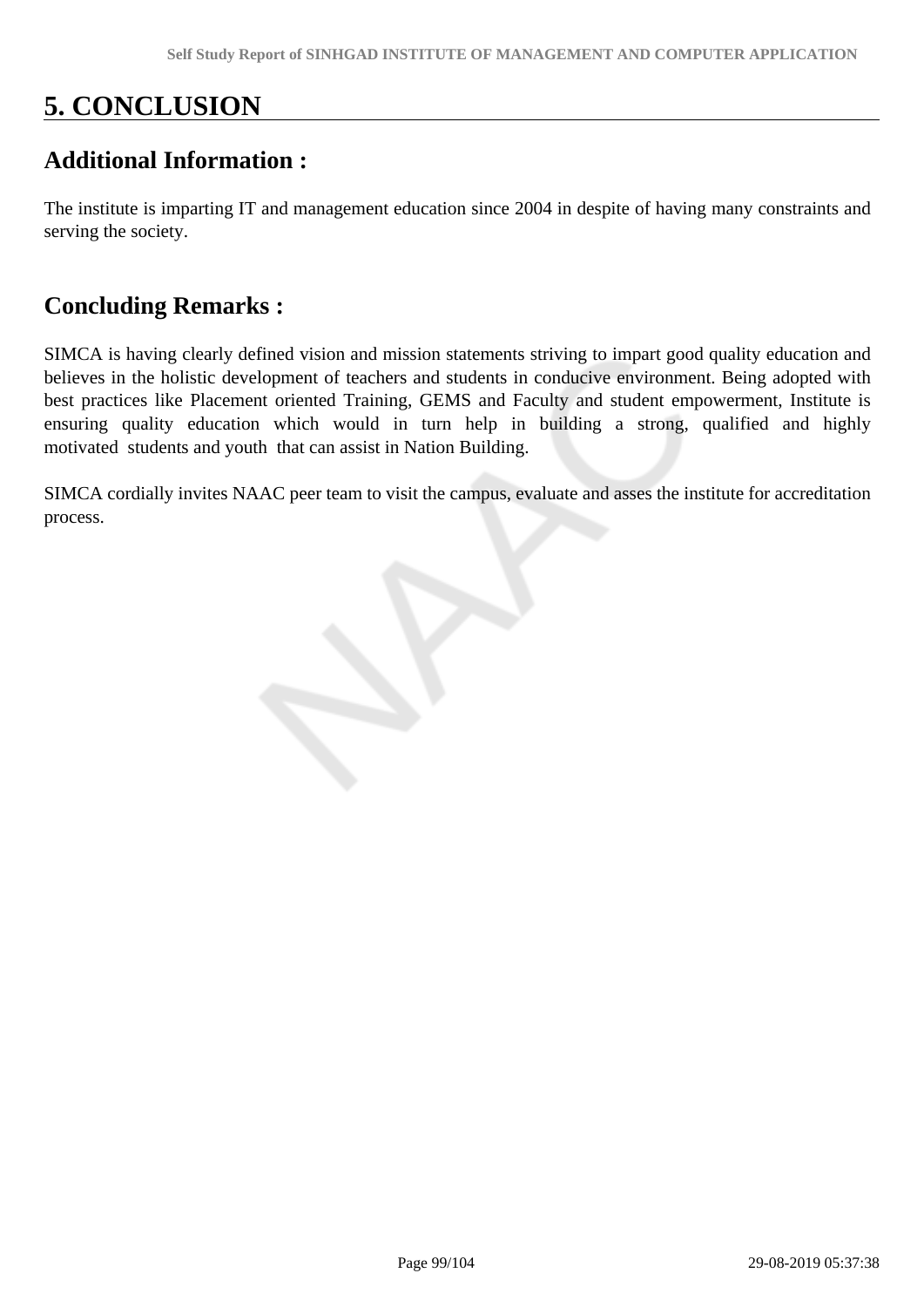# **6.ANNEXURE**

|       |                                                                                                                                                                                                               | <b>1. Metrics Level Deviations</b> |                                                                                                                                                   |                |                  |                |                                                                                                                                                                                                     |  |  |  |
|-------|---------------------------------------------------------------------------------------------------------------------------------------------------------------------------------------------------------------|------------------------------------|---------------------------------------------------------------------------------------------------------------------------------------------------|----------------|------------------|----------------|-----------------------------------------------------------------------------------------------------------------------------------------------------------------------------------------------------|--|--|--|
| 1.1.3 | Metric ID Sub Questions and Answers before and after DVV Verification<br>Percentage of participation of full time teachers in various bodies of the Universities/ Autonomous                                  |                                    |                                                                                                                                                   |                |                  |                |                                                                                                                                                                                                     |  |  |  |
|       | Colleges/ Other Colleges, such as BoS and Academic Council during the last five years                                                                                                                         |                                    |                                                                                                                                                   |                |                  |                |                                                                                                                                                                                                     |  |  |  |
|       |                                                                                                                                                                                                               |                                    | Academic Council year-wise during the last five years                                                                                             |                |                  |                | 1.1.3.1. Number of teachers participating in various bodies of the Institution, such as BoS and                                                                                                     |  |  |  |
|       |                                                                                                                                                                                                               |                                    | Answer before DVV Verification:                                                                                                                   |                |                  |                |                                                                                                                                                                                                     |  |  |  |
|       |                                                                                                                                                                                                               | 2016-17                            | 2015-16                                                                                                                                           | 2014-15        | 2013-14          | 2012-13        |                                                                                                                                                                                                     |  |  |  |
|       |                                                                                                                                                                                                               | 14                                 | 10                                                                                                                                                | 15             | 5                | 17             |                                                                                                                                                                                                     |  |  |  |
|       | <b>Answer After DVV Verification:</b>                                                                                                                                                                         |                                    |                                                                                                                                                   |                |                  |                |                                                                                                                                                                                                     |  |  |  |
|       |                                                                                                                                                                                                               | 2016-17                            | 2015-16                                                                                                                                           | 2014-15        | 2013-14          | 2012-13        |                                                                                                                                                                                                     |  |  |  |
|       |                                                                                                                                                                                                               | 17                                 | 13                                                                                                                                                | 14             | $\overline{4}$   | 6              |                                                                                                                                                                                                     |  |  |  |
| 1.3.3 |                                                                                                                                                                                                               |                                    | Percentage of students undertaking field projects / internships                                                                                   |                |                  |                |                                                                                                                                                                                                     |  |  |  |
|       |                                                                                                                                                                                                               |                                    | 1.3.3.1. Number of students undertaking field projects or internships<br>Answer before DVV Verification : 767<br>Answer after DVV Verification: 8 |                |                  |                |                                                                                                                                                                                                     |  |  |  |
| 2.4.4 |                                                                                                                                                                                                               |                                    |                                                                                                                                                   |                |                  |                | Percentage of full time teachers who received awards, recognition, fellowships at State, National,<br>International level from Government, recognised bodies during the last five years             |  |  |  |
|       | 2.4.4.1. Number of full time teachers receiving awards from state /national /international level<br>from Government recognised bodies year-wise during the last five years<br>Answer before DVV Verification: |                                    |                                                                                                                                                   |                |                  |                |                                                                                                                                                                                                     |  |  |  |
|       |                                                                                                                                                                                                               | 2016-17                            | 2015-16                                                                                                                                           | 2014-15        | 2013-14          | 2012-13        |                                                                                                                                                                                                     |  |  |  |
|       |                                                                                                                                                                                                               | 3                                  | $\mathbf{1}$                                                                                                                                      | $\overline{2}$ | $\mathbf{1}$     | 3              |                                                                                                                                                                                                     |  |  |  |
|       | Answer After DVV Verification :                                                                                                                                                                               |                                    |                                                                                                                                                   |                |                  |                |                                                                                                                                                                                                     |  |  |  |
|       |                                                                                                                                                                                                               | 2016-17                            | 2015-16                                                                                                                                           | 2014-15        | 2013-14          | 2012-13        |                                                                                                                                                                                                     |  |  |  |
|       |                                                                                                                                                                                                               | $\theta$                           | $\overline{0}$                                                                                                                                    | $\theta$       | $\boldsymbol{0}$ | $\overline{0}$ |                                                                                                                                                                                                     |  |  |  |
| 2.6.3 |                                                                                                                                                                                                               |                                    | Average pass percentage of Students                                                                                                               |                |                  |                |                                                                                                                                                                                                     |  |  |  |
|       |                                                                                                                                                                                                               |                                    | Answer before DVV Verification: 1786<br>Answer after DVV Verification: 237                                                                        |                |                  |                | 2.6.3.1. Total number of final year students who passed the examination conducted by Institution.<br>2.6.3.2. Total number of final year students who appeared for the examination conducted by the |  |  |  |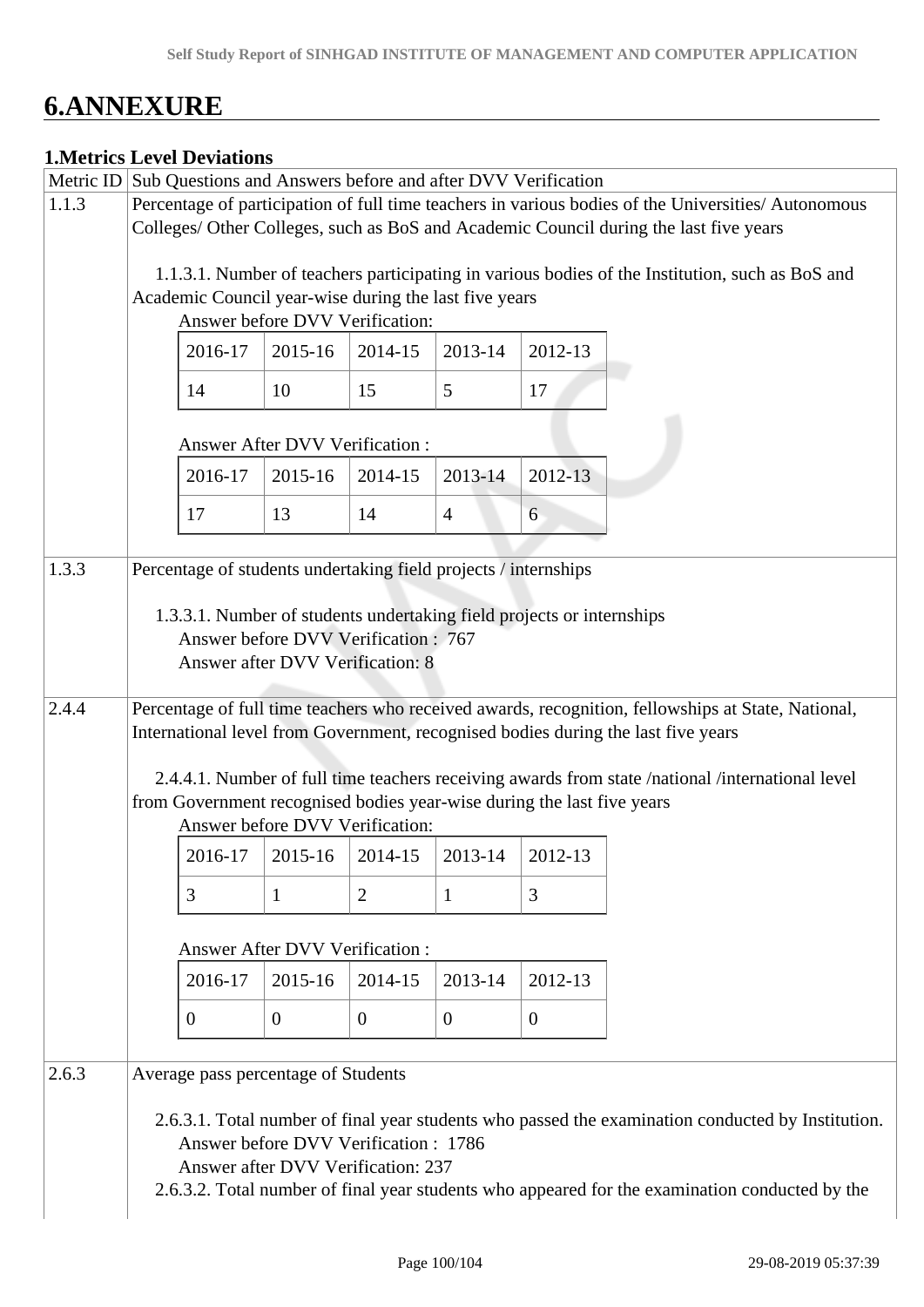|       | institution<br>Answer before DVV Verification: 1919<br>Answer after DVV Verification: 257                                                                                                                                                                  |                                                                                                                                                                                                             |              |                |                  |              |                                                                                                |  |  |
|-------|------------------------------------------------------------------------------------------------------------------------------------------------------------------------------------------------------------------------------------------------------------|-------------------------------------------------------------------------------------------------------------------------------------------------------------------------------------------------------------|--------------|----------------|------------------|--------------|------------------------------------------------------------------------------------------------|--|--|
| 3.2.2 | Number of workshops/seminars conducted on Intellectual Property Rights (IPR) and Industry-<br>Academia Innovative practices during the last five years                                                                                                     |                                                                                                                                                                                                             |              |                |                  |              |                                                                                                |  |  |
|       |                                                                                                                                                                                                                                                            | 3.2.2.1. Number of workshops/seminars conducted on Intellectual Property Rights (IPR) and<br>Industry-Academia Innovative practices year-wise during the last five years<br>Answer before DVV Verification: |              |                |                  |              |                                                                                                |  |  |
|       |                                                                                                                                                                                                                                                            | 2016-17                                                                                                                                                                                                     | 2015-16      | 2014-15        | 2013-14          | 2012-13      |                                                                                                |  |  |
|       |                                                                                                                                                                                                                                                            | $\overline{2}$                                                                                                                                                                                              | 6            | $\overline{2}$ | 19               | 7            |                                                                                                |  |  |
|       | Answer After DVV Verification:                                                                                                                                                                                                                             |                                                                                                                                                                                                             |              |                |                  |              |                                                                                                |  |  |
|       |                                                                                                                                                                                                                                                            | 2016-17                                                                                                                                                                                                     | 2015-16      | 2014-15        | 2013-14          | $2012 - 13$  |                                                                                                |  |  |
|       |                                                                                                                                                                                                                                                            | $\overline{2}$                                                                                                                                                                                              | 5            | $\overline{2}$ | 6                | 5            |                                                                                                |  |  |
|       |                                                                                                                                                                                                                                                            |                                                                                                                                                                                                             |              |                |                  |              |                                                                                                |  |  |
| 3.4.2 |                                                                                                                                                                                                                                                            | bodies during the last five years                                                                                                                                                                           |              |                |                  |              | Number of awards and recognition received for extension activities from Government /recognised |  |  |
|       | 3.4.2.1. Total number of awards and recognition received for extension activities from<br>Government /recognised bodies year-wise during the last five years<br>Answer before DVV Verification:                                                            |                                                                                                                                                                                                             |              |                |                  |              |                                                                                                |  |  |
|       |                                                                                                                                                                                                                                                            | 2016-17                                                                                                                                                                                                     | 2015-16      | 2014-15        | 2013-14          | 2012-13      |                                                                                                |  |  |
|       |                                                                                                                                                                                                                                                            | 6                                                                                                                                                                                                           | 7            | 5              | $\overline{4}$   | 3            |                                                                                                |  |  |
|       | <b>Answer After DVV Verification:</b>                                                                                                                                                                                                                      |                                                                                                                                                                                                             |              |                |                  |              |                                                                                                |  |  |
|       |                                                                                                                                                                                                                                                            | 2016-17                                                                                                                                                                                                     | 2015-16      | 2014-15        | 2013-14          | 2012-13      |                                                                                                |  |  |
|       |                                                                                                                                                                                                                                                            | $\mathbf{1}$                                                                                                                                                                                                | $\mathbf{1}$ | $\overline{0}$ | $\boldsymbol{0}$ | $\mathbf{0}$ |                                                                                                |  |  |
| 3.5.1 | Number of linkages for faculty exchange, student exchange, internship, field trip, on-the-job training,<br>research, etc during the last five years<br>3.5.1.1. Number of linkages for faculty exchange, student exchange, internship, field trip, on-the- |                                                                                                                                                                                                             |              |                |                  |              |                                                                                                |  |  |
|       | job training, research, etc year-wise during the last five years<br>Answer before DVV Verification:                                                                                                                                                        |                                                                                                                                                                                                             |              |                |                  |              |                                                                                                |  |  |
|       |                                                                                                                                                                                                                                                            | 2016-17                                                                                                                                                                                                     | 2015-16      | 2014-15        | 2013-14          | 2012-13      |                                                                                                |  |  |
|       |                                                                                                                                                                                                                                                            | 7                                                                                                                                                                                                           | 3            | $\overline{4}$ | $\overline{2}$   | 1            |                                                                                                |  |  |
|       | Answer After DVV Verification :                                                                                                                                                                                                                            |                                                                                                                                                                                                             |              |                |                  |              |                                                                                                |  |  |
|       |                                                                                                                                                                                                                                                            | 2016-17                                                                                                                                                                                                     | 2015-16      | 2014-15        | 2013-14          | 2012-13      |                                                                                                |  |  |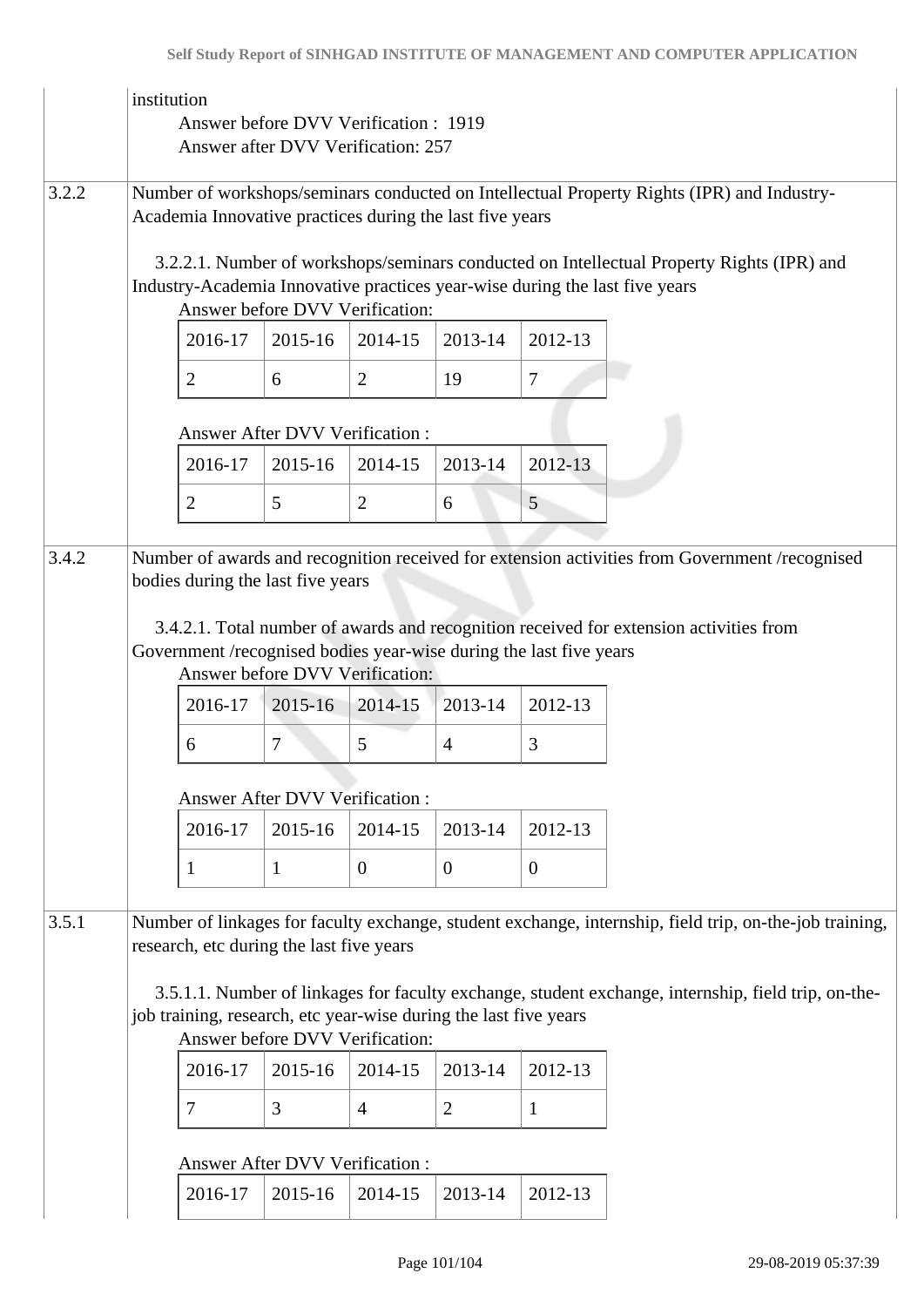|       |                                       | 6               | $\overline{2}$                                   | $\overline{2}$   | $\overline{2}$   | $\mathbf{1}$                                                             |                                                                                    |                                                                                                                                                                                                      |  |  |
|-------|---------------------------------------|-----------------|--------------------------------------------------|------------------|------------------|--------------------------------------------------------------------------|------------------------------------------------------------------------------------|------------------------------------------------------------------------------------------------------------------------------------------------------------------------------------------------------|--|--|
| 5.1.5 |                                       | last five years |                                                  |                  |                  |                                                                          |                                                                                    | Average percentage of students benefited by Vocational Education and Training (VET) during the                                                                                                       |  |  |
|       |                                       |                 | Answer before DVV Verification:                  |                  |                  |                                                                          | 5.1.5.1. Number of students attending VET year-wise during the last five years     |                                                                                                                                                                                                      |  |  |
|       |                                       | 2016-17         | 2015-16                                          | 2014-15          | 2013-14          | 2012-13                                                                  |                                                                                    |                                                                                                                                                                                                      |  |  |
|       |                                       | 203             | 259                                              | 212              | 239              | 341                                                                      |                                                                                    |                                                                                                                                                                                                      |  |  |
|       | <b>Answer After DVV Verification:</b> |                 |                                                  |                  |                  |                                                                          |                                                                                    |                                                                                                                                                                                                      |  |  |
|       |                                       | 2016-17         | 2015-16                                          | 2014-15          | 2013-14          | 2012-13                                                                  |                                                                                    |                                                                                                                                                                                                      |  |  |
|       |                                       | 215             | 274                                              | 213              | 238              | 342                                                                      |                                                                                    |                                                                                                                                                                                                      |  |  |
| 5.3.1 |                                       |                 |                                                  |                  |                  |                                                                          |                                                                                    | Number of awards/medals for outstanding performance in sports/cultural activities at national /<br>international level (award for a team event should be counted as one) during the last five years. |  |  |
|       |                                       | last five years |                                                  |                  |                  |                                                                          |                                                                                    | 5.3.1.1. Number of awards/medals for outstanding performance in sports/cultural activities at<br>national/international level (award for a team event should be counted as one) year-wise during the |  |  |
|       |                                       |                 | Answer before DVV Verification:                  |                  |                  |                                                                          |                                                                                    |                                                                                                                                                                                                      |  |  |
|       |                                       | 2016-17         | 2015-16                                          | 2014-15          | 2013-14          | 2012-13                                                                  |                                                                                    |                                                                                                                                                                                                      |  |  |
|       |                                       | 20              | 19                                               | 17               | 17               | 16                                                                       |                                                                                    |                                                                                                                                                                                                      |  |  |
|       |                                       |                 |                                                  |                  |                  |                                                                          |                                                                                    |                                                                                                                                                                                                      |  |  |
|       |                                       | 2016-17         | <b>Answer After DVV Verification:</b><br>2015-16 | 2014-15          | 2013-14          | 2012-13                                                                  |                                                                                    |                                                                                                                                                                                                      |  |  |
|       |                                       | $\overline{0}$  | $\boldsymbol{0}$                                 | $\boldsymbol{0}$ | $\boldsymbol{0}$ | $\mathbf{0}$                                                             |                                                                                    |                                                                                                                                                                                                      |  |  |
|       |                                       |                 |                                                  |                  |                  | towards membership fee of professional bodies during the last five years |                                                                                    | Average percentage of teachers provided with financial support to attend conferences/workshops and                                                                                                   |  |  |
|       |                                       |                 | Answer before DVV Verification:                  |                  |                  |                                                                          | towards membership fee of professional bodies year-wise during the last five years | 6.3.2.1. Number of teachers provided with financial support to attend conferences / workshops and                                                                                                    |  |  |
|       |                                       | 2016-17         | 2015-16                                          | 2014-15          | 2013-14          | 2012-13                                                                  |                                                                                    |                                                                                                                                                                                                      |  |  |
|       |                                       | 33              | 38                                               | 37               | 40               | 45                                                                       |                                                                                    |                                                                                                                                                                                                      |  |  |
|       |                                       |                 | Answer After DVV Verification:                   |                  |                  |                                                                          |                                                                                    |                                                                                                                                                                                                      |  |  |
| 6.3.2 |                                       | 2016-17         | 2015-16                                          | 2014-15          | 2013-14          | 2012-13                                                                  |                                                                                    |                                                                                                                                                                                                      |  |  |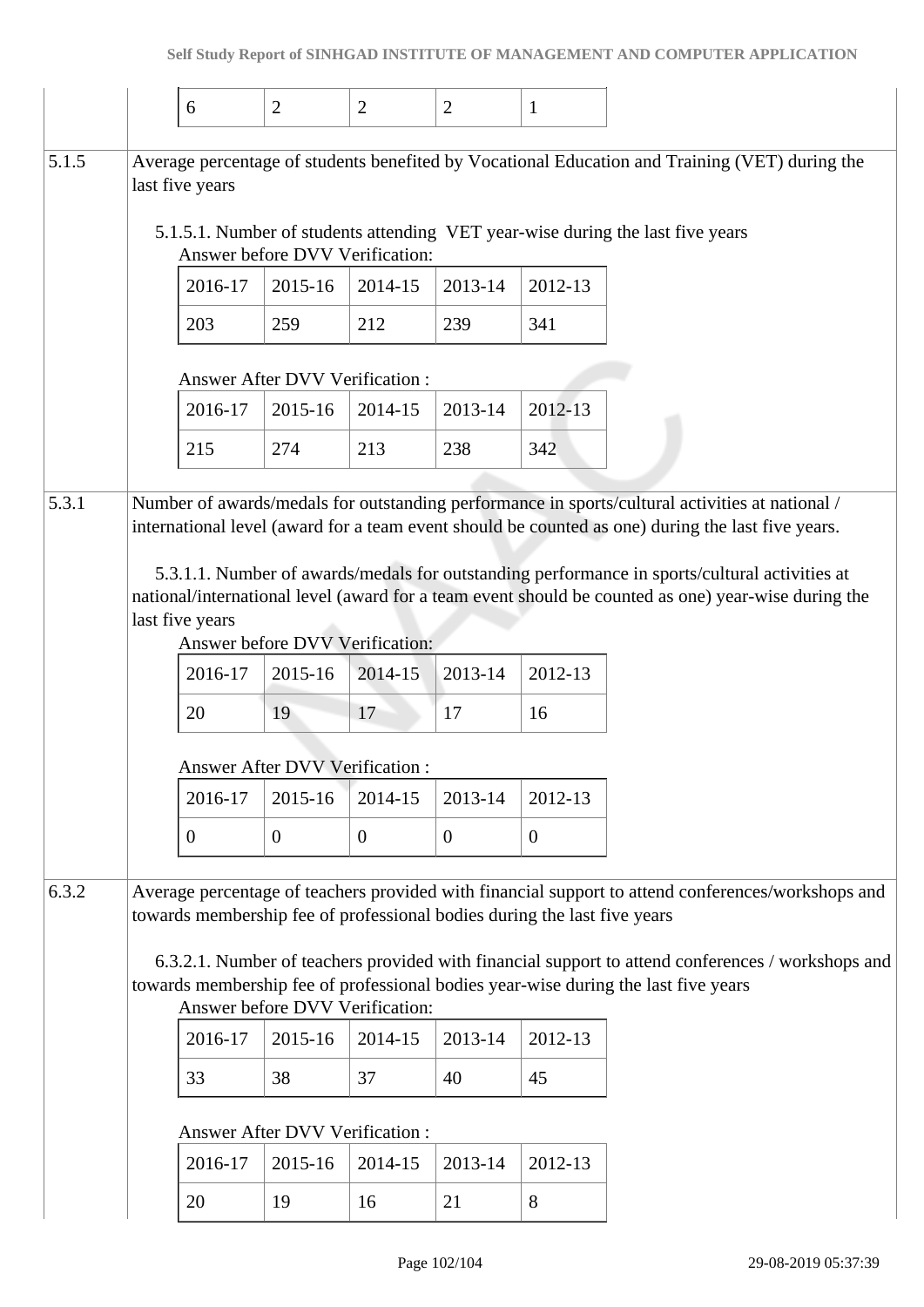| 6.5.3  | Average number of quality initiatives by IQAC for promoting quality culture per year                                                                              |                                                                                                       |                                 |                |                |                |                                                                                            |  |  |  |  |
|--------|-------------------------------------------------------------------------------------------------------------------------------------------------------------------|-------------------------------------------------------------------------------------------------------|---------------------------------|----------------|----------------|----------------|--------------------------------------------------------------------------------------------|--|--|--|--|
|        | 6.5.3.1. Number of quality initiatives by IQAC for promoting quality year-wise for the last five                                                                  |                                                                                                       |                                 |                |                |                |                                                                                            |  |  |  |  |
|        | years                                                                                                                                                             |                                                                                                       | Answer before DVV Verification: |                |                |                |                                                                                            |  |  |  |  |
|        |                                                                                                                                                                   | 2016-17                                                                                               | 2015-16                         | 2014-15        | 2013-14        | 2012-13        |                                                                                            |  |  |  |  |
|        |                                                                                                                                                                   | 21                                                                                                    | 10                              | 6              | 17             | 10             |                                                                                            |  |  |  |  |
|        | <b>Answer After DVV Verification:</b>                                                                                                                             |                                                                                                       |                                 |                |                |                |                                                                                            |  |  |  |  |
|        |                                                                                                                                                                   | 2016-17                                                                                               | 2015-16                         | 2014-15        | 2013-14        | 2012-13        |                                                                                            |  |  |  |  |
|        |                                                                                                                                                                   | $\theta$                                                                                              | $\mathbf{0}$                    | $\mathbf{0}$   | $\theta$       | $\overline{0}$ |                                                                                            |  |  |  |  |
| 7.1.1  |                                                                                                                                                                   | Number of gender equity promotion programs organized by the institution during the last five<br>years |                                 |                |                |                |                                                                                            |  |  |  |  |
|        |                                                                                                                                                                   | during the last five years                                                                            | Answer before DVV Verification: |                |                |                | 7.1.1.1. Number of gender equity promotion programs organized by the institution year-wise |  |  |  |  |
|        |                                                                                                                                                                   | 2016-17                                                                                               | 2015-16                         | 2014-15        | 2013-14        | 2012-13        |                                                                                            |  |  |  |  |
|        |                                                                                                                                                                   | $\overline{2}$                                                                                        | $\mathbf{1}$                    | $\overline{2}$ | $\overline{2}$ | 1              |                                                                                            |  |  |  |  |
|        |                                                                                                                                                                   | <b>Answer After DVV Verification:</b>                                                                 |                                 |                |                |                |                                                                                            |  |  |  |  |
|        |                                                                                                                                                                   | 2016-17                                                                                               | 2015-16                         | 2014-15        | 2013-14        | 2012-13        |                                                                                            |  |  |  |  |
|        |                                                                                                                                                                   | $\overline{2}$                                                                                        | $\mathbf{1}$                    | 2              | $\overline{2}$ | 1              |                                                                                            |  |  |  |  |
| 7.1.11 | Number of initiatives taken to engage with and contribute to local community during the last five<br>years (Not addressed elsewhere)                              |                                                                                                       |                                 |                |                |                |                                                                                            |  |  |  |  |
|        | 7.1.11.1. Number of initiatives taken to engage with and contribute to local community year-wise<br>during the last five years<br>Answer before DVV Verification: |                                                                                                       |                                 |                |                |                |                                                                                            |  |  |  |  |
|        |                                                                                                                                                                   | 2016-17                                                                                               | 2015-16                         | 2014-15        | 2013-14        | 2012-13        |                                                                                            |  |  |  |  |
|        |                                                                                                                                                                   | 2                                                                                                     | $\overline{2}$                  | $\overline{2}$ | 3              | $\mathbf{1}$   |                                                                                            |  |  |  |  |
|        | Answer After DVV Verification :                                                                                                                                   |                                                                                                       |                                 |                |                |                |                                                                                            |  |  |  |  |
|        |                                                                                                                                                                   | 2016-17                                                                                               | 2015-16                         | 2014-15        | 2013-14        | 2012-13        |                                                                                            |  |  |  |  |
|        |                                                                                                                                                                   | 1                                                                                                     | $\mathbf{1}$                    | $\overline{2}$ | $\mathbf{1}$   | $\mathbf{0}$   |                                                                                            |  |  |  |  |
| 7.1.15 |                                                                                                                                                                   | The institution offers a course on Human Values and professional ethics                               |                                 |                |                |                |                                                                                            |  |  |  |  |
|        |                                                                                                                                                                   |                                                                                                       |                                 |                |                |                |                                                                                            |  |  |  |  |